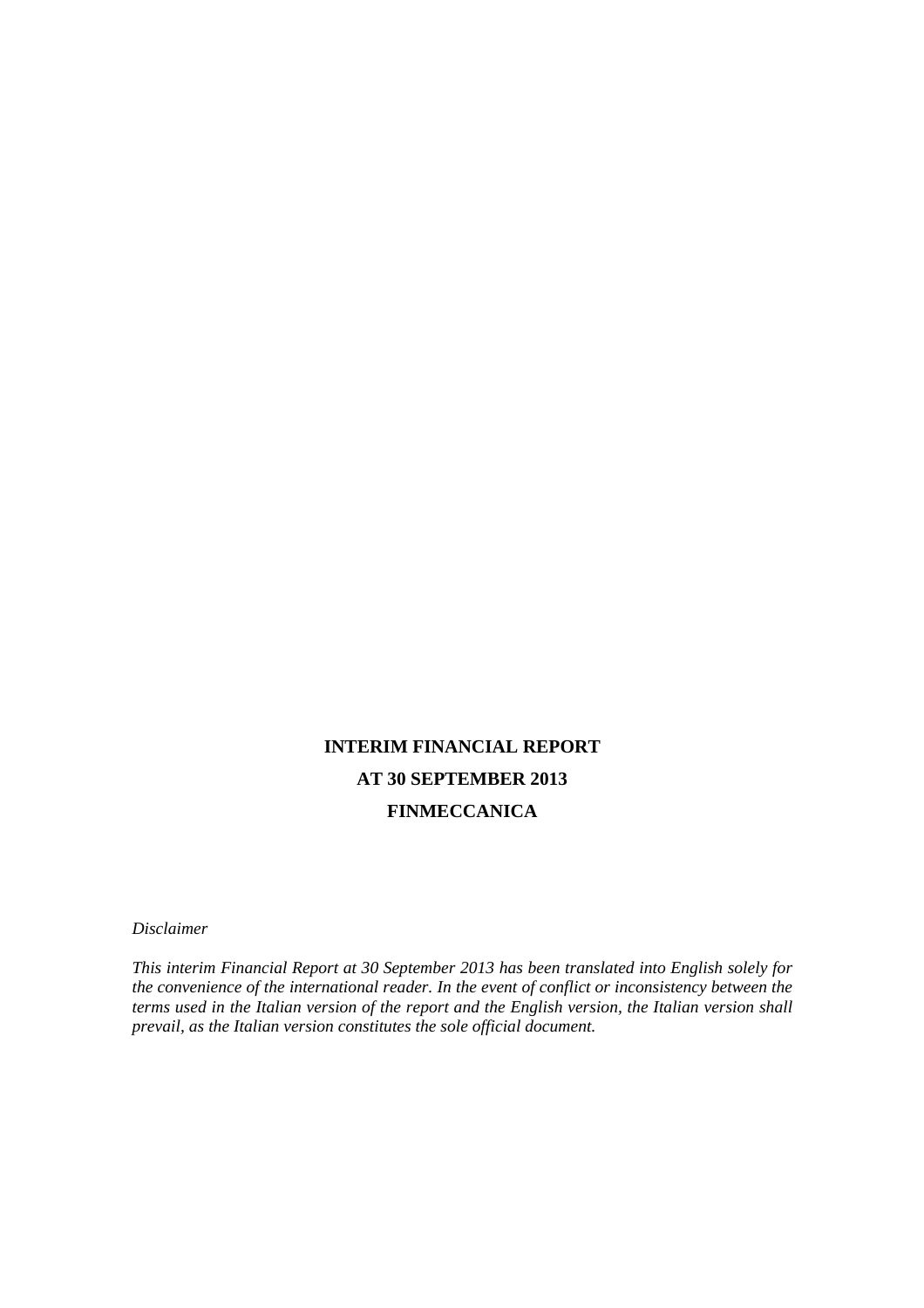# **CONTENTS**

| ٠         |                  |                                                               |  |
|-----------|------------------|---------------------------------------------------------------|--|
|           |                  |                                                               |  |
| $\bullet$ |                  |                                                               |  |
|           |                  |                                                               |  |
|           |                  |                                                               |  |
|           |                  | CONDENSED CONSOLIDATED INTERIM FINANCIAL STATEMENTS AS AT AND |  |
|           |                  |                                                               |  |
| ٠         |                  |                                                               |  |
|           |                  |                                                               |  |
|           |                  |                                                               |  |
|           |                  |                                                               |  |
|           |                  |                                                               |  |
|           |                  |                                                               |  |
|           | $\mathcal{I}$ .  |                                                               |  |
|           | 2.               |                                                               |  |
|           | $\mathfrak{Z}$ . |                                                               |  |
|           | 4.               |                                                               |  |
|           | 5.               |                                                               |  |
|           | 6.               |                                                               |  |
|           | 7.               |                                                               |  |
|           | 8.               |                                                               |  |
|           | 9.               |                                                               |  |
|           | 10.              |                                                               |  |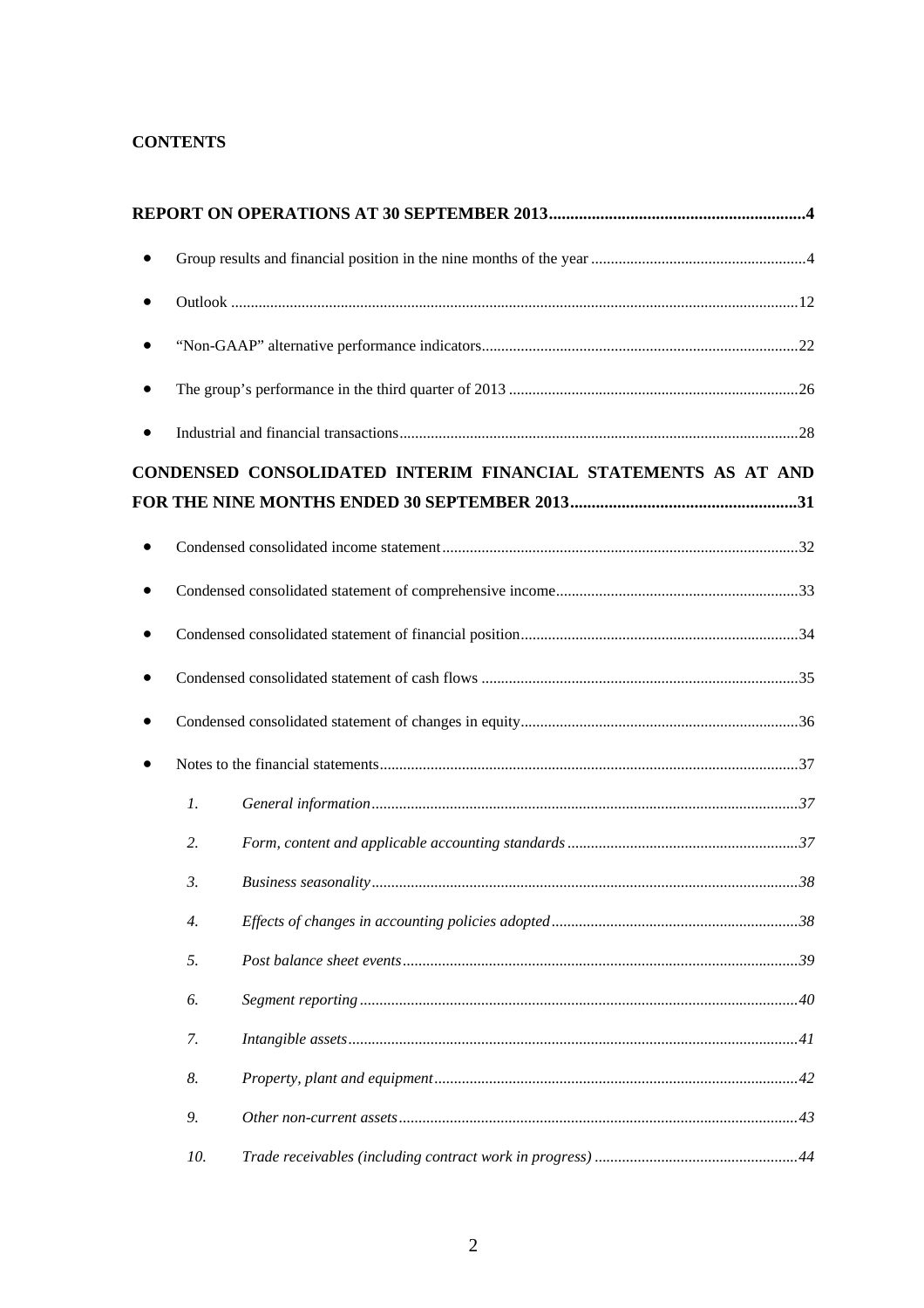|           | 11. |                                                                                                   |
|-----------|-----|---------------------------------------------------------------------------------------------------|
|           | 12. |                                                                                                   |
|           | 13. |                                                                                                   |
|           | 14. |                                                                                                   |
|           | 15. |                                                                                                   |
|           | 16. |                                                                                                   |
|           | 17. | Trade payables (including progress payments and advances from customers)60                        |
|           | 18. |                                                                                                   |
|           | 19. |                                                                                                   |
|           | 20. |                                                                                                   |
|           | 21. |                                                                                                   |
|           | 22. |                                                                                                   |
|           | 23. |                                                                                                   |
|           | 24. |                                                                                                   |
|           | 25. |                                                                                                   |
|           | 26. |                                                                                                   |
|           | 27. |                                                                                                   |
| $\bullet$ |     |                                                                                                   |
| $\bullet$ |     | Declaration of the manager in charge of financial reporting on the interim financial report at 30 |
|           |     | September 2013 pursuant to article 154-bis, paragraph 2 of Legislative Decree no. 58/98 and       |
|           |     |                                                                                                   |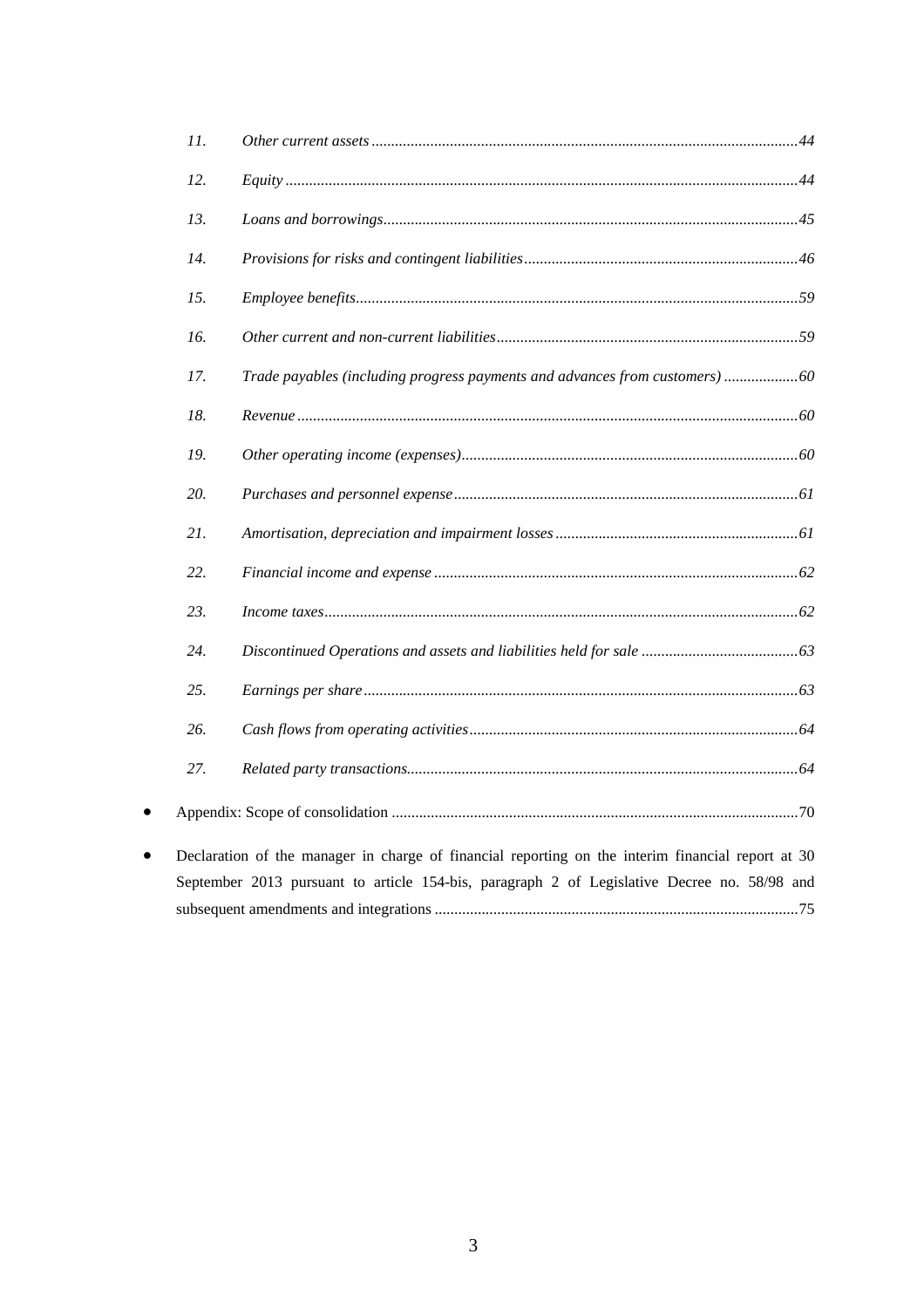# **Report on operations at 30 September 2013**

#### **Group results and financial position in the nine months of the year**

Key performance indicators

*Amount at 30 September 2013 and Revenues, EBITA, FOCF, ROI, ROE, EVA and R&D comparatives does not include Energia figures, reclassified into Discontinued Operation* 

| $\epsilon$ million                | <b>September</b><br>$2013^{\frac{1}{2}}$ | <b>September</b><br>$2012^2$ | change     | $2012^3$   |
|-----------------------------------|------------------------------------------|------------------------------|------------|------------|
|                                   |                                          |                              |            |            |
| New orders                        | 9,440                                    | 10,140                       | (7%)       | 15,869     |
| Order backlog                     | 40,233                                   | 44,706                       | $(10\%)$   | 44,908     |
| Revenues                          | 11,343                                   | 11,691                       | (3%)       | 16,503     |
| <b>EBITA</b>                      | 697                                      | 706                          | $(1\%)$    | 1,015      |
| Net Profit / (Loss)               | (136)                                    | 141                          | n.a.       | (792)      |
| Net invested capital              | 8,933                                    | 9,548                        | (6%)       | 7,084      |
| Net financial debt                | 5,153                                    | 4,853                        | 6%         | 3,373      |
| <b>FOCF</b>                       | (1,740)                                  | (1,346)                      | (29%)      | 91         |
| <b>ROS</b>                        | $6.1\%$                                  | $6.0\%$                      | $0.1$ p.p. | $6.2\%$    |
| ROI                               | 11.6%                                    | 10.7%                        | 0.9 p.p.   | 13.4%      |
| <b>ROE</b>                        | $(5.1\%)$                                | $4.0\%$                      | (9.1) p.p. | $(19.0\%)$ |
| <b>EVA</b>                        | (47)                                     | (64)                         | 27%        | 336        |
| Research and development expenses | 1,232                                    | 1,341                        | $(8\%)$    | 1,912      |
| Workforce (no.)                   | 66,271                                   | 68,321                       | (3%)       | 67,408     |

*Reference should be made to the section entitled "Non-GAAP alternative performance indicators".* 

The results at 30 September 2013 reported by the Finmeccanica Group (Group) are essentially in line with the forecasts outlined in the budget, with the exception of EBITA, which was higher thanks to the overall positive results posted by the *Aerospace and Defence*<sup>4</sup> business segment, which more than offset the lacklustre performance of the *Transportation*<sup>5</sup> business segment, a segment also responsible for the poorer performance in new orders than projected*.* 

The positive performance of EBITA in the *Aerospace and Defence* sector reflects – given the expected reduction in volumes for the Defence and Security Electronics segment as a result of the budget cuts on the Defence of the main countries and the persisting difficulties of Selex ES in executing contracts and being competitive in specific business areas (in particular the air traffic

l

*<sup>1</sup> The performance and financial figures refer solely to continuing operation (therefore excluding Ansaldo Energia) 2*

*The comparative data have been restated following the adoption of IAS 19 (revised). Revenues, EBITA, FOCF, ROI, ROE, EVA and R&D comparatives restated for the classification of Ansaldo Energia within Discontinued Operations 3*

*See note 2.* 

<sup>4</sup> *Includes the following segments: Helicopters, Defence and Security Electronics, Aeronautics, Space, Defence Systems and Other Activities, with the exception of Fata.* <sup>5</sup> *Includes the Transportation segment and Fata.*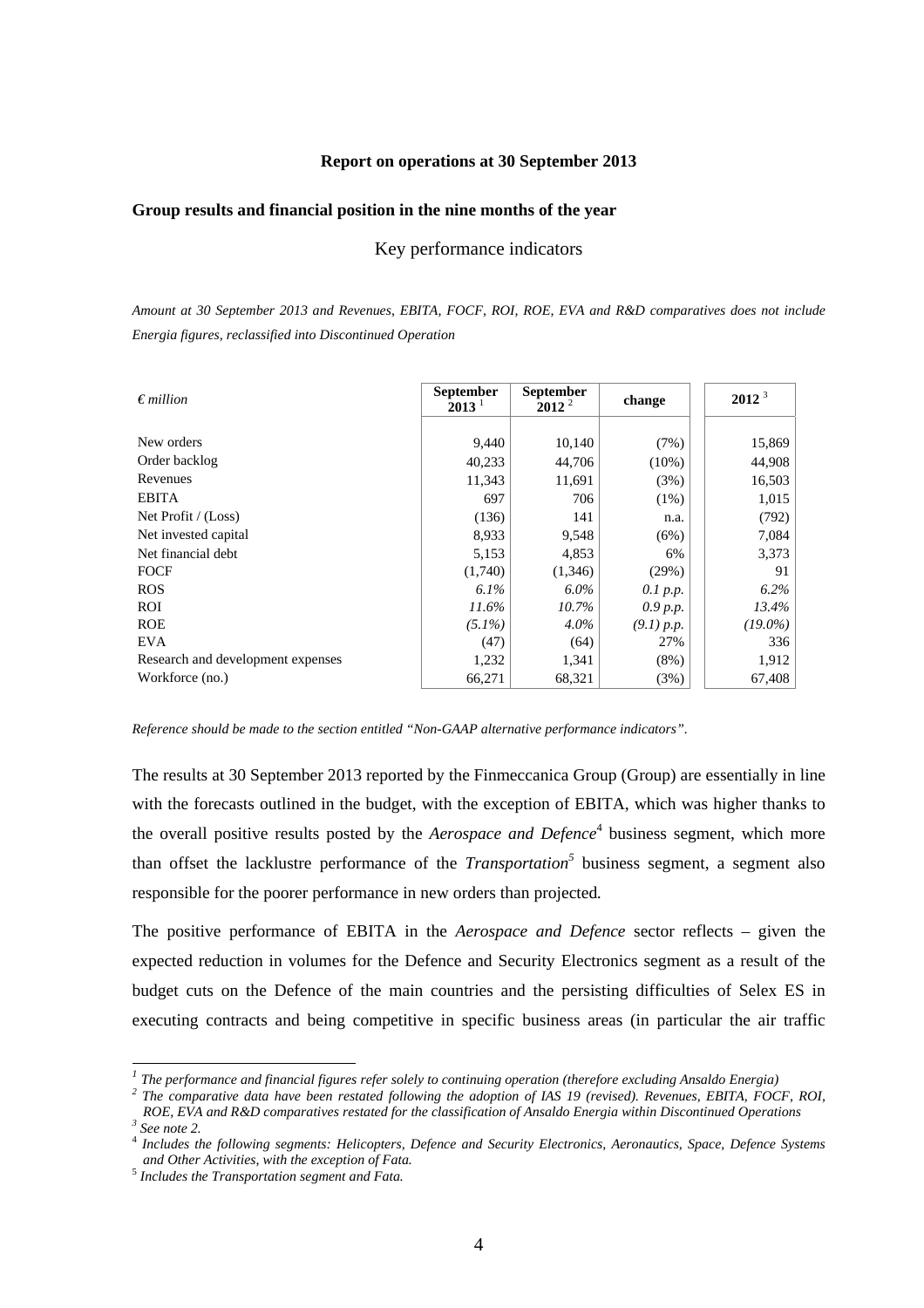control) – the constant progress of the restructuring plans aimed at coping with this situation. On the contrary, the existing plans did not produce the assumed results in the Transportation sector, because of the crisis of AnsaldoBreda which deteriorated also due to the worsening of the contractual relations with the Belgian and Dutch railways.

Compared with the corresponding period of the previous year, new orders in the *Aerospace and Defence* segment also fell, a movement already expected due to severe cuts in the defence budgets of the Group's primary markets. Finally, with regard to cash flow, FOCF was more negative (use of cash) than in the corresponding period of 2012 and as compared with budget forecasts due in particular to the delay in collections of payments from India (forecast of more than €mil. 250 in the nine months) in respect of the AgustaWestland contract (against significant payments made for supplies in 2013) and due to the performance of AnsaldoBreda, affected in part by the outlays made in repayment of advances and lower collections on the FYRA order (Dutch-Belgian order for more than €mil. 100 including lower receipts and disbursements not provided).

Before analysing the main indicators, it should be noted that the comparative performance and cash flow figures for the nine months of 2012 have been adjusted to exclude the *Energy* segment, which has been classified among discontinued operations as a result of the decision to sell the Group's stake in Ansaldo Energia to Fondo Strategico Italiano. The operation, approved by the Board of Directors of Finmeccanica on 4 October 2013, calls for Finmeccanica to transfer 39.55% of the share capital of the company to Fondo Strategico (which will also acquire the 45% stake currently held by First Reserve) at the closing, while the remaining 15% held by Finmeccanica will be sold through put/call options between 30 June 2017 and 31 December 2017. Finmeccanica will receive €mil. 273 at the closing, while the reference price for the options will be equal to  $\epsilon$ mil. 117 capitalised at the 6% annual interest rate. Furthermore, Finmeccanica will receive an earn-out based upon the results for 2014 through 2016, up to a total of  $\epsilon$ mil. 130.

This transaction will reduce, at the closing scheduled within 31 December 2013, the indebtedness thanks to the collection deriving from the stake sold and to the deconsolidation of the net debt of Ansaldo Energia (€mil. 500), which was shown within the discontinued operations at September 2013. Moreover, Finmeccanica will account for an asset related to the remaining 15% that is subject to the abovementioned put&call options with a reference price equal to  $\epsilon$ mil. 117.

Furthermore, it should be pointed out that the results for the nine months of the year are not entirely representative of the trend for the financial year as a whole since around one-third of the Group's business occurs in the fourth quarter of the year.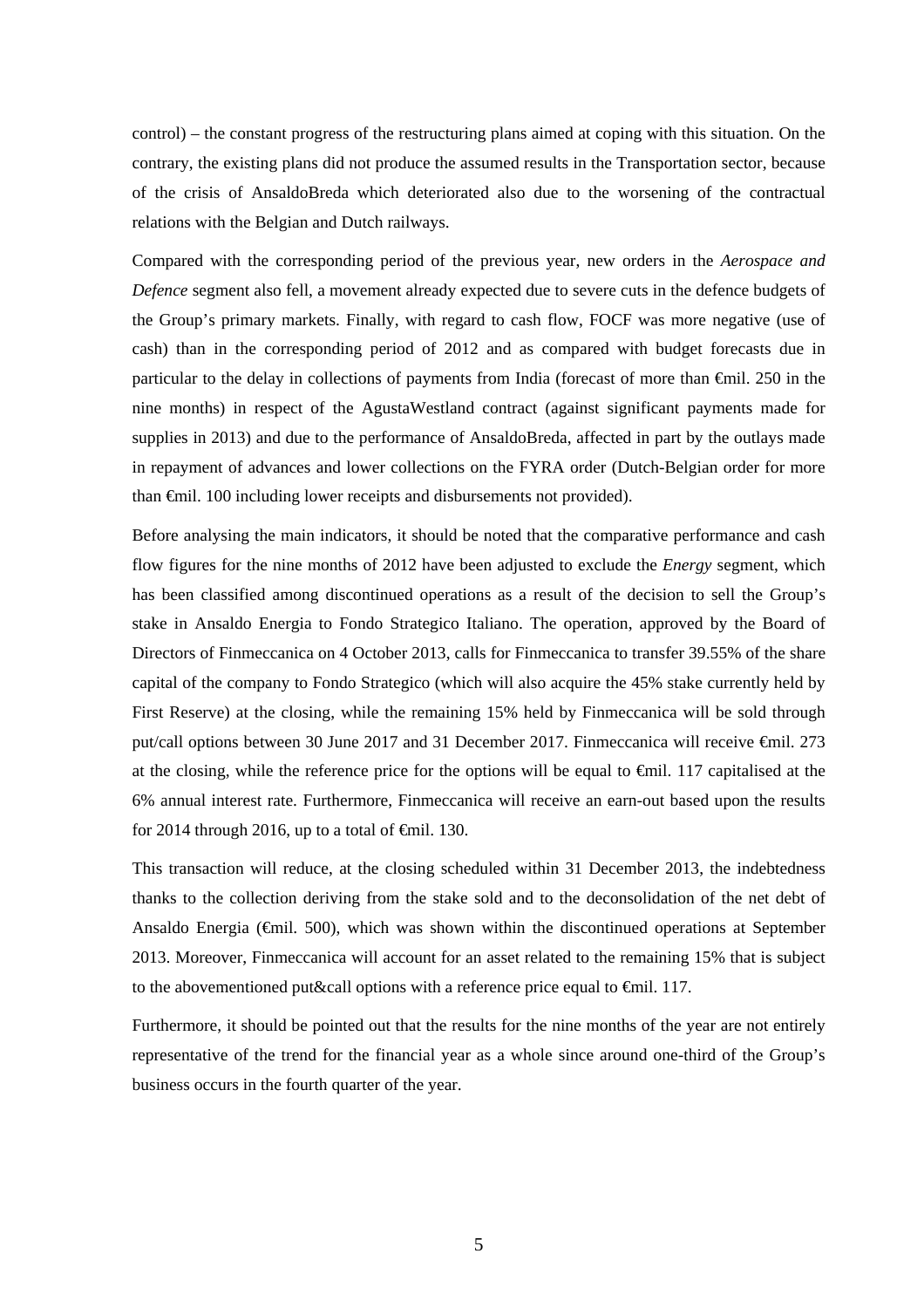The primary changes that marked the Group's performance compared with the nine months of 2012 are described below. A deeper analysis can be found in the section covering the trends in each business segment.

| September 2013  | Aerospace<br>and Defence | <b>Transport</b><br>ation | <b>Eliminatio</b><br>ns  | <b>Total</b><br>Continuing<br><b>Operations</b> | <b>Discontinued</b><br><b>Operations</b> | <b>Total</b> |
|-----------------|--------------------------|---------------------------|--------------------------|-------------------------------------------------|------------------------------------------|--------------|
|                 |                          |                           |                          |                                                 |                                          |              |
| New orders      | 8,171                    | 1.284                     | (15)                     | 9.440                                           | n.a.                                     | 9.440        |
| Order backlog   | 31,778                   | 8.568                     | (113)                    | 40,233                                          | n.a.                                     | 40,233       |
| Revenues        | 9,978                    | 1,428                     | (63)                     | 11,343                                          | n.a.                                     | 11,343       |
| <b>EBITA</b>    | 712                      | (15)                      | -                        | 697                                             | n.a.                                     | 697          |
| ROS %           | 7.1%                     | $(1.1\%)$                 | n.a.                     | 6.1%                                            | n.a.                                     | $6.1\%$      |
| R&D             | 1,192                    | 40                        | $\overline{\phantom{0}}$ | 1,232                                           | n.a.                                     | 1,232        |
| Workforce (no.) | 57,214                   | 7,268                     | $\overline{\phantom{0}}$ | 64,482                                          | 1,789                                    | 66,271       |

| September 2012                  | Aerospace<br>and Defence | <b>Transport</b><br>ation | <b>Eliminatio</b><br>ns | <b>Total</b><br>Continuing<br><b>Operations</b> | <b>Discontinued</b><br><b>Operations</b> | <b>Total</b> |
|---------------------------------|--------------------------|---------------------------|-------------------------|-------------------------------------------------|------------------------------------------|--------------|
|                                 |                          |                           |                         |                                                 |                                          |              |
| New orders                      | 8.905                    | 1.284                     | (49)                    | 10,140                                          | n.a.                                     | 10,140       |
| Order backlog at 31 Dec. 2012   | 34,219                   | 8,837                     | (126)                   | 42,930                                          | 1,978                                    | 44,908       |
| Revenues                        | 10,230                   | 1.525                     | (64)                    | 11,691                                          | n.a.                                     | 11,691       |
| <b>EBITA</b>                    | 704                      | 2                         |                         | 706                                             | n.a.                                     | 706          |
| ROS %                           | 6.9%                     | 0.1%                      | n.a.                    | $6.0\%$                                         | n.a.                                     | 6.0%         |
| R&D                             | 1,305                    | 36                        | $\overline{a}$          | 1,341                                           | n.a.                                     | 1,341        |
| Workforce (no.) at 31 Dec. 2012 | 58.541                   | 7.037                     | $\overline{a}$          | 65.578                                          | 1.830                                    | 67.408       |

| <b>Change</b>              | Aerospace<br>and Defence | <b>Transport</b><br>ation | <b>Eliminatio</b><br>ns | <b>Total</b><br>Continuing<br><b>Operations</b> | <b>Discontinued</b><br><b>Operations</b> | <b>Total</b> |
|----------------------------|--------------------------|---------------------------|-------------------------|-------------------------------------------------|------------------------------------------|--------------|
|                            |                          |                           |                         |                                                 |                                          |              |
| New orders (% change)      | $(8.2\%)$                | $0.0\%$                   | n.a.                    | $(6.9\%)$                                       | n.a.                                     | $(6.9\%)$    |
| Order backlog (% change)   | $(7.1\%)$                | $(3.0\%)$                 | n.a.                    | $(6.3\%)$                                       | n.a.                                     | $(10.4\%)$   |
| Revenues (% change)        | $(2.5\%)$                | $(6.4\%)$                 | n.a.                    | $(3.0\%)$                                       | n.a.                                     | $(3.0\%)$    |
| EBITA (% change)           | 1.1%                     | n.a.                      | n.a.                    | $(1.3\%)$                                       | n.a.                                     | $(1.3\%)$    |
| ROS % (p.p. change)        | $0.2$ p.p.               | $(1.2)$ p.p.              | n.a.                    | $0.1$ p.p.                                      | n.a.                                     | $0.1$ p.p.   |
| $R&D$ (% change)           | $(8.7\%)$                | 11.1%                     | n.a.                    | $(8.1\%)$                                       | n.a.                                     | $(8.1\%)$    |
| Workforce (no.) (% change) | $(2.3\%)$                | 3.3%                      | n.a.                    | $(1.7\%)$                                       | $(2.2\%)$                                | $(1.7\%)$    |

**New orders** decreased by €mil. 700 compared to the same period of 2012, due in particular to the reductions reported in the *Aerospace and Defence* business segment (down €mil. 734), the new orders for which were nevertheless higher than budget forecasts. More specifically, the decline in *Aerospace and Defence* is mainly attributable to *Defence and Security Electronics,* both in the European component and in the US component, which continued to be affected by the difficulties linked to cuts in defence budgets in their respective geographical areas.

The **order backlog** at 30 September 2013 totalled €mil. 40,233, down by €mil. 4,675 compared to 31 December 2012. This reduction is substantially attributable to the deconsolidation of Ansaldo Energia ( $\epsilon$ mil. 1,978) and a book-to-bill ratio lower than 1. The order backlog, considered in terms of its workability, ensures, however, around two and a half years of production for the Group.

\* \* \* \* \* \* \* \*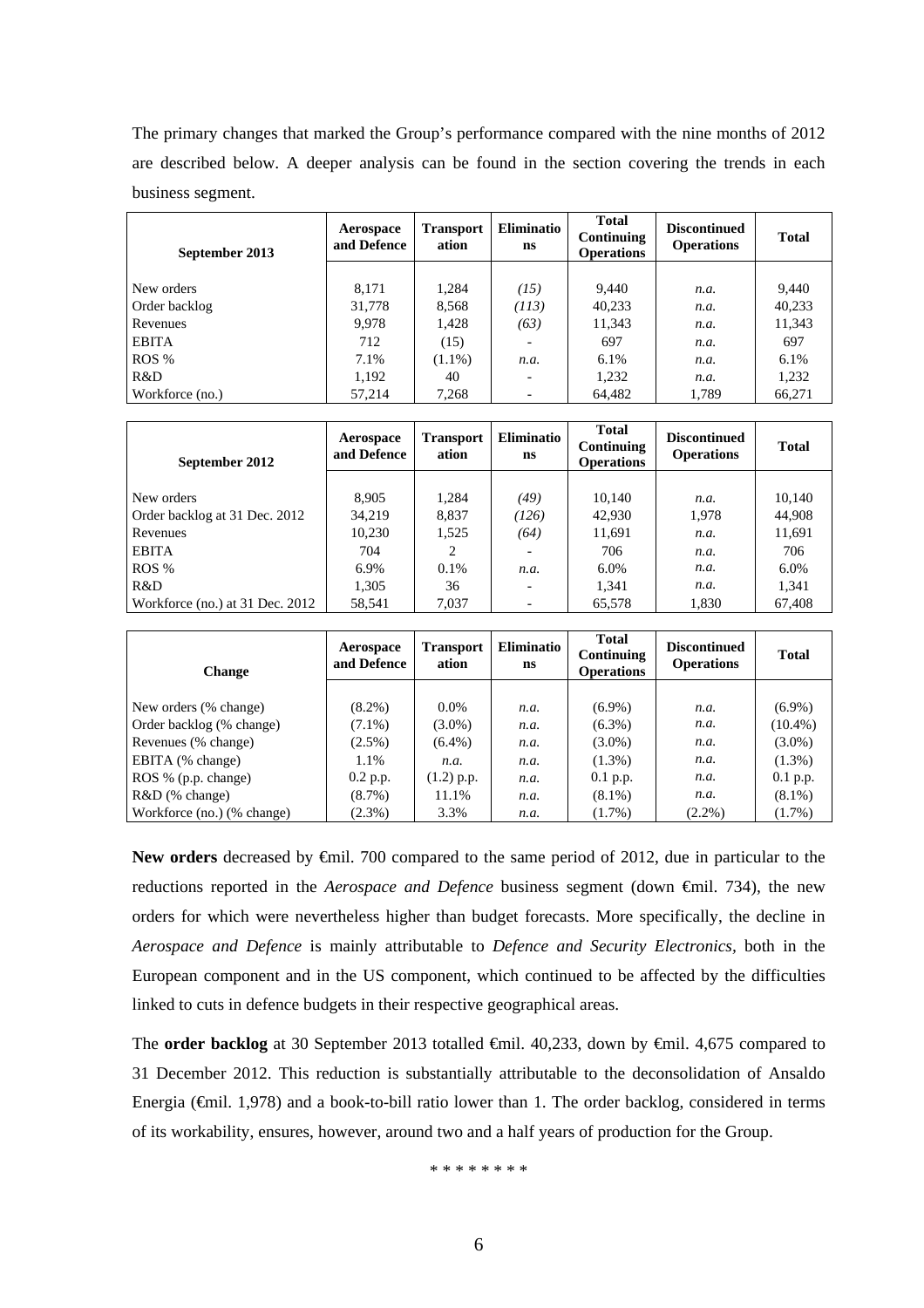|                                                                             |             | For the nine months ended |            |
|-----------------------------------------------------------------------------|-------------|---------------------------|------------|
|                                                                             |             | 30 September              |            |
| Reclassified income statement                                               | <b>Note</b> | 2013                      | 2012       |
|                                                                             |             |                           | (restated) |
| $\epsilon$ <i>million</i>                                                   |             |                           |            |
| Revenues                                                                    |             | 11,343                    | 11,691     |
| Purchases and personnel expense                                             | $^{(*)}$    | (10,260)                  | (10, 541)  |
| Amortisation and depreciation                                               | (**)        | (448)                     | (411)      |
| Other net operating income/(expenses)                                       | (***)       | 62                        | (33)       |
| <b>EBITA</b>                                                                |             | 697                       | 706        |
| Non-recurring income/(expenses)                                             |             | (225)                     |            |
| Restructuring costs                                                         |             | (113)                     | (50)       |
| Amortisation of intangible assets acquired as part of business combinations |             | (66)                      | (67)       |
| <b>EBIT</b>                                                                 |             | 293                       | 589        |
| Net financial income/(expense)                                              | $(****)$    | (277)                     | (327)      |
| Income taxes                                                                |             | (161)                     | (130)      |
| Profit/(loss) associated with discontinued operations                       |             | 9                         | 9          |
| <b>NET PROFIT/(LOSS)</b>                                                    |             | (136)                     | 141        |

*Notes to the reconciliation between the reclassified income statement and the statutory income statement:* 

*(\*) Includes "Purchases and Personnel expense", net of restructuring costs and non-recurring income/(costs).* 

*(\*\*) Includes "Amortisation and depreciation", net of the portion referable to intangible assets acquired as a part of business combinations.* 

*(\*\*\*) Includes "Impairment losses" and "Other operating income (expense)", net of restructuring costs and nonrecurring income/(costs).* 

*(\*\*\*\*) Includes "Financial income (expense)" and "Share of profit (loss) of equity-accounted investees".* 

**Revenues** at 30 September 2013 totalled €mil. 11,343, down €mil. 348 from the corresponding period of the previous year. Revenues in the *Aerospace and Defence* fell by €mil. 252, mainly in *Defence and Security Electronics,* while all the other segments reported an increase in revenues.

**EBITA** at 30 September 2013 totalled  $\oplus$  mil. 697, substantially in line with the corresponding period of the previous year. In particular, the *Aerospace and Defence* segment reported a better result overall (€mil. 8), despite the negative performance in *Defence and Security Electronics.* The latter reflected projected lower volumes of revenues in both components and, with regard to Selex ES, the continued difficulty in ensuring a return to adequate profit levels in certain business areas, especially in the air traffic control. Against this backdrop, the company is progressing satisfactorily in the execution of its integration and reorganisation plan with the aim of significantly rationalising of its technologies, product lines and industrial plants; the effects of the plan will be fully felt in the next financial years. Conversely, the EBITA of the *Transportation* segment fell by  $\epsilon$ mil. 17, particularly in the *vehicles* segment, which remains significantly negative, reflecting inefficiencies caused by production slowdowns and contractual charges and cost overruns on some programmes.

**EBIT** at 30 September 2013 deteriorated by €mil. 296, compared with the same period of 2012, due to higher non-recurring costs ( $\epsilon$ mil. 225) essentially resulting from contractual charges relating to programmes ending in the *vehicles* segment of the *Transportation* sector, including, in particular, the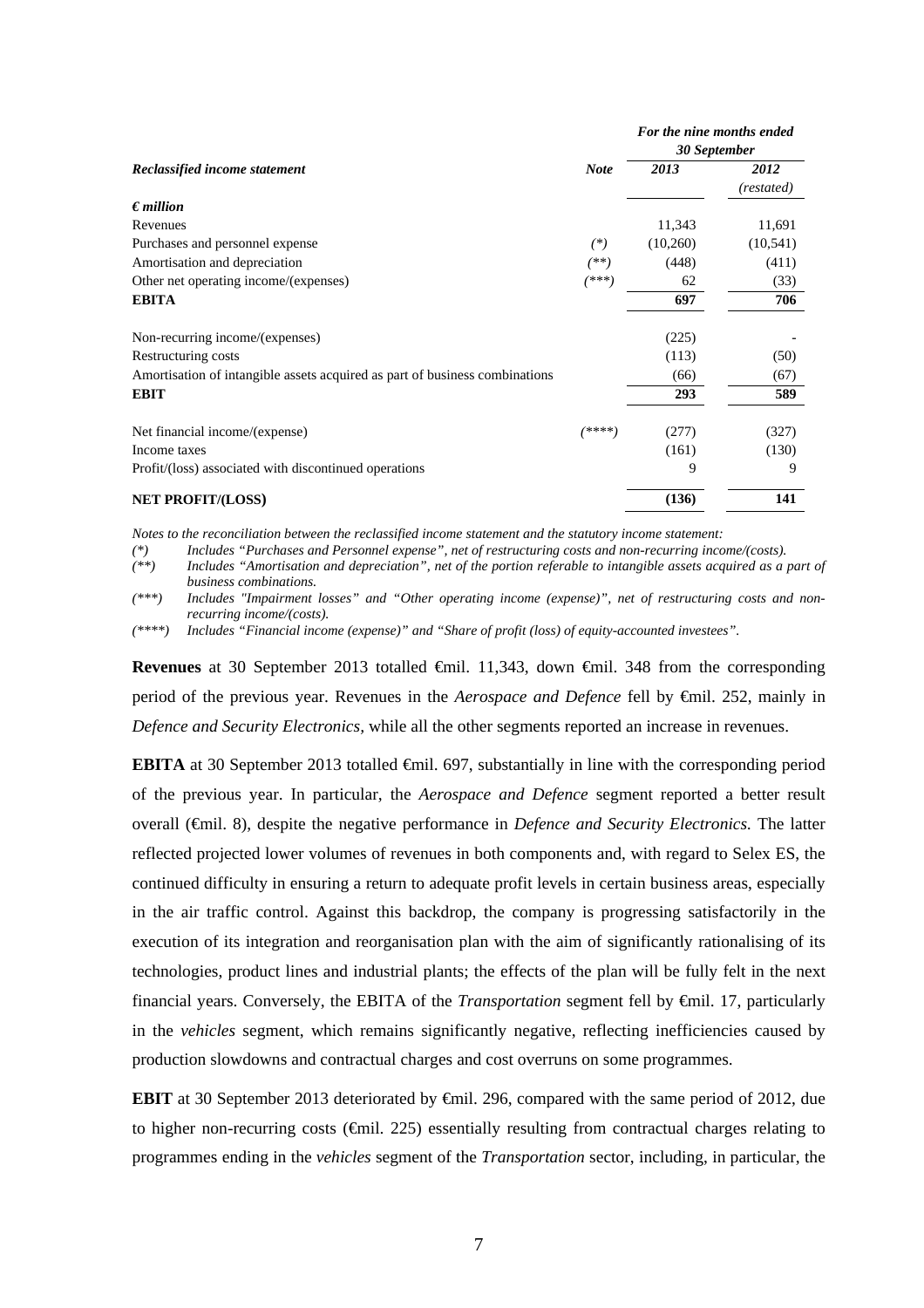allocations made following recent events regarding the FYRA high-speed trains involving AnsaldoBreda, and higher restructuring costs (€mil. 63) essentially attributable to the effects of the initial mobility actions under the Selex ES Reorganisation Plan, recently signed with the national trade unions.

**Net financial expense** showed an improvement of **€mil.** 50 compared with the corresponding period of 2012, essentially due to the gain (€mil. 91) on the sale of Avio's engine business in August.

The effective **tax rate** was adversely affected by the above-mentioned non-recurring costs, against which no tax positive effects were recorded, and by the seasonality of results and will tend to come into line with historical rates in the course of the year.

Therefore, the **net result** for the nine months of 2013 was negative (€mil. 136), mainly due to above mentioned Ansaldo Breda non-recurring costs.

|  |  | * * * * * * * * |  |  |
|--|--|-----------------|--|--|
|  |  |                 |  |  |

| Reclassified statement of financial position     | <b>Note</b> | 30 Sept. 2013 | 31 Dec. 2012<br>(restated) |
|--------------------------------------------------|-------------|---------------|----------------------------|
| $\epsilon$ million                               |             |               |                            |
| Non-current assets                               |             | 12,525        | 12,725                     |
| Non-current liabilities                          | $(*)$       | (3,602)       | (3,966)                    |
| <b>Capital assets</b>                            |             | 8,923         | 8,759                      |
| Inventories                                      |             | 5,409         | 5,192                      |
| Trade receivables                                |             | 8,828         | 8,576                      |
| Trade payables                                   |             | (12,665)      | (13,902)                   |
| <b>Working capital</b>                           |             | 1,572         | (134)                      |
| Provisions for short-term risks and charges      |             | (897)         | (876)                      |
| Other net current assets (liabilities)           | $(**)$      | (665)         | (665)                      |
| Net working capital                              |             | 10            | (1,675)                    |
| Net invested capital                             |             | 8,933         | 7,084                      |
| Equity attributable to the Owners of the Parent  |             | 3,121         | 3,406                      |
| Equity attributable to Non-Controlling Interests |             | 312           | 305                        |
| <b>Equity</b>                                    |             | 3,433         | 3,711                      |
| Net financial debt/(cash)                        |             | 5,153         | 3,373                      |
| Net (assets)/liabilities held for sale           |             | 347           |                            |

*Notes to the reconciliation between the reclassified balance sheet and the statutory balance sheet:* 

*(\*) Non-current liabilities net of "Short-term loans and borrowings".* 

*(\*\*) Includes "Other current assets", net of "Other current liabilities", "Income tax payables" and "Provision for short-term risks and charges".* 

At 30 September 2013, **net invested capital** increased by €mil. 1,849, mainly as a result of the rise in **net working capital** (€mil. 1,685), attributable to the use of cash for the period, as discussed below, while **capital assets** showed a slight increase (€mil. 164), mainly due to the reduction in noncurrent liabilities.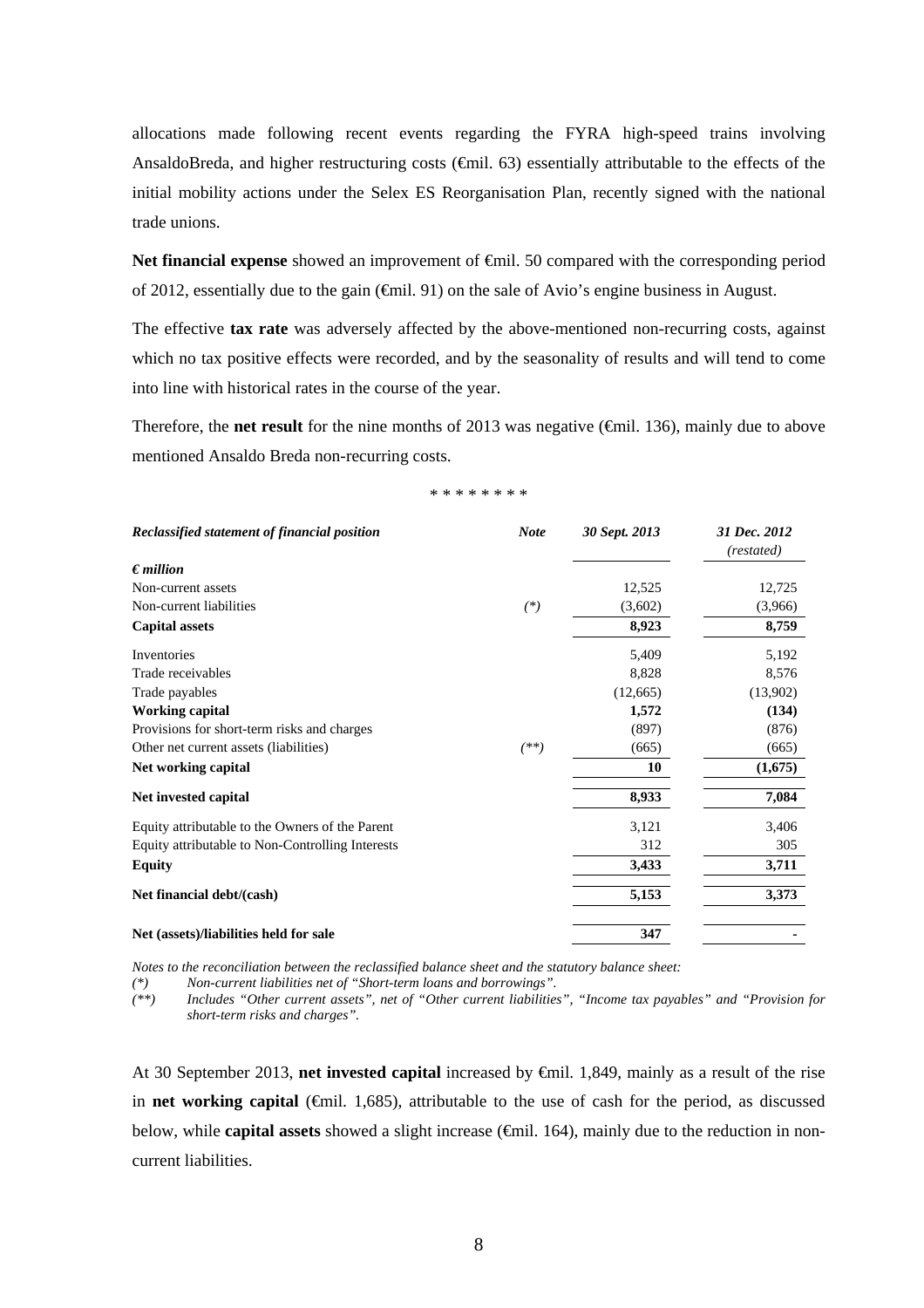#### \* \* \* \* \* \* \* \*

|                                                                      |          | For the nine months ended 30 September |         |         |
|----------------------------------------------------------------------|----------|----------------------------------------|---------|---------|
|                                                                      | 2013     |                                        | 2012    |         |
| Cash and cash equivalents at 1 January                               | 2,137    |                                        | 1,331   |         |
| Gross cash flows from operating activities                           | 1,248    |                                        | 1,214   |         |
| Change in other operating assets and liabilities (*)                 | (555)    |                                        | (732)   |         |
| <b>Funds From Operations (FFO)</b>                                   |          | 693                                    |         | 482     |
| Change in working capital                                            | (1,794)  |                                        | (1,391) |         |
| Cash flows used in operating activities                              | (1, 101) |                                        | (909)   |         |
| Cash flows from ordinary investing activities                        | (639)    |                                        | (437)   |         |
| Free Operating Cash Flow (FOCF)                                      |          | (1,740)                                |         | (1,346) |
| Strategic transactions                                               |          |                                        |         |         |
| Change in other investing activities (**)                            | (19)     |                                        |         |         |
| Cash flows used in investing activities                              | (658)    |                                        | (437)   |         |
| Net change in loans and borrowings                                   | 836      |                                        | 996     |         |
| Dividends paid                                                       | (18)     |                                        | (17)    |         |
| Cash flows generated from financing activities                       | 818      |                                        | 979     |         |
| Exchange rate differences and other movements                        | (21)     |                                        | 19      |         |
| Cash and cash equivalents of discontinued operations at 1 January    | (186)    |                                        |         |         |
| Net increase in cash and cash equivalents of discontinued operations |          |                                        | 110     |         |
| Cash and cash equivalents at 30 September                            | 989      |                                        | 1,093   |         |

*(\*) Includes the amounts of "Change in other operating assets and liabilities", "Interest paid", "Income taxes paid" and "Change in provisions for risks and charges".* 

*(\*\*) Includes "Other investing activities", dividends received from consolidated entities and loss coverage.* 

Free Operating Cash Flow (FOCF) is to be analysed in the context of the period, and seasonal factors have to be taken into account. The balance between trade collections and payments in the first months of the year reveals that payments are particularly higher than collections. At 30 September 2013, FOCF was negative (use of cash) in the amount of about €mil. 1,740, a deterioration, as stated above, due in particular to the delay in collections of payments from India in respect of the AgustaWestland contract (compared with considerable payments made on orders in 2013), and the outlays made in repayment of advances and lower collections on AnsaldoBreda Fyra order. In the nine months of 2013, investment in product development was concentrated in the Aeronautics segment (around 39%), while the Helicopters segment accounted for 30% and Defence and Security Electronics for 18%.

\* \* \* \* \* \* \* \*

The Group's **net financial debt** (payables higher than current financial receivables and cash and cash equivalents) at 30 September 2013 was €mil. 5,153, up on the figure at 31 December 2012  $(\text{f})$ . 3,373). Changes in the period were as follows: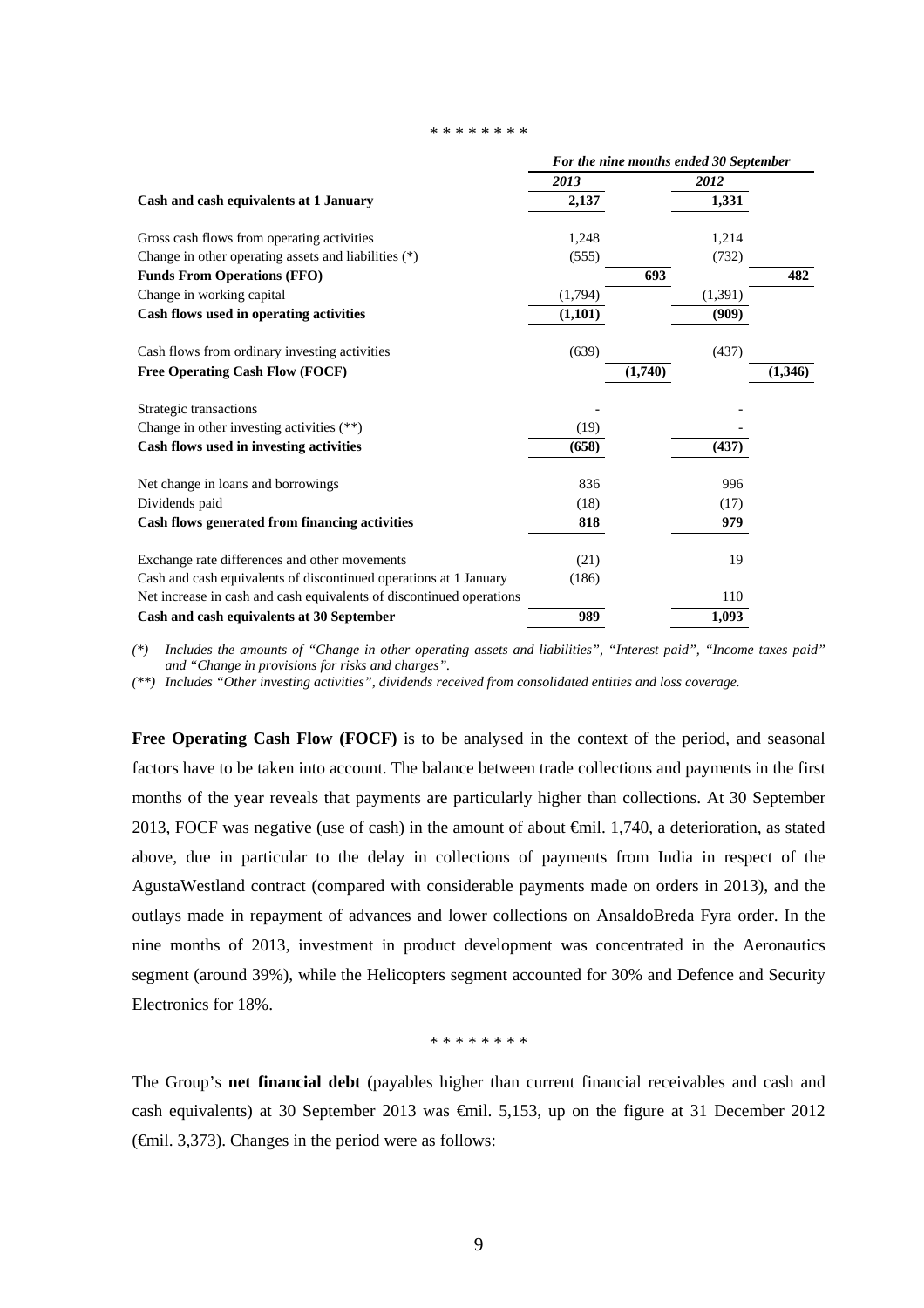

The net financial debt breaks down as follows:

|                                                     | 30 September<br>2013 | of which<br>current | 31 December<br>2012 | of which<br>current |
|-----------------------------------------------------|----------------------|---------------------|---------------------|---------------------|
| <b>Bonds</b>                                        | 4,457                | 902                 | 4,421               | 835                 |
| Bank debt                                           | 1,578                | 1,156               | 960                 | 319                 |
| Cash and cash equivalents                           | (989)                | (989)               | (2,137)             | (2,137)             |
| Net bank debt and bonds                             | 5,046                |                     | 3,244               |                     |
| Securities                                          | (3)                  | (3)                 | (5)                 | (5)                 |
| Current loans and receivables from related parties  | (70)                 | (70)                | (73)                | (73)                |
| Other current loans and receivables                 | (436)                | (436)               | (558)               | (558)               |
| <b>Current loans and receivables and securities</b> | (509)                |                     | (636)               |                     |
| Related-party loans and borrowings                  | 465                  | 435                 | 634                 | 605                 |
| Other loans and borrowings                          | 151                  | 100                 | 131                 | 78                  |
| Other loans and borrowings                          | 616                  |                     | 765                 |                     |
| <b>Net financial debt</b>                           | 5,153                |                     | 3,373               |                     |
| Net financial debt of Discontinued Operations       | 259                  |                     |                     |                     |

The net financial debt at 30 September 2013 benefits from the reclassification of the negative financial position of the Ansaldo Energia group at 30 September 2013 to among assets and liabilities held for sale (€mil. 259 at 30 September 2013; €mil. 148 at 31 December 2012).

The deterioration in that figure was essentially due to the negative trend of FOCF in the period (€mil. 1,740), as mentioned above, and to other non-operating changes; the latter include, *inter alia*, the net balance of dividends paid to non-controlling shareholders ( $\epsilon$ mil. 18), equity investments in noncontrolling interests (€mil. 21), in addition to accrued interest and changes in other financial items.

During the period, the Group made assignments of non-recourse receivables with a total carrying value of around €mil. 739 (€mil. 632 at 30 September 2012).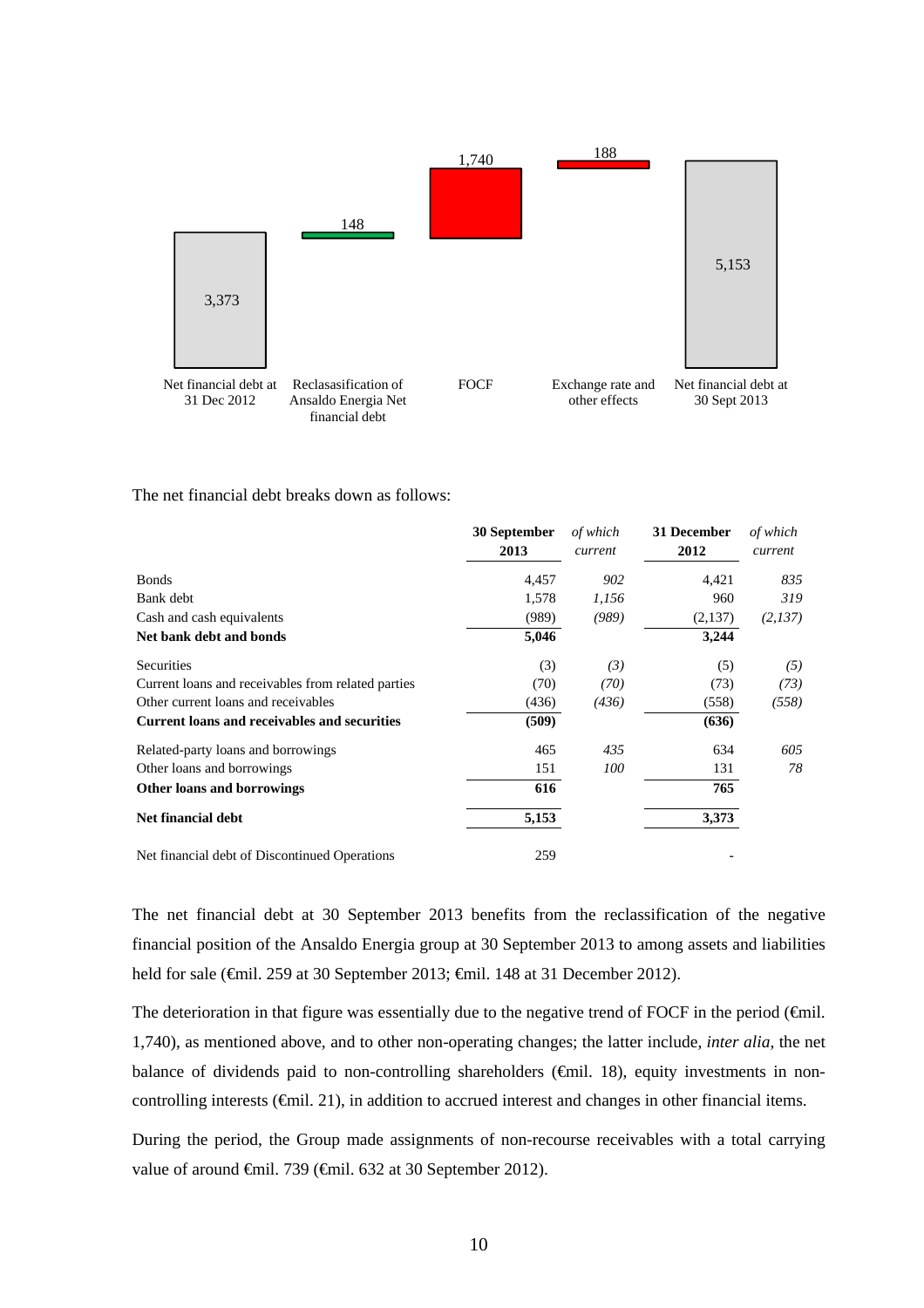As regards the breakdown of the net financial debt, it should be pointed out that:

- bonds remained substantially unchanged compared to 31 December 2012. The figure includes the remaining €mil. 750 of bonds maturing in December 2013;
- bank borrowings increased compared with 31 December 2012, mainly due to the use of the revolving credit lines available to the Group;
- cash and cash equivalents fell as a result of their use to finance the Group working capital in the period. The total amount of said cash and cash equivalents included a portion of the proceeds from the last bond issue that was completed by the subsidiary Finmeccanica Finance S.A. in December 2012, for the purpose of pre-financing the redemption of  $\theta$ mil. 750 of the bond maturing in December 2013. The available cash is temporarily used for short-term deposits at the main banks with which the Group does business. Specifically, cash and cash equivalents relate to the parent, Finmeccanica ( $\widehat{\mathbf{q}}$ mil. 566), to the Group companies that, for various reasons, do not fall within the scope of the centralised treasury system (€mil. 182), and, for the remaining amount, to liquidity still held by companies which, either directly or indirectly, fall within the scope of the centralised treasury system, in part as a result of receipts collected in the last few days of the period;
- current loans and receivables included €mil. 347 relating to the portion of the amount due to the MBDA and Thales Alenia Space joint ventures (consolidated on a proportional basis) from the other partners under treasury agreements ( $\epsilon$ mil. 491 at 31 December 2012). Likewise, related-party loans and borrowings included €mil. 361 in relation to the consolidated amount of payables to the MBDA and Thales Alenia Space joint ventures (€mil. 450 at 31 December 2012), as well as payables of  $\epsilon$ mil. 57 ( $\epsilon$ mil. 124 at 31 December 2012) due to Eurofighter Jagdflugzeug GmbH, in which Alenia Aermacchi has a 21% investment. As regards the latter, under the existing treasury agreements, its surplus cash and cash equivalents at 30 September 2013 were distributed among the partners.

To meet the financing needs for ordinary Group activities, Finmeccanica obtained a revolving credit facility with a pool of Italian and international banks in September 2010 for €mil. 2,400, (final maturity in September 2015). At 30 September 2013, it had been drawn upon in the amount of  $\epsilon$ mil. 950. Finmeccanica also has additional unconfirmed short-term lines of credit of <del>C</del>mil. 598, which had been used for €mil. 39 at 30 September 2013, as well as unconfirmed, unsecured lines of credit of approximately €mil. 1,993.

#### \* \* \* \* \* \* \* \*

The **workforce** at 30 September 2013 numbered 66,271, a net decrease of 1,137 employees compared to 31 December 2012. Excluding *Energy* segments employees, the workforce at 30 September 2013 numbered 64,482, a net decrease of 1,096 from 31 December 2012 (65,578), mainly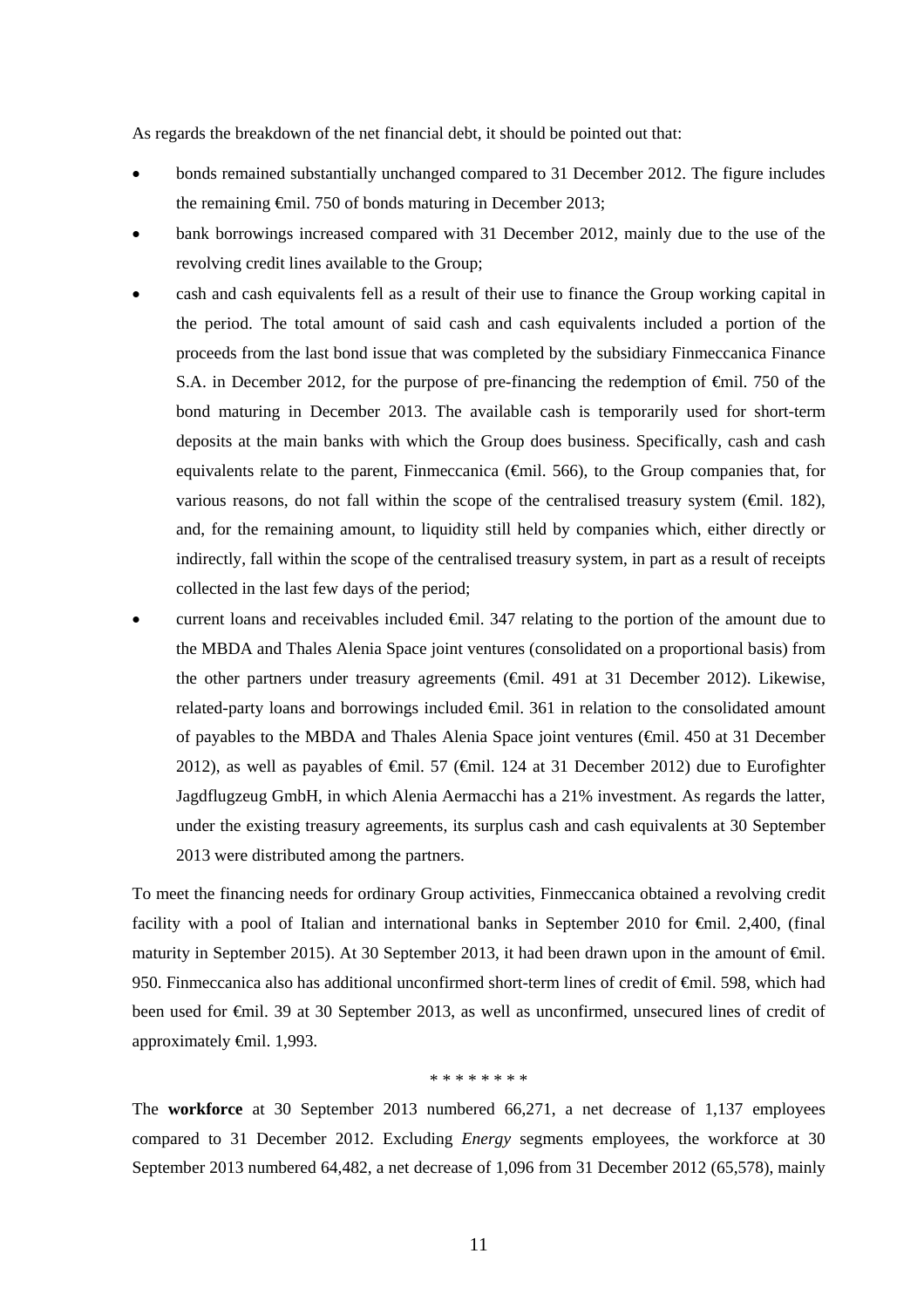in the *Defence and Security Electronics* business segment as a result of the rationalisation occurring in various segments, in particular at DRS.

At the end of the nine months of 2013, the breakdown of the workforce by geographical area was substantially unchanged from 31 December 2012, with around 58% located in Italy and 42% abroad, mainly in the United Kingdom (13%), the United States of America (12%) and France (6%).

\* \* \* \* \* \* \* \*

#### **Outlook**

The results as of 30 September 2013, which no longer include Ansaldo Energia, post deconsolidation, highlight significant progress in the restructuring of the *Aerospace and Defence* businesses, which will deliver orders, revenues, EBITA and FOCF (excluding the impact deriving from the Indian contract, as explained below) in line with our expectations, notwithstanding the difficult market conditions.

The effects of the structural issues of AnsaldoBreda, whose outcome of any restructuring initiative remain unsatisfactory, have a material negative impact on Group performance.

Based on that:

- FY 2013 revenues are expected in line with the guidance provided at our FY 2012 results (within the range  $\bigoplus$  15.9 – 16.2, after excluding the contribution by the Energy sector, which has been deconsolidated);
- due to the ongoing issues affecting AnsaldoBreda, the Group anticipates that it will not now deliver the targeted EBITA for FY 2013, notwithstanding the positive and satisfactory results by the *Aerospace & Defence* sector. The original FY 2013 EBITA guidance was **⊕** 1.1, adjusted to  $\bigoplus$  1 for the deconsolidation of Ansaldo Energia. The Group now expects FY 2013 EBITA to be around 5-10% lower compared to  $\bigoplus$  1;
- the Group still anticipates a positive FOCF from the *Aerospace & Defence* sector, despite the shift of cash inflows of the Indian Helicopter contract (expected to be more than €mil. 300 in 2013). In addition, AnsaldoBreda will deliver a significantly worse cash situation, due to poor performances and also due to the lack of cash inflows and the unexpected cash outflows (repayment of advances) on the Fyra contract with Belgium and the Netherlands (totaling more than €mil. 130). As of today, the Group believes that, notwithstanding the corrective actions put in place, these issues cannot be recovered before year-end. Therefore, FOCF in aggregate is now expected to be negative, within the range  $\epsilon$ mil. 350 – 450 (provided that there are no further developments on the Indian contract). This compares to the initial budget which was for positive FOCF of  $\bigoplus$  0.1.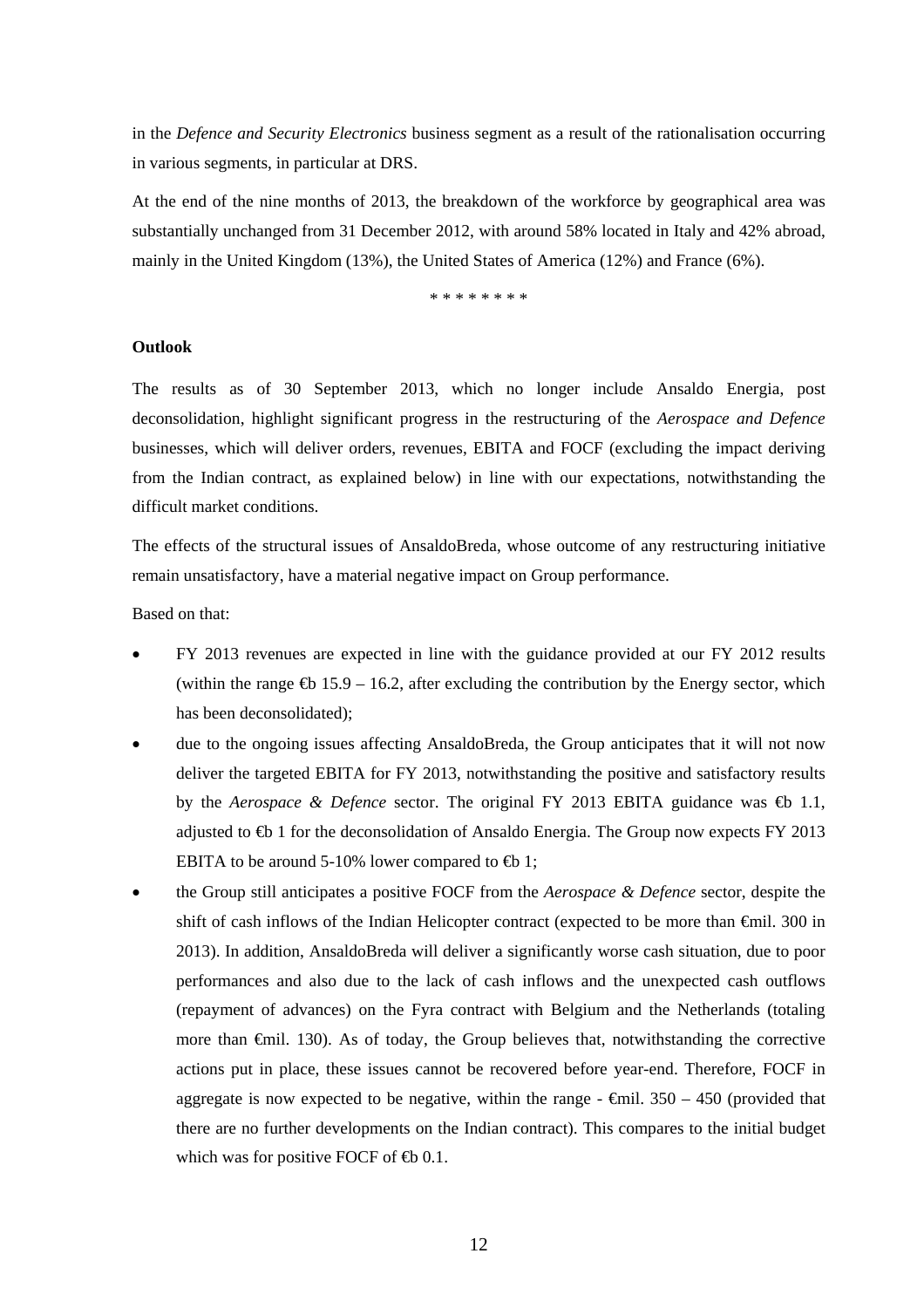#### \* \* \* \* \* \* \* \*

| September 2013                     | <b>New</b><br>orders | <b>Order backlog</b> | <b>Revenues</b> | <b>EBITA</b> | ROS <sub>9</sub> |
|------------------------------------|----------------------|----------------------|-----------------|--------------|------------------|
|                                    |                      |                      |                 |              |                  |
| Helicopters                        | 2,243                | 10,888               | 3,012           | 411          | 13.6%            |
| Defence and Security Electronics   | 2,865                | 8,010                | 3.471           | 104          | 3.0%             |
| Aeronautics                        | 2,037                | 8,484                | 2.174           | 148          | 6.8%             |
| Space                              | 485                  | 2,015                | 729             | 54           | 7.4%             |
| Defence Systems                    | 784                  | 3,270                | 881             | 79           | 9.0%             |
| Eliminations/Other                 | (243)                | (889)                | (289)           | (84)         | n.a.             |
| <b>Total Aerospace and Defence</b> | 8,171                | 31,778               | 9,978           | 712          | 7.1%             |
|                                    |                      | <b>Order backlog</b> |                 |              |                  |
|                                    | <b>New</b>           | at 31 Dec.           |                 |              |                  |
| September 2012                     | orders               | 2012                 | <b>Revenues</b> | <b>EBITA</b> | ROS <sub>%</sub> |
| Helicopters                        | 2,276                | 11,876               | 2,976           | 339          | 11.4%            |
| Defence and Security Electronics   | 3,394                | 8,831                | 4,089           | 238          | 5.8%             |
| Aeronautics                        | 2,224                | 8,819                | 2,002           | 74           | 3.7%             |
| Space                              | 639                  | 2,261                | 697             | 47           | 6.7%             |
| Defence Systems                    | 643                  | 3,381                | 829             | 89           | 10.7%            |
| Eliminations/Other                 | (271)                | (949)                | (363)           | (83)         | n.a.             |
| <b>Total Aerospace and Defence</b> | 8,905                | 34,219               | 10,230          | 704          | 6.9%             |
|                                    |                      | <b>Order backlog</b> |                 |              |                  |
|                                    | <b>New</b>           | at 31 Dec.           |                 |              |                  |
| <b>Change</b>                      | orders               | 2012                 | <b>Revenues</b> | <b>EBITA</b> | $ROS\%$          |
| Helicopters                        | $(1.4\%)$            | $(8.3\%)$            | 1.2%            | 21.2%        | 2.2 p.p.         |
| Defence and Security Electronics   | $(15.6\%)$           | $(9.3\%)$            | $(15.1\%)$      | $(56.3\%)$   | $(2.8)$ p.p.     |
| Aeronautics                        | $(8.4\%)$            | $(3.8\%)$            | 8.6%            | 100.0%       | 3.1 p.p.         |
| Space                              | $(24.1\%)$           | $(10.9\%)$           | 4.6%            | 14.9%        | 0.7 p.p.         |
| Defence Systems                    | 21.9%                | $(3.3\%)$            | 6.3%            | $(11.2\%)$   | $(1.7)$ p.p.     |
| Eliminations/Other                 | n.a.                 | n.a.                 | n.a.            | n.a.         | n.a.             |
| <b>Total Aerospace and Defence</b> | $(8.2\%)$            | $(7.1\%)$            | $(2.5\%)$       | 1.10%        | 0.2 p.p.         |

#### The key performance indicators for the Aerospace and Defence segment are shown below.

### **Helicopters**

• New orders. The figures are in line with the same period of the previous year.

Among the most important new orders received in the nine months of 2013 are:

- in the *military-government segment*, contracts with:
	- o the government of the Republic of Korea (South Korea) for eight AW159 helicopters for the Navy;
	- o Japan's Maritime Self-Defence Force for the supply of three kits for the AW101 helicopter, which will be assembled on site by Kawasaki Heavy Industries;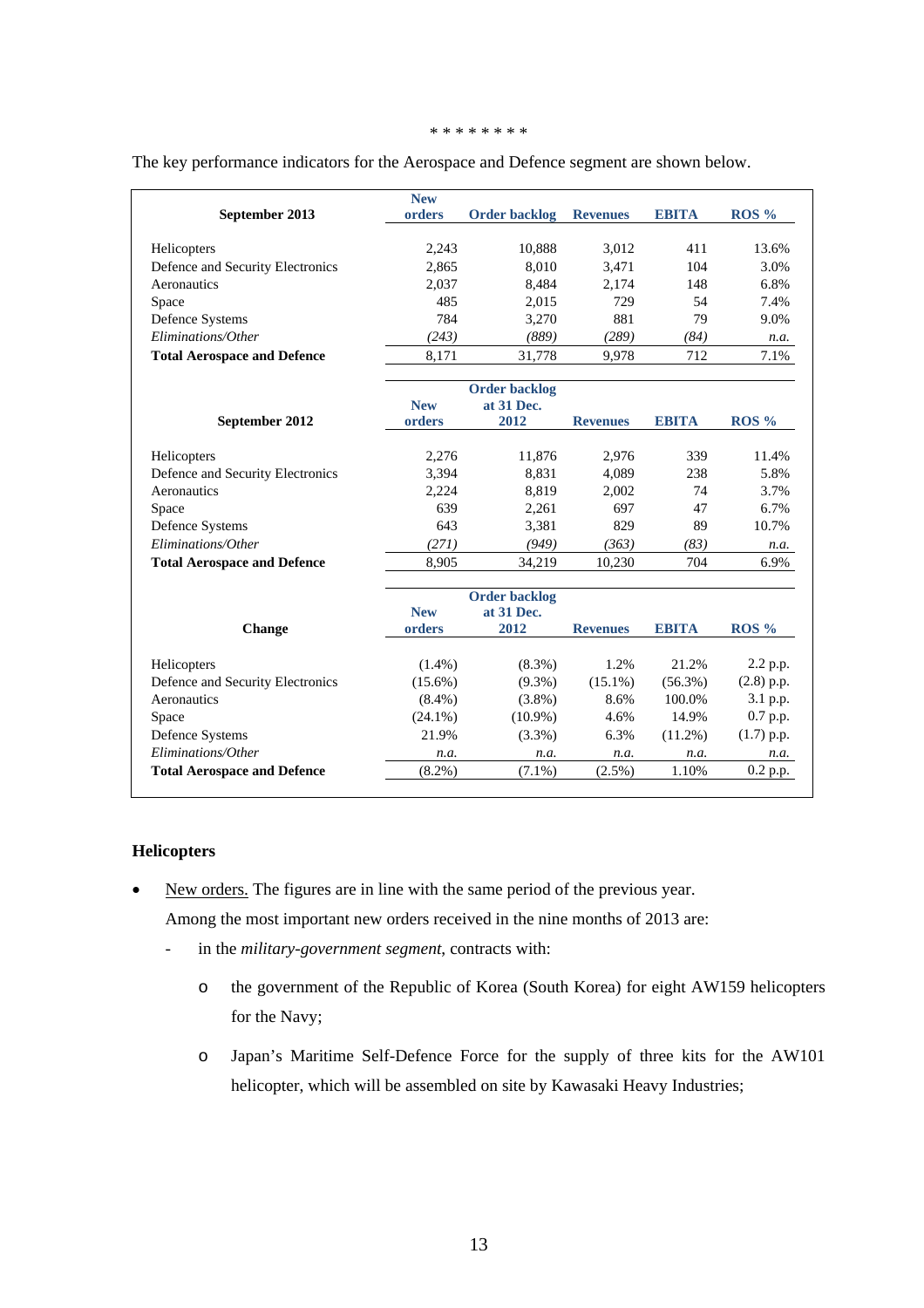- o the Border Control Armed Forces of Malta for the supply of one AW139 helicopter in the search and rescue and border control missions configuration and related product support;
- in the *civil-government segment*, the contracts:
	- o with the Bristow Group for the supply of 11 AW189 helicopters in search and rescue configuration;
	- o with Mitsui Bussan Aerospace for the supply of two AW139 helicopters to the Japan National Police Agency (JNPA);
	- o with Weststar Aviation Services Sdn Bhd, the services company for Malaysian civil aviation, for the supply of three additional AW139 helicopters;
- Order backlog**.** At 30 September 2013, 70% of the order backlog was comprised of the *helicopter* component (new helicopters and upgrading), and of this 48% was attributable to the *civil-government segment*.
- Revenues**.** This figure was in line with 30 September 2012. Revenues broke down into 60% attributable to the *helicopter* component (new helicopters and upgrading), of which two-thirds of the orders were for the *civil-government segment* and the remaining for product support.
- EBITA. It rose by 21% over 30 September 2012 as a result of efficiency-improvement actions and the improved mix of activities; furthermore, the improvement in EBITA includes the revenues from the final closing of the VH71 programme.

#### **Defence and Security Electronics**

 New orders. These fell by 16% compared to 30 September 2012, due, in essentially equivalent amounts, to both the European and the US components, which continue to feel the impact of cuts to defence budgets, as had already been anticipated at the time of preparation of the forecast estimates.

The main orders relating to Selex ES include:

in the field of *Airborne and Space Systems*, the order for the supply of a Falco system to a Middle Eastern country  $(\text{fini. } 46)$ ; the order for the supply of Defensive Aids Sub Systems (DASS) and Captor combat radars for Eurofighter Typhoon aircraft for Oman; additional orders for the EFA programme; orders for the NH90 helicopter programme; orders for countermeasure systems; the order for optics systems for the Meteosat space programme (around €mil. 50), orders for various space programmes; orders for customer support activities;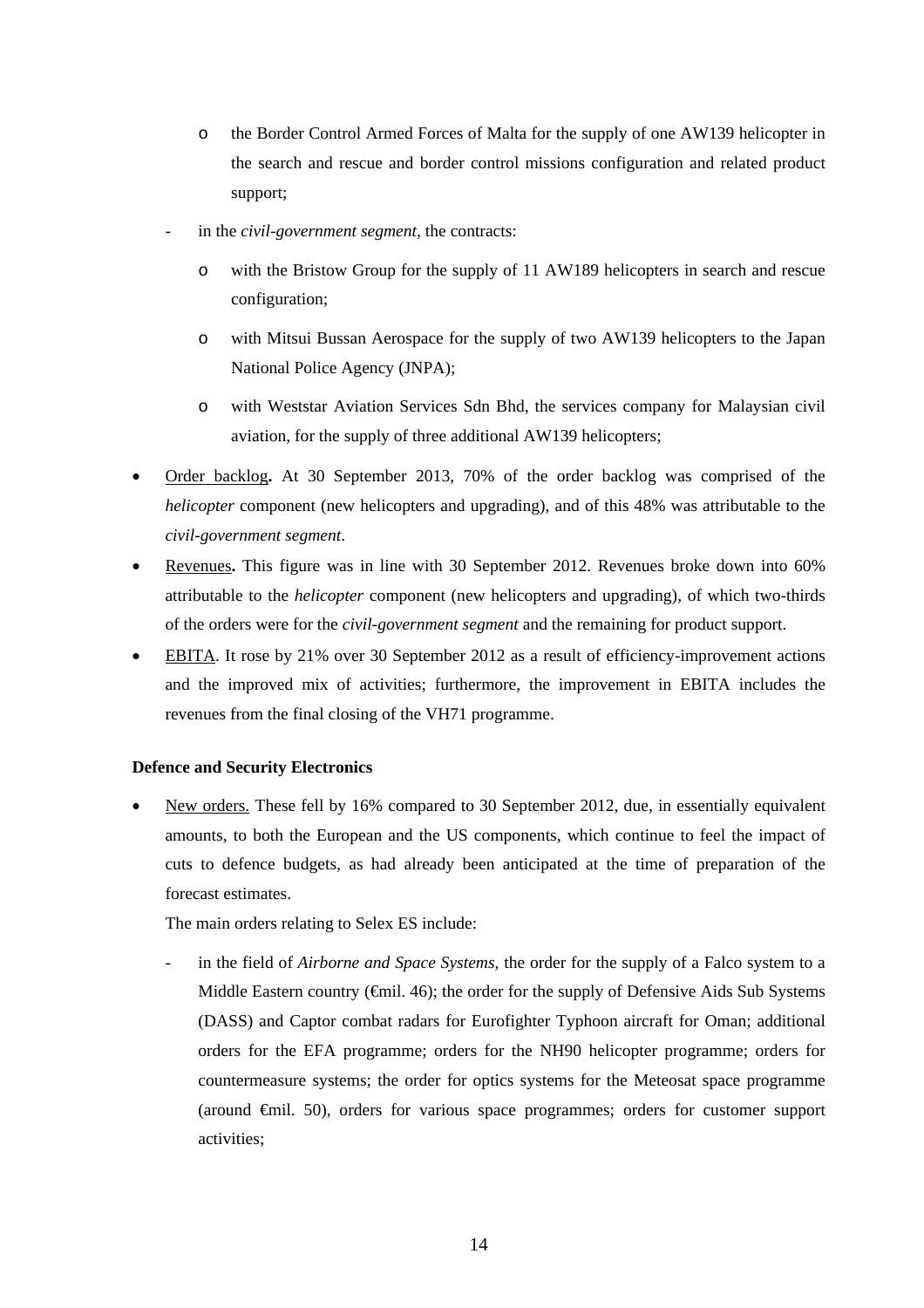- in the field of *Land and Naval Systems*, the order for the supply and integration of the combat management system, radar sensors, communication systems, electro-optical systems and navigation systems for the third lot of the FREMM contract; orders for communications systems for MAVs for the Italian Army; the order from the Directorate General for Armaments of the French Ministry of Defence for the supply of six fixedversion PAR2090 radar systems; the contract for support activities for equipment in operation on the Type 23 class frigates of the British Navy ( $\epsilon$ mil. 14);
- in the field of *Security and Smart Systems*, the contract with Expo 2015 SpA to supply the security support equipment, infrastructure and services for the event; the three-year contract to provide maintenance for Poste Italiane SpA's electromechanical mail sorting systems; the order for the supply and installation of two transportable radar for air traffic control from the Royal Saudi Air Force  $(\text{fmil. } 16)$ ; the supply of the network infrastructure for the new Kuwait City airport for the Directorate General of Civil Aviation (around  $\epsilon$ mil. 40); the contract with Vietnam Air Traffic Corporation (VATM) for the supply of the new air traffic control system for the Hanoi airport.

The main orders for DRS included the order for the supply of rugged computers and displays for the US Army; the order for the supply of Tunner systems for the loading and handling of goods for cargo aircraft; the additional order for support activities on programmes to upgrade target acquisition subsystems for Bradley combat vehicles; orders for the additional supply of services in support of communications for a programme managed by the Space and Naval Warfare Systems Command; additional orders for satellite communication services under the Future Commercial Satellite Communications Services Acquisition programme; the order to continue to provide maintenance, repair and upgrading of C-130 aircraft for the US Coast Guard; the order to develop and manufacture two vehicles for supporting the movement of Minuteman III missile systems used by the US Air Force (\$mil. 25); orders for the supply of Tactical Quiet Generators (TQG), new-generation systems for producing electricity; additional orders for services and products under the Rapid Response Third Generation contract.

- Order backlog. This fell by 9% compared with 31 December 2012 as a result of a book-to-bill ratio below 1. Over 80% relates to the activities of Selex ES.
- Revenues. These decreased by 15% compared to the figure posted at 30 September 2012, of which about two-thirds attributable to DRS. Although this performance is in line with expectations, it continues to reflect the difficulties and the slowdown in the acquisition and the start-up of new orders, worsened by the simultaneous decrease in the contribution of important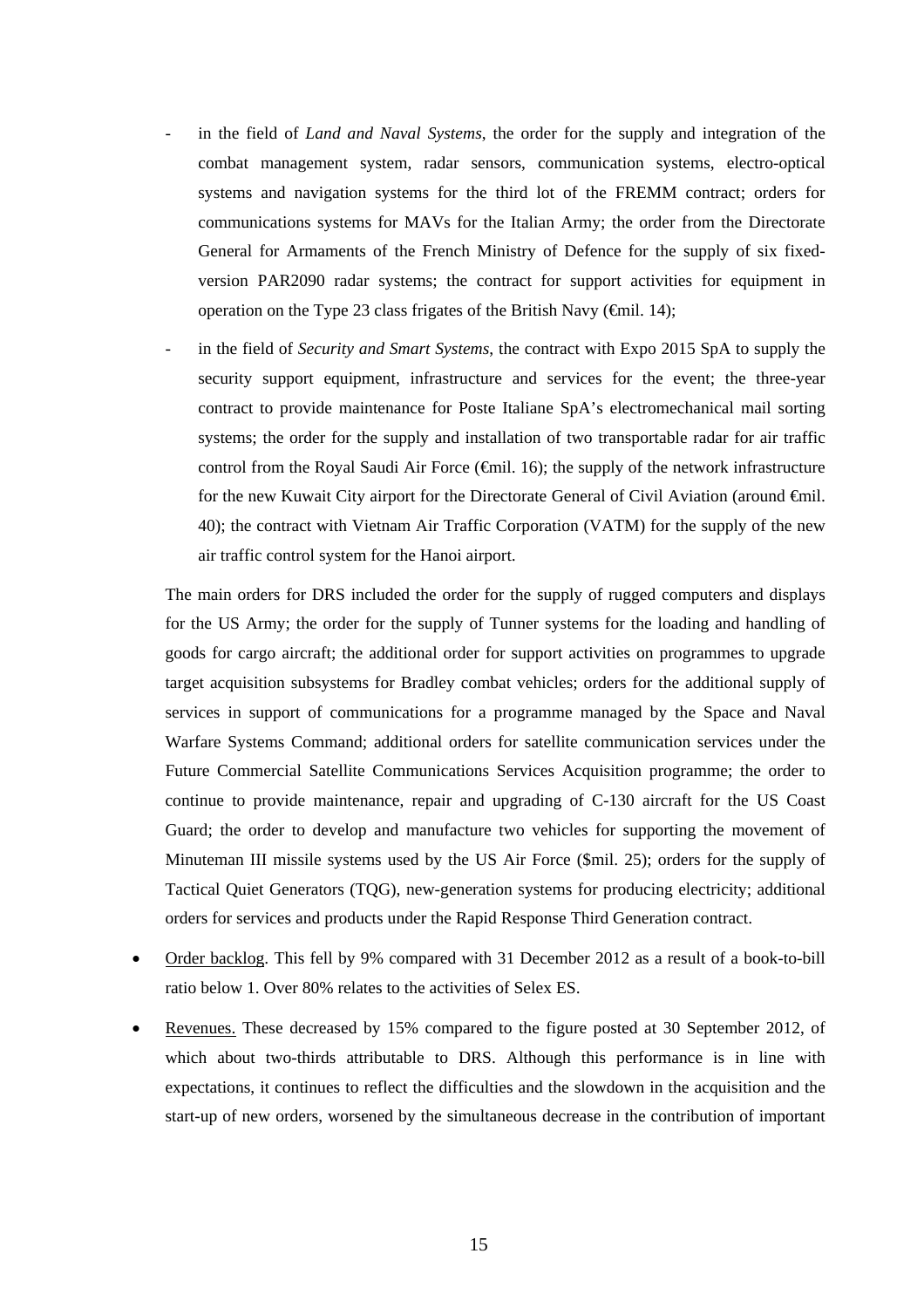programmes in their final stages, in particular for the US Armed Forces and in the British component of Selex ES's *Airborne and Space Systems* business area.

In particular, revenues at Selex ES were generated by:

- *Airborne and Space Systems*: the continuation of activities relating to Defensive Aids Sub-System production and the production of equipment, avionics radars and communication systems for the EFA programme; countermeasure systems; combat and surveillance radars for other fixed-wing platforms; equipment for the NH90 helicopter programme; equipment for space programmes; customer support and logistics;
- Land and Naval Systems: the continuation of activities relating to FREMM contracts; the programme to supply combat systems for the Algerian logistic support amphibious vessel; the Forza NEC programme; progress in the Medium Extended Air Defence System international cooperation programme; activities to improve the level of protection for Italian forward operating bases (FOB) in Afghanistan;
- *Security and Smart Systems:* the construction of the national TETRA network; the continuation of activities on air traffic control programmes; activities relating to postal automation services in Italy; activities relating to monitoring and physical security for domestic customers and ICT services for government agencies.

Revenues at DRS were generated by the continuation of deliveries of rugged computers and displays, particularly for the Joint Battle Command - Platform programme (JBC-P); additional deliveries on the programmes for the upgrade of target acquisition subsystems of Bradley combat vehicles; the continuation of support activities, technical assistance and logistics services for mast-mounted sight systems for helicopters; deliveries of Tunner systems for the loading and handling of goods; the provision of services and products for the Rapid Response contract and satellite communications services.

 EBITA*.* It fell by 57% compared with 30 September 2012 mainly attributable to Selex ES, as a result of lower revenues and the persistent difficulties in ensuring a return to adequate profit levels in certain business areas, especially in the air traffic control. Given this situation, the company continues to successfully implementing the expected integration and reorganisation plan with the aim of significantly rationalising its technologies, product lines and industrial plants; the effects of the plan will be fully felt in the next financial years. As regards DRS, the savings arising from on-going plans to improve competitiveness, efficiency and reorganisation were offset by the effects of the abovementioned decline in production volumes, causing a decline in EBITA of €mil. 56 compared to the corresponding period of the previous year.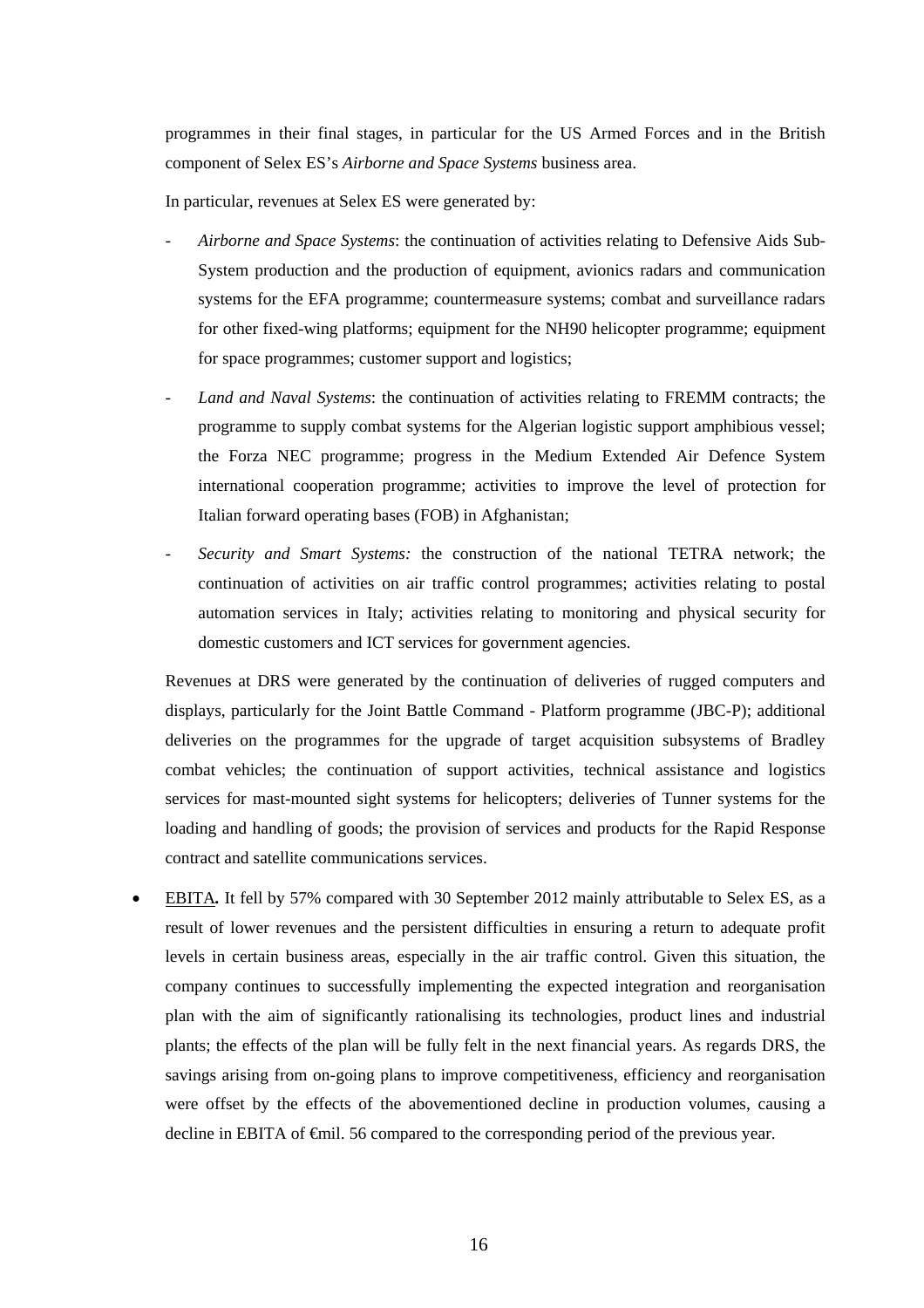#### **Aeronautics**

- New orders**.** These fell by 8% from 30 September 2012 due to the decline in new orders in the *military* segment for training and transport aircraft and EFA logistics, which was partly offset by the increase in new orders in the *civil* segment relating to the ATR and B787 aircraft. The most significant orders that were obtained in the nine months of 2013 include:
	- in the *military* segment:
		- o for the EFA programme, the first tranche of the order received by the Eurofighter consortium for the supply of major components (left wing and rear fuselage) and equipment for the 12 aircraft ordered by Oman  $(\text{Gmil. 163})$ . This order falls within the scope of a wider contract that was signed between BAE Systems, in its capacity as prime contractor*,* and the Ministry of Defence of Oman in December 2012;
		- o for the F35 (Joint Strike Fighter) programme, the LRIP 6-7 contract to supply Lockheed Martin with the first complete wing and certain components and nonrecurring activity for the manufacture of production tools ( $\epsilon$ mil. 100);
		- o for logistic support activities, the orders for the activities relating to the following aircraft: C27J for the Italian Air Force ( $\epsilon$ mil. 80); M346 ordered by Israel ( $\epsilon$ mil. 79); C27J for Australia  $(\widehat{\mathsf{f}})$  and the AMX aircraft supplied to the Brazilian Air Force (€mil. 44).
	- in the *civil* segment:
		- o for the ATR aircraft, the orders obtained by GIE-ATR from various airlines for 69 aircraft, including the contract signed with the Indonesian company Garuda Indonesia and the Danish leading company Nordic Aviation Capital to supply the Indonesian company with 25 aircraft; further orders from Nordic Aviation Capital for 30 aircraft and from the US company Air Lease for five aircraft;
		- o for aerostructures, the additional orders for the B787, A380, ATR, B767 and A321 programmes and for the production of engine nacelles.
- Order backlog. This posted a decline of 4% compared to 31 December 2012. In particular, a considerable portion related to the EFA (36%), B787 (14%), ATR (17%), M346 (9%) and C27J (6%) programmes.
- Revenues. These rose by 9% compared to 30 September 2012 due to increased activity in the *civil* segment as a result of higher production rates for B787, ATR, A380 and A321 aircraft. In the *military* segment, the increase in revenues from defence aircraft and trainers offset the reduction in activity on transport aircraft.

In particular, revenues were generated: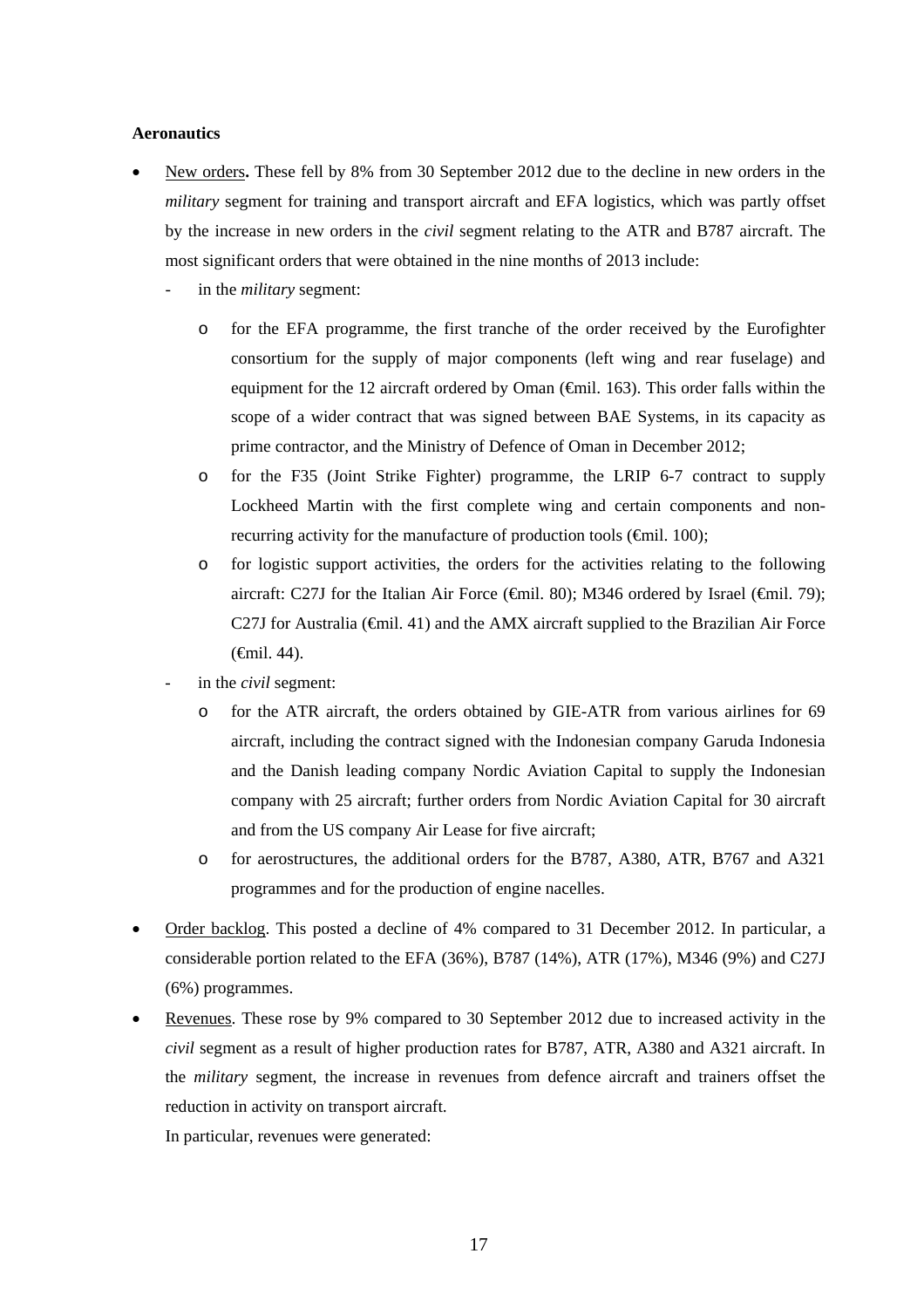- in the *military* segment by: the continuation of work on the EFA programme related to mass production and logistic support; progress made in the production of C27J transport aircraft and M346 trainer aircraft for foreign customers; production of wing parts for the JSF programme and progress made in industrialising the assembly line;
- in the *civil* segment by: the continuation of production of sections of the fuselage and horizontal stabilisers for the B787 and aerostructures for the ATR, A380 and A321; for regional aircraft, the assembly of ATR aircraft and logistic support provided by the GIE-ATR consortium, and activity on the initial Superjet aircraft for the customer, Interjet, by the Superjet International joint venture.
- EBITA**.** This doubled in comparison with the previous year, in particular thanks to the benefits of renegotiating commercial agreements for certain aerostructure production, to the restructuring and reorganisation process underway, which resulted in the improvement in efficiency (with consequent benefits in terms of cost absorption) and savings on overhead costs, as well as to the release of provisions in excess for the ATR programme.

#### **Space**

- New orders. These decreased by 24% compared to 30 September 2012, mainly due to the effect of delays in receipt of certain new orders in the *manufacturing* segment. The most significant orders received during the period include:
	- engineering applications and services for maintenance operations relating to the Cosmo SkyMed system (€mil. 143);
	- the contract for the development of the ExoMars control system;
	- an initial order under the Euclid programme for the development of a satellite for exploring dark matter;
- Order backlog. This showed a decrease of 11% compared to 31 December 2012. The order backlog at 30 September 2013 was broken down into 55% for *manufacturing* activities and the residual 45% for *satellite services*.
- Revenues. These rose by 5% over the corresponding period of the previous year, mainly bolstered by the *satellite services* segment. The production mainly concerned the continuation of activities in the following segments:
	- in the *commercial telecommunications* segment, for the O3B and Iridium NEXT satellite constellations; for the provision of satellite telecommunications services and the resale of satellite capacity;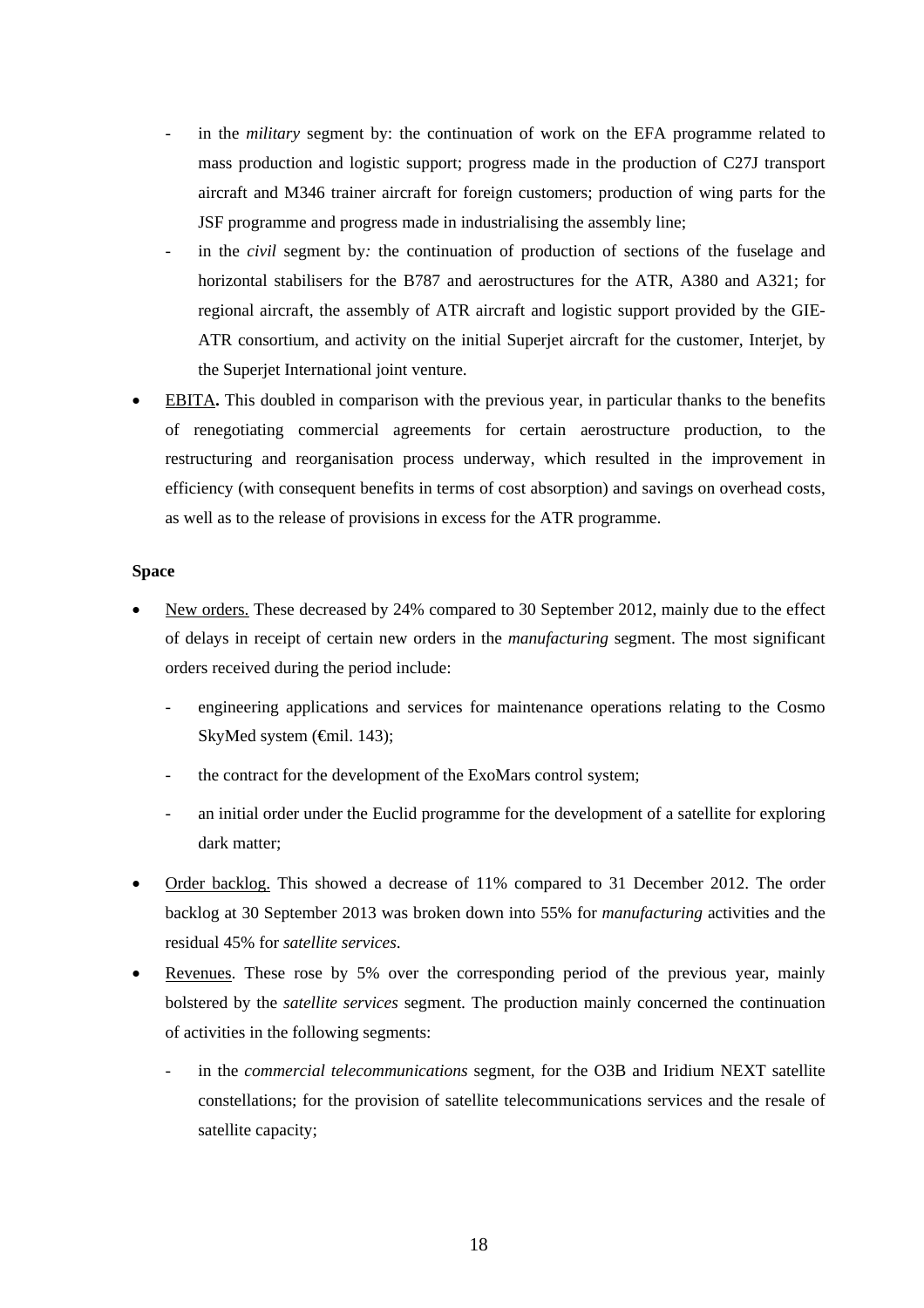- in the *military telecommunications* segment, for the Sicral 2 and Athena Fidus satellites and for the provision of satellite services;
- in the *earth observation* segment, for the satellites for the Sentinel mission (Kopernikus programme, previously known as GMES);
- in the *science programmes* segment, for the ExoMars programme;
- in the *satellite navigation* segment, for the ground mission segment of the Galileo programme and activities related to the Egnos programme;
- in the *management systems and satellite operations* segment, for the OptSat, Gokturk, Sicral 2 and Galileo programmes.
- EBITA. It grew by 15% compared to the same period of the previous year, mainly due to higher volumes of activity and a higher profitability in the *manufacturing* segment.

### **Defence Systems**

- New orders. These rose by 22% over 30 September 2012 across all three segments. The main orders for the period include:
	- in the *missile systems* segment, the order from the UK Ministry of Defence for the production of the Sea Ceptor defence system for Type 23 class frigates under the Future Local Area Air Defence System (FLAADS) programme; the contract for Meteor air-to-air missiles from Germany, the sixth and last country among those that participated in the development stage to sign the production order; the order from a Middle Eastern country for missile systems for vehicles and various orders for customer support activities;
	- in the *land, sea and air weapons systems* segment*,* contracts for two 127/64 Vulcano and two Davide 76/62 naval gun systems ,4 machine guns of 25 mm and 4 Sclar rocketlaunchers, for the Italian FREMM programme, the supply of J-Dam and Paveway II kits for armaments to the Italian Air Force; the sale of 40/70 mm machine gun systems to Turkey; the order for 16 Hitrole machine gun systems to the Singapore Navy and logistics orders from various customers;
	- in the *underwater systems* segment, the orders from a country in the Mediterranean area for 26 MU90 light torpedoes, two TLS launch systems for light torpedoes and ship countermeasure systems (totalling €mil. 50).
- Order backlog. This showed a slight decrease (3%) compared to 31 December 2012, 63% of which related to activities in the *missile systems* segment.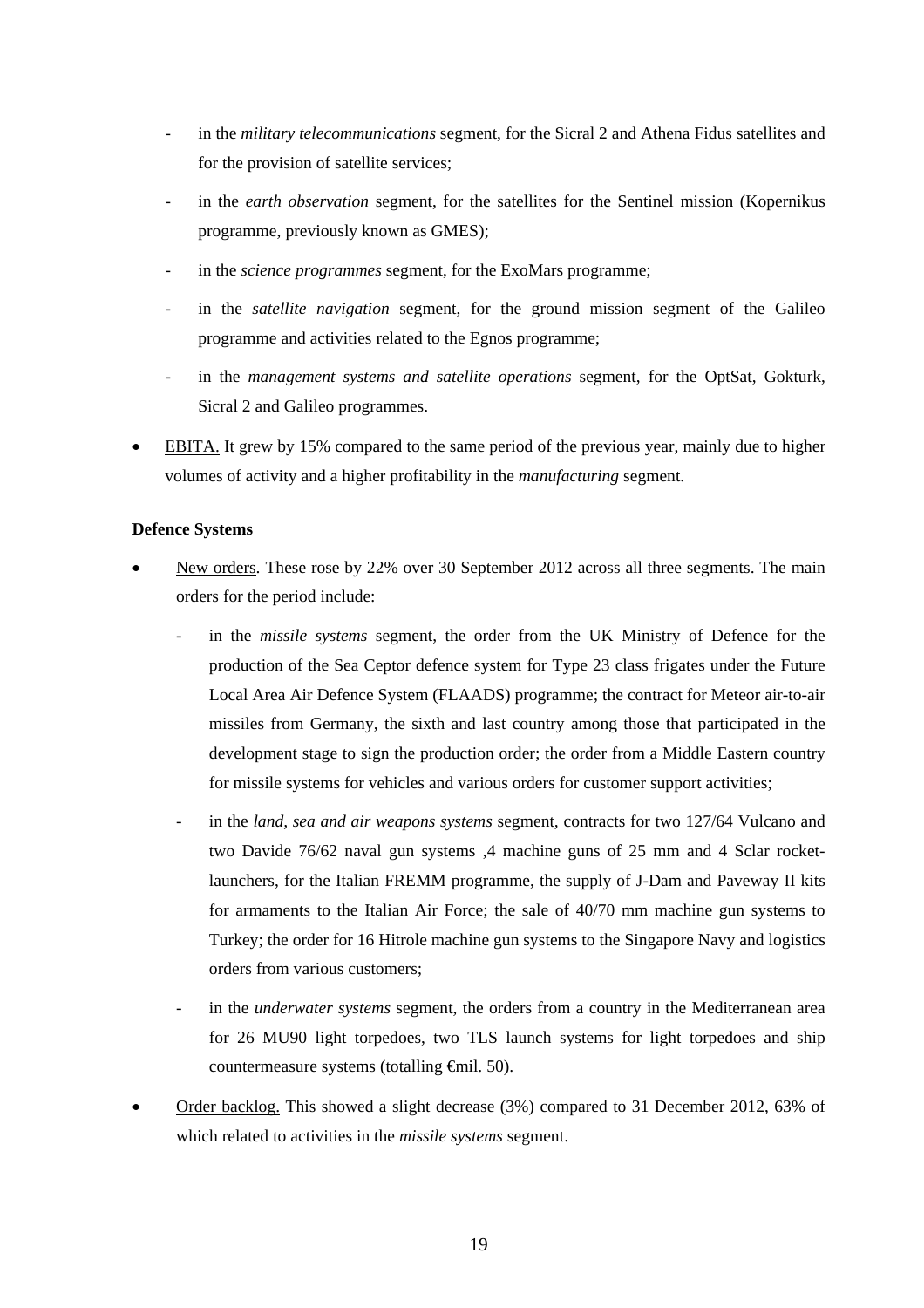- Revenues. These rose by 6% compared with the figure posted at 30 September 2012, mainly due the increase in the *missile systems* segment, while the other two segments posted slight declines*.* Revenues were generated by the following activities in the various segments:
	- in the *missile systems* segment: activities for the production of Aster surface-to-air missiles and Exocet anti-ship missiles; activities relating to the development of the air defence system in connection with the Medium Extended Air Defence System programme; the deliveries of air-to-surface missiles as part of an important programme for a foreign country; and customer support;
	- in the *land, sea and air weapons systems* segment*:* production of Medium Armoured Vehicles (MAV) and Multi-role Medium Tactical Vehicles (MMTV) for the Italian Army; FREMM programme activities; production of SampT missile launchers; the production of machine guns for various foreign customers and logistics;
	- in the *underwater systems* segment: activities relating to the Black Shark heavy torpedo, the A244 light torpedo; countermeasures; activities relating to the FREMM programme and logistics.
- EBITA. There was a decrease mainly a result of the lower profit margins in the *missile systems* segment as compared with the same period of 2012.

| September 2013              | <b>New</b><br>orders | <b>Order backlog</b>               | <b>Revenues</b> | <b>EBITA</b>   | $ROS\%$          |
|-----------------------------|----------------------|------------------------------------|-----------------|----------------|------------------|
| Transportation              | 1,111                | 8,378                              | 1,291           | (16)           | $(1.2\%)$        |
| Other                       | 173                  | 190                                | 137             |                | n.a.             |
| <b>Total Transportation</b> | 1,284                | 8,568                              | 1,428           | (15)           | $(1.1\%)$        |
|                             | <b>New</b>           | <b>Order backlog</b><br>at 31 Dec. |                 |                |                  |
| September 2012              | orders               | 2012                               | <b>Revenues</b> | <b>EBITA</b>   | ROS <sub>9</sub> |
| Transportation              | 1,244                | 8,679                              | 1,384           | 4              | 0.3%             |
| Other                       | 40                   | 158                                | 141             | (2)            | n.a.             |
| <b>Total Transportation</b> | 1,284                | 8,837                              | 1,525           | $\overline{2}$ | 0.1%             |
|                             |                      | <b>Order backlog</b>               |                 |                |                  |
| <b>Change</b>               | <b>New</b><br>orders | at 31 Dec.<br>2012                 | <b>Revenues</b> | <b>EBITA</b>   | ROS <sub>9</sub> |
| Transportation              | $(10.7\%)$           | $(3.5\%)$                          | $(6.7\%)$       | n.a.           | $(1.5)$ p.p.     |
| Other                       | n.a.                 | n.a.                               | n.a.            | n.a.           | n.a.             |
| <b>Total Transportation</b> | 0.0%                 | $(3.0\%)$                          | $(6.4\%)$       | n.a.           | $(1.2)$ p.p.     |

The key performance indicators for the Transportation segment are shown below: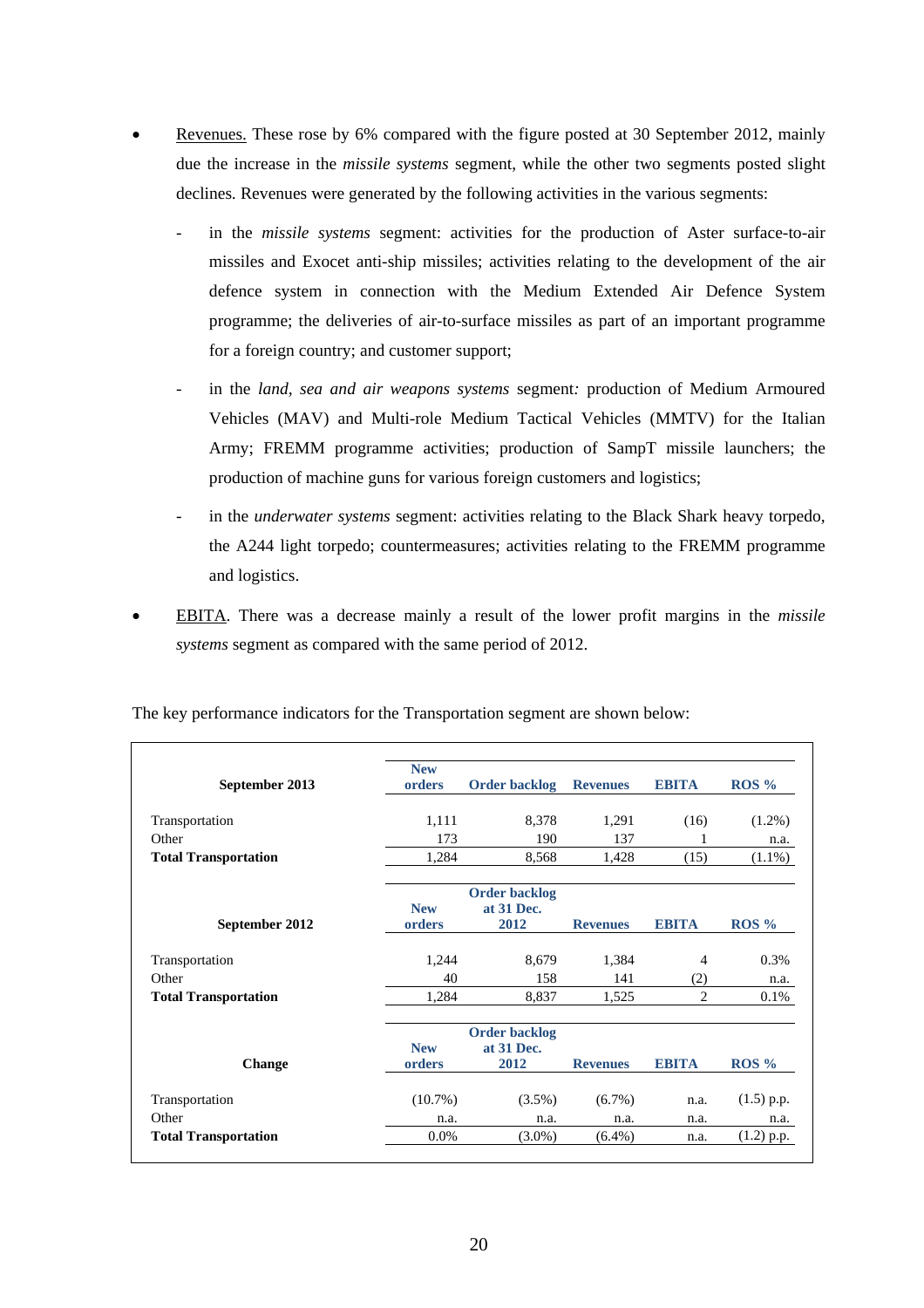# **Transportation**

- New orders. These fell by 11% compared to the same period of the previous year, mainly attributable to fewer new orders in the *vehicles* line. The main orders for the period included:
	- for the *signalling and transportation solutions* line:
		- o in the *signalling* area*,* the order for the installation of ERTMS technologies on the new line that connects Oued Tlelat to Tlemcen, in Algeria  $(\widehat{\mathsf{f}})$ ; the contract for the maintenance of the high speed line Madrid-Puigverd de Lleida, in Spain ( $\epsilon$ mil. 27); the order for the installation of ERTMS Level 2 technologies on the new high-speed line that connects Tours to Bordeaux, in France  $(\text{fmil. } 13)$ ; changes in the order relating to the project for the Ankara underground in Turkey; other various orders for components and service & maintenance;
		- o in the *transportation solutions* area, the contract for construction of the technology portion of the Riyadh Line 3 metro in Saudi Arabia (€mil. 505); the ancillary contract related to the Milan Line 4 metro project ( $\epsilon$ mil. 47); the order to extend the Rome Line C metro ( $\epsilon$ mil. 51); contracts relating to the framework agreement signed with Rio Tinto Iron Ore, in Australia;
		- in the *vehicles* line, the contract for Sirio trams in China, orders for service activities;
		- in the *bus* line, orders for 119 buses and various after-sales orders.
- Order backlog. This decreased by 3% compared to 31 December 2012. The *signalling and transportation solutions* line accounts for 68%, while the *vehicles* line accounts for 32%.
- Revenues. These fell by 7% compared to the same period of 2012, mainly attributable to lower revenues in the *vehicles* lines, which was affected by production slowdowns on certain programmes in portfolio and by the attendant delay in the acquisition of new orders expected from national customers. In particular, revenues were generated by the following orders:
	- for the *signalling and transportation solutions* line:
		- o in the *signalling* area, the project for the Turin-Padua stretch in Italy; contracts for the Bogazkopru-Ulukisla-Yenice and Mersin-Toprakkale railway lines and for the Ankara metro in Turkey; the order related to the Shah-Habshan-Ruwais line in the United Arab Emirates; the contract for the Red Line of the Stockholm metro in Sweden; the projects for Union Pacific Railroad and Southeastern Pennsylvania Transportation Authority in the US; orders for Australian Rail Track and the project relating to Roy Hill Iron Ore in Australia; various component orders;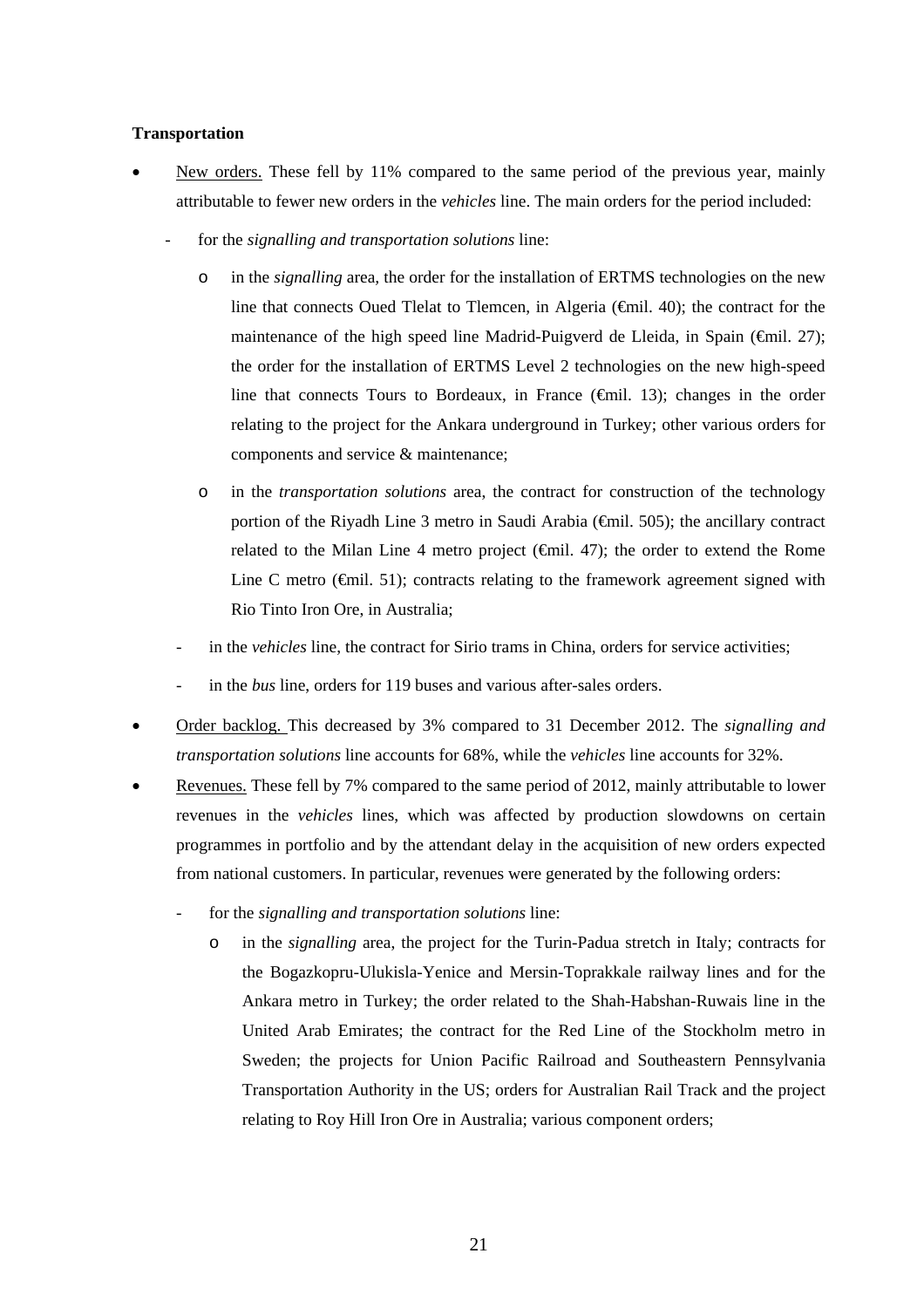- o in the *transportation solutions* area, the Copenhagen, Naples Line 6, Rome Line C, Milan, Brescia metros; the Rio Tinto projects in Australia;
- in the *vehicles* line, double-decker carriages and high-speed trains for Trenitalia; trains for the Danish railways; vehicles for the Milan and Fortaleza (Brazil) metros; various service orders;
- in the *bus* line, various bus orders, representing 74% of this line's revenues and aftersales activities.
- EBITA. The decrease of  $\epsilon$ mil. 20 compared to the figure at 30 September 2012 is mainly attributable to the *vehicles* line, which remains significantly negative. This trend continues to reflect the difficulties on the programmes underway with the recognition of further contractual charges and cost overruns, in addition to lower volumes of activity and the related worsening of order costs, which were influenced by significant production inefficiencies.

#### \* \* \* \* \* \* \* \*

# **Information pursuant to articles 70 and 71 of Consob Issuers' Regulations**

With a Board of Directors' resolution on 23 January 2013 the Company adopted the simplification regime under articles 70/8 and 71/1-bis of the Issuers' Regulations adopted with Consob Resolution 11971/1999, as subsequently amended. By this resolution the Company chose the option to make exceptions to the obligation to issue the documents required by the law when significant transactions (such as mergers, spin-offs, capital increases by means of the conferral of assets in kind, acquisitions or disposals) occur.

\* \* \* \* \* \* \* \*

# **"Non-GAAP" alternative performance indicators**

Finmeccanica's management assesses the Group's performance and that of its business segments based on a number of indicators that are not envisaged by the IFRSs. Specifically, EBITA is used as the primary indicator of profitability, since it allows us to analyse the Group's marginality by eliminating the impact of the volatility associated with non-recurring items or items unrelated to ordinary operations.

As required by CESR/05-178b Recommendation, below is a description of the components of each of these indicators:

 *EBITA ("Adjusted EBITA" until 31 December 2012)*: it is arrived at by eliminating from EBIT (defined as earnings before "*financial income and expense*", "*share of profit (loss) of equity-accounted investees*" and "*income taxes*") the following items: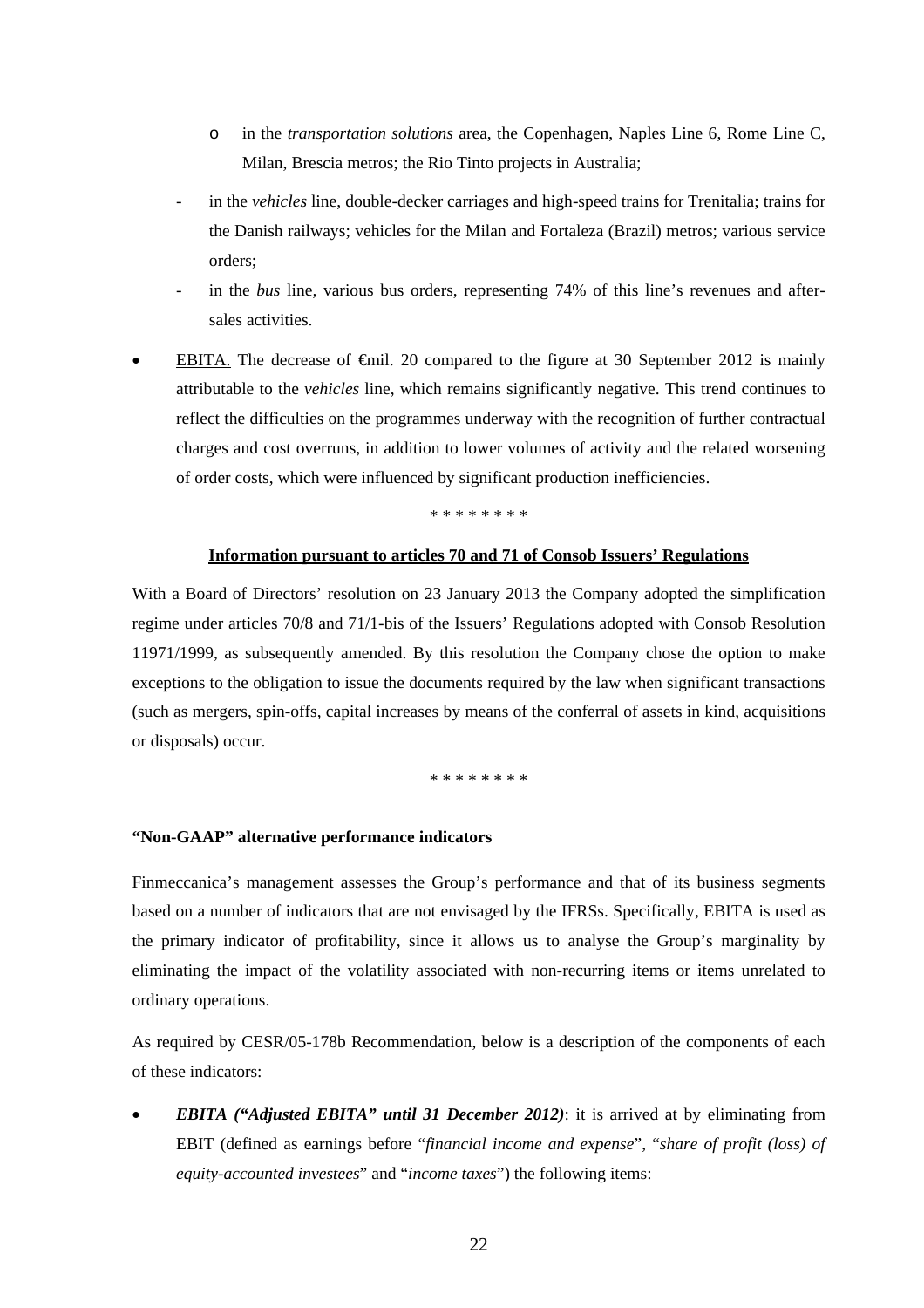- any impairment in goodwill;
- amortisation and impairment, if any, of the portion of the purchase price allocated to intangible assets as part of business combinations, as required by IFRS 3;
- restructuring costs that are a part of defined and significant plans;
- other exceptional costs or income, i.e. connected to particularly significant events that are not related to the ordinary performance of the business.

EBITA is then used to calculate return on sales (ROS) and, on an annualised basis, return on investment (ROI) (which is calculated as the ratio of EBITA to the average value of capital invested during the two periods being compared).

A reconciliation of EBIT and EBITA is shown below (the reconciliation by segment is reported in Note 6):

|                                                                | For the nine months ended<br>30 September |      |  |  |
|----------------------------------------------------------------|-------------------------------------------|------|--|--|
| $\epsilon$ <i>million</i>                                      | 2013                                      | 2012 |  |  |
| <b>EBIT</b>                                                    | 293                                       | 589  |  |  |
| Non-recurring (income) expense                                 | 225                                       |      |  |  |
| Amortisation of intangible assets acquired as part of business |                                           |      |  |  |
| combinations                                                   | 66                                        | 67   |  |  |
| Restructuring costs                                            | 113                                       | 50   |  |  |
| <b>EBITA</b>                                                   | 697                                       | 706  |  |  |

Non-recurring expenses are almost exclusively related to costs accrued on contracts (mainly in Holland – Belgium) in the *vehicles* line of the Transportation segment.

- *Free Operating Cash-Flow (FOCF)*: this is the sum of the cash flows generated by (used in) operating activities and the cash flows generated by (used in) investment and divestment of intangible assets, property, plant and equipment, and equity investments, net of cash flows from the purchase or sale of equity investments that, due to their nature or significance, are considered "strategic investments". The calculation of FOCF is presented in the reclassified statement of cash flows shown in the previous section.
- *Funds From Operations (FFO)*: this is cash flow generated by (used in) operating activities net of changes in working capital (as described under Note 26). The calculation of FFO is presented in the reclassified statement of cash flows shown in the previous section.
- *Economic Value Added (EVA)*: this is the difference between EBITA net of income taxes and the cost (comparing like-for-like in terms of consolidated companies) of the average invested capital in the two comparative periods and measured on the basis of the operating weighted average cost of capital (WACC for EVA purposes).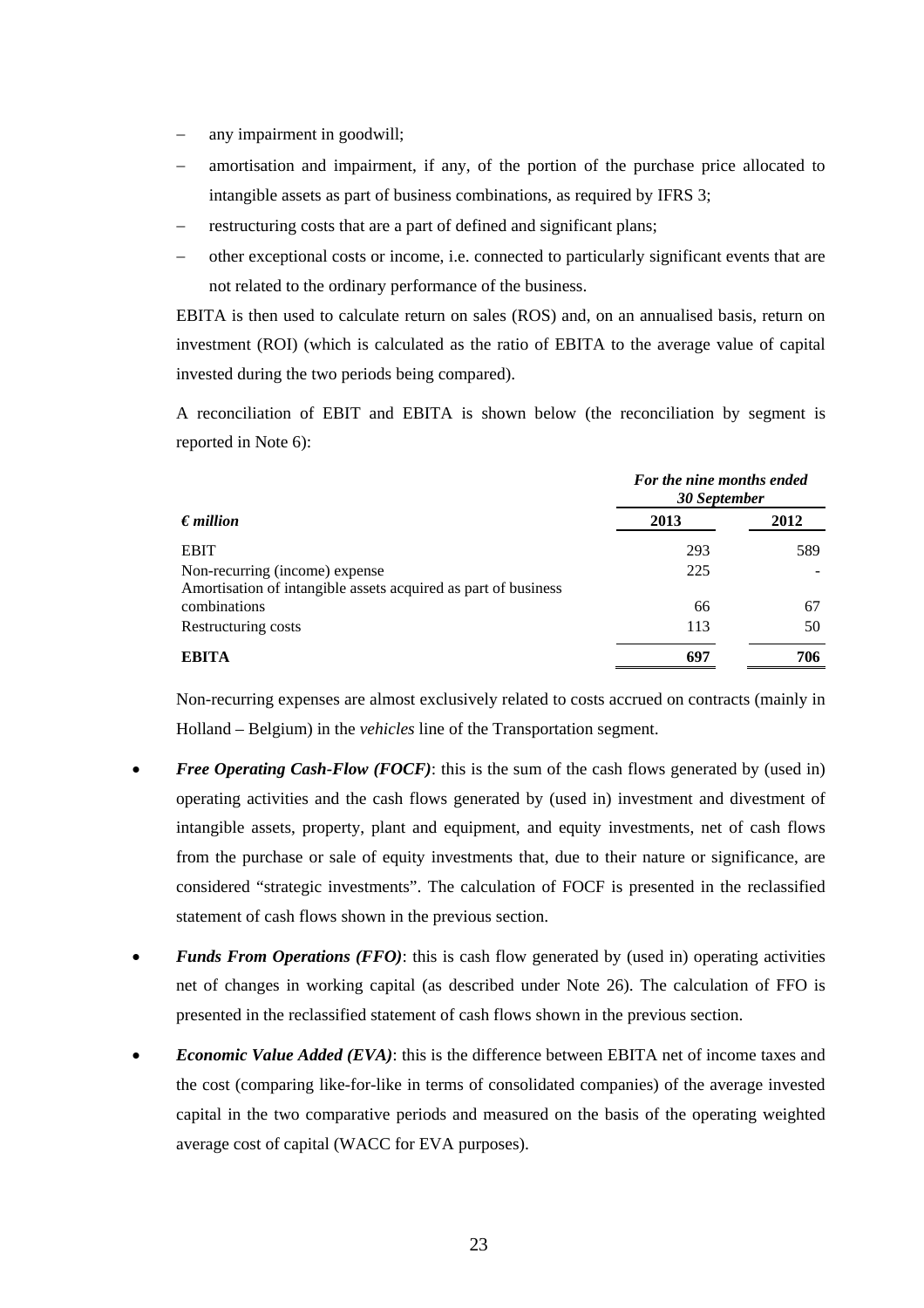- *Working capital*: this includes trade receivables and payables, contract work in progress and progress payments and advances from customers.
- *Net working capital*: this is equal to working capital less provisions for current risks and other current assets and liabilities.
- *Net capital invested*: this is the algebraic sum of non-current assets, non-current liabilities and net working capital.
- *Net financial debt*: this includes cash, financial receivables and current securities, net of (current and non-current) loans and borrowings.
- *Research and Development expenditure*: the Group classifies under R&D all internal and external costs incurred relating to projects aimed at obtaining or employing new technologies, knowledge, materials, products and processes. These costs may be partly or entirely reimbursed by customers, funded by public institutions through grants or other incentives under law or, lastly, be borne by the Group. From an accounting standpoint, R&D expense can be recognised in different manners as indicated below:
	- if they are reimbursed by the customer pursuant to an existing contract, they are recognised as "work in progress";
	- if they relate to research activities, that is, the activity is at a stage at which it cannot be demonstrated that the activity will generate future economic benefits, they are expensed as incurred;
	- finally, if they relate to a development activity for which the Group can demonstrate the technical feasibility, the capability and the intention to see the project through to the end, as well as the existence of a potential market such to generate future economic benefits, they are capitalised under "Intangible assets". In the case in which a grant is given towards these expenses, the carrying value of the intangible assets is reduced by the amount received or to be received.
- *New orders*: this includes contracts signed with customers during the period that satisfy the contractual requirements for being recorded in the order book.
- Order backlog: this figure is the sum of the order backlog for the preceding period and new orders, less invoiced orders (income statement) during the reference period (excluding the change in contract work in progress).
- *Workforce*: the number of employees recorded in the register on the last day of the year.
- *Return on Sales (ROS)*: this is calculated as the ratio of EBITA to revenue.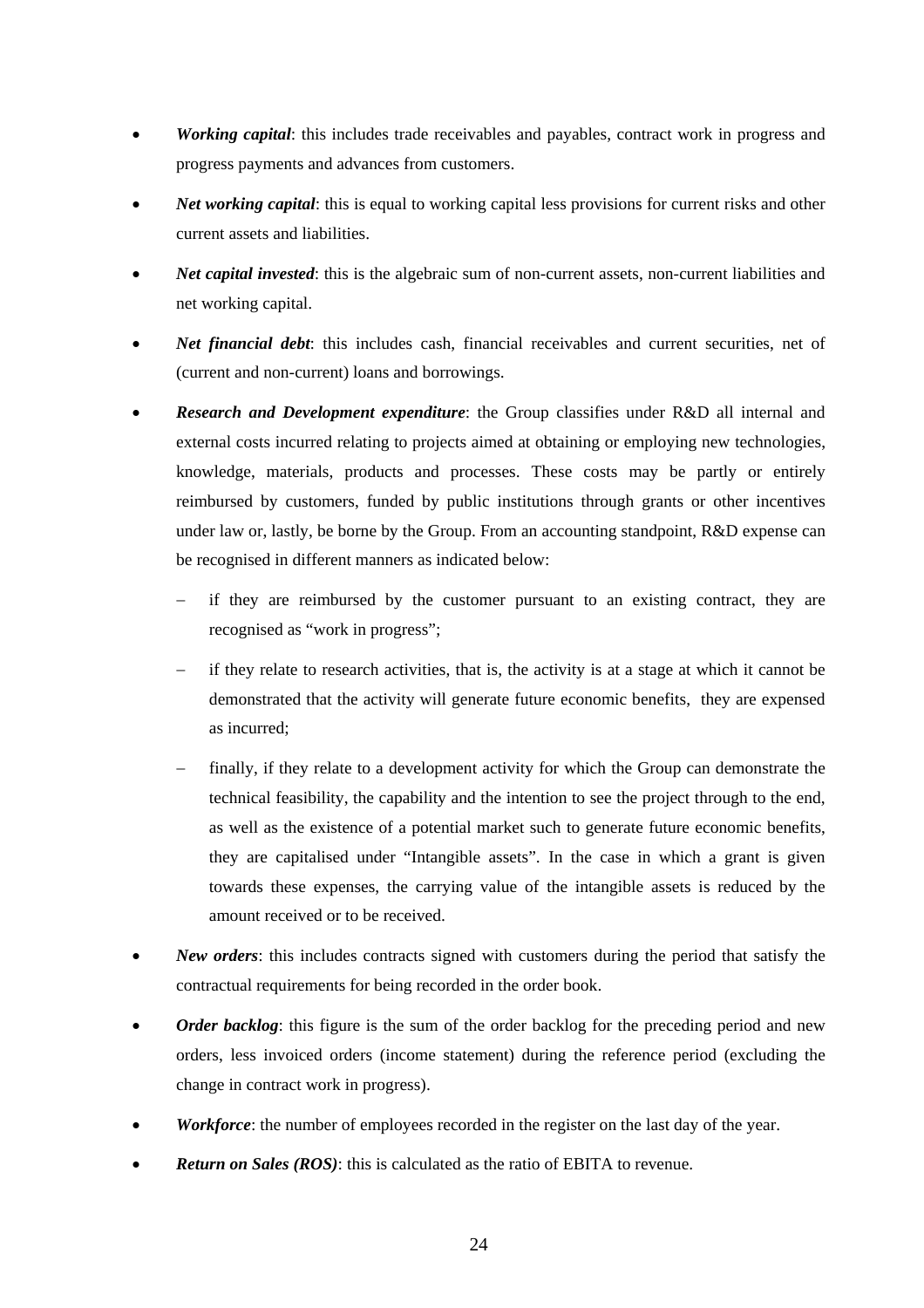- *Return on Investments (ROI)*: this is calculated as the ratio of annualised EBITA to the average net capital invested in the two comparative periods.
- **Return on Equity (ROE):** this is calculated as the ratio of the annualised net result for the financial period to the average value of equity in the two comparative periods.

\* \* \* \* \* \* \* \*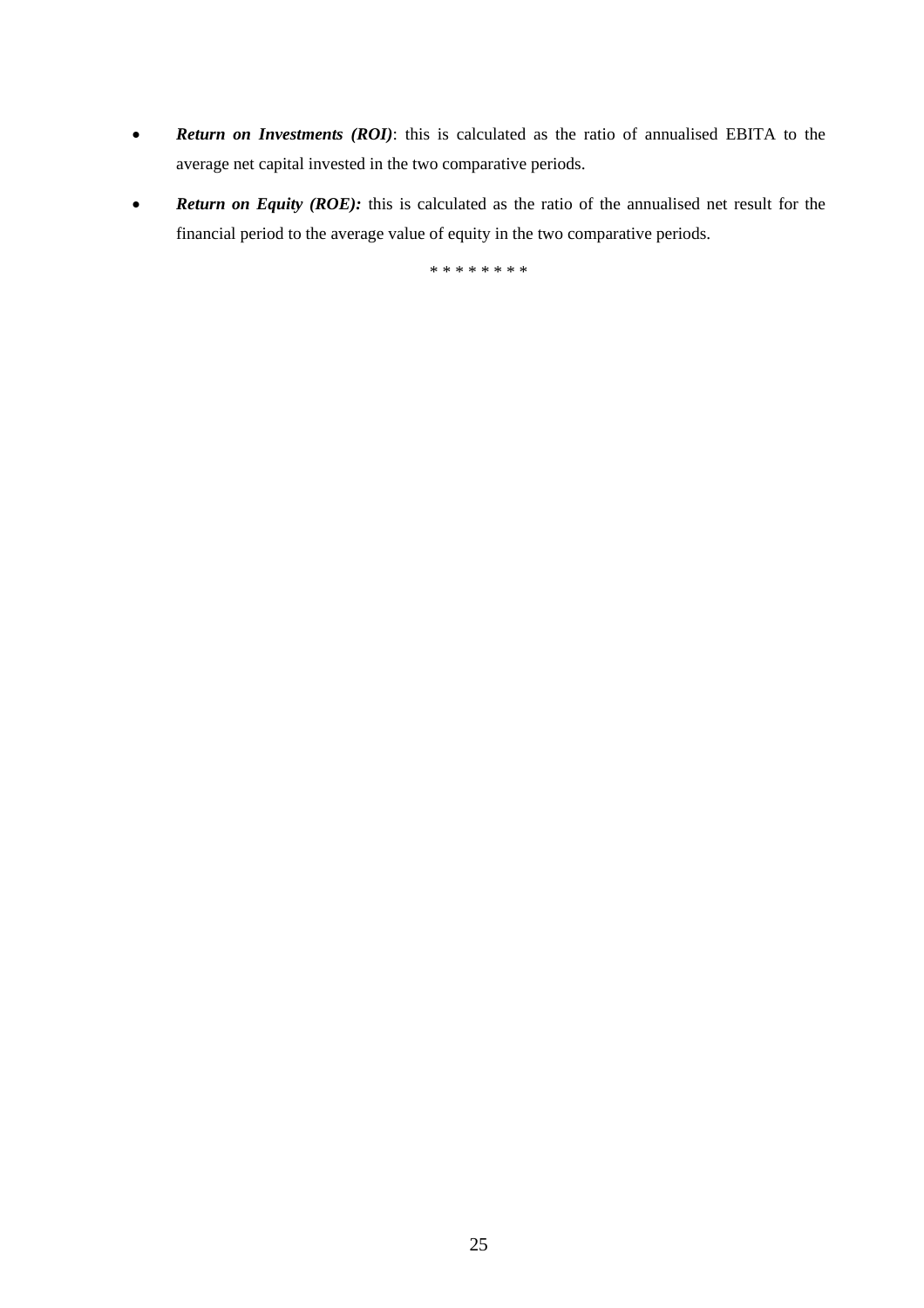# **The group's performance in the third quarter of 2013**

# **Condensed consolidated income statement**

|                                                                            |                         | For the three months<br>ended 30 September | For the three months<br>ended 30 September |                                         |  |
|----------------------------------------------------------------------------|-------------------------|--------------------------------------------|--------------------------------------------|-----------------------------------------|--|
| (Emillion)                                                                 | 2013                    | of which,<br>with<br>related<br>parties    | 2012<br>(restated)                         | of which,<br>with<br>related<br>parties |  |
| Revenues                                                                   | 3,677                   | 511                                        | 3,970                                      | 494                                     |  |
| Purchases and personnel expense                                            | (3,396)                 | (2)                                        | (3,559)                                    | (60)                                    |  |
| Amortisation, depreciation and impairment losses                           | (184)                   |                                            | (167)                                      |                                         |  |
| Other net operating income/(expenses)                                      | (60)                    | 1                                          | (10)                                       | $\boldsymbol{l}$                        |  |
| <b>EBIT</b>                                                                | 37                      |                                            | 234                                        |                                         |  |
| Net financial income/(expenses)                                            | (13)                    |                                            | (108)                                      | (1)                                     |  |
| Share of profits/(losses) of equity-accounted investees                    | (20)                    |                                            | (3)                                        |                                         |  |
| Operating profit (loss) before income taxes and<br>discontinued operations | $\overline{\mathbf{4}}$ |                                            | 123                                        |                                         |  |
| Income taxes                                                               | (78)                    |                                            | (56)                                       |                                         |  |
| Profit (loss) from discontinued operations                                 | 1                       |                                            | 7                                          |                                         |  |
| Net profit/(loss) for the period attributable to:                          | (73)                    |                                            | 74                                         |                                         |  |
| - owners of the parent                                                     | (85)                    |                                            | 64                                         |                                         |  |
| - non-controlling interests                                                | 12                      |                                            | 10                                         |                                         |  |
| Earnings/(losses) per share                                                |                         |                                            |                                            |                                         |  |
| - basic and diluted                                                        | (0.147)                 |                                            | 0.111                                      |                                         |  |
| - basic and diluted from continuing operation                              | (0.149)                 |                                            | 0.099                                      |                                         |  |

*Comparative data has been restated following the adoption of IAS 19 revised (see Note 4) and the classification of Ansaldo Energia within Discontinued Operations (see Note 5).*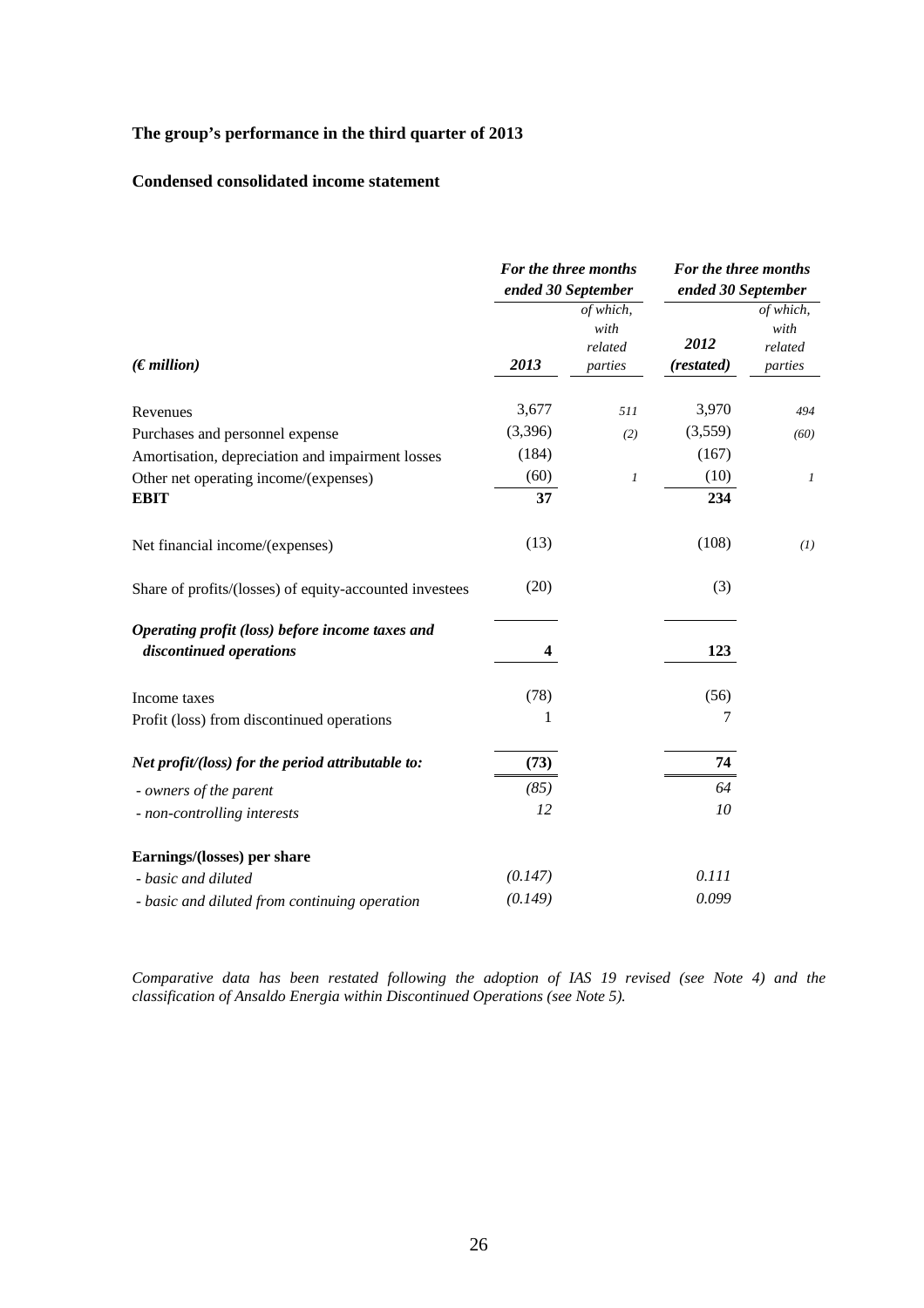| 1 July - 30 Sept. 2013             | <b>New orders</b> | <b>Revenues</b> | <b>EBITA</b>  | $ROS\%$       |
|------------------------------------|-------------------|-----------------|---------------|---------------|
|                                    |                   |                 |               |               |
| Helicopters                        | 809               | 967             | 125           | 12.9%         |
| Defence and Security Electronics   | 1.031             | 1.111           | 31            | 2.8%          |
| Aeronautics                        | 345               | 713             | 87            | 12.2%         |
| Space                              | 199               | 241             | 18            | 7.5%          |
| Defence Systems                    | 276               | 288             | 18            | 6.3%          |
| Eliminations/Other                 | (66)              | (114)           | (27)          | n.a.          |
| <b>Total Aerospace and Defence</b> | 2,594             | 3,206           | 252           | 7.9%          |
| $1$ July $-30$ Sept. 2012          | <b>New orders</b> | <b>Revenues</b> | <b>EBITA</b>  | $ROS\%$       |
| Helicopters                        | 496               | 1,064           | 120           | 11.3%         |
| Defence and Security Electronics   | 1.052             | 1.357           | 95            | 7.0%          |
| Aeronautics                        | 668               | 684             | 25            | 3.7%          |
| Space                              | 398               | 228             | 17            | 7.5%          |
| Defence Systems                    | 121               | 265             | 35            | 13.2%         |
| Eliminations/Other                 | (138)             | (118)           | (24)          | n.a.          |
| <b>Total Aerospace and Defence</b> | 2.597             | 3,480           | 268           | 7.7%          |
|                                    | <b>New orders</b> | <b>Revenues</b> | <b>EBITA</b>  | $ROS\%$       |
| <b>Change</b>                      | $(\%$ change)     | $(\%$ change)   | $(\%$ change) | (p.p. change) |
| Helicopters                        | 63.1%             | $(9.1\%)$       | 4.2%          | $1.6$ p.p.    |
| Defence and Security Electronics   | $(2.0\%)$         | $(18.1\%)$      | $(67.4\%)$    | (4.2) p.p.    |
| Aeronautics                        | $(48.4\%)$        | 4.2%            | 248.0%        | 8.5 p.p.      |
| Space                              | $(50.0\%)$        | 5.7%            | 5.9%          | 0.0 p.p.      |
| Defence Systems                    | 128.1%            | 8.7%            | $(48.6\%)$    | (6.9) p.p.    |
| Eliminations/Other                 | n.a               | n.a             | n.a           | n.a           |
| <b>Total Aerospace and Defence</b> | $(0.1\%)$         | $(7.9\%)$       | $(6.0\%)$     | 0.2 p.p.      |

The key performance indicators by segment are shown below:

| $1$ July $-30$ Sept. 2013   | New orders                          | <b>Revenues</b>              | <b>EBITA</b>              | $ROS\%$                |
|-----------------------------|-------------------------------------|------------------------------|---------------------------|------------------------|
| Transportation              | 652                                 | 429                          |                           | $0.0\%$                |
| Other                       | 165                                 | 51                           |                           | n.a.                   |
| <b>Total Transportation</b> | 817                                 | 480                          |                           | $0.2\%$                |
| $1$ July $-30$ Sept. 2012   | New orders                          | <b>Revenues</b>              | <b>EBITA</b>              | $ROS\%$                |
| Transportation              | 306                                 | 444                          | (3)                       | $(0.7\%)$              |
| Other                       | 10                                  | 61                           | 2                         | n.a.                   |
| <b>Total Transportation</b> | 315                                 | 505                          | (1)                       | $(0.2\%)$              |
|                             | New orders<br>$\frac{6}{6}$ change) | <b>Revenues</b><br>% change) | <b>EBITA</b><br>% change) | ROS %<br>(p.p. change) |
| <b>Change</b>               |                                     |                              |                           |                        |
| Transportation              | 113.1%                              | $(3.4\%)$                    | $(100.0\%)$               | 0.7 p.p.               |
| Other                       | n.a                                 | n.a                          | n.a                       | n.a                    |
| <b>Total Transportation</b> | 158.5%                              | $(5.0\%)$                    | $(200.0\%)$               | 0.4 p.p.               |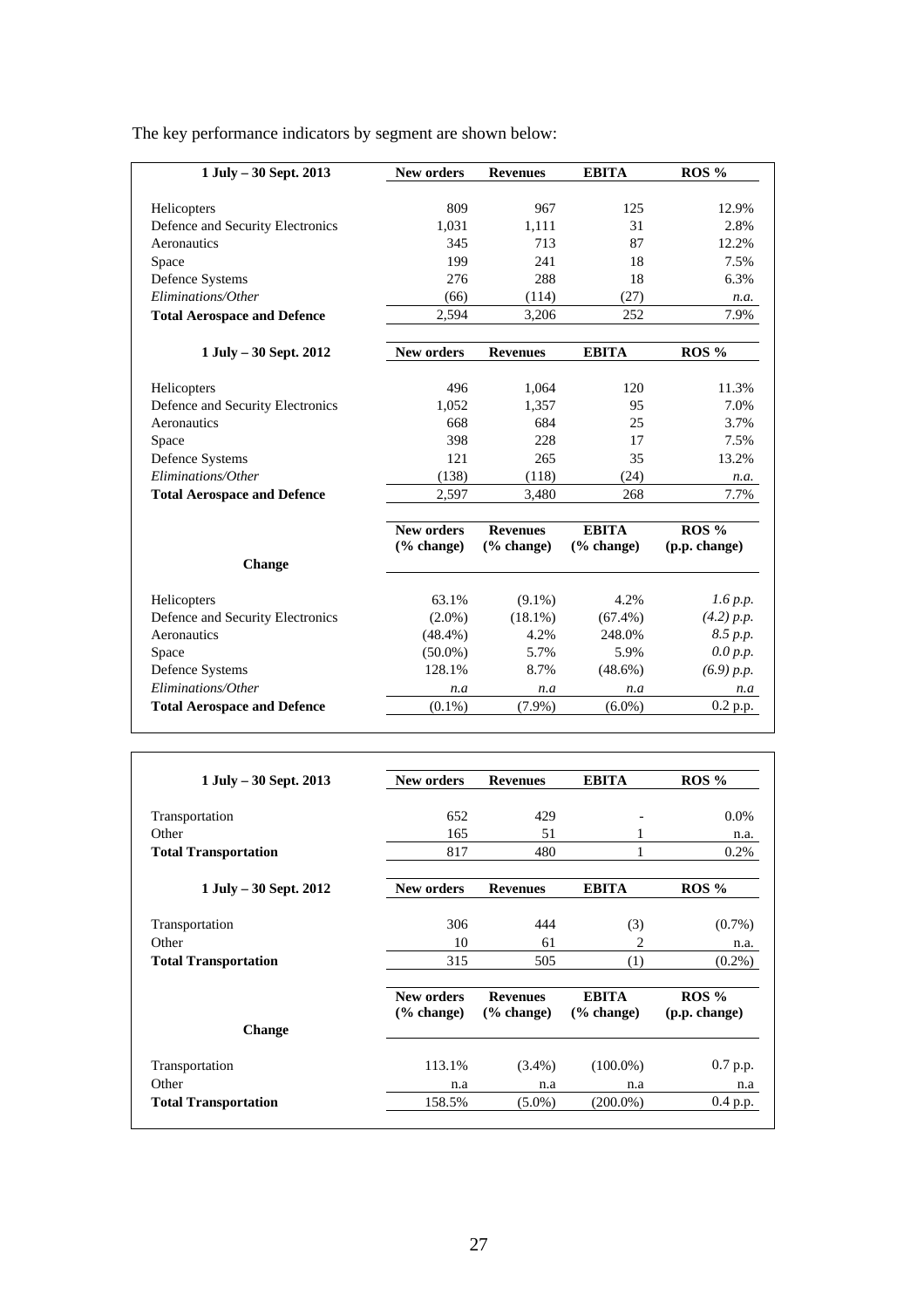#### **Industrial and financial transactions**

#### **Industrial transactions**

In the **Aeronautics** business segment, on 17 January 2013, Alenia Aermacchi and General Dynamics signed a Letter of Intent that ratifies the partnership of the two companies in the tender for the supply of the future advanced trainer to the US Air Force  $(T - X)$  programme). The two companies will offer the customer an integrated training system for pilots based on Alenia Aermacchi's T-100 platform, which is a variation of the M-346 advanced trainer in the US market.

On 18 June 2013, Alenia Aermacchi and the Secretariat General of Defence/National Armaments Directorate of the Italian Ministry of Defence signed an agreement to jointly define the operational specifications for the development of a new basic-advanced trainer, the M-345 HET (High Efficiency Trainer), expected to enter service between 2017 and 2020.

In the **Defence and Security Electronics** business segment, Selex ES has defined its "Reorganisation and Relaunch Plan" aimed at creating an integrated European structure, having the critical mass and technological expertise needed to compete on international markets. On 27 June 2013, an agreement was reached with the national trade unions regarding a total of 2,529 redundancies, of which 1,938 in Italy, with 810 employees being placed into voluntary or incentivised redundancy, to be followed by 800 more starting in January 2014. Job security agreements will also be introduced for 9,000 employees. This Plan also seeks to rationalise production sites in Italy, reducing the number from 48 to 26.

On 10 April 2013, Selex ES and AEL Sistemas SA, a Brazilian company controlled 75% by Elbit Systems Ltd. and 25% by Embraer Defesa, signed a Memorandum of Understanding for the formation of a joint venture that will initially focus on providing maintenance for the Gabbiano radar systems installed on the Brazilian Air Force's Embraer KC-390 aircraft and on Brazilian UAV systems, with the possibility of expanding into other businesses over the medium to long term.

In the **Space** business segment, on 28 February 2013, Thales Alenia Space and the ISS-Reshetnev Company, the Russian leader in the manufacture of satellites for communication, navigation and geodesy purposes, signed an agreement to form a joint venture that will initially focus on producing telecommunications satellites in Russia.

In the **Energy** business segment, on 21 March 2013, Ansaldo Energia and Politecnico of Milan signed a three-year agreement on specific research and training activities. Furthermore, Ansaldo Energia and Politecnico will jointly participate in the national energy Cluster being established, which provides for joint research activities in the sectors of flexibility of combined cycles and of the development of new-generation gas turbines.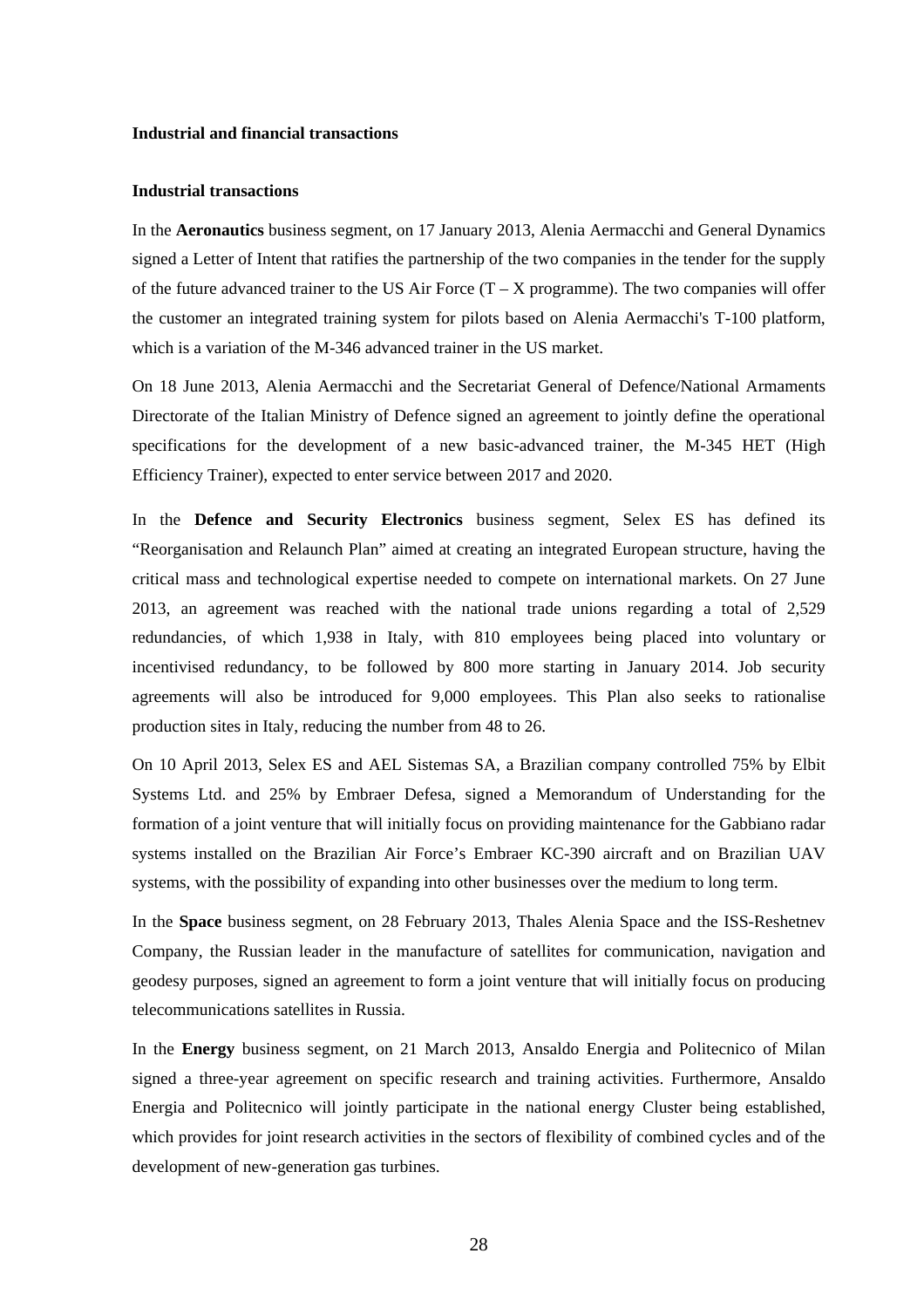On 4 October 2013, the Board of Directors of Finmeccanica approved the sale of the Company's interest in Ansaldo Energia to Fondo Strategico Italiano. The interest will be sold for a fixed price of  $\epsilon$ mil. 777 and an earn-out worth up to  $\epsilon$ mil. 130 maturing over the years 2014, 2015 and 2016, linked to Ansaldo Energia's attainment of the performance targets laid out in the current business plan already approved by the company. The transaction provides for the sale of 99.55% of the share capital of Ansaldo Energia, with 84.55% (39.55% owned by Finmeccanica and 45% by First Reserve) deliverable at closing, which is expected to occur by the end of 2013. The remaining 15% stake held by Finmeccanica will be sold through a put and call option to be exercised from 30 June 2017 to 31 December 2017, based on the price of €mil. 777, capitalised at an annual compound interest rate of 6%. The sale of Ansaldo Energia contributes to consolidating Finmeccanica's capital structure and constitutes a fundamental step in the implementation of the Group's strategic plan, which envisages strengthening governance, operational and managerial restructuring and streamlining the Group's portfolio of activities. Within the broader process of restructuring and reinforcing Italy's electro-mechanical industry, Finmeccanica and Fondo Strategico Italiano have also signed a non-binding Memorandum of Understanding that envisages the entry of an industrial player in the share capital of Ansaldo Energia, identifying Doosan as the preferred partner, also considering the strategic and industrial negotiations it has entertained with Finmeccanica. In the same MoU, Finmeccanica and Fondo Strategico Italiano agreed to assess opportunities for strategic operations in the railway sector, also involving leading international players.

On 27 February 2013, Finmeccanica signed a cooperation agreement with the **Australian Ministry of Defence** to join the "Global Supply Chain" programme. In addition to being an opportunity to encourage possible commercial developments of the Group in Australia, this initiative has the objective of supporting the development of small- and medium-sized Australian enterprises within the supply chain of Finmeccanica to replace the traditional off-set obligations.

On 6 September 2013, Finmeccanica and **Polish Defense Holding** signed a Memorandum of Understanding with the intention of strengthening their collaboration in Aerospace, Defence and Security sectors in both Polish and international markets, particularly with regard to the Helicopters, Defence Systems and Space segments.

With regard to the sale of the aviation engines division of Avio SpA (indirectly held by Finmeccanica at 14.3%) to General Electric, the transaction has been completed on 1 August 2013 for an amount of <del>€</del>mil. 1,800.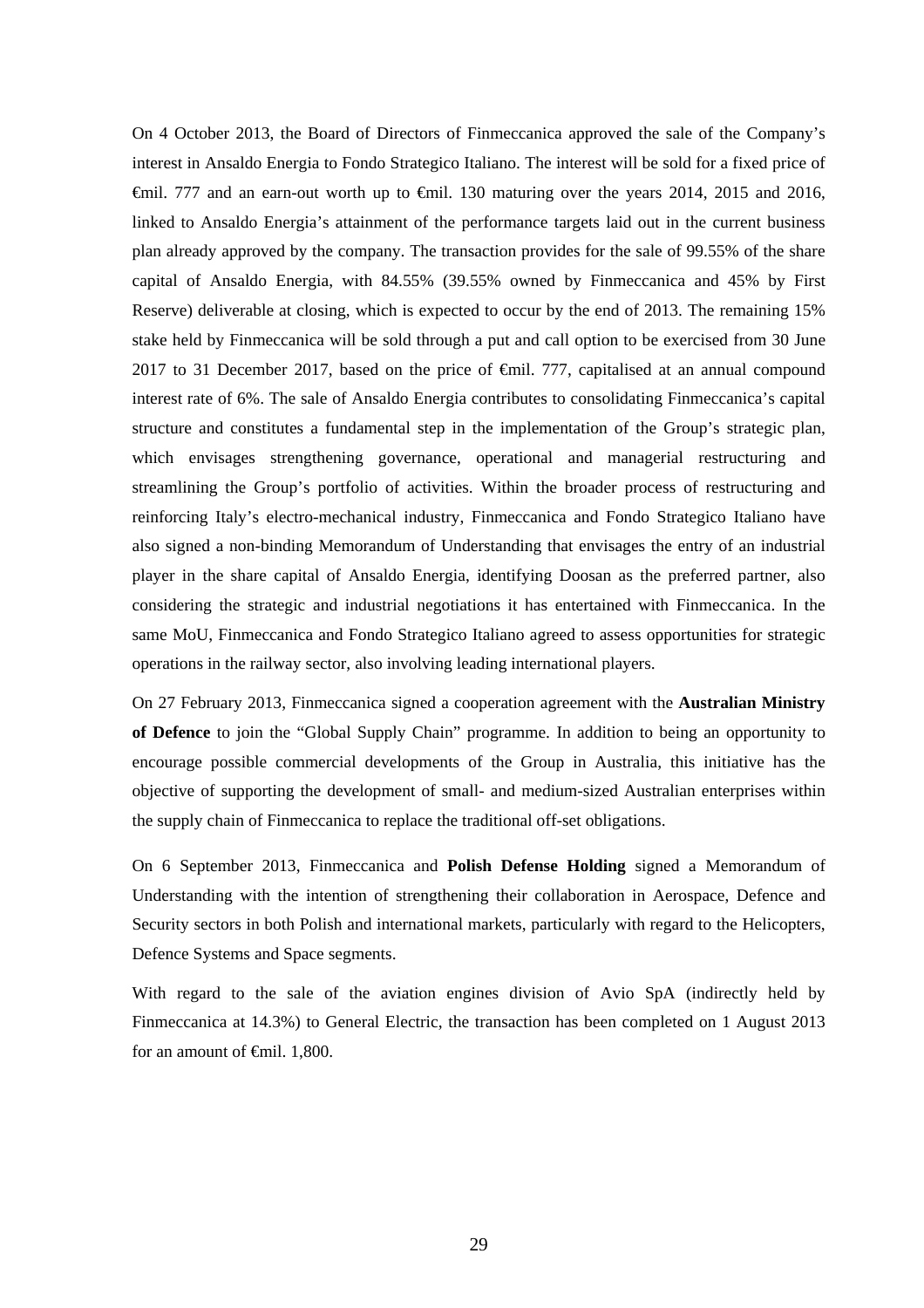### **Financial transactions**

During the period ended 30 September 2013 Finmeccanica did not carry out any transactions in the capital market (bonds and bank debt), either in the form of new bond issues or as early redemption of existing bonds. The reader is therefore invited to refer to the consolidated financial statements at 31 December 2012 for a description of the outstanding bonds issues.

In October 2013, Finmeccanica renewed for another year the EMTN programme for issuing bonds on the European institutional market, bringing the total amount to €mil. 4,000, of which around €mil. 3,500 had already been utilised for previous issues as of the date of this Report.

| Agency             | Last update    | <b>Previous</b>  |                | Updated          |                |
|--------------------|----------------|------------------|----------------|------------------|----------------|
|                    |                | Credit<br>Rating | <i>Outlook</i> | Credit<br>Rating | <i>Outlook</i> |
| Moody's            | September 2013 | Baa3             | negative       | Ba1              | negative       |
| Standards & Poor's | January 2013   | BBB-             | negative       | $BB+$            | stable         |
| Fitch              | July 2013      | BBB-             | negative       | $BB+$            | negative       |

At the presentation date of this Report, Finmeccanica's credit ratings are as follows:

The changes in the assessment of Finmeccanica's creditworthiness, as described above, solely resulted in a limited increase in costs, as envisaged by the contractual terms, with regard to existing confirmed bank loans and specifically the ⊕il. 2.4 revolving credit facility with a final maturity date of September 2015. However, similar assessments which might be carried out by banks granting the Group loans and guarantees could lead to cost increases and reduced volumes of loans and unsecured credit lines for future transactions.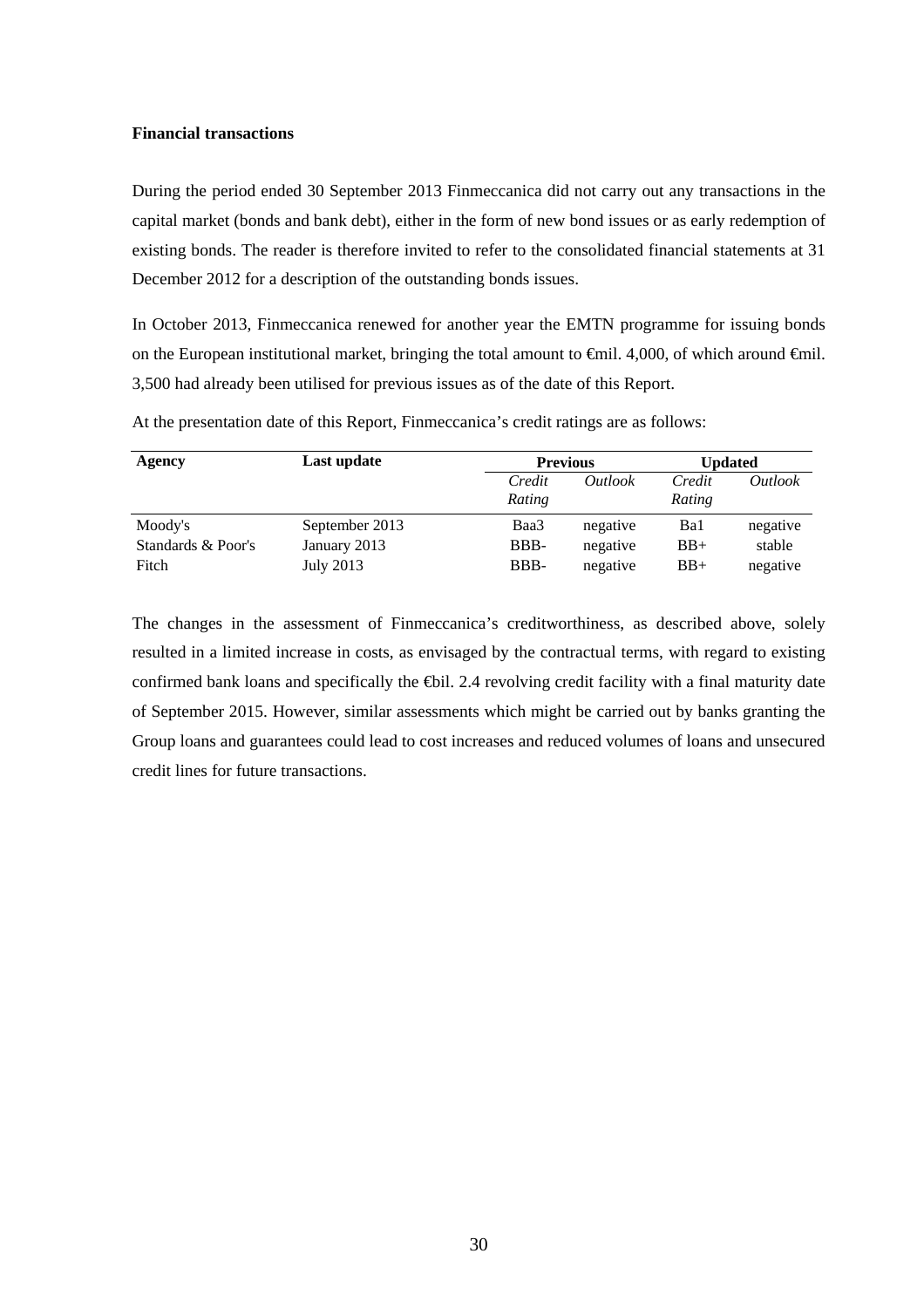**Condensed consolidated interim financial statements as at and for the nine months ended 30 September 2013**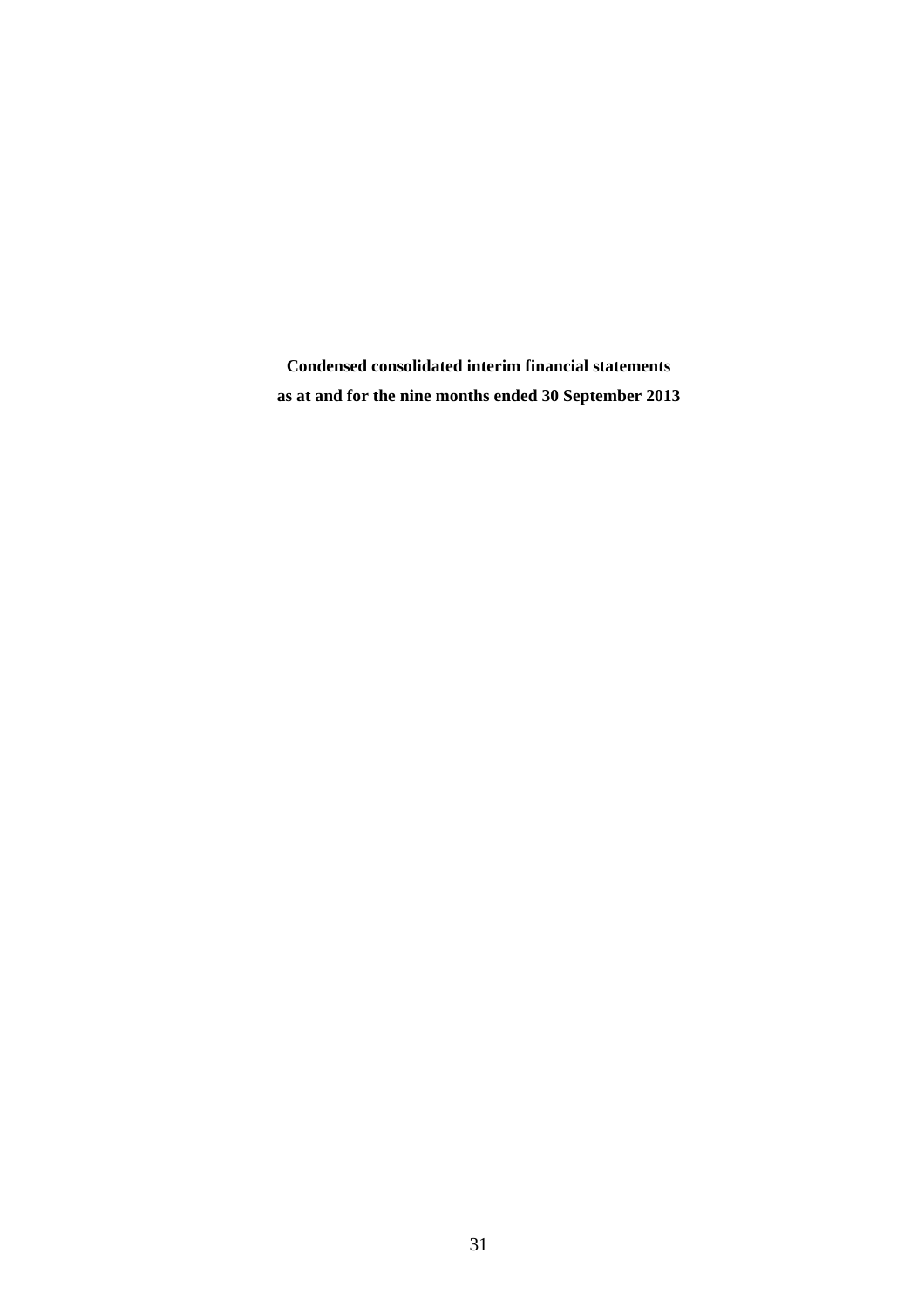# **Condensed consolidated income statement**

|                                                                            |             |              | For the nine months<br>ended 30 September | For the nine months<br>ended 30 September |                                        |  |
|----------------------------------------------------------------------------|-------------|--------------|-------------------------------------------|-------------------------------------------|----------------------------------------|--|
| (Emillion)                                                                 | <b>Note</b> | 2013         | of which<br>with<br>related<br>parties    | 2012<br>(restated)                        | of which<br>with<br>related<br>parties |  |
| Revenue                                                                    | 18          | 11,343       | 1,614                                     | 11,691                                    | 1,483                                  |  |
| Purchase and personnel expense                                             | 20<br>21    | (10, 362)    | (116)                                     | (10, 584)                                 | (151)                                  |  |
| Amortisation, depreciation and impairment<br>losses                        |             | (579)        |                                           | (497)                                     |                                        |  |
| Other net operating income/(expenses)<br><b>EBIT</b>                       | 19          | (109)<br>293 | $\boldsymbol{l}$                          | (21)<br>589                               | (2)                                    |  |
|                                                                            |             |              |                                           |                                           |                                        |  |
| Financial income/(expense)                                                 | 22          | (245)        | (2)                                       | (311)                                     | (3)                                    |  |
| Share of profits/(losses) of equity-accounted<br>investees                 |             | (32)         |                                           | (16)                                      |                                        |  |
| Operating profit (loss) before income taxes and<br>discontinued operations |             | 16           |                                           | 262                                       |                                        |  |
| Income taxes                                                               | 23          | (161)        |                                           | (130)                                     |                                        |  |
| Profit (loss) from discontinued operations                                 | 24          | 9            |                                           | 9                                         |                                        |  |
| Net profit/(loss) for the period attributable to:                          |             | (136)        |                                           | 141                                       |                                        |  |
| - owners of the parent                                                     |             | (165)        |                                           | 113                                       |                                        |  |
| - non-controlling interests                                                |             | 29           |                                           | 28                                        |                                        |  |
| Earnings/(losses) per share                                                | 25          |              |                                           |                                           |                                        |  |
| - basic and diluted from continuing operations                             |             | (0.301)      |                                           | 0.180                                     |                                        |  |
| - basic and diluted from discontinued operations                           |             | 0.016        |                                           | 0.015                                     |                                        |  |
|                                                                            |             | (0.285)      |                                           | 0.195                                     |                                        |  |

*Comparative data has been restated following the adoption of IAS 19 revised (see Note 4) and the classification of Ansaldo Energia within Discontinued Operations (see Note 5).*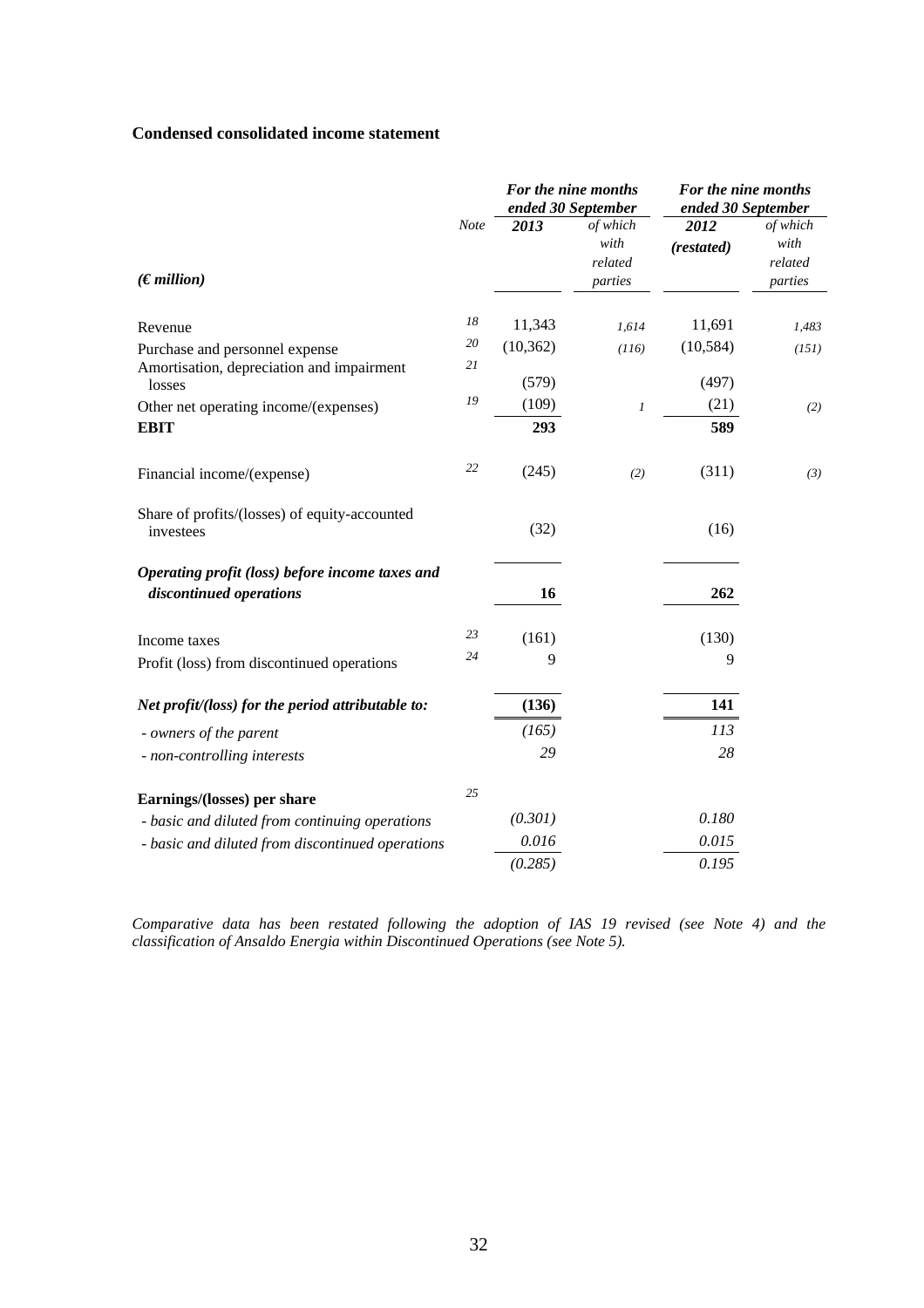# **Condensed consolidated statement of comprehensive income**

|                                                            |             | For the nine months ended 30 |                  |                 |                |
|------------------------------------------------------------|-------------|------------------------------|------------------|-----------------|----------------|
|                                                            |             |                              | <b>September</b> |                 |                |
| $\epsilon$ million                                         | <b>Note</b> | 2013                         |                  | 2012 (restated) |                |
| Profit (loss) for the period                               |             |                              | (136)            |                 | 141            |
| Other comprehensive income (expense):                      |             |                              |                  |                 |                |
| Comprehensive income/expense which will not be             |             |                              |                  |                 |                |
| subsequently reclassified within the profit (loss) for the |             |                              |                  |                 |                |
| period:                                                    |             |                              |                  |                 |                |
| - Measurement of defined-benefit plans:                    | 12          |                              | (52)             |                 | (224)          |
| - revaluation                                              |             | (55)                         |                  | (220)           |                |
| - exchange rate gains (losses)                             |             | $\mathfrak{Z}$               |                  | (4)             |                |
| - Tax effect                                               | 12          |                              | 10               |                 | 52             |
|                                                            |             |                              | (42)             |                 | (172)          |
| Comprehensive income/expense which will or might be        |             |                              |                  |                 |                |
| subsequently reclassified within the profit (loss) for the |             |                              |                  |                 |                |
| period:                                                    |             |                              |                  |                 |                |
| - Changes in cash flow hedges:                             | 12          |                              | 16               |                 | 35             |
| - change generated in the period                           |             | 16                           |                  | 31              |                |
| - transferred to the profit (loss) for the period          |             |                              |                  | $\overline{4}$  |                |
| - exchange rate gains (losses)                             |             |                              |                  |                 |                |
| - Translation differences                                  |             |                              | (89)             |                 | 103            |
| - change generated in the period                           | 12          | (89)                         |                  | 103             |                |
| - transferred to the profit (loss) for the period          |             |                              |                  |                 |                |
| - Tax effect                                               | 12          |                              | (5)              |                 | (10)           |
|                                                            |             |                              | (78)             |                 | 128            |
| Total other comprehensive income (expense), net of tax:    |             |                              | (120)            |                 | (44)           |
| Total comprehensive income (expense), attributable to:     |             |                              | (256)            |                 | 97             |
| Owners of the parent                                       |             |                              | (282)            |                 | 69             |
| Non-controlling interests                                  |             |                              | 26               |                 | 28             |
| Total comprehensive income (expense), attributable to      |             |                              | (282)            |                 | 97             |
| <b>Owners of the parent</b>                                |             |                              |                  |                 |                |
| - from continuing operations                               |             |                              | (294)            |                 | 93             |
| - from discontinued operations                             | 24          |                              | 12               |                 | $\overline{4}$ |

*Comparative data has been restated following the adoption of IAS 19 revised (see Note 4) and the classification of Ansaldo Energia within Discontinued Operations (see Note 5).*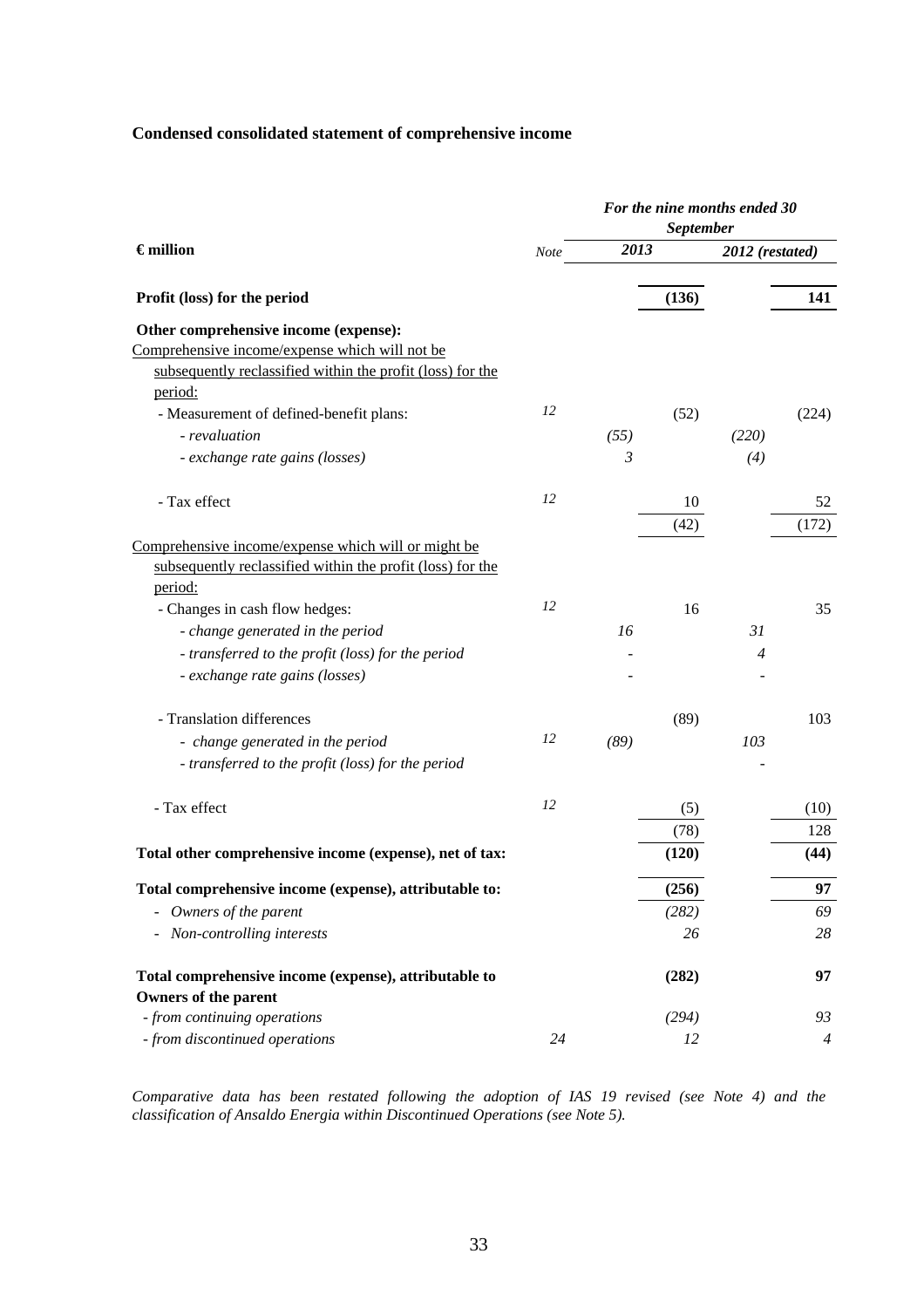# **Condensed consolidated statement of financial position**

|                                                     |             |            | of which<br>with related | 31-Dec-12  | of which<br>with related |
|-----------------------------------------------------|-------------|------------|--------------------------|------------|--------------------------|
| $(\epsilon$ mil.)                                   | <b>Note</b> | 30-Sept-13 | parties                  | (restated) | parties                  |
| Non-current assets                                  |             |            |                          |            |                          |
| Intangible assets                                   | 7           | 7,308      |                          | 7,388      |                          |
| Property, plant and equipment                       | 8           | 3,177      |                          | 3,201      |                          |
| Deferred tax assets                                 |             | 1,135      |                          | 1,213      |                          |
| Other assets                                        | 9           | 905        | 281                      | 923        | 192                      |
|                                                     |             | 12,525     |                          | 12,725     |                          |
| Current assets                                      |             |            |                          |            |                          |
| Inventories                                         |             | 5,409      |                          | 5,192      |                          |
| Trade receivables, including net contract work in   |             |            |                          |            |                          |
| progress                                            | 10          | 8,828      | 879                      | 8,576      | 955                      |
| Loans and receivables                               |             | 506        | 70                       | 631        | 73                       |
| Other assets                                        | 11          | 1,186      | 5                        | 1,182      | 6                        |
| Cash and cash equivalents                           |             | 989        |                          | 2,137      |                          |
|                                                     |             | 16,918     |                          | 17,718     |                          |
| Non-current assets held for sale                    | 24          | 729        |                          |            |                          |
| <b>Total</b> assets                                 |             | 30,172     |                          | 30,443     |                          |
| Equity                                              |             |            |                          |            |                          |
| Share capital                                       | 12          | 2,525      |                          | 2,525      |                          |
| Other reserves                                      |             | 596        |                          | 881        |                          |
| Equity attributable to the owners of the parent     |             | 3,121      |                          | 3,406      |                          |
| Equity attributable to non-controlling interests    |             | 312        |                          | 305        |                          |
| Total equity                                        |             | 3,433      |                          | 3,711      |                          |
| Non-current liabilities                             |             |            |                          |            |                          |
| Loans and borrowings                                | 13          | 4,058      | 30                       | 4,309      | 29                       |
| Employee benefits                                   | 15          | 1,007      |                          | 1,070      |                          |
| Provisions for risks                                | 14          | 1,344      |                          | 1,552      |                          |
| Deferred tax liabilities                            |             | 291        |                          | 384        |                          |
| Other non-current liabilities                       | 16          | 960        |                          | 960        |                          |
|                                                     |             | 7,660      |                          | 8,275      |                          |
| <b>Current liabilities</b>                          |             |            |                          |            |                          |
| Trade payables, including net progress payments and |             |            |                          |            |                          |
| advances from customers                             | 17          | 12,665     | 170                      | 13,902     | 193                      |
| Loans and borrowings                                | 13          | 2,593      | 435                      | 1,837      | 605                      |
| Income tax payables                                 |             | 91         |                          | 83         |                          |
| Provisions for risks                                | 14          | 897        |                          | 876        |                          |
| Other current liabilities                           | 16          | 1,757      | 54                       | 1,759      | 53                       |
|                                                     |             | 18,003     |                          | 18,457     |                          |
| Liabilities associated with assets held for sale    | 24          | 1,076      |                          |            |                          |
| <b>Total liabilities</b>                            |             | 26,739     |                          | 26,732     |                          |
| Total liabilities and equity                        |             | 30,172     |                          | 30,443     |                          |

*Comparative data has been restated following the adoption of IAS 19 revised (see Note 4).*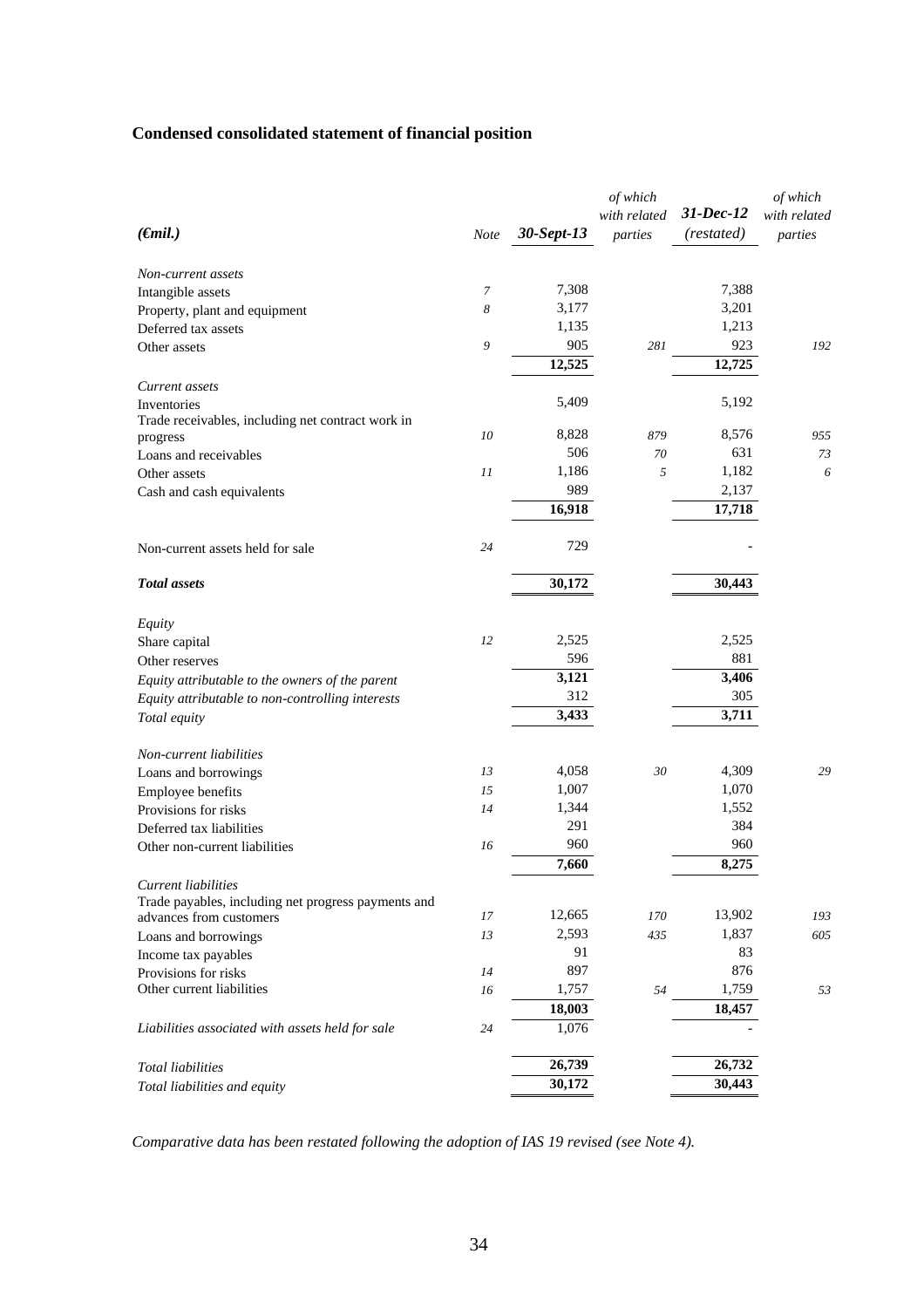# **Condensed consolidated statement of cash flows**

| $(\epsilon mil.)$                                                |             |         |                                        | For the nine months ended 30 September |                                        |
|------------------------------------------------------------------|-------------|---------|----------------------------------------|----------------------------------------|----------------------------------------|
|                                                                  | <b>Note</b> | 2013    | of which<br>with<br>related<br>parties | 2012<br>(restated)                     | of which<br>with<br>related<br>parties |
| Cash flows from operating activities:                            |             |         |                                        |                                        |                                        |
| Gross cash flows from operating activities                       | 26          | 1,248   |                                        | 1,214                                  |                                        |
| Change in working capital                                        | 26          | (1,794) | 24                                     | (1, 391)                               | 30                                     |
| Change in other operating assets and liabilities, provisions for |             |         |                                        |                                        |                                        |
| risks and charges, taxes and financial expense                   |             | (555)   | 19                                     | (732)                                  | (126)                                  |
| Cash flows used in operating activities                          |             | (1,101) |                                        | (909)                                  |                                        |
| Cash flows from investing activities:                            |             |         |                                        |                                        |                                        |
| Investments in property, plant and equipment and intangible      |             |         |                                        |                                        |                                        |
| assets                                                           |             | (678)   |                                        | (480)                                  |                                        |
| Sales of property, plant and equipment and intangible assets     |             | 24      |                                        | 32                                     |                                        |
| Other investing activities                                       |             | (4)     | 1                                      | 11                                     | $\mathcal{I}$                          |
| Cash flows used in investing activities                          |             | (658)   |                                        | (437)                                  |                                        |
| <b>Cash flows from financing activities:</b>                     |             |         |                                        |                                        |                                        |
| Net change in other loans and borrowings                         |             | 836     | (177)                                  | 996                                    | (68)                                   |
| Dividends paid                                                   |             | (18)    |                                        | (17)                                   |                                        |
| Cash flows generated from financing activities                   |             | 818     |                                        | 979                                    |                                        |
| Cash and cash equivalents at 1 January                           |             | 2,137   |                                        | 1,331                                  |                                        |
| Net decrease in cash and cash equivalents                        |             | (941)   |                                        | (367)                                  |                                        |
| Exchange rate differences and other changes                      |             | (21)    |                                        | 19                                     |                                        |
| Cash and cash equivalents of discontinued operations at 1        |             |         |                                        |                                        |                                        |
| January                                                          |             | (186)   |                                        |                                        |                                        |
| Net increase in cash and cash equivalents of discontinued        |             |         |                                        |                                        |                                        |
| operations                                                       |             |         |                                        | 110                                    |                                        |
| Cash and cash equivalents at 30 September                        |             | 989     |                                        | 1,093                                  |                                        |
|                                                                  |             |         |                                        |                                        |                                        |
| Cash flows from operating activities of discontinued operations  |             | (85)    |                                        | (33)                                   |                                        |
| Cash flows from investing activities of discontinued operations  |             | (23)    |                                        | (25)                                   |                                        |
| Cash flows from financing activities of discontinued operations  |             | 22      |                                        | 168                                    |                                        |

*Comparative data has been restated following the adoption of IAS 19 revised (see Note 4) and the classification of Ansaldo Energia within Discontinued Operations (see Note 5).*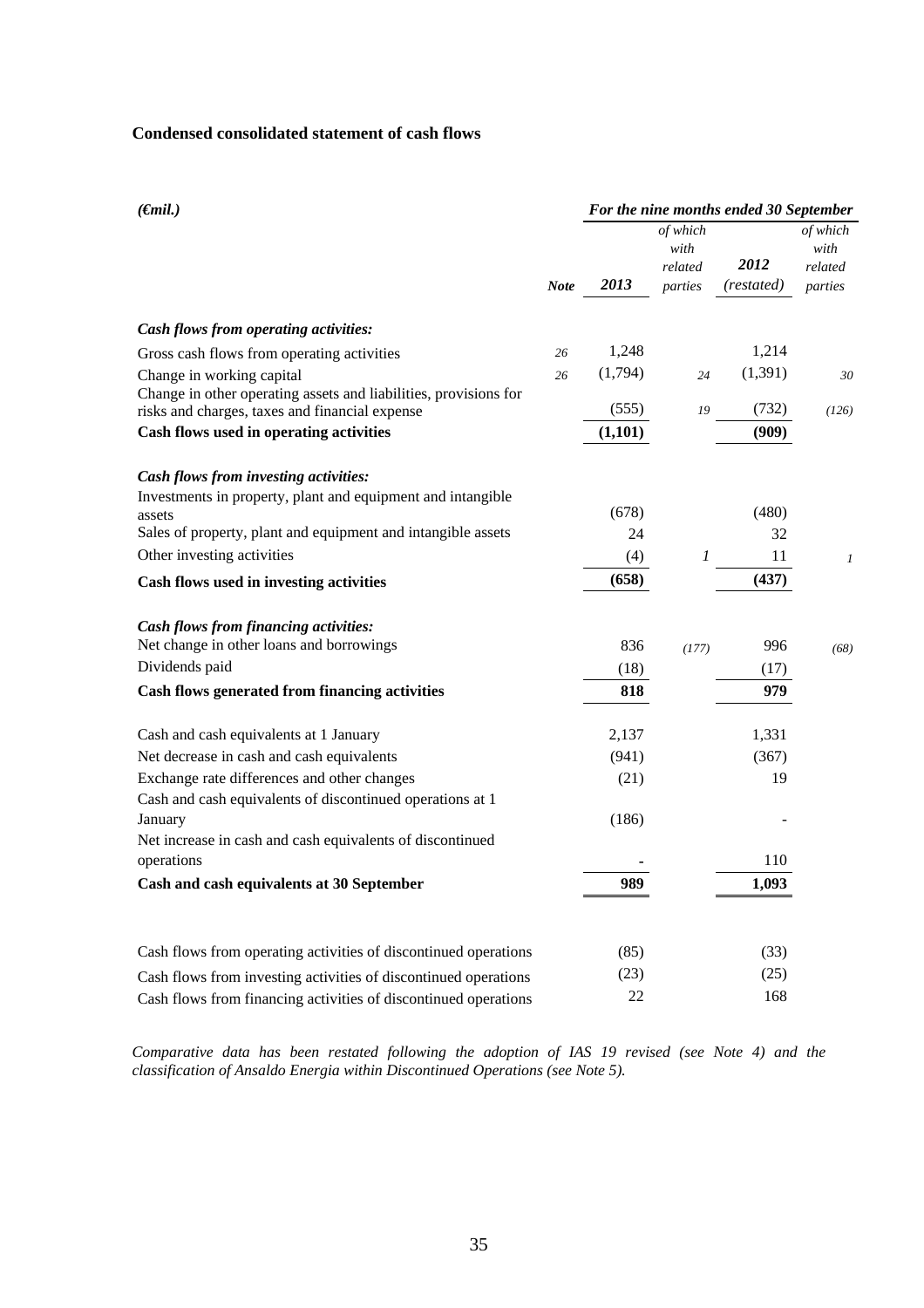# **Condensed consolidated statement of changes in equity**

| (Emillion)                                                                               | <b>Share</b><br>capital | <b>Retained</b><br>earnings and<br>consolidation<br>reserve | Cash<br>flow<br>hedge<br>reserve | <b>Revaluation</b><br>reserve of<br>defined-<br>benefit<br>plans | <b>Translation</b><br>reserve | <b>Equity</b><br>attributable<br>to owners<br>of the<br>parent | Non-<br>controlling<br>interests | <b>Total</b><br>equity |
|------------------------------------------------------------------------------------------|-------------------------|-------------------------------------------------------------|----------------------------------|------------------------------------------------------------------|-------------------------------|----------------------------------------------------------------|----------------------------------|------------------------|
| 1 January 2012                                                                           | 2,525                   | 2,310                                                       | (31)                             | (76)                                                             | (427)                         | 4,301                                                          | 303                              | 4,604                  |
| Application of IAS19 revised                                                             |                         |                                                             |                                  | $\overline{7}$                                                   |                               | 7                                                              |                                  | 7                      |
| 1 January 2012 restated                                                                  | 2,525                   | 2,310                                                       | (31)                             | (69)                                                             | (427)                         | 4,308                                                          | 303                              | 4,611                  |
| Profit (loss) for the period                                                             |                         | 113                                                         |                                  |                                                                  |                               | 113                                                            | 28                               | 141                    |
| Other comprehensive income<br>(expense)                                                  |                         |                                                             | 25                               | (171)                                                            | 102                           | (44)                                                           | $\overline{\phantom{a}}$         | (44)                   |
| <b>Total comprehensive income</b><br>(expense)                                           |                         | 113                                                         | 25                               | (171)                                                            | 102                           | 69                                                             | 28                               | 97                     |
| Dividends resolved                                                                       |                         |                                                             |                                  |                                                                  |                               |                                                                | (17)                             | (17)                   |
| <b>Total transactions with owners</b><br>of the parent, recognised<br>directly in equity |                         |                                                             |                                  |                                                                  |                               |                                                                | (17)                             | (17)                   |
| Other changes                                                                            |                         | (1)                                                         |                                  |                                                                  |                               | (1)                                                            | $\mathbf{1}$                     |                        |
| 30 September 2012                                                                        | 2,525                   | 2,422                                                       | (6)                              | (240)                                                            | (325)                         | 4,376                                                          | 315                              | 4,691                  |
|                                                                                          |                         |                                                             |                                  |                                                                  |                               |                                                                |                                  |                        |
| 1 January 2013                                                                           | 2,525                   | 1,474                                                       | 18                               | (218)                                                            | (401)                         | 3,398                                                          | 305                              | 3,703                  |
| Application of IAS19 revised                                                             |                         | (6)                                                         |                                  | 14                                                               |                               | 8                                                              |                                  | 8                      |
| 1 January 2013 restated                                                                  | 2,525                   | 1,468                                                       | 18                               | (204)                                                            | (401)                         | 3,406                                                          | 305                              | 3,711                  |
| Profit (loss) for the period                                                             |                         | (165)                                                       |                                  |                                                                  |                               | (165)                                                          | 29                               | (136)                  |
| Other comprehensive income<br>(expense)                                                  |                         |                                                             | 10                               | (43)                                                             | (84)                          | (117)                                                          | (3)                              | (120)                  |
| <b>Total comprehensive income</b><br>(expense)                                           |                         | (165)                                                       | 10                               | (43)                                                             | (84)                          | (282)                                                          | 26                               | (256)                  |
| Dividends resolved                                                                       |                         |                                                             |                                  |                                                                  |                               |                                                                | (18)                             | (18)                   |
| <b>Total transactions with owners</b><br>of the parent, recognised<br>directly in equity |                         |                                                             |                                  |                                                                  |                               |                                                                | (18)                             | (18)                   |
| Other changes                                                                            |                         | (2)                                                         | $\mathbf{1}$                     | (1)                                                              | (1)                           | (3)                                                            | (1)                              | (4)                    |
| 30 September 2013                                                                        | 2,525                   | 1,301                                                       | 29                               | (248)                                                            | (486)                         | 3,121                                                          | 312                              | 3,433                  |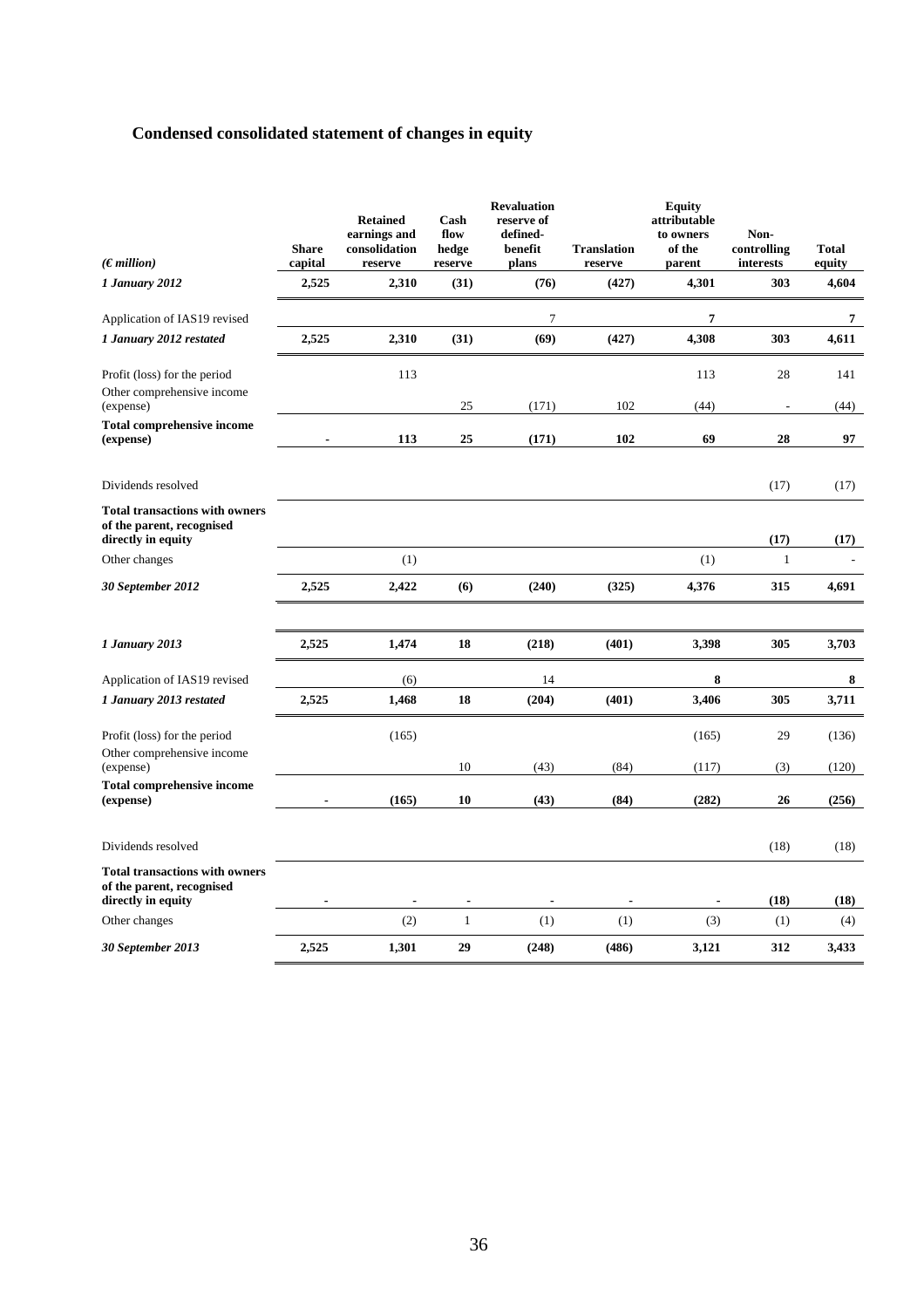#### **Notes to the financial statements**

### **1. GENERAL INFORMATION**

Finmeccanica is a company limited by shares based in Rome (Italy), at Piazza Monte Grappa 4, and is listed on the Italian Stock Exchange (FTSE MIB).

The Finmeccanica Group is a major Italian high technology organisation. Finmeccanica Spa, the holding company responsible for guiding and controlling industrial and strategic operations, coordinates its subsidiaries (the Finmeccanica Group or, simply, the Group), which are especially concentrated in the fields of Helicopters, Defence and Security Electronics, Aeronautics, Space, Defence Systems and Transportation (Energy segment is now classified as Discontinued Operation).

#### **2. FORM, CONTENT AND APPLICABLE ACCOUNTING STANDARDS**

The interim financial report of the Finmeccanica Group at 30 September 2013 was prepared in accordance with Article 154-ter, paragraph 5 of Legislative Decree 58/98 (Consolidated Law on Financial Intermediation), as subsequently amended.

These notes are presented in condensed form and do not include all disclosures required for annual financial statements, as they refer only to those items that are essential to understand the Group's financial position, results of operations and cash flows given their amount, breakdown or changes therein. This interim financial report should, therefore, be read in conjunction with the 2012 annual consolidated financial statements.

The statement of financial position and income statement are likewise presented in a condensed format compared to the annual financial statements. The notes to the items combined in the interim consolidated financial statements schedules include a reconciliation with annual consolidated financial statements schedules.

The accounting policies used for this interim financial report are unchanged from those of the 2012 annual consolidated financial statements (except for those specifically applicable to interim financial reports) and the interim financial report at 30 September 2012. The new standards applicable from 1 January 2013 reported in Note 4 below did not materially impact this interim financial report. In particular it is noted that, as largely set out below, starting from 1 January 2013 the Group has adopted IAS 19 (revised); the effects on the comparative information are reported in Note 4.

Furthermore, following the resolution concerning the disposal of the investment in Ansaldo Energia, the Energy Group has been classified as "*Discontinued Operation"* within the income statement to this interim financial report, whilst the related assets and liabilities have been classified as "*Noncurrent assets held for sale*" and "*Liabilities associated with assets held for sale*" in the statement of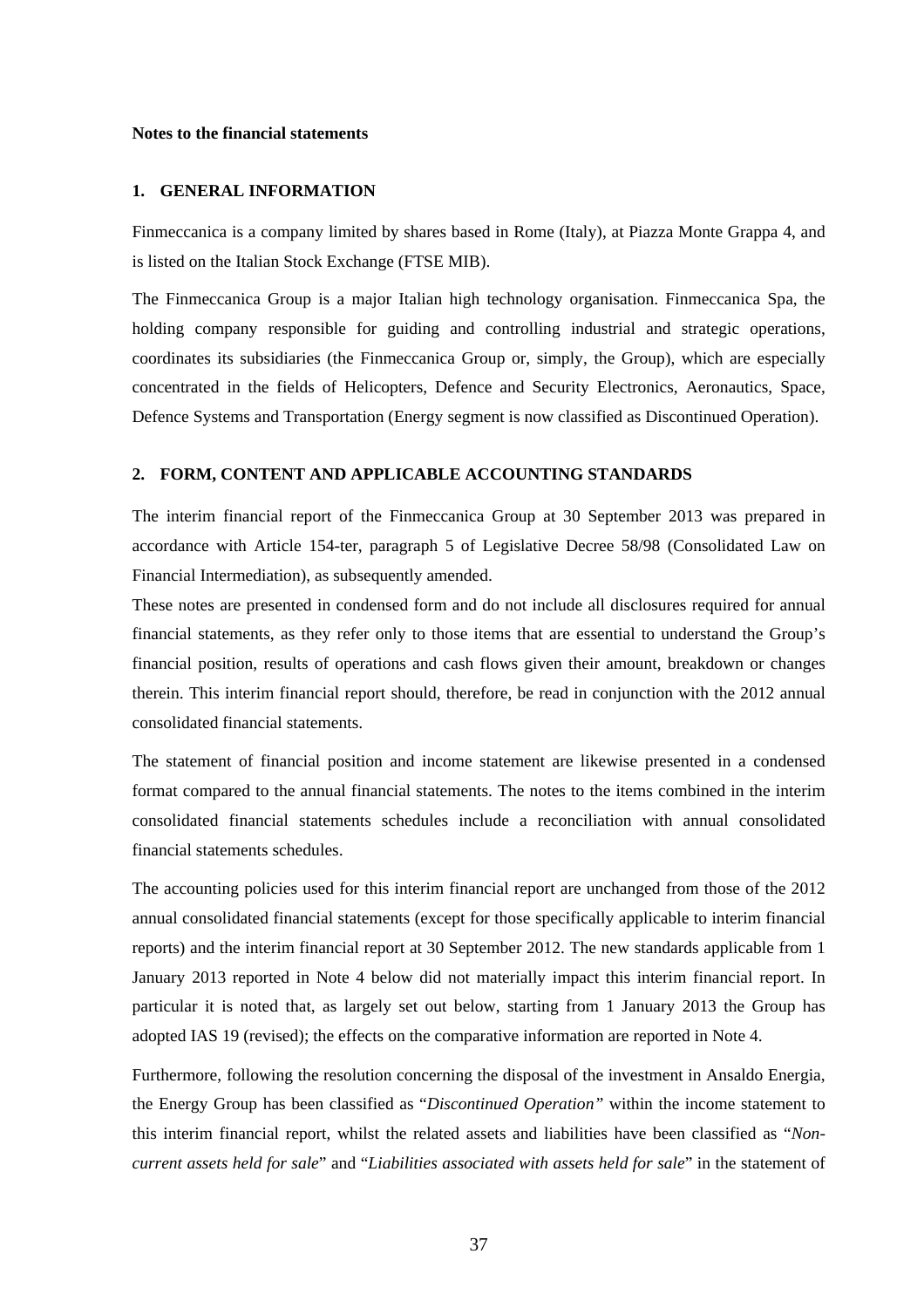financial position, respectively. The income statement and the statement of cash flows related to the comparative period have been restated accordingly in compliance with IFRS 5. The effects of the reclassification are set out in Note 24.

The exchange rates for the major currencies used in the preparing these condensed interim financial statements are shown below:

|                | At 30 September 2013 |        | At 31 December 2012 | At 30 September 2012 |        |
|----------------|----------------------|--------|---------------------|----------------------|--------|
|                | average              | final  | final               | average              | final  |
| US dollar      | 1.3172               | 1.3505 | 1.3194              | 1.2817               | 1.2930 |
| Pound sterling | 0.8522               | 0.8361 | 0.8161              | 0.8123               | 0.7981 |

The interim financial statements at 30 September 2013 of the Finmeccanica Group were approved by the Board of Directors on 7 November 2013 and published on the same day.

Amounts are shown in millions of euros unless stated otherwise.

This interim financial report was not subject to any statutory review.

## **3. BUSINESS SEASONALITY**

#### **Cash flows relating to operations**

The Group's key business segments feature a high concentration of cash flows from customers in the last few months of the year. This has an impact on interim cash flows and the variability of the Group's debt over the various interim periods, which improves substantially in the last few months of the calendar years.

## **4. EFFECTS OF CHANGES IN ACCOUNTING POLICIES ADOPTED**

Starting from 1 January 2013 the Group has adopted the following new accounting standards:

- Amendment to IAS 1 *Presentation of financial statements:* as a result of the changes introduced to such standard, the items of other comprehensive income are now shown separately depending upon whether or not they are to be subsequently classified in the separate income statement;
- Amendment to IFRS 7 *Financial instruments Disclosures*: the standard requires information about the effects or potential effects of offsetting assets and liabilities on the statement of financial position;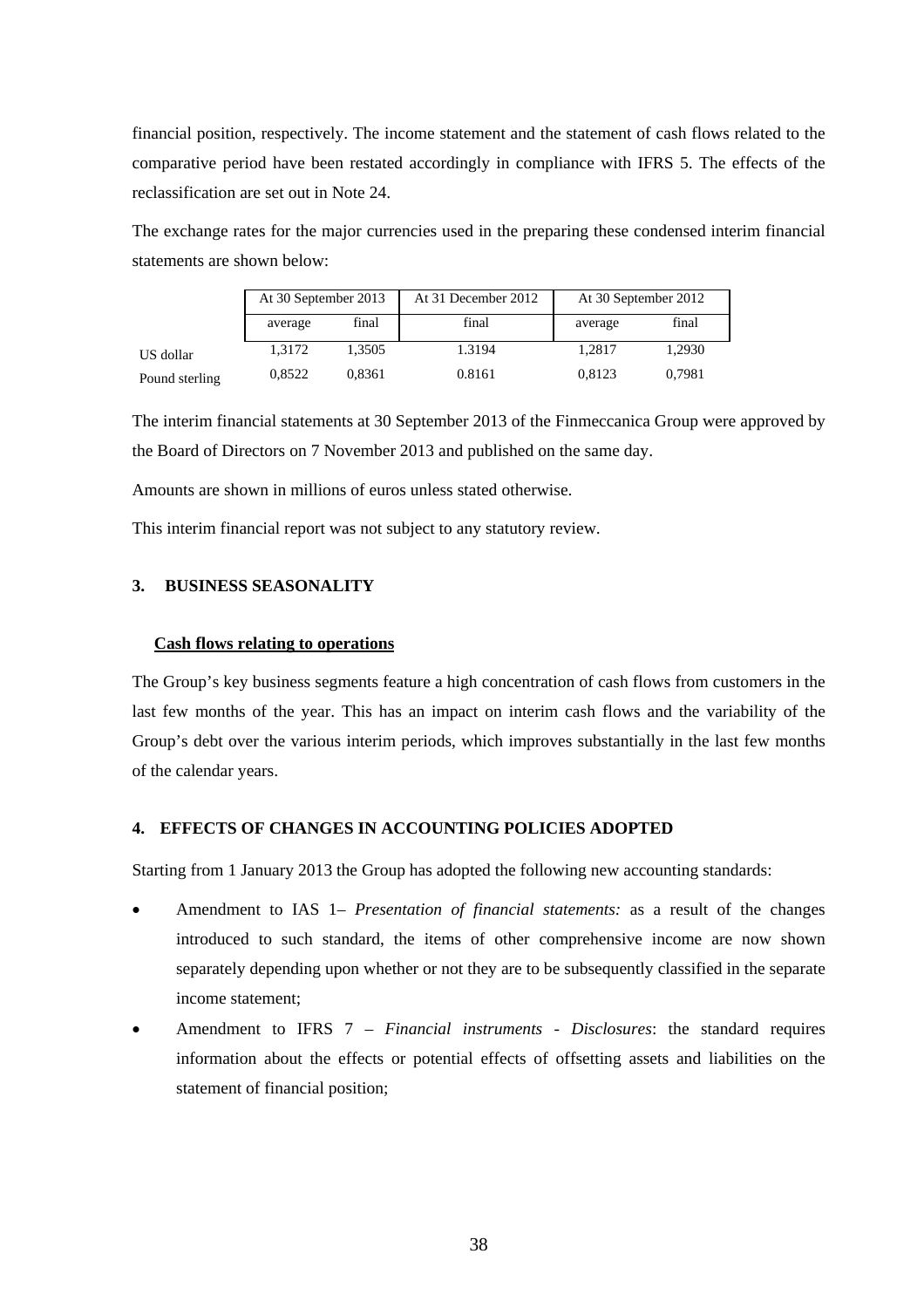- IFRS 13 *Fair value measurement*: this standard applies to the other standards that require or permit fair value measurements or disclosures and provides a single framework for measuring fair value;
- Amendment to IAS 19 *Employee benefits*: this amendment eliminates the option of the corridor method and requires actuarial gains and losses to be recognised in full in the statement of comprehensive income (method already applied by the Group). Furthermore, past service costs must be recognised immediately. Interest expense net of the expected return on plan assets is replaced by a net finance cost, which is calculated by applying the interest rate to the net liability. The retrospective application of the revised standard resulted in the restatement of the comparative information presented.

Below are the effects on the statement of comprehensive income at 30 September 2012 and at 31 December 2012 and on the statement of financial position at 31 December 2011, 30 September 2012 and 31 December 2012:

| <b>INCOME STATEMENT</b>                     | Personnel<br>expense            | Financial<br>expense | Income<br>taxes                                                                                                                                                 | Profit<br>(loss) for<br>the period | Earnings per<br>share (basic<br>and diluted)                        |
|---------------------------------------------|---------------------------------|----------------------|-----------------------------------------------------------------------------------------------------------------------------------------------------------------|------------------------------------|---------------------------------------------------------------------|
| For the nine months ended 30 September 2012 |                                 | (8)                  | 3                                                                                                                                                               |                                    | (5)<br>(0.010)                                                      |
| FY 2012                                     |                                 | (9)                  | 3                                                                                                                                                               |                                    | (6)<br>(0.010)                                                      |
| <b>STATEMENT OF COMPREHENSIVE INCOME</b>    | Profit (loss) for the<br>period |                      | Other comprehensive<br>income (expense)                                                                                                                         |                                    | <b>Total</b><br>comprehensive<br>income (expense)<br>for the period |
| For the nine months ended 30 September 2012 |                                 | (5)                  |                                                                                                                                                                 | 5                                  |                                                                     |
| FY 2012                                     |                                 | (6)                  |                                                                                                                                                                 | 6                                  |                                                                     |
| <b>STATEMENT OF FINANCIAL POSITION</b>      | <b>Equity</b>                   |                      | Deferred tax<br><b>liabilities</b>                                                                                                                              |                                    | Net assets for defined-<br>benefit plans                            |
| 31 December 2011                            |                                 |                      | 2                                                                                                                                                               |                                    | 9                                                                   |
| 30 September 2012                           |                                 |                      | 2                                                                                                                                                               |                                    | 9                                                                   |
| 31 December 2012                            |                                 | 8                    | $\mathcal{D}_{\mathcal{L}}^{\mathcal{L}}(\mathcal{L})=\mathcal{L}_{\mathcal{L}}^{\mathcal{L}}(\mathcal{L})\mathcal{L}_{\mathcal{L}}^{\mathcal{L}}(\mathcal{L})$ |                                    | 10                                                                  |

## **5. POST BALANCE SHEET EVENTS**

As largely described in paragraph "Industrial transactions", on 4 October 2013 the Board of Directors of Finmeccanica approved the sale of the Company's interest in Ansaldo Energia. On the whole the transaction provides for the sale of 39.55% of the company share capital to Fondo Strategico Italiano (which will acquire also 45% currently owned by First Reserve) at closing, while the remaining 15% stake held by Finmeccanica will be sold through a put and call option, between 30 June 2017 and 31 December 2017. Finmeccanica will collect, at closing, €mil. 273, while the price for the options will be €mil. 117, capitalised at an annual compound interest rate of 6%. Moreover, Finmeccanica will benefit from an earn-out maturing over the results of years 2014 – 2016, for a total of  $\theta$ mil. 130.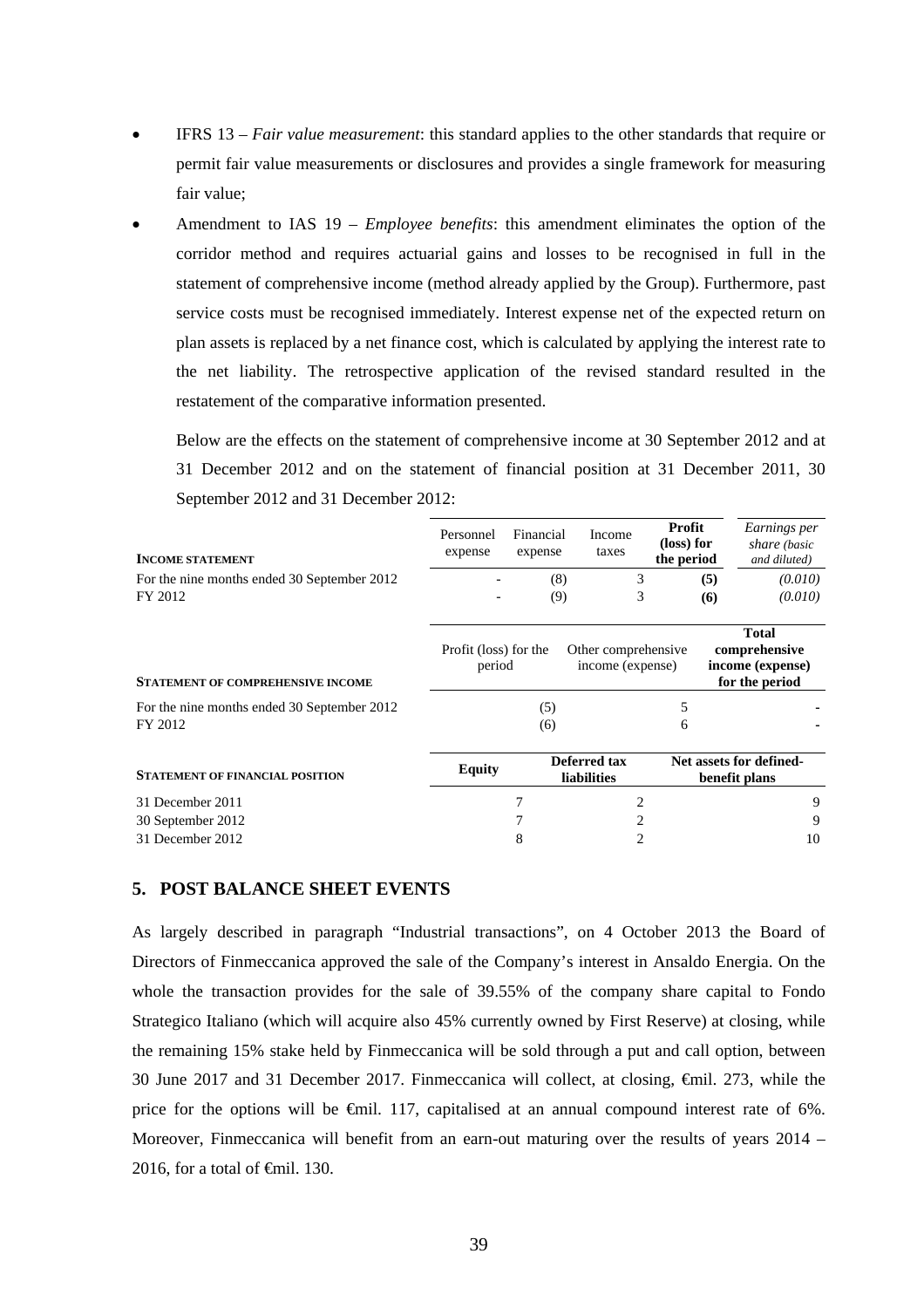It should be noted that this transaction qualifies as a transaction of greater importance pursuant to the "Procedure for Related Parties Transactions" (article 4 of Consob Regulation no. 17221/2010) and on 11 October 2013 the related information document was published on the Finmeccanica website (www.finmeccanica.com, Governance section, Related Parties Transactions area) in accordance with law provisions.

#### **6. SEGMENT REPORTING**

In line with the management and control model used, management has identified the Group's operating segments as the business segments in which it operates: Helicopters, Defence and Security Electronics, Aeronautics, Space, Defence Systems, Energy, Transportation and Other Activities.

For a more detailed analysis of the main programmes, outlooks and operating indicators for each segment, see the Report on Operations.

The Group assesses its operating segments and the allocation of financial resources based on revenues and EBITA (see the section of the report on operations entitled "Non-GAAP alternative performance indicators"). The definition of the operating segments at 30 September 2013 is unchanged as compared with 30 September 2012.

The results of the business segments and investments for the reporting period, as compared with those of the same period of the previous year, are as follows (amount related to Energy segment are set out in Note 24):

| For the nine months<br>ended 30 September<br>2013 | <b>Helico</b><br>pters | Defence and<br><b>Security</b><br><b>Electronics</b> | Aero-<br>nautics         | <b>Space</b> | <b>Defence</b><br><b>Systems</b> | <b>Transpor</b><br>tation | Other<br><b>Activities</b> | Elimin-<br>ations        | <b>Total</b> |
|---------------------------------------------------|------------------------|------------------------------------------------------|--------------------------|--------------|----------------------------------|---------------------------|----------------------------|--------------------------|--------------|
| Revenue                                           | 3,012                  | 3,471                                                | 2,174                    | 729          | 881                              | 1,291                     | 240                        | (455)                    | 11,343       |
| Inter-segment revenue                             |                        |                                                      |                          |              |                                  |                           |                            |                          |              |
| $(*)$                                             | (2)                    | (296)                                                | (4)                      | (12)         | (10)                             | $\overline{\phantom{a}}$  | (131)                      | 455                      |              |
| Third party revenue                               | 3,010                  | 3,175                                                | 2,170                    | 717          | 871                              | 1,291                     | 109                        | $\overline{a}$           | 11,343       |
| <b>EBITA</b>                                      | 411                    | 104                                                  | 148                      | 54           | 79                               | (16)                      | (83)                       |                          | 697          |
| Investments                                       | 198                    | 118                                                  | 257                      | 26           | 21                               | 12                        | 26                         | ۰                        | 658          |
|                                                   |                        |                                                      |                          |              |                                  |                           |                            |                          |              |
| For the nine months<br>ended 30 September<br>2012 | <b>Helicop</b><br>ters | Defence and<br><b>Security</b><br><b>Electronics</b> | Aero-<br>nautics         | <b>Space</b> | <b>Defence</b><br><b>Systems</b> | <b>Transport</b><br>ation | Other<br><b>Activities</b> | Elimin-<br>ations        | <b>Total</b> |
| Revenue                                           | 2,976                  | 4,089                                                | 2,002                    | 697          | 829                              | 1,384                     | 245                        | (531)                    | 11,691       |
| Inter-segment revenue<br>$(*)$                    | (1)                    | (375)                                                | $\overline{\phantom{a}}$ | (18)         | (14)                             | (1)                       | (122)                      | 531                      |              |
| Third party revenue                               | 2.975                  | 3,714                                                | 2,002                    | 679          | 815                              | 1,383                     | 123                        | $\overline{\phantom{a}}$ | 11,691       |
| <b>EBITA</b>                                      | 339                    | 238                                                  | 74                       | 47           | 89                               | 4                         | (85)                       | $\blacksquare$           | 706          |

*(\*) Inter-segment revenue includes revenue among Group consolidated undertakings belonging to different business sectors* 

The reconciliation between EBITA and EBIT for the periods presented is as follows: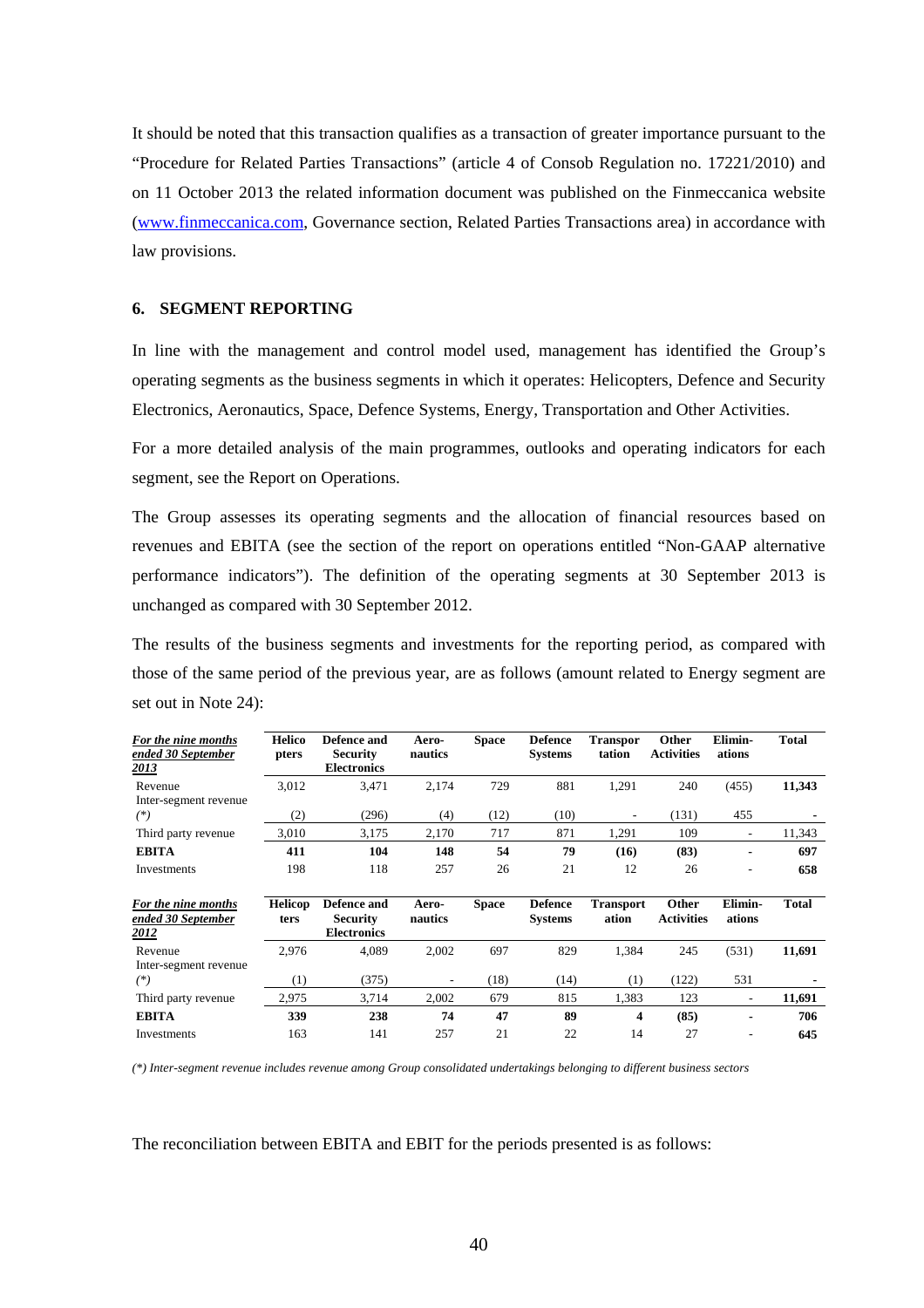| For the nine months ended 30<br>September 2013                    | <b>Helicopters</b> | Defence and<br><b>Security</b><br><b>Electronics</b> | Aero-<br>nautics         | <b>Space</b> | <b>Defence</b><br><b>Systems</b> | <b>Transport</b><br>ation | Other<br><b>Activities</b> | <b>Total</b> |
|-------------------------------------------------------------------|--------------------|------------------------------------------------------|--------------------------|--------------|----------------------------------|---------------------------|----------------------------|--------------|
| <b>EBITA</b>                                                      | 411                | 104                                                  | 148                      | 54           | 79                               | (16)                      | (83)                       | 697          |
| Non-recurring income/expense<br>Amortisation of intangible assets |                    |                                                      |                          |              |                                  | (225)                     |                            | (225)        |
| acquired as part of business<br>combinations                      | (7)                | (58)                                                 | $\overline{\phantom{a}}$ | (1)          |                                  |                           | $\overline{\phantom{a}}$   | (66)         |
| Restructuring costs                                               | (2)                | (85)                                                 | (18)                     | (2)          | (2)                              | (2)                       | (2)                        | (113)        |
| <b>EBIT</b>                                                       | 402                | (39)                                                 | 130                      | 51           | 77                               | (243)                     | (85)                       | 293          |

| For the nine months ended 30<br>September 2012                                                    | <b>Helicopters</b>       | Defence and<br><b>Security</b><br><b>Electronics</b> | Aero-<br>nautics | <b>Space</b>     | <b>Defence</b><br><b>Systems</b> | <b>Transport</b><br>ation | Other<br><b>Activities</b> | <b>Total</b> |
|---------------------------------------------------------------------------------------------------|--------------------------|------------------------------------------------------|------------------|------------------|----------------------------------|---------------------------|----------------------------|--------------|
| <b>EBITA</b>                                                                                      | 339                      | 238                                                  | 74               | 47               | 89                               | $\overline{\mathbf{4}}$   | (85)                       | 706          |
| Non-recurring income/expense<br>Amortisation of intangible assets<br>acquired as part of business | ٠                        |                                                      |                  |                  |                                  |                           |                            |              |
| combinations                                                                                      | (6)                      | (59)                                                 | ٠                | $\left(1\right)$ | (1)                              |                           |                            | (67)         |
| Restructuring costs                                                                               | $\overline{\phantom{0}}$ | (27)                                                 | ۰                | (5)              | (4)                              | (14)                      | ۰                          | (50)         |
| <b>EBIT</b>                                                                                       | 333                      | 152                                                  | 74               | 41               | 84                               | (10)                      | (85)                       | 589          |

# **7. INTANGIBLE ASSETS**

Key changes were related to amortisation (Note 21) of €mil. 233 and investments of €mil. 291, as broken down below:

|                                        | <b>Balance</b>       |                     | <i>Investments</i>   |                      |
|----------------------------------------|----------------------|---------------------|----------------------|----------------------|
|                                        | 30 September<br>2013 | 31 December<br>2012 | 30 September<br>2013 | 30 September<br>2012 |
| Goodwill                               | 4,321                | 4,384               |                      |                      |
| Development costs                      | 603                  | 585                 | 82                   | 77                   |
| Non-recurring costs                    | 1,028                | 922                 | 168                  | 187                  |
| Concessions, licences and trademarks   | 395                  | 414                 | 5                    | 8                    |
| Acquired through business combinations | 738                  | 818                 |                      |                      |
| Other intangible assets                | 223                  | 265                 | 36                   | 41                   |
| <b>Total intangible assets</b>         | 7,308                | 7,388               | 291                  | 313                  |

There are also commitments to purchase intangible assets for €mil. 12 (€mil. 12 at 31 December 2012).

In respect of goodwill, which decreased mainly as a result of exchange rate differences, it is noted that the market capitalisation of the Finmeccanica Spa share at 30 September 2013 is lower than the carrying amount of equity attributable to the owners of the parent (market capitalisation of ⊕il. 2.6, against equity attributable to the owners of the parent of €bil. 3.1). This situation was not deemed to require impairment testing additional to that carried out when the annual consolidated financial statements at 31 December 2012 were prepared, as the share price reflects the generally depressed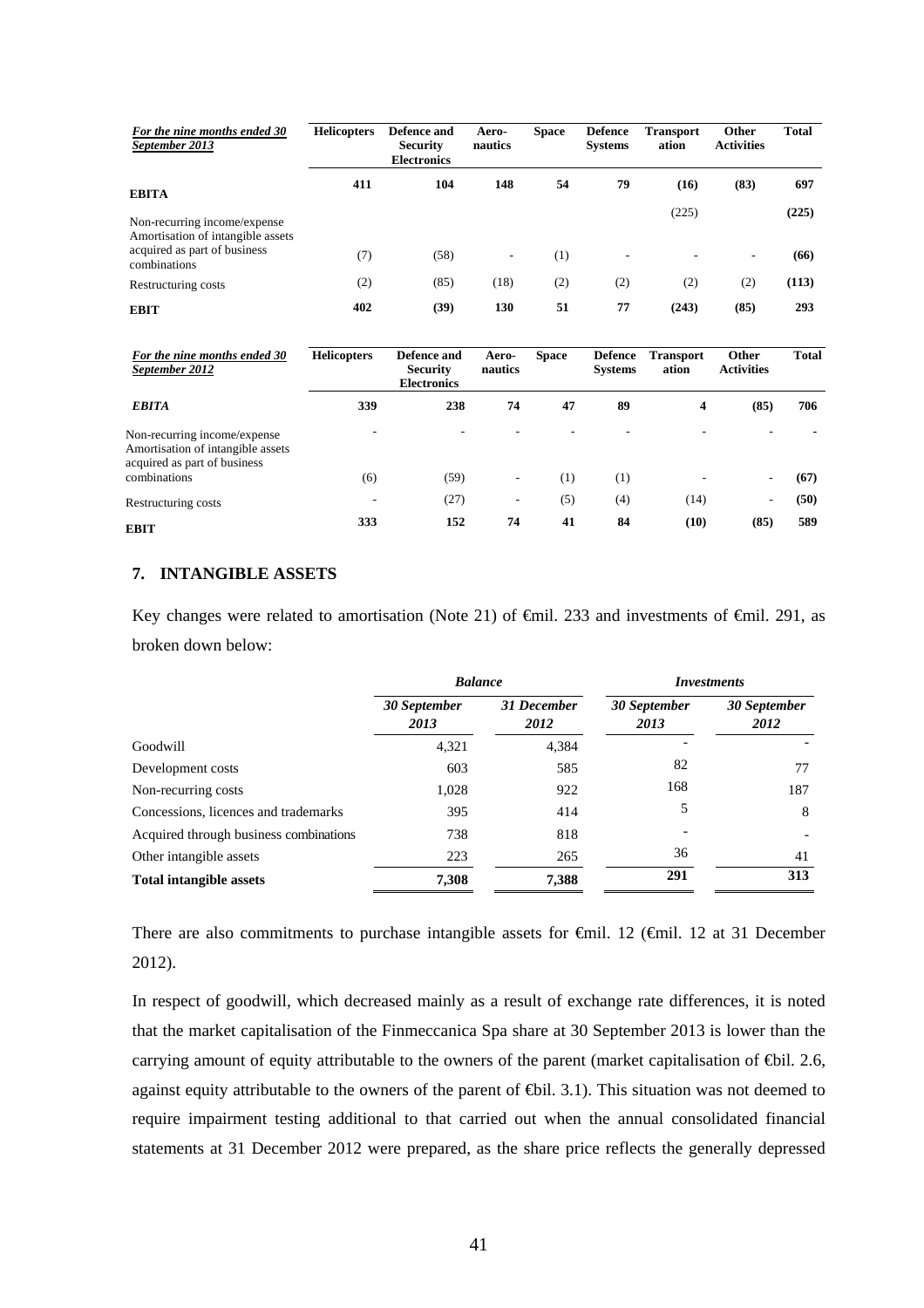and highly volatile conditions of the financial markets and is decidedly different from a valuation based on the value in use, also in light of the following increase in value of the share. In respect of DRS, whose goodwill was tested for impairment for a value of €mil. 993 in the 2012 financial statements (to which you should refer for a more detailed analysis), it is noted that in March 2013 the U.S. Government approved the start of the sequestration process. Based on this mechanism, the difference between total cuts under the Budget Control Act and those already identified by the Congress is recovered through linear cuts across the spending capacity of each administration, excluding a few cost items. With particular reference to the Defence budget, these linear cuts totalled about USD 500 billion in the 2013 – 2021 period. The amount of the cuts attributable to each single programme and each cost item will be the result of the analyses and prioritization that will be begun by the government and the agencies affected. In preparing the financial statements at 31 December 2012, the uncertainties tied to the initiation of the sequestration process were weighted in calculating the WACC used for impairment testing. Furthermore, the results of the test were confirmed by comparing them with those arrived at using as reference a scenario in which cash flows and revenues were around 20% lower than in the base scenario. This was done based upon the best estimates possible of the overall deterioration in income and financial position that could occur as a result of the start of sequestration, using a risk premium of two percentage points to take account of the lower risk profile of the cash flows used as compared with the base scenario. To date, in the absence of progress made in the analysis and prioritisation begun by the U.S. Government and in the presence of conflicting claims about the status of the country's debt and the amount and timing of the spending cuts triggered by the sequester, as well as in light of DRS's performance, there are no significant negative changes as compared with the reference scenarios used at 31 December 2012 in performing the impairment tests, which had already incorporated the possible effects of the sequestration. Similarly, with regard to Selex ES, whose goodwill was subject to impairment amounting to €mil. 155 at 31 December 2012, it should be noted that, despite a reduction in the company's results over the corresponding prior year period, this decline had already been taken into consideration while preparing the forecasts for the impairment test at 31 December 2012. Therefore, there are no signs of further impairment losses, nor are there any in relation to the other CGUs.

### **8. PROPERTY, PLANT AND EQUIPMENT**

The key changes regarded depreciation of  $\epsilon$ mil. 281 (Note 21) and investments of  $\epsilon$ mil. 367, as broken down below: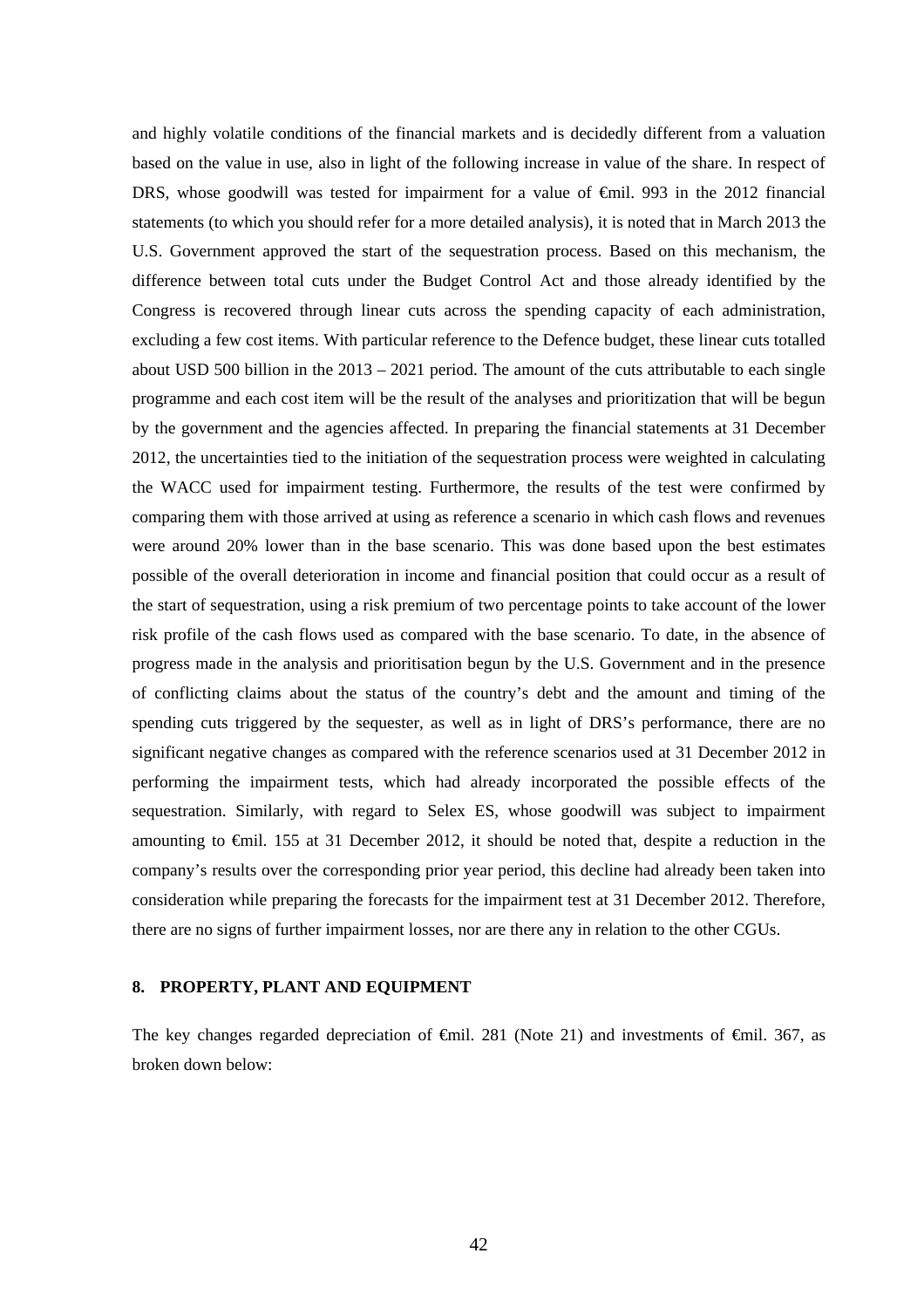|                                     | <b>Balance</b>       |                     | <i>Investments</i>   |                      |  |
|-------------------------------------|----------------------|---------------------|----------------------|----------------------|--|
|                                     | 30 September<br>2013 | 31 December<br>2012 | 30 September<br>2013 | 30 September<br>2012 |  |
| Land and buildings                  | 1,174                | 1,209               | 9                    | 13                   |  |
| Plant and machinery                 | 521                  | 586                 | 31                   | 31                   |  |
| Equipment                           | 818                  | 801                 | 82                   | 65                   |  |
| Other                               | 664                  | 605                 | 245                  | 223                  |  |
| Total property, plant and equipment | 3,177                | 3,201               | 367                  | 332                  |  |

There are also commitments to purchase property, plant and equipment for  $\epsilon$ mil. 149 ( $\epsilon$ mil. 137 at 31 December 2012).

# **9. OTHER NON-CURRENT ASSETS**

|                                                    | 30 September<br>2013 | <b>31 December</b><br>2012 |
|----------------------------------------------------|----------------------|----------------------------|
| Financing to third parties                         | 32                   | 66                         |
| Deferred grants under Law no. 808/85               | 46                   | 97                         |
| Defined benefit plan assets, net                   | 71                   | 121                        |
| Related party receivables (Note 27)                | 281                  | 192                        |
| Other                                              | 54                   | 73                         |
| <b>Non-current receivables</b>                     | 484                  | 549                        |
| Prepayments                                        | 8                    | 10                         |
| Equity investments                                 | 209                  | 232                        |
| Non-recurring costs pending under Law no. 808/1985 | 204                  | 132                        |
| Other non-current assets                           | 421                  | 374                        |
| <b>Total other non-current assets</b>              | 905                  | 923                        |

The following table shows the fair value hierarchy of the Group's financial assets and liabilities valued at fair value. The fair value of derivatives (classified under other current assets and liabilities) and of current securities is determined on the basis of measurement techniques which consider directly observable market inputs (the so-called "Level 2"). In particular, the inputs used for the fair value measurement are the foreign exchange rate and interest rate (spot exchange rates and forwards). Vice versa, the fair value of the hybrid financial instruments in BCV Investments S.C.A. (classified under other non-current assets) and of the payable to Bell Helicopter (classified under other current and non-current liabilities) is determined on the basis of measurement techniques which do not consider directly observable market inputs (the so-called "Level 3").

|                               |                          | 30 September 2013        |              |                          | 31 December 2012         |       |  |
|-------------------------------|--------------------------|--------------------------|--------------|--------------------------|--------------------------|-------|--|
|                               | Level 2                  | Level 3                  | <b>Total</b> | Level 2                  | Level 3                  | Total |  |
| Other non-current assets      | $\overline{\phantom{a}}$ | 272                      | 272          | $\overline{\phantom{0}}$ | 181                      | 181   |  |
| Other current assets          | 180                      | $\overline{\phantom{a}}$ | 180          | 112                      | $\overline{\phantom{0}}$ | 112   |  |
| Other non-current liabilities | $\overline{\phantom{a}}$ | 256                      | 256          |                          | 248                      | 248   |  |
| Other current liabilities     | 50                       | 42                       | 92           | 82                       | 41                       | 123   |  |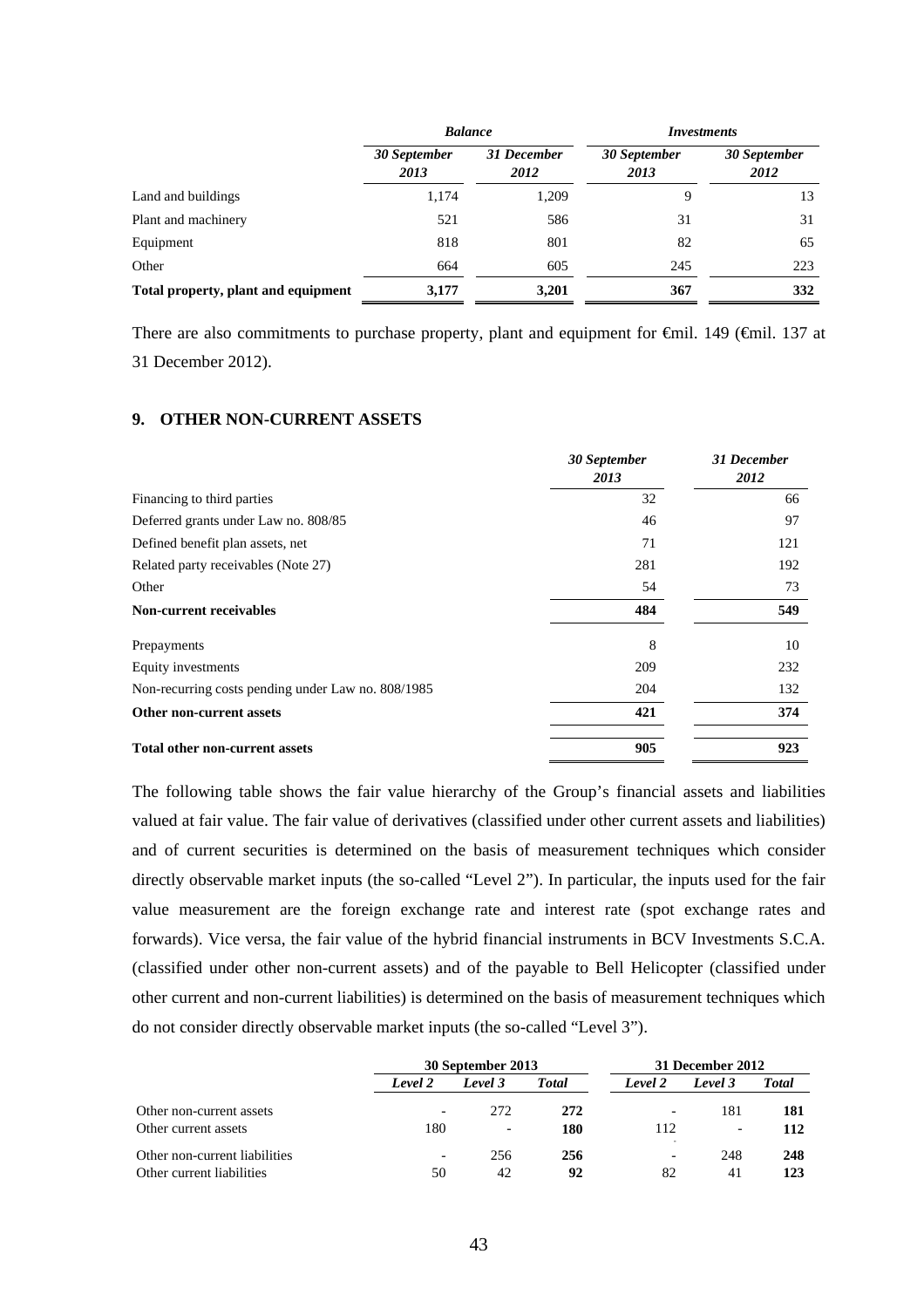## **10. TRADE RECEIVABLES (INCLUDING CONTRACT WORK IN PROGRESS)**

|                                                           | 30 September 2013 | 31 December 2012 |
|-----------------------------------------------------------|-------------------|------------------|
| Receivables                                               | 4.053             | 4,405            |
| Impairment                                                | (312)             | (310)            |
| Related party receivables (Note 27)                       | 879               | 955              |
| Trade receivables                                         | 4,620             | 5,050            |
| Contract work in progress                                 | 4.208             | 3,526            |
| Total trade receivables and net contract work in progress | 8,828             | 8,576            |

# **11. OTHER CURRENT ASSETS**

|                                                | 30 September 2013 | 31 December 2012 |       |
|------------------------------------------------|-------------------|------------------|-------|
| Income tax receivables                         | 151               |                  | 160   |
| <b>Securities</b>                              | 3                 |                  | 5     |
| Derivatives                                    | 177               |                  | 107   |
| Other current assets:                          | 855               |                  | 910   |
| $Prepaid$ expenses – current portion           | 120               | 116              |       |
| Receivables for grants                         | 103               | 96               |       |
| Receivables from employees and social security | 57                | 53               |       |
| Indirect tax receivables                       | 270               | 309              |       |
| Deferred receivables under Law no. 808/85      | 4                 | 12               |       |
| Other related party receivables (Note 27)      | 5                 | 6                |       |
| Other assets                                   | 296               | 318              |       |
| <b>Total other current assets</b>              | 1,186             |                  | 1,182 |

# **12. EQUITY**

|                           | Number of       | Par value | <b>Treasury</b> | <b>Costs incurred</b> | <b>Total</b> |
|---------------------------|-----------------|-----------|-----------------|-----------------------|--------------|
| <b>Share capital</b>      | ordinary shares |           | shares          | (net of tax effect)   |              |
| <b>Outstanding shares</b> | 578,150,395     | 2,544     |                 | (19)                  | 2,525        |
| Treasury shares           | (32, 450)       |           |                 |                       |              |
| 31 December 2012          | 578,117,945     | 2.544     | ۰               | (19)                  | 2,525        |
| <b>Outstanding shares</b> | 578,150,395     | 2.544     |                 | (19)                  | 2,525        |
| Treasury shares           | (32, 450)       |           |                 |                       |              |
| 30 September 2013         | 578,117,945     | 2,544     |                 | (19)                  | 2,525        |

At 30 September 2013, the Ministry of Economy and Finance owned around 30.204% of the share capital, Deutsche Bank Trust Company Americas around 3.600% and the Libyan Investment Authority (Arab Bkg Corp/Libyan Inves, Man) around 2.010% of the shares. Moreover, Grantham,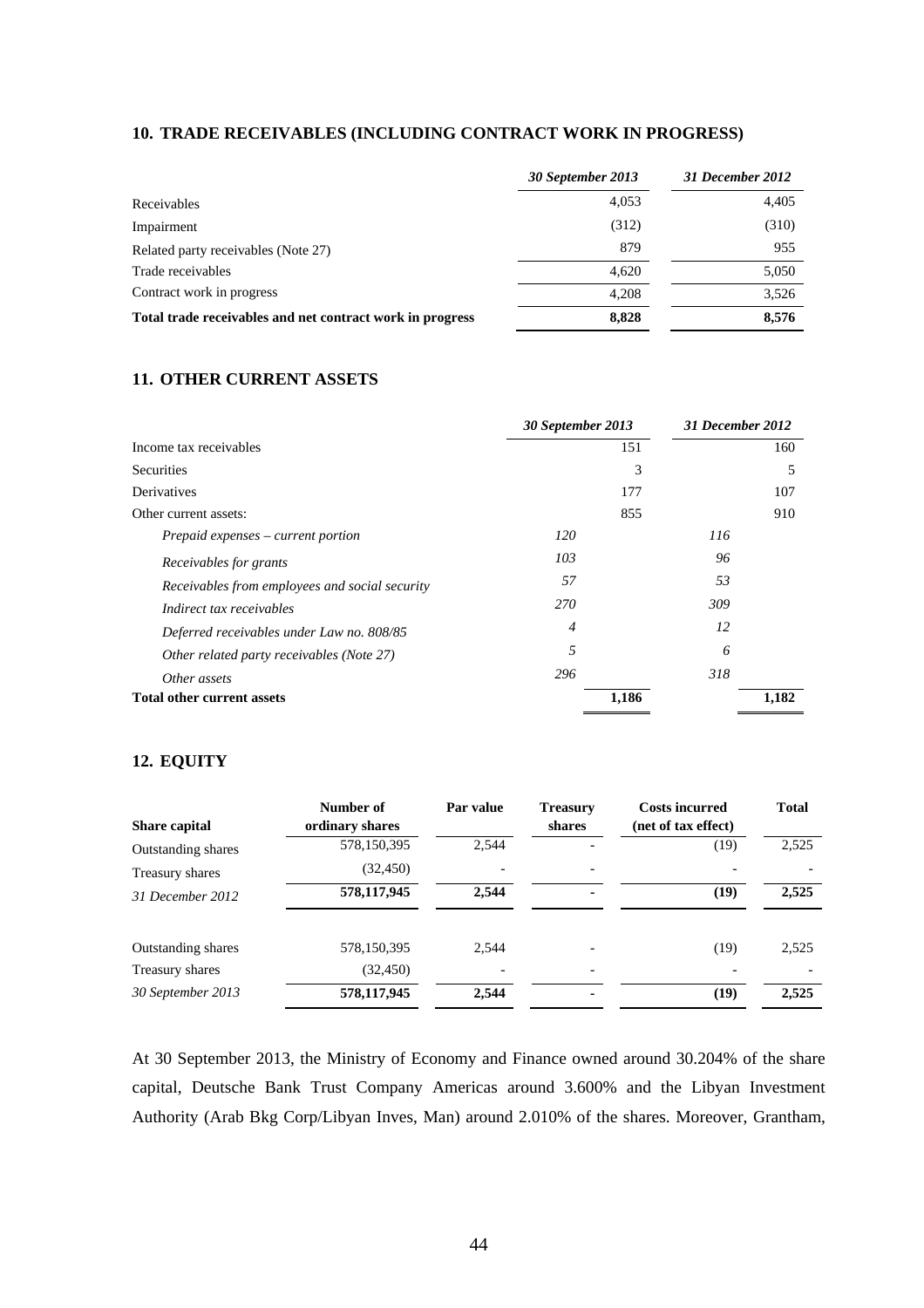Mayo, Van Otterloo & Co. LLC and Fmr LLC held around 2.045% and 2.014%, respectively, on a discretional fund management basis.

The statement of changes in other reserves and equity attributable to non-controlling interests is presented in the accounting statements section. Below is a detail of the tax effects on the gain and loss items recognised in equity:

|                                             | Group                     |               |                | Non-controlling interests |               |                      |
|---------------------------------------------|---------------------------|---------------|----------------|---------------------------|---------------|----------------------|
|                                             | Amount<br>before<br>taxes | Tax<br>effect | Net.<br>amount | Amount<br>before<br>taxes | Tax<br>effect | <b>Net</b><br>amount |
| For the nine months ended 30 September 2013 |                           |               |                |                           |               |                      |
| Revaluation of defined-benefit plans        | (53)                      | 10            | (43)           | 1                         |               | л.                   |
| Changes in cash-flow hedges                 | 15                        | (5)           | 10             |                           |               |                      |
| Foreign currency translation difference     | (84)                      |               | (84)           | (5)                       |               | (5)                  |
| <b>Total</b>                                | (122)                     | 5             | (117)          | (3)                       |               | (3)                  |
| For the nine months ended 30 September 2012 |                           |               |                |                           |               |                      |
| Revaluation of defined-benefit plans        | (223)                     | 52            | (171)          | (1)                       |               | (1)                  |
| Changes in cash-flow hedges                 | 35                        | (10)          | 25             |                           |               |                      |
| Foreign currency translation difference     | 102                       |               | 102            |                           |               |                      |
| <b>Total</b>                                | (86)                      | 42            | (44)           |                           |               |                      |

# **13. LOANS AND BORROWINGS**

|                                              | 30 September 2013 |         | 31 December 2012   |         |
|----------------------------------------------|-------------------|---------|--------------------|---------|
|                                              | Non-current       | Current | <b>Non-current</b> | Current |
| <b>Bonds</b>                                 | 3,555             | 902     | 3,586              | 835     |
| Bank loans and borrowings                    | 422               | 1,156   | 641                | 319     |
| Related party loans and borrowings (Note 27) | 30                | 435     | 29                 | 605     |
| Other loans and borrowings                   | 51                | 100     | 53                 | 78      |
| <b>Total loans and borrowings</b>            | 4,058             | 2,593   | 4,309              | 1,837   |

Non-current payables decreased mainly as a result of the reclassification of Ansaldo Energia within Discontinued Operations (€mil. 163 at 31 December 2012). Current payables increased following the use of the revolving credit line to finance the working capital.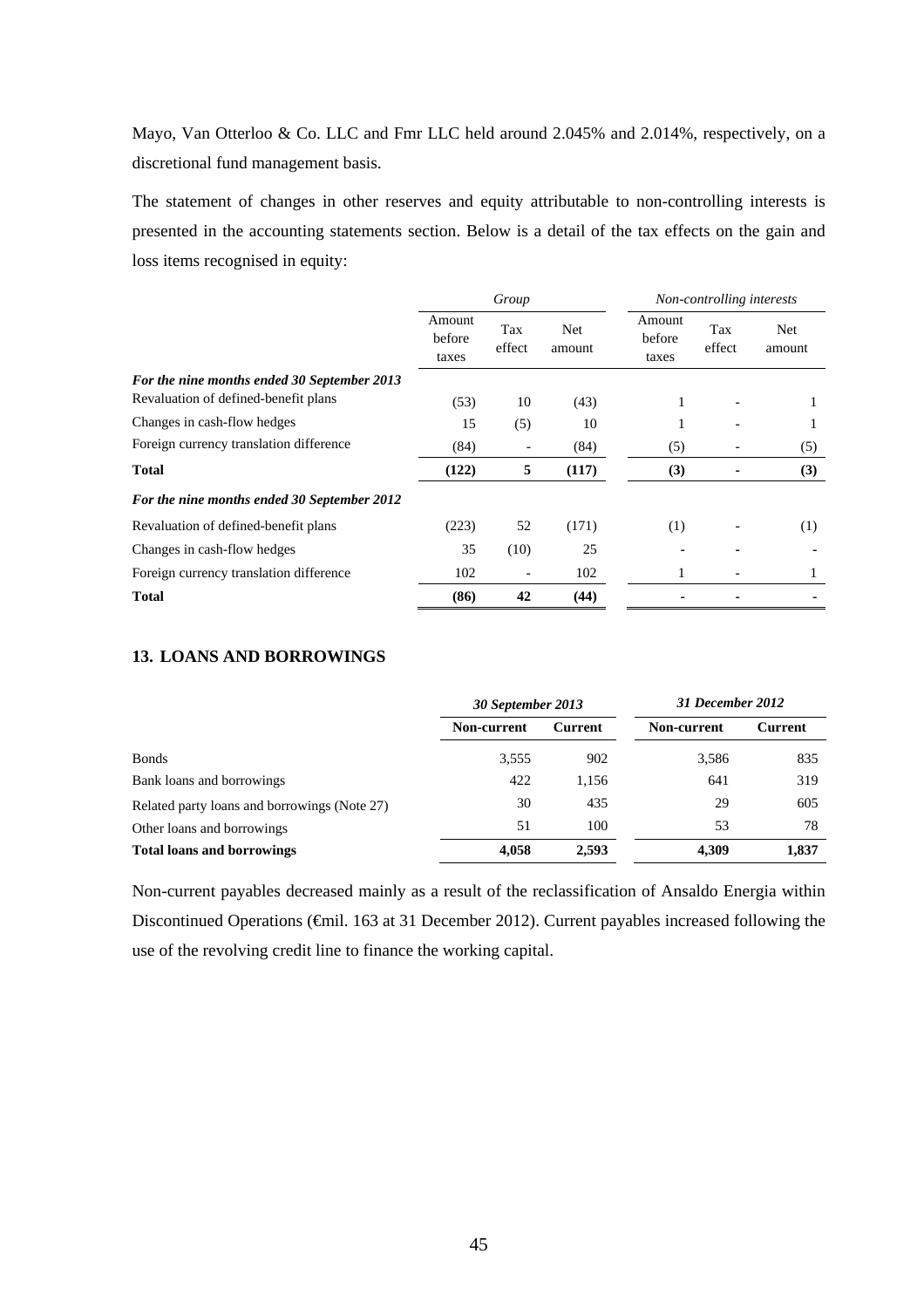Below is the financial information required under CONSOB communication DEM/6064293 of 28

July 2006:

|                                                      | of which         |         |                 | of which |  |
|------------------------------------------------------|------------------|---------|-----------------|----------|--|
|                                                      | 30               | with    | 31              | with     |  |
|                                                      | <b>September</b> | related | <b>December</b> | related  |  |
|                                                      | 2013             | parties | 2012            | parties  |  |
| Cash and cash equivalents                            | (989)            |         | (2,137)         |          |  |
| Securities held for trading                          | (3)              |         | (5)             |          |  |
| Liquidity                                            | (992)            |         | (2,142)         |          |  |
| <b>Current loans and receivables</b>                 | (506)            | (70)    | (631)           | (73)     |  |
| Current bank loans and borrowings                    | 1,156            |         | 319             |          |  |
| Current portion of non-current loans and borrowings  | 902              |         | 835             |          |  |
| Other current loans and borrowings                   | 535              | 435     | 683             | 605      |  |
| <b>Current financial debt</b>                        | 2,593            |         | 1,837           |          |  |
| Net current financial debt (funds)                   | 1,095            |         | (936)           |          |  |
| Non-current bank loans and borrowings                | 422              |         | 641             |          |  |
| Bonds issued                                         | 3,555            |         | 3,586           |          |  |
| Other non-current loans and borrowings               | 81               | 30      | 82              | 29       |  |
| Non-current financial debt                           | 4,058            |         | 4,309           |          |  |
| <b>Net financial debt of continuing Operations</b>   | 5,153            |         | 3,373           |          |  |
| <b>Net financial debt of Discontinued Operations</b> | 259              |         |                 |          |  |

# **14. PROVISIONS FOR RISKS AND CONTINGENT LIABILITIES**

|                    |             | 30 September 2013 |             | 31 December 2012 |
|--------------------|-------------|-------------------|-------------|------------------|
|                    | Non-current | <b>Current</b>    | Non-current | Current          |
| Guarantees given   | 54          | 55                | 70          | 100              |
| Restructuring      | 40          | 97                | 88          | 127              |
| Penalties          | 305         | 32                | 309         | 39               |
| Product guarantees | 106         | 110               | 104         | 114              |
| Other              | 839         | 603               | 981         | 496              |
|                    | 1,344       | 897               | 1,552       | 876              |

With regard to the provisions for disputes, it should be underlined that the Group's operations regard industries and markets where many disputes are settled only after a considerable period of time, especially in cases where the customer is a government entity. Pursuant to the applicable accounting standards, provisions have only been made for risks that are probable and for which the amount can be determined. Likewise, specific provisions have not been set aside for disputes in which the Group is defendant as, based on current knowledge, these disputes are reasonably expected to be resolved satisfactorily and without significantly impacting results. Compared to the information already provided in the 2012 consolidated financial statements, to which reference is made, below we provide the following updates: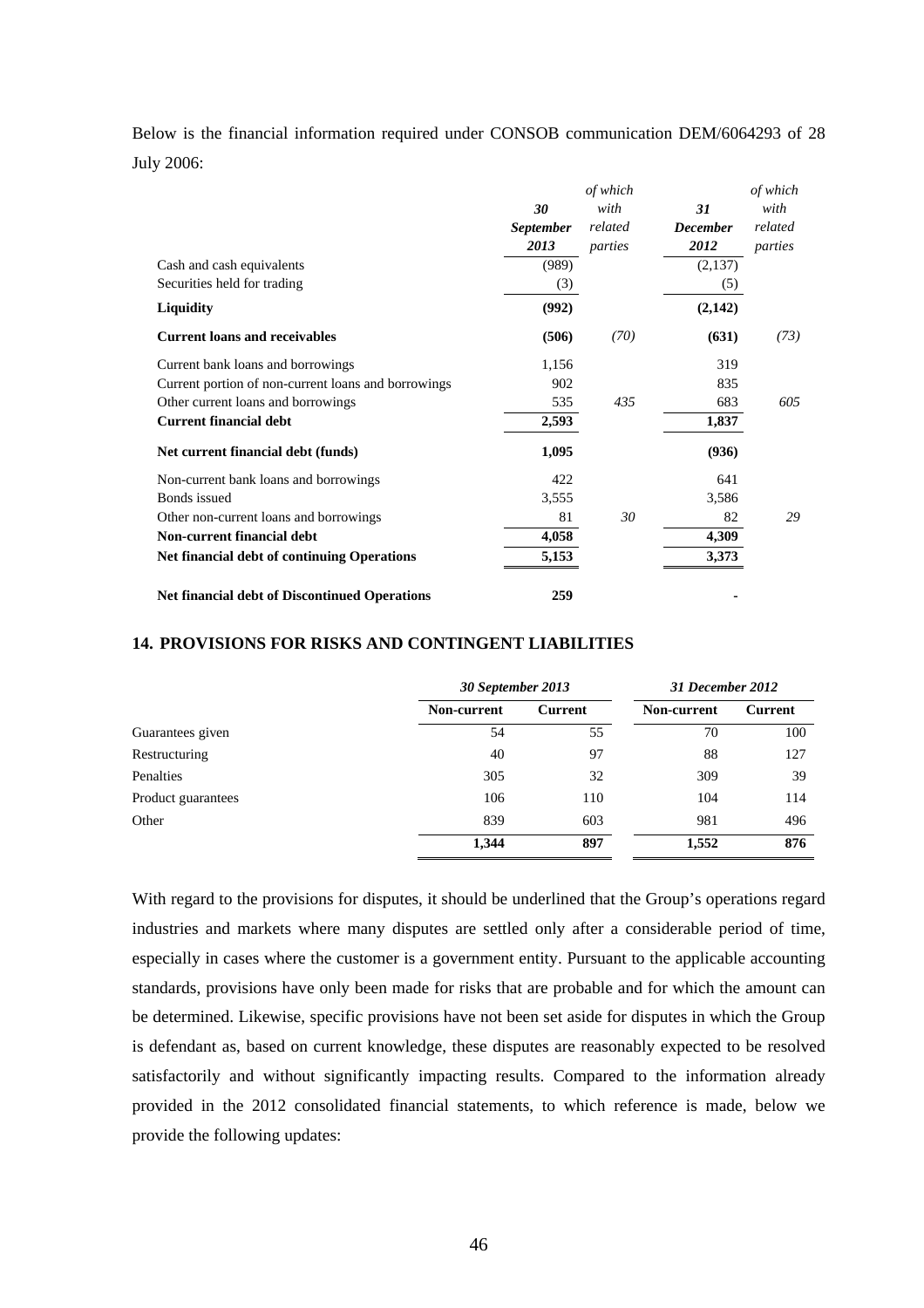- with regard to discontinued operations, there is the arbitration initiated in January 2009 by Pont Ventoux Scrl against the Temporary Business Partnership (ATI, *Associazione Temporanea di Impresa*) formed by Ansaldo Energia, as representative (31%), Alstom Power Italia SpA (17%) and Voith Siemens Hydro Power Generation SpA (52%) concerning a contract worth €mil. 15 to supply two electric generators as part of the project to build a hydroelectric plant in Val di Susa (Italy). The plaintiff sought payment for alleged damages, both direct and consequential, and harm to its image, totalling about €mil. 90. It asserts that gross negligence on the part of the defendants renders the clause that limits the liability of the ATI to the contract amount inapplicable. Ansaldo Energia maintains that it supplied the products required and that it carried out its responsibilities as representative with the utmost diligence, underlining that it has nothing to do with the complaints raised by Pont Ventoux in respect of the delays and nonperformance of the contract. On 6 June 2011, the court expert's report was submitted and the parties subsequently exchanged briefs. On 23 May 2013, the arbitration panel made a partial award, ordering that the court expert's report be supplemented with further information, but nevertheless denying certain damage claims and finding no existence of malice and gross negligence. Therefore, in the event the defendants are found liable, they will be required to pay damages up to the value of the contract. Subsequently, at the 12 July 2013 hearing, the panel set the deadline of 28 February 2014 for receipt of clarifications on the court expert's report;
- with regard to the contracts between AnsaldoBreda and the Belgian Railways (NMBS) for the supply of three trains and with the Dutch company NS Financial Services for 16 V-250 trains, both customers asked to terminate the contract on 30 June 2013 and 30 August 2013, respectively. In particular, NMBS also asked, beside the termination of the contract (worth €mil. 63), to liquidate the guarantee in respect of advances paid in an amount equal to  $\epsilon$ mil. 37 and compensation for damages, complaining of delivery delays and alleged defects in the products delivered. Although it disputes the validity of the termination, on 10 July 2013 AnsaldoBreda paid the amounts to liquidate the guarantee, equal to €mil. 37. On 18 September 2013, the first hearing on the matter was held. At this hearing the company argued that the defects were attributable to the poor maintenance performed by the customer and to use in adverse weather conditions that did not conform to operating guidelines. On 30 October 2013 AnsaldoBreda filed its pleading whereby it requested the joinder of the proceedings initiated by the Dutch customer as described hereunder. On 30 August 2013 NS Financial Services also requested the termination of the contract, worth €mil 329, based upon the same alleged defects complained of by the Belgian customer, asking AnsaldoBreda reimbursement of amounts already paid (equal to €mil. 213, of which €mil. 86 backed by an advance payment bond), as well as payment of penalties for delay and of other damages totalling €mil. 314. On 26 September 2013, AnsaldoBreda filed a lawsuit against the customer before the Court of Utrecht asking the court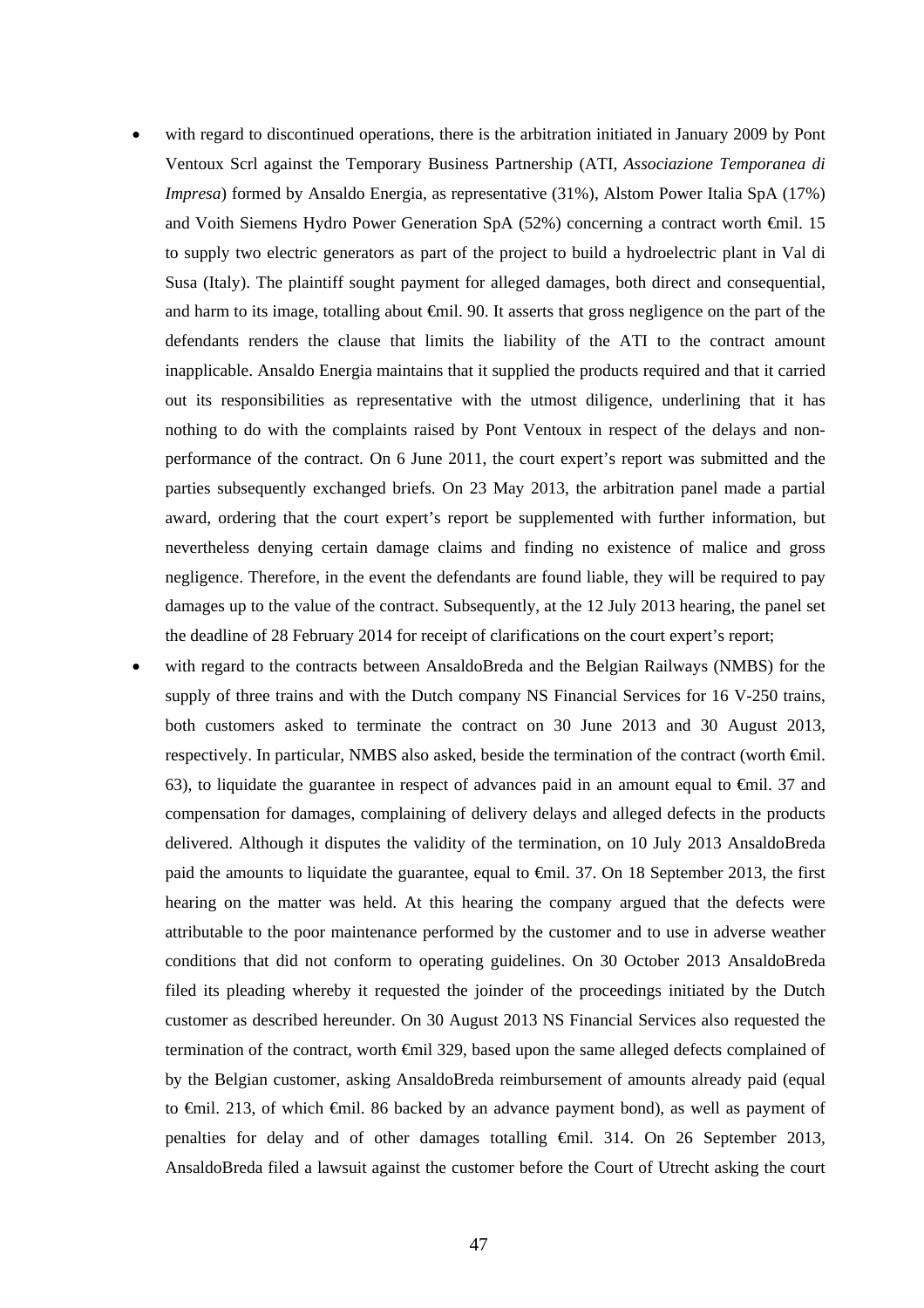to find that the termination is invalid and order execution of the contract and compensation for damages incurred. On 30 September 2013, the customer sent Finmeccanica a request for reimbursement of amounts already paid, as well as for payment of penalties for delay and of other damages totalling €mil. 314 by virtue of a Parent Company Guarantee given by Finmeccanica when the contract was being awarded. Following the first hearing, which took place on 30 October 2013, the Court granted NS Financial Services an extension to 11 November 2013 to file its statement of defence. On 1 November 2013, NS Financial Services served upon Finmeccanica, as the Parent Company, a writ of summons notifying that a legal action has been taken with regard to the claims stated in the aforesaid letter of 30 September 2013. In light of the foregoing, although confident that the Court's decision on the dispute will be in favour of the company, the Group has allocated a provision to cover the value of the assets entered in the financial statements.

#### \* \* \* \* \* \* \* \*

Furthermore, it should be noted that the Explanatory Notes and the Corporate Governance Report and Shareholder Structure reported in the consolidated financial statements at 31 December 2012 provide information on the investigations carried out by the Judicial Authority against Group companies, as well as on any possible risks relating to existing contracts. With respect to the information reported in the abovementioned financial statements, to which the reader is referred for more details, the following update is provided on events that occurred in the nine months of 2013.

**Finmeccanica Spa** – with regard to the criminal proceedings brought by the Public Prosecutor's Office at the Court of Naples, subsequently transferred to the Public Prosecutor's Office in Rome, concerning the supply contracts signed in 2010 by AgustaWestland, Selex Sistemi Integrati and Telespazio Argentina with the government of Panama, on 23 January 2013 the warrant regarding the remand in custody issued by the Judge for Preliminary Investigations (GIP, *Giudice per le Indagini Preliminari*) of the Court of Naples on 23 October 2012 against the former Commercial Director of the Company ceased to apply due to the lapse of time. On 10 May 2013 the Public Prosecutor's Office at the Court of Rome notified the Company's former Commercial Director that the preliminary investigation with regard to the violations (pursuant to Arts. 110, 319, 319-*bis*, 320 and 321 of the Criminal Code in relation to Art. 322-*bis*, paragraph 2, no. 2 of the Criminal Code) has been concluded.

Finmeccanica Spa – with regard to the criminal proceedings relating to the supply by AgustaWestland International Ltd of 12 helicopters to the Indian government brought by the Public Prosecutor's Office at the Court of Busto Arsizio, on 12 February 2013 a search and seizure was conducted at the offices used by the Company's top management and some of its executives to obtain paper and electronic files containing administrative, accounting, informal accounting,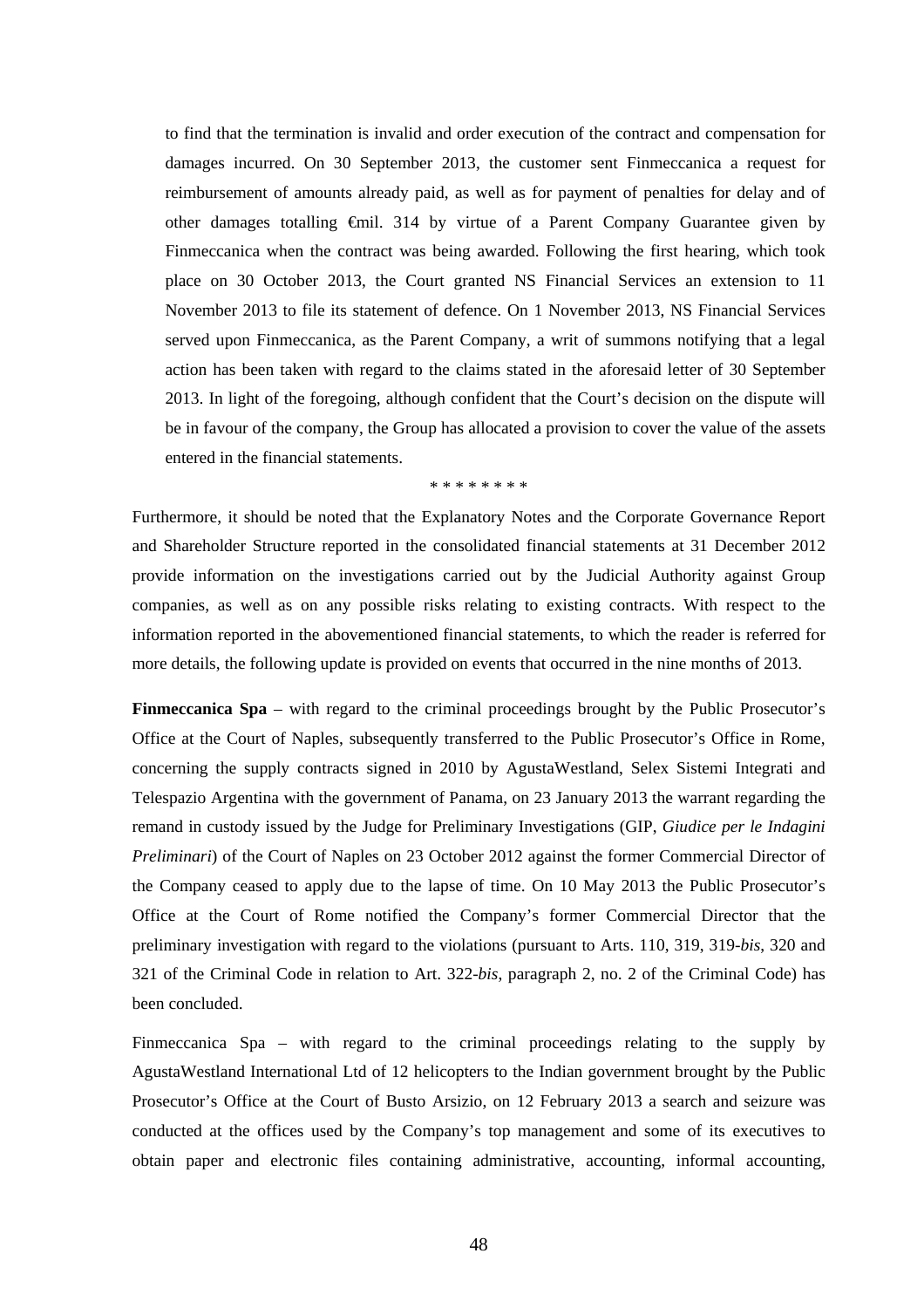contractual and bank records related to the supply contract with the Indian government. The search and seizure warrant issued against the former head of Finmeccanica's Indian office also served as the notice of indictment for the crimes provided for under Arts. 110, 319 and 322-*bis* of the Criminal Code. The warrant for remand in custody issued by the GIP of the Court of Busto Arsizio against the then Chairman and Chief Executive Officer of Finmeccanica was executed on that same date. On 26 March 2013, Finmeccanica was served*, inter alia*, the motion to extend the time period for conducting the preliminary investigation of the alleged crime pursuant to Art. 25 of Legislative Decree no. 231/01. On 3 May 2013, the GIP of the Court of Busto Arsizio, issued, at the request for the Public Prosecutor's Office, an order for immediate trial (*giudizio immediato*) against the former Chairman and Chief Executive Officer of Finmeccanica. On 4 May 2013, the warrant regarding the remand in custody, which was issued on 12 February 2013, against the former Chairman and Chief Executive Officer of the Company ceased to apply due to the lapse of time. The first hearing of oral arguments (*udienza dibattimentale*) before the Court of Busto Arsizio was held on 19 June 2013 and the next hearing is scheduled for 26 November 2013. On 18 October 2013, Finmeccanica was served a further motion to extend the time period for conducting the preliminary investigation of violations pursuant to Art. 25 of Legislative Decree no. 231/01.

The Indian Judicial Authority also opened its own criminal investigation in late February into this matter involving 11 persons and four companies. As part of this, a search of Finmeccanica's New Delhi office was conducted on 13 March 2013.

Finmeccanica Spa - with regard to the criminal proceedings brought by the Public Prosecutor's Office at the Court of Rome concerning the supply of 45 trolley buses by BredaMenarinibus in the competitive tender launched by Roma Metropolitane SpA (refer to the section below on BredaMenarinibus for more information), on 7 March 2013 the Company was served a warrant for the search and seizure of documentation relating to the internal procedures for authorising the execution of the supply order.

Finmeccanica Spa **-** with regard to the investigation conducted by the Public Prosecutor's Office at the Court of Naples, on 27 March 2013, in complying with an order to produce evidence, the Company delivered administrative, accounting and contractual documentation relating to transactions between AgustaWestland and Alenia Aermacchi with a Nigerian company. In May, June and July 2013, the Company, to supplement the documents already produced, delivered additional documentation concerning: *i*) promotional contracts between Alenia Aermacchi and such Nigerian company; *ii*) the organisational structure and corporate procedures of Alenia Aermacchi; *iii*) the positions held by two executives within the Group.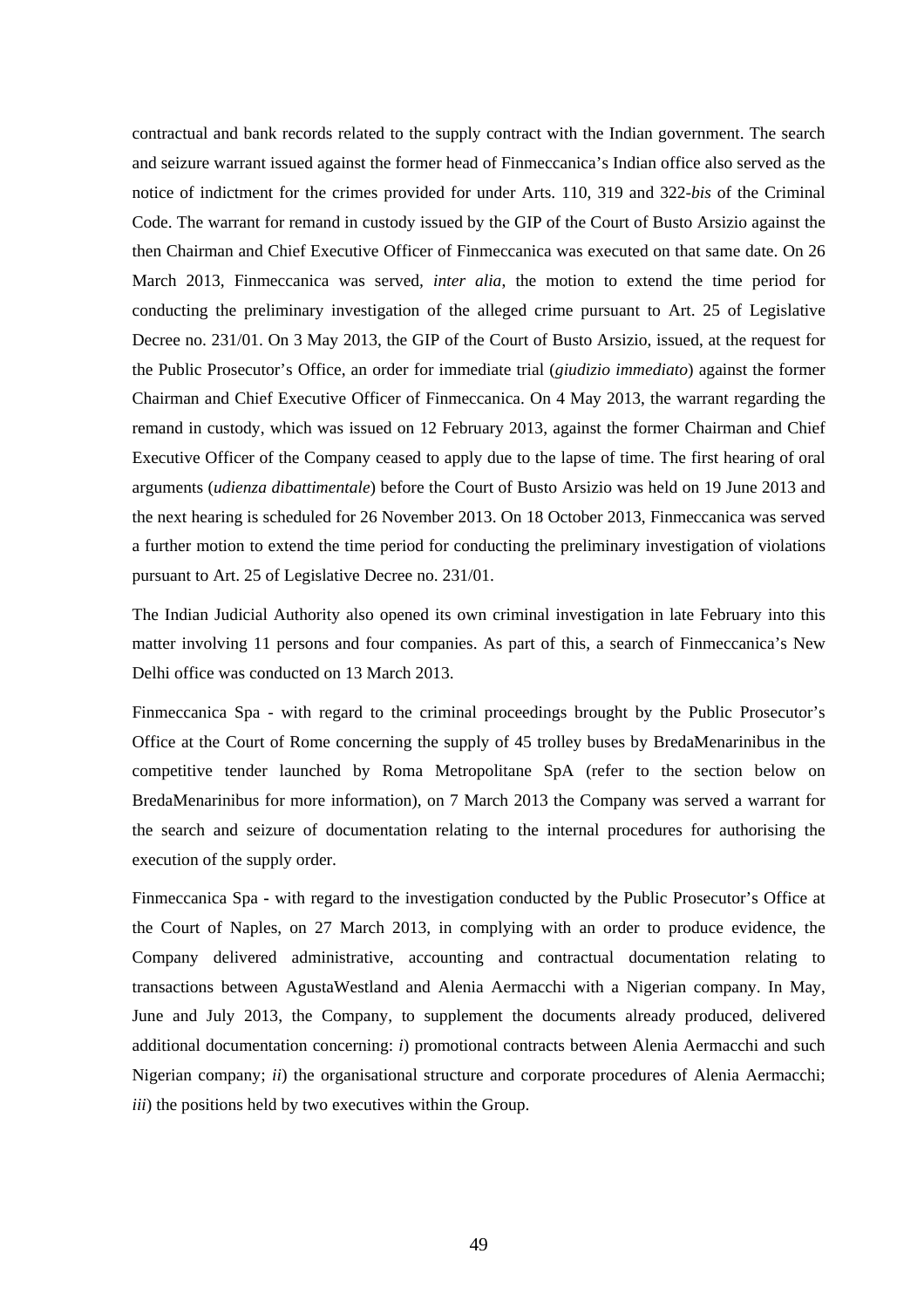**AgustaWestland SpA** - with regard to the criminal proceedings relating to the supply by AgustaWestland International Ltd of 12 helicopters to the Indian government brought by the Public Prosecutor's Office at the Court of Busto Arsizio, on 12 February 2013 a search and seizure was conducted at the offices used by the company's Chief Executive Officer and a number of the company's executives to obtain paper and electronic files containing administrative, accounting, informal accounting and contractual records, as well as the minutes and documents of the Surveillance Body, related to the supply contract. These search warrants show that the investigation involves, for various reasons, the former Chief Executive Officer, the Administrative Director and two executives of the company. The warrant for remand in custody under house arrest issued by the GIP of the Court of Busto Arsizio against the Chief Executive Officer of AgustaWestland SpA at the time of events occurred was executed on that same date. Furthermore, the former Commercial Director of AgustaWestland, against whom a search and seizure was conducted to obtain paper and electronic files containing administrative, accounting, informal accounting, contractual and bank records related to the supply contract, is also under investigation.

On 28 March 2013, AgustaWestland SpA was served*, inter alia*, the motion to extend the time period for conducting the preliminary investigation of violations pursuant to Art. 25 of Legislative Decree no. 231/01. This motion was also directed at AgustaWestland Ltd. On 3 May 2013, the GIP of the Court of Busto Arsizio, issued, at the request for the Public Prosecutor's Office, an order for immediate trial against the former Chief Executive Officer of AgustaWestland SpA. On 4 May 2013 the order of house arrest, which was executed on 12 February 2013, against the former Chief Executive Officer of the company ceased to apply due to the lapse of time. The first hearing of oral arguments before the Court of Busto Arsizio was held on 19 June 2013 and the next hearing is scheduled for 26 November 2013.

On 8 October 2013, AgustaWestland SpA and AgustaWestland Ltd were served a further motion to extend the time period for conducting the preliminary investigation of violations pursuant to Art. 25 of Legislative Decree no. 231/01.

In relation to the criminal investigation opened by the Indian Judicial Authority, a search of AgustaWestland India's New Delhi office was conducted on 13 March 2013.

AgustaWestland SpA - with regard to the criminal proceedings relating to alleged tax violations brought by the Public Prosecutor's Office at the Court of Busto Arsizio, on 14 March 2013 the company was served with a search warrant aimed at gathering the administrative, accounting, nonaccounting, contractual and banking documentation, both in paper and in electronic format, relating to the financial and commercial relationships maintained by the company - for the period from 2007 to 2012 - with some suppliers. This order was also served by way of notice of investigation against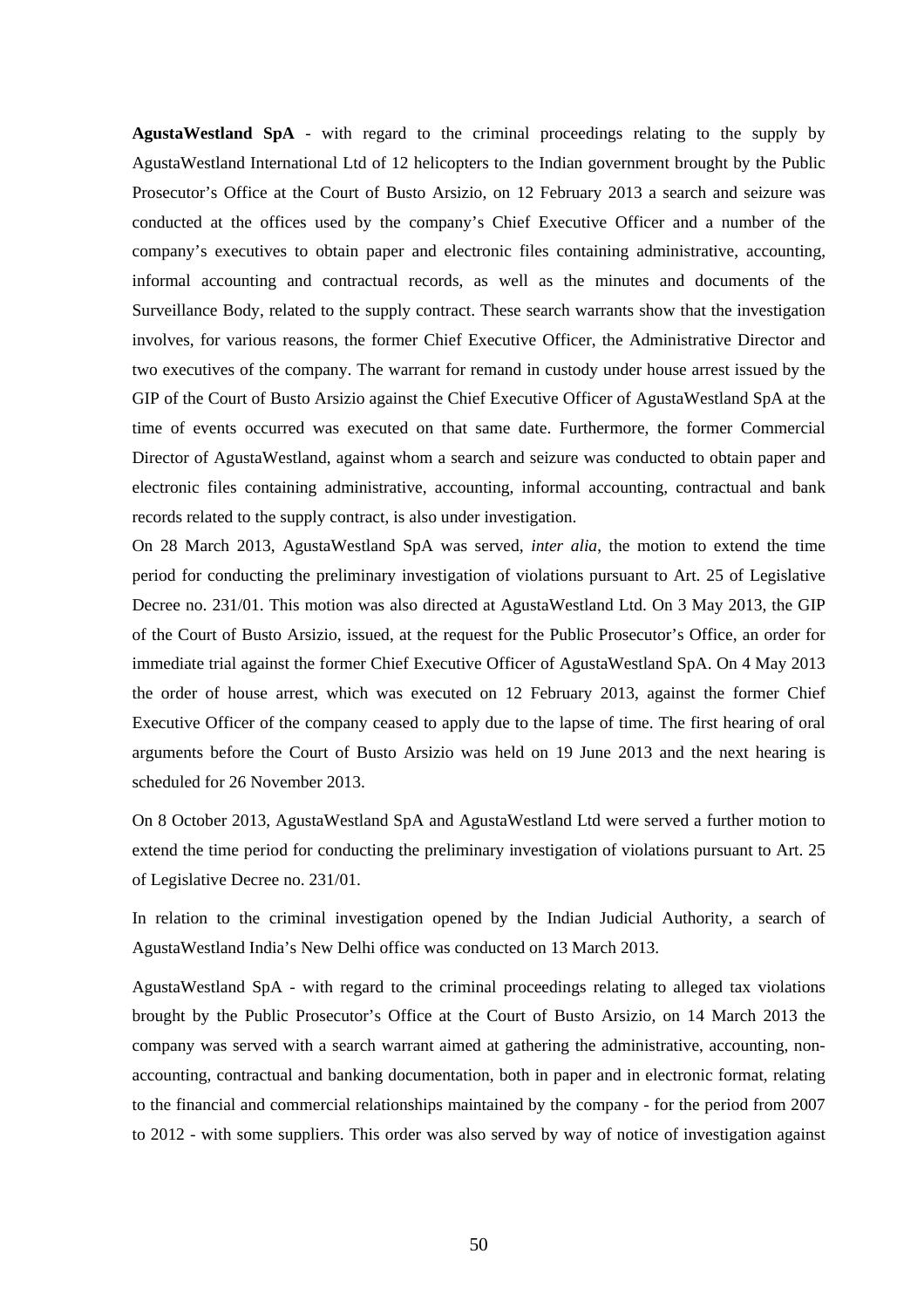the Administrative Director of the company for violations under Arts. 2 and 4 of Legislative Decree no. 74/2000.

**Ansaldo Energia SpA** – with regard to the decision of the Court of Milan on 20 September 2011, ordering the company to pay an administrative fine of  $\bigoplus$  flows. 150 for violations committed pursuant to Art. 25, paragraph 3 of Legislative Decree no. 231/2001 and ordering the confiscation of the equivalent of  $\epsilon$ mil. 98.7, the company filed an appeal on 1 February 2012. At the hearing of 24 October 2013 the Court of Appeal of Milan fully confirmed the trial court's decision. .We are awaiting the filing of the grounds which will occur within ninety days from the issue of the ruling, in order to evaluate whether to present an appeal with the Supreme Court. The company has allocated a provision for risk for an amount equal to the entire sum specified above, as discounted (€86,548,000).

**Ansaldo STS** - in relation to the collapse of a building that occurred in Naples on 4 March 2013, the Chief Executive Officer and two employees of the company were served a notice of investigation by the Public Prosecutor's Office of the Court of Naples on 7 March 2013, with regard to offences under Arts. 434 and 449 of the Criminal Code.

**AnsaldoBreda SpA** - with regard to the criminal proceedings brought by the Public Prosecutor's Office at the Court of Rome concerning the supply of 45 trolley buses in the competitive tender launched by Roma Metropolitane SpA, on 25 March 2013, the company was served a warrant to search the offices used by the company's CFO, who was the CFO of BredaMenarinibus at the time of the events, aimed at gathering the documentation proving the role played by the latter in the events under investigation.

**BredaMenarinibus SpA** - with regard to the criminal proceedings brought by the Public Prosecutor's Office at the Court of Rome concerning the supply of 45 trolley buses in the competitive tender launched by Roma Metropolitane SpA and awarded to a Temporary Business Partnership (ATI, *Associazione Temporanea di Impresa*) made up of companies that do not belong to the Finmeccanica Group, on 23 January 2013 the former Chief Executive Officer of the company was served with a warrant for remand in custody, which was then converted into an order for house arrest. On 7 February 2013, the company was served with an order for search and seizure aimed at gathering the accounting and contractual documentation relating to the relationships maintained with Italian Trade Center SRO, as well as a copy of the tax returns relating to the years in which the debt invoices of the aforesaid company were recorded. On 25 March 2013, the former CFO of the company was served with a notice of investigation for an offence under Art. 8 of Legislative Decree no. 74/2000. On 29 October 2013 Bredamenarinibus SpA was served a notice of request for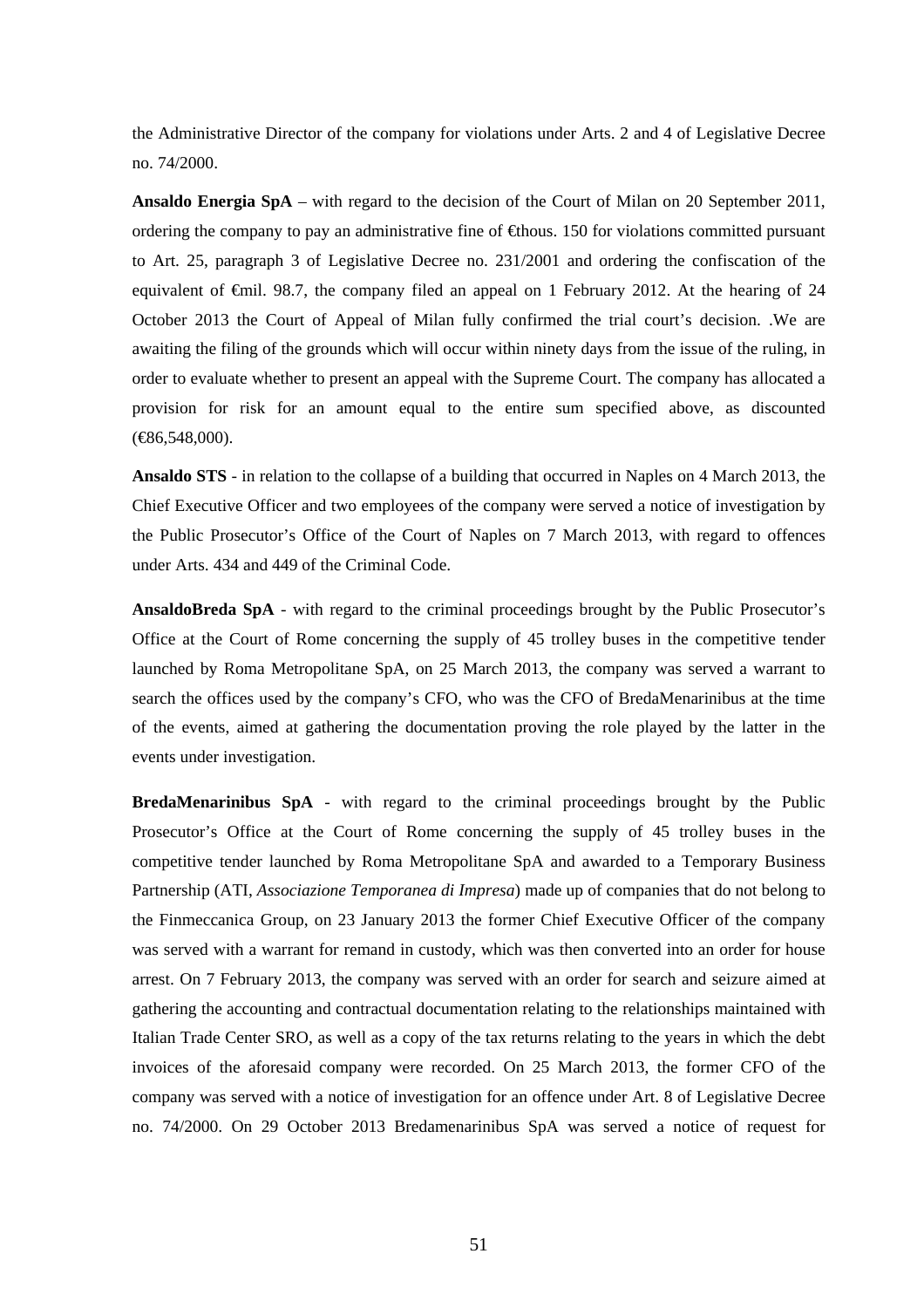extension of the time limit of the preliminary investigations for the unlawful act under article 25 of Legislative Decree no. 231/01.

**Electron Italia Srl**, owned by SELEX Elsag SpA (now Selex ES SpA), in regard to the criminal proceedings conducted by the Public Prosecutor's Office at the Court of Naples in relation to three contracts awarded to the company for the supply of video-surveillance systems for some municipalities in the province of Naples, on 8 January 2013, the company was served with an order issued by the GIP of the Court of Naples concerning the preventive seizure of the amount of Euro 6,250,000 pursuant to Arts. 19 and 53 of Legislative Decree no. 231/01 for the administrative violation under Art. 24-*ter* of Legislative Decree no. 231/01. The order issued by the GIP of the Court of Naples also provided for the application of personal provisional remedies against, among others, the former CEO as to the offences under Arts. 110, 81-paragraph 2, 326, 353 and 416 of the Criminal Code and an employee of the company as to the offences under Arts. 110, 81-paragraph 2, 326 and 353 of the Criminal Code.

On 29 January 2013, following a request for review, the Court of Naples provided for the annulment of the order for seizure and ordered the reimbursement of the sum to the company.

On 19 February 2013, the company was served with the notice of conclusion of preliminary investigations for the violation under Art. 24-*ter*, paragraph 2, of Legislative Decree no. 231/2001. On 4 April 2013, the former CEO of the company was served with the notice providing for the immediate trial. The first hearing of oral arguments before the Court of Naples was held on 23 May 2013. The next hearing is scheduled for 14 January 2014.

On 10 April 2013, the company was served with the notice that a pre-trial examination hearing was to be held on 24 May 2013 in relation to the request for committal for trial filed by the Public Prosecutor for the offence under Art. 24-*ter*, paragraph 2, of Legislative Decree no. 231/01. This order was also served on an employee of the company for violations under Arts. 353 and 326 of the Criminal Code. Following the preliminary hearing on 19 July 2013 and further to the preliminary hearing of 24 May 2013, the Preliminary Hearing Judge of the Court of Naples ordered that Electron Italia and an employee of the company be committed for trial. The hearing of the oral arguments before the Court of Naples is scheduled for 14 January 2014.

Electron Italia Srl, owned by SELEX Elsag SpA (now Selex ES SpA), in regard to the criminal proceedings conducted by the Public Prosecutor's Office at the Court of Rome in relation to the "contract for the supply of a centralised consolidation and management system for the videosurveillance systems at the CEN in Naples", on 28 May 2013, the Public Prosecutor's Office served notice that the preliminary investigations of the former CEO of Electron Italia, among others, for violations of Art. 353 of the Criminal Code have been concluded.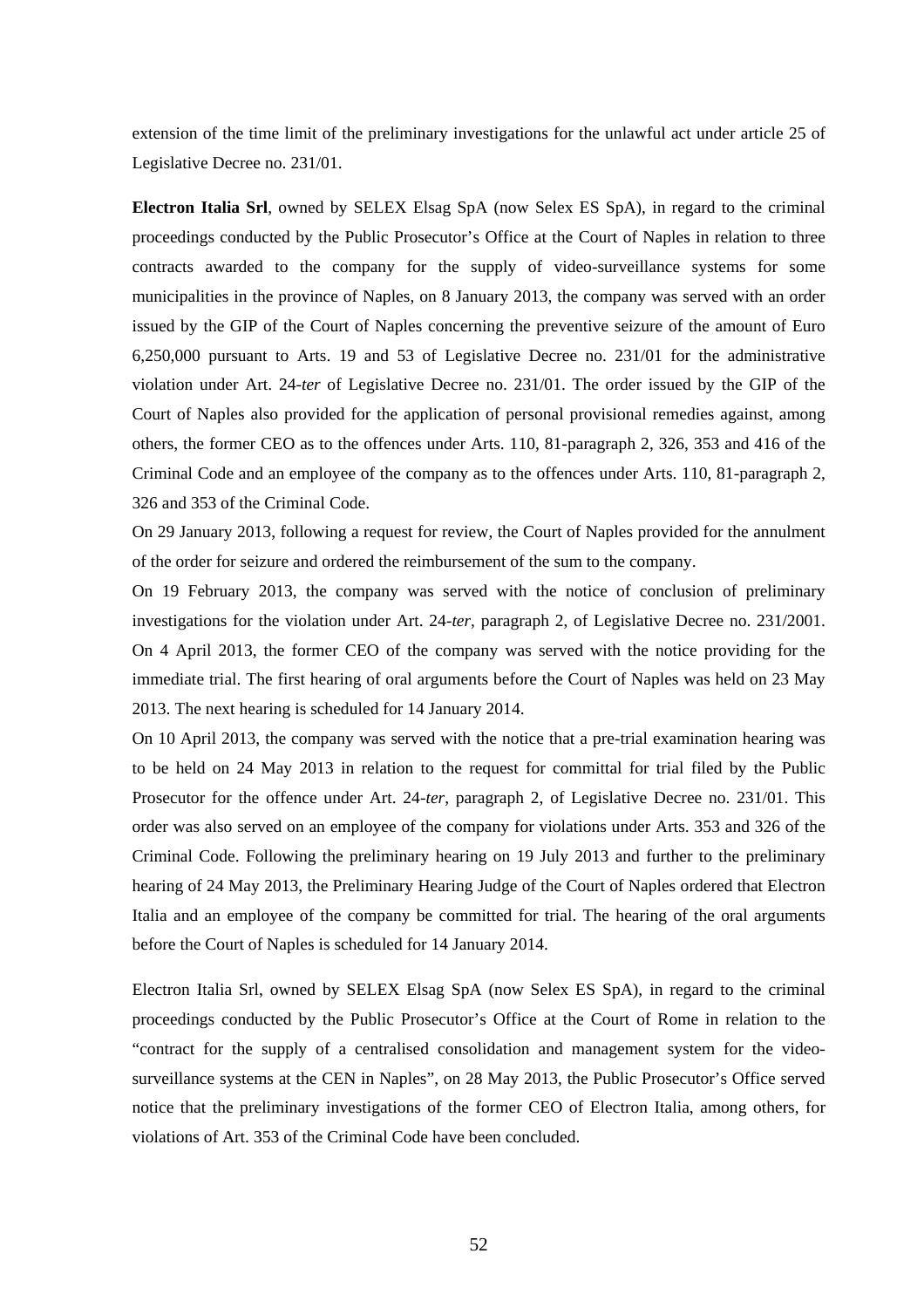**Elsag Datamat SpA** (then Selex Elsag SpA, now Selex ES SpA) - with regard to the criminal proceedings conducted by the Public Prosecutor's Office at the Court of Naples in relation to the contract for the supply of a centralised management system of video-surveillance systems at the CEN in Naples and the contract for the construction of the integrated traffic monitoring system of the city of Naples (for which the company was served, as early as 2010, with some orders for search and seizure), on 8 January 2013 the company was served with an order issued by the GIP of the Court of Naples concerning the preventive seizure of the sum of  $\text{€47,255,649.82}$  pursuant to Arts. 19 and 53 of Legislative Decree no. 231/01 for the administrative offense under Art. 24-*ter* of Legislative Decree no. 231/01. The order issued by the GIP of the Court of Naples also provided for the application of preventive detention against, among others, the former Chief Executive Officer of the then-Elsag Datamat and an employee of the company in relation to the offences under Arts. 110, 81 paragraph 2, 326, 353 and 416 of the Criminal Code and another employee of the company in relation to the offences under Arts. 110, 81-paragraph 2, 326 and 353 of the Criminal Code. On 29 January 2013, following a request for review, the Court of Naples ordered the annulment of the order for seizure and ordered the reimbursement of the sum to the company. On 19 February 2013, the company was served with the notice of conclusion of the preliminary investigations of the violation pursuant to Art. 24-*ter*, paragraph 2, of Legislative Decree no. 231/2001. The abovementioned order shows that the investigations involve the persons subject to the preventive detention, as well as two other employees of the company. On 4 April 2013, the former Chief Executive Officer and an employee of the then-Elsag Datamat were served with the notice of the immediate trial. The first hearing of oral arguments before the Court of Naples was held on 23 May 2013. The proceedings have entered the trial phase and the next hearing is set for 14 January 2014.

On 10 April 2013 the company was served with notice that a pre-trial examination hearing was to be held on 24 May 2013, in relation to the request for committal for trial filed by the Public Prosecutor for the offence under Art. 24-*ter*, paragraph 2, of Legislative Decree no. 231/01. This order was also served on an employee of the company for the crimes under Arts. 353 and 326 of the Italian Criminal Code. Following the preliminary hearing on 19 July 2013 and further to the preliminary hearing of 24 May 2013, the Preliminary Hearing Judge of the Court of Naples ordered that Elsag Datamat (now Selex ES) and an employee of the company be committed for trial. The hearing of the oral arguments before the Court of Naples is scheduled for 14 January 2014.

Elsag Datamat SpA (then Selex Elsag SpA, now Selex ES SpA) - in regard to the criminal proceedings conducted by the Public Prosecutor's Office at the Court of Rome in relation to the "contract for the supply of a centralised consolidation and management system for the videosurveillance systems at the CEN in Naples", on 28 May 2013, the Public Prosecutor's Office served notice that the preliminary investigations of the former CEO of the company for violations of Arts. 323 and 353 of the Criminal Code, of an executive for violations of Art. 76 of Presidential Decree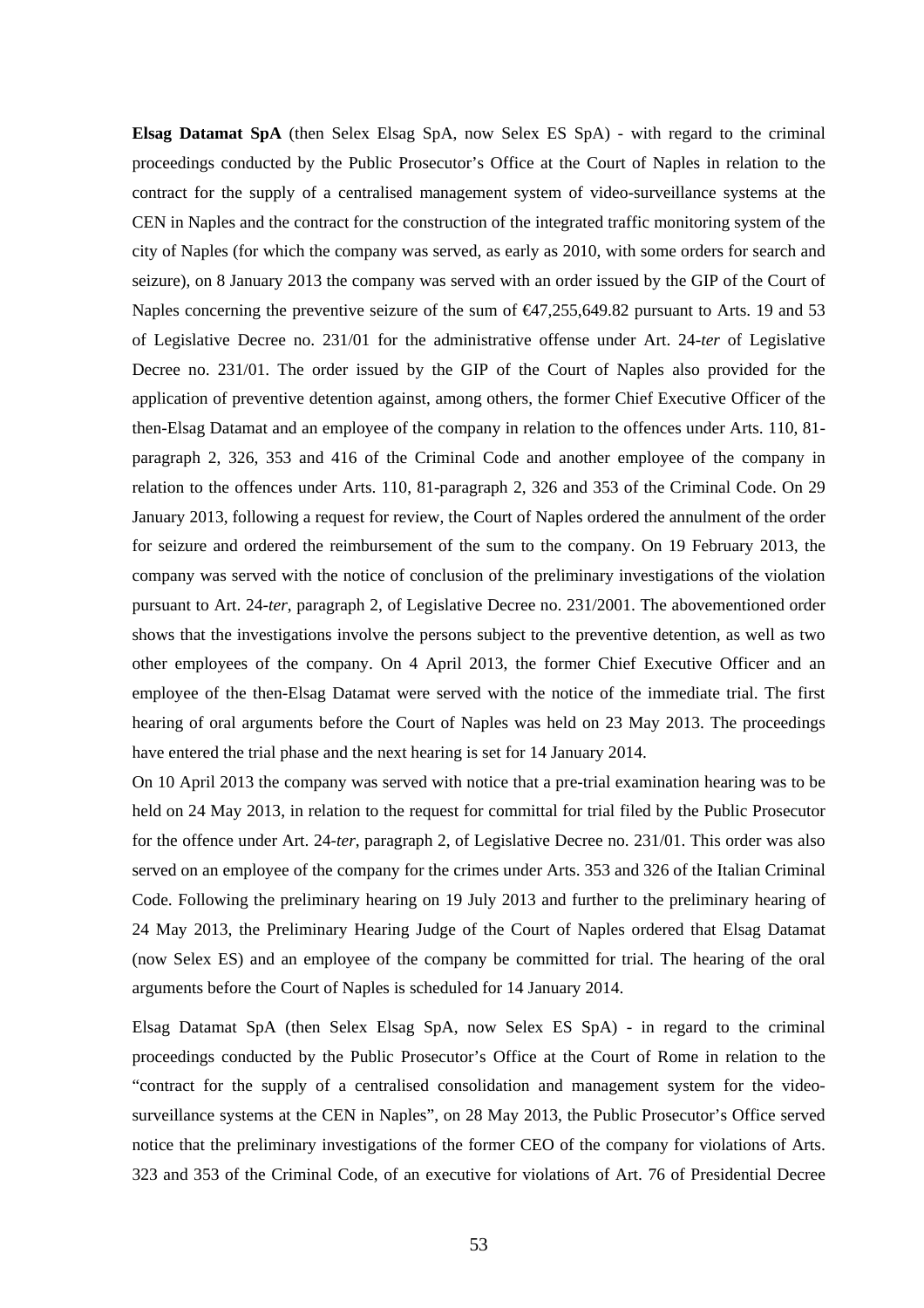no. 445/2000 with respect to Art. 483 of the Criminal Code and of a former executive of the then-Elsag Datamat for violations of Arts. 110 and 479 of the Criminal Code, among others, have been concluded.

Elsag Datamat SpA (then Selex Elsag SpA, now Selex ES SpA) – within the framework of the investigations started by the Judicial Authority in relation to three tenders launched by the Municipality of Barletta, the Municipality of Lucera and the Municipality of Maiori for the construction of access control systems for the limited traffic area – one of the company's employees received three notices of investigation for offences linked to supplies that did not conform to the requirements of the contracting authority (Arts. 353 and 356 of the Criminal Code). On 30 November 2011, with reference to the criminal proceedings concerning the construction of the system in the area of the Municipality of Barletta conducted by the Public Prosecutor's Office of Trani, the employee was served with a notice that the pre-trial examination hearing was to be held on 9 February 2012. On 12 July 2012, the Court of Trani, at the pre-trial examination hearing, ordered the employee to be committed for trial for offences linked to supplies that did not conform to the requirements of the contracting authority (Arts. 353, 356 and 483 of the Italian Criminal Code). The first hearing before the competent Court was held on 22 October 2012 and the proceeding is now in the trial phase. The next hearing is scheduled for 17 December 2013.

One of the former employees of Elsag Datamat SpA (then Selex Elsag SpA, now Selex ES SpA), who at the time of the events was the "General Site Services" Manager and who now works for another Group company, received a notice of investigation issued by the Public Prosecutor's Office of the Court of Genoa for offences under Arts. 426 and 449 of the Italian Criminal Code, in relation to the overflow of the Chiaravagna River which took place in Genoa on 5 October 2010. On 5 October 2012, the former employee was served with the notice of conclusion of the preliminary investigations for offences under Arts. 426 and 449 of the Italian Criminal Code, while on 8 March 2013 he was served with notice that the pre-trial examination hearing was to be held on 16 May 2013. The next hearing is scheduled for 6 November 2013.

**Fata SpA** – with regard to the criminal proceedings brought by the Public Prosecutor's Office at the Court of Turin, on 31 July 2013, the company was served a warrant to search the offices used by its Chief Operations Officer aimed at gathering files containing the designs and technical specifications of a competing company. This warrant was also served by way of notice of investigation against the Director of Operations of the company for violations under Arts. 81, 110, 615-*ter* and 623 of the Criminal Code.

**Selex Elsag SpA** (now Selex ES SpA) - with regard to the criminal proceedings conducted by the Public Prosecutor's Office at the Court of Florence as to the offence under Art. 16, paragraph 1, of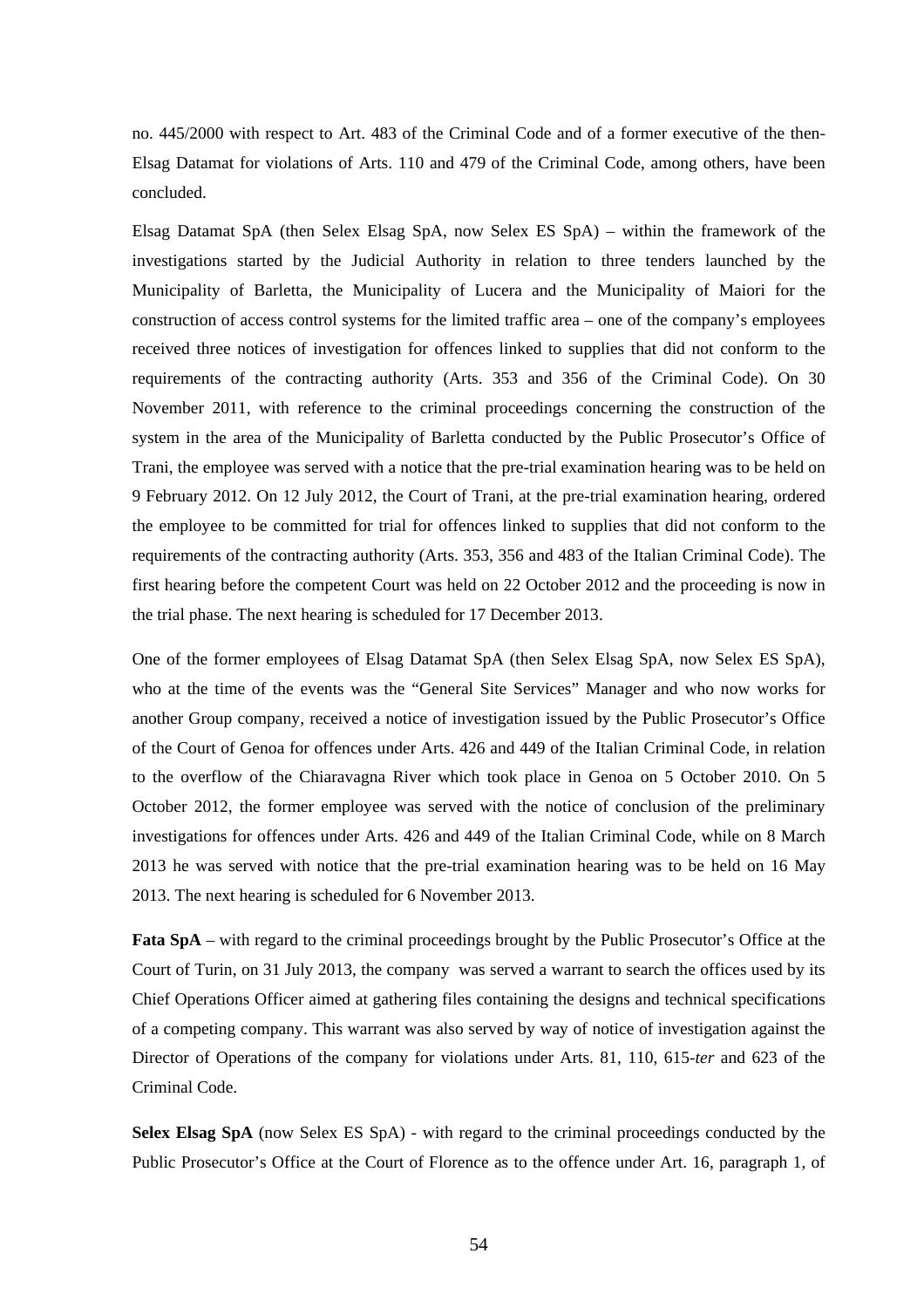Legislative Decree no. 96/03, on 6 March 2013 the company was served with an order demanding the delivery of a server containing a specific software programme. The former Chairman and the former Chief Executive Officer of the then-Selex Elsag and two employees of the company are under investigation.

On 2 September 2013, the former Chairman, the former CEO (of the then-Selex Elsag) and two employees of the company were served the motion to extend the time period for conducting the preliminary investigation with regard to offences under Art. 16, paragraph 1 of Legislative Decree no. 96/03.

**Selex Galileo SpA** (now Selex ES SpA) - with regard to the criminal proceedings conducted by the Public Prosecutor's Office at the Court of Milan concerning the public financing that the company requested under the integrated package of concessions for innovation ("P.I.A. Innovazione"), on 17 July 2013, the company received the notice of conclusion of preliminary investigations into administrative violations pursuant to Art. 24 of Legislative Decree no. 231/2001. This notice was also served on two former CEOs (one of whom is currently CEO of Selex ES SpA) and eight employees of the then-Selex Galileo (now Selex ES SpA) with respect to crimes established by Arts. 81-paragraph 2, 640-*bis*, 483, 56 of the Criminal Code.

**Selex Service Management SpA** - within the context of criminal proceedings conducted by the Public Prosecutor's Office of the Court of Naples concerning the awarding of the construction and management of the Control System for Waste Tracking, SISTRI, on 17 April 2013 the company was served with an order issued by the GIP of the Court of Naples, which provided, *inter alia*, for the application of the warrant for remand in custody (then converted into the custody under house arrest) against the former CEO of the company for the offences under Arts. 416, 319, 320, 321 and 640-*bis* of the Criminal Code and Arts. 2 and 8 of Legislative Decree no. 74/2000, as well as the preventive seizure of the sum deposited in the company's accounts that the investigated person allegedly failed to declare for tax purposes or unlawfully collected in the form of undue reimbursements, equal to €6,955,791. This order also shows that the company's former Director of Operations is also under investigations for the offence established by Art. 648-*bis* of the Criminal Code. In response to this measure, the company conducted the required checks with the support of an independent third-party, RINA Services, and adjusted, based on the checks performed, the carrying value of its assets (€mil. 3), as well as the provisions for the related tax effects.

As part of these criminal proceedings, the GIP of the Court of Naples issued, at the request of the Public Prosecutor's Office, an order for immediate trial against the former CEO of the company. The first hearing of oral arguments is scheduled for 7 November 2013. The former Director of Operations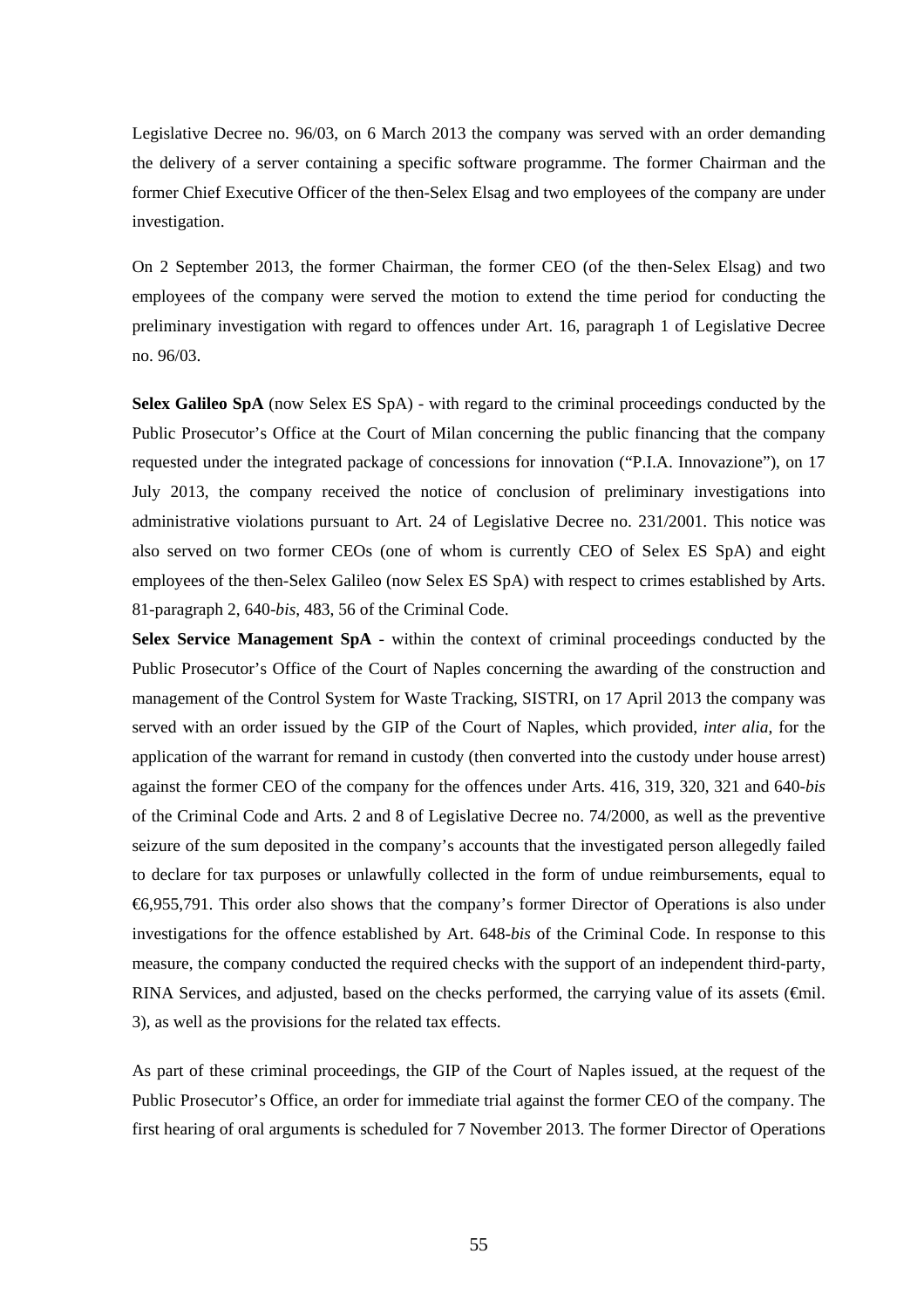of the company was served notice that the preliminary investigations against him have been concluded.

Selex Service Management SpA - within the context of criminal proceedings conducted by the Public Prosecutor's Office of the Court of L'Aquila, which was then transferred to the Public Prosecutor's Office of Rome, concerning a number of contracts in place between the company and Abruzzo Engineering SCpA in liquidation (30% owned by Selex Sema), on 15 May 2013 the motion filed by the Public Prosecutor's Office to extend the time period for conducting the preliminary investigation of violations of Arts. 110, 319, 323 and 640 of the Criminal Code was served on the former Chief Executive Officer, the Director of Operations, the Chief Financial Officer and two employees of the company.

**Selex Sistemi Integrati SpA** - within the criminal proceedings conducted by the Public Prosecutor's Office at the Court of Rome in relation to alleged tax offences in the awarding of works contracts on the part of ENAV SpA, on 24 May 2012 the company was served, as victim, with notice that the pretrial examination hearing was to be held on 22 June 2012, in relation to the request for committal for trial for the offences under Art. 8 of Legislative Decree no. 74/2000 and Arts. 110 and 646 of the Italian Criminal Code against, among others, the former Chief Executive Officer and the former Sales Manager of the company.

At the hearing held on 22 June 2012 in relation to these proceedings, Selex Sistemi Integrati formalised its appearance as an aggrieved party acting in criminal proceedings to recover damages.

By an order of 9 November 2012, the Judge for the Pre-trial examination hearing at the Court of Rome allowed the company to appear as an aggrieved party in criminal proceedings to recover damages against the accused persons, while on 23 November 2012 the Court ordered that the former Chief Executive Officer and the former Sales Manager be committed for trial. The hearing of oral arguments will be held on 22 November 2013.

In light of the foregoing and in consideration of the initial phase of the judicial proceedings and on the basis of the information gathered and of the results of the analysis carried out so far, the Directors did not allocate any specific provisions beyond those described above. The following paragraphs describe the effects, if any, of such proceedings on existing contracts. Any negative developments which cannot be foreseen, nor determined to date - arising from any internal investigations or judicial investigations being conducted, will be subject to consistent assessment for the purposes of any further provisions.

\* \* \* \* \* \* \* \*

Given their complexity, their cutting-edge technological content and the nature of the clientele, the Group's long-term contracts are sometimes affected by disputes with customers with regard to the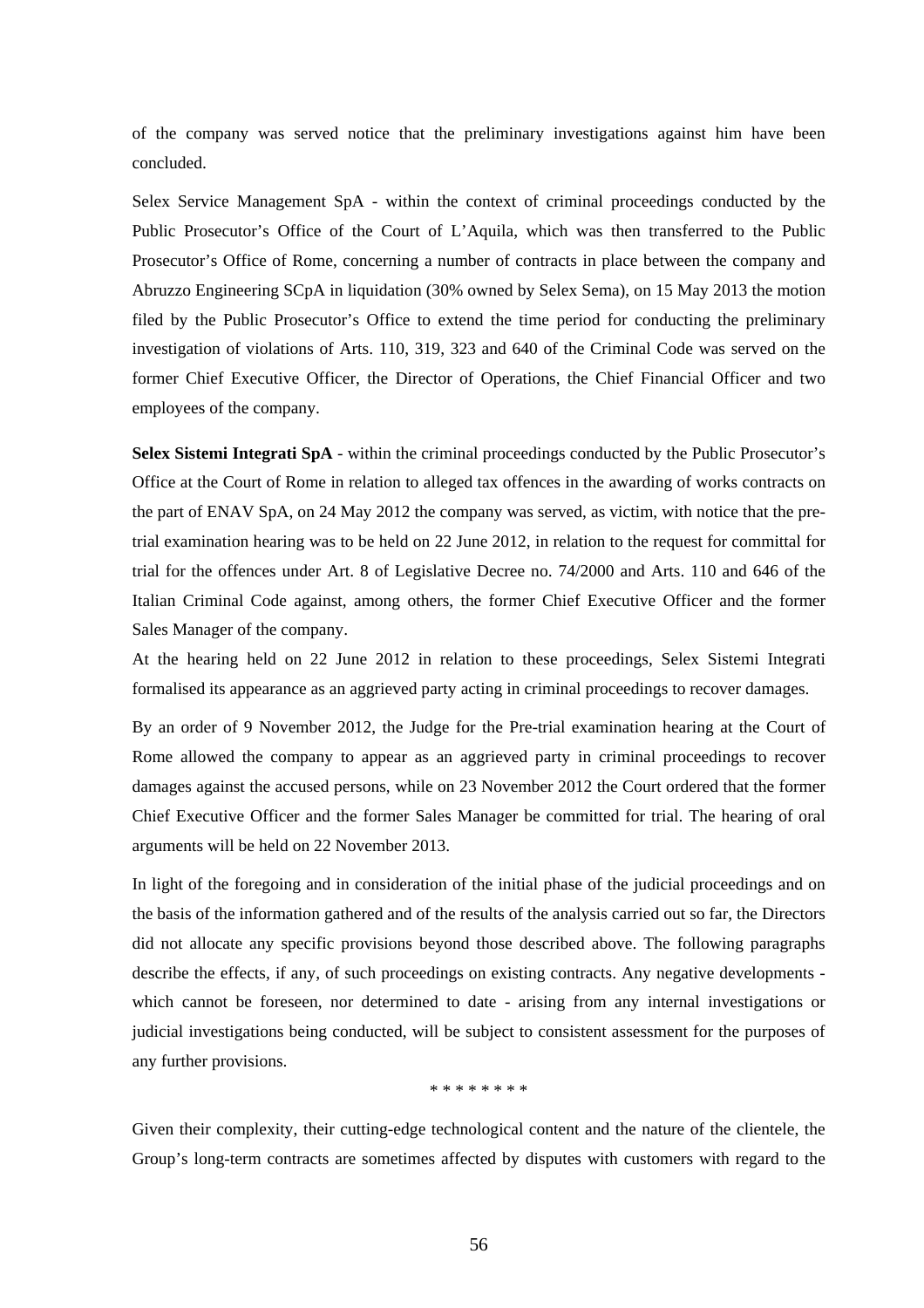compliance of works with customer specifications and product performances. The Group adjusts the estimated contract costs for foreseeable issues, also taking into account possible developments in the relevant disputes. Specifically, the following contracts are affected by uncertainties and issues under discussion with customers that could carry risks not covered by existing provisions at 30 September 2013:

 the supply contract for 12 helicopters signed between AgustaWestland International Ltd and the Indian Ministry of Defence in 2010, which is the object of investigation by the Public Prosecutor's Office of Busto Arsizio, described in more detail in the consolidated financial statements at 31 December 2012. With reference to this order, at 30 September 2013 the Group recognised, against a contract value equal to about €mil. 560, accumulated revenue equal to €mil. 389, compared to overall receipts equal to €mil. 250 (covered by bank guarantees to which **€mil.** 28 in performance bonds are added). From a financial perspective, the net assets referable to the contract under consideration were equal to €mil. 141. The recoverability of these assets is significantly affected by the regular continuation of the contractual relationship. To date, still unknown are the specific objections that the Indian Government could submit during arbitration, which AgustaWestland initiated on 4 October 2013 to challenge the suspension of payments, or following the information-gathering procedure started by way of the Show Case Notice sent to AgustaWestland on 21 October 2013; based on the analyses performed, the company considers that its own claims are fully valid. The analyses performed and assessments made will be updated as the situation develops. With regard to this contract, as more fully explained in the Explanatory Notes and the Corporate Governance Report and Shareholder Structure in the consolidated financial statement at 31 December 2012, in March 2013, an independent third-party, RINA Services SpA, was appointed to assess the fairness of any prices applied by IDS Infotech (India) and IDS Tunisia and the amount of services actually rendered by the abovementioned companies. RINA Services completed its activities on the contracts awarded by AgustaWestland SpA to IDS Infotech (India) and to IDS Tunisia from 2007 to 2012; the relevant report points out that the abovementioned suppliers have actually carried out their activity in favour of AgustaWestland SpA, that the supply activities under examination have substantially covered the period of execution of the works and that AgustaWestland SpA has used in these years, or is about to use, the technical papers (both in paper and in electronic format) that have been the object of the activity of the aforesaid suppliers. Contrary to what it had initially believed (and reported in the aforementioned Report), RINA Services SpA decided that an additional in-depth analysis by AgustaWestland is not required in light of the request by the Public Prosecutor's Office to summon the employees of RINA Services who substantially prepared the report as witnesses in the criminal proceedings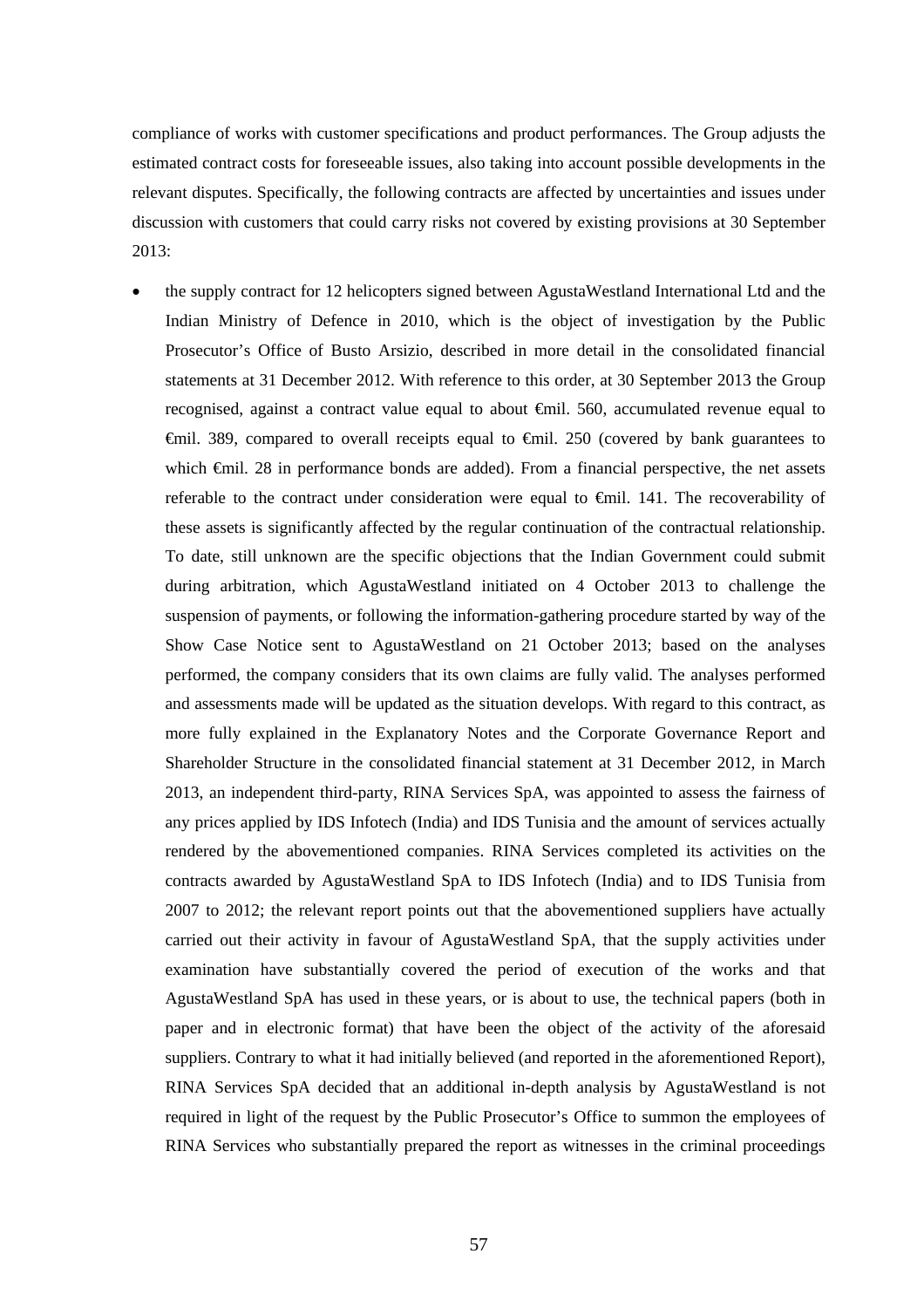before the Court of Busto Arsizio. In consideration of the foregoing, an independent expert, the company Accuracy, has been engaged to conduct the necessary verifications and in-depth analysis. We expect the results of these further analyses to be available in early 2014;

 with regard to the contract signed between the Ministry for the Environment, Land and Sea and SELEX Service Management SpA in December 2009 in relation to the design, management and maintenance of the System for Waste Tracking (SISTRI programme), currently under investigation by the Public Prosecutor's Office of Naples, on 1 October 2013 operation of the system was gradually restarted following a schedule based upon the hazardousness of waste and the size of the companies. This schedule was revised by Art. 11 of Decree Law no. 101 of 31 August 2013 (converted into Law no. 125 of 30 October 2013, as amended) that, while confirming the 1 October start-up date, recognised the need for measures to simplify and rationalise the system*.* During this conversion it has been decided that a trial phase will be launched starting from 30 June 2014 in order to extend the application of the system to those entities and companies which collect and carry hazardous waste in urban areas. A special ministerial decree, to be enacted within 60 days from when the law becomes effective, will govern the ways in which this trial phase shall progress. This law also calls for the formation of an inspection committee that is responsible for verifying, within 60 business days of its formation, whether the system complies with the standards and the purposes envisaged by Legislative Decree no. 152/2006, and must also verify the operation of the system itself within 60 business days of the system roll-out. Once the simplification and optimisation measures above have been approved, the inspections completed, and the results of the audit of the costs are available, the Ministry for the Environment, Land and Sea will make the necessary amendments to the content, duration and business/financial plan of the contract with Selex Service Management SpA.

In consideration of the pending criminal proceedings, the company conducted the required verifications with the support of an independent third-party, RINA Services, and adjusted, based on the partial evidence uncovered, the carrying value of its assets  $(\text{fmil. 3})$ , as well as the provisions for the related tax effects.

At 30 September 2013, the programme reached a percentage of completion of about 70%, compared to a total contract value of €mil. 325, while the assets recognised in relation to the programme amounted to €mil. 182, to which are added the receivables that have already been assigned through non-resource factoring transactions, resulting in their derecognition for a total of €mil. 107, of which €mil. 78 has not yet been received from the factors. The recoverability of these assets depends upon the definitive entry into operation of the system in a form that will make it possible to fully cover the capital invested.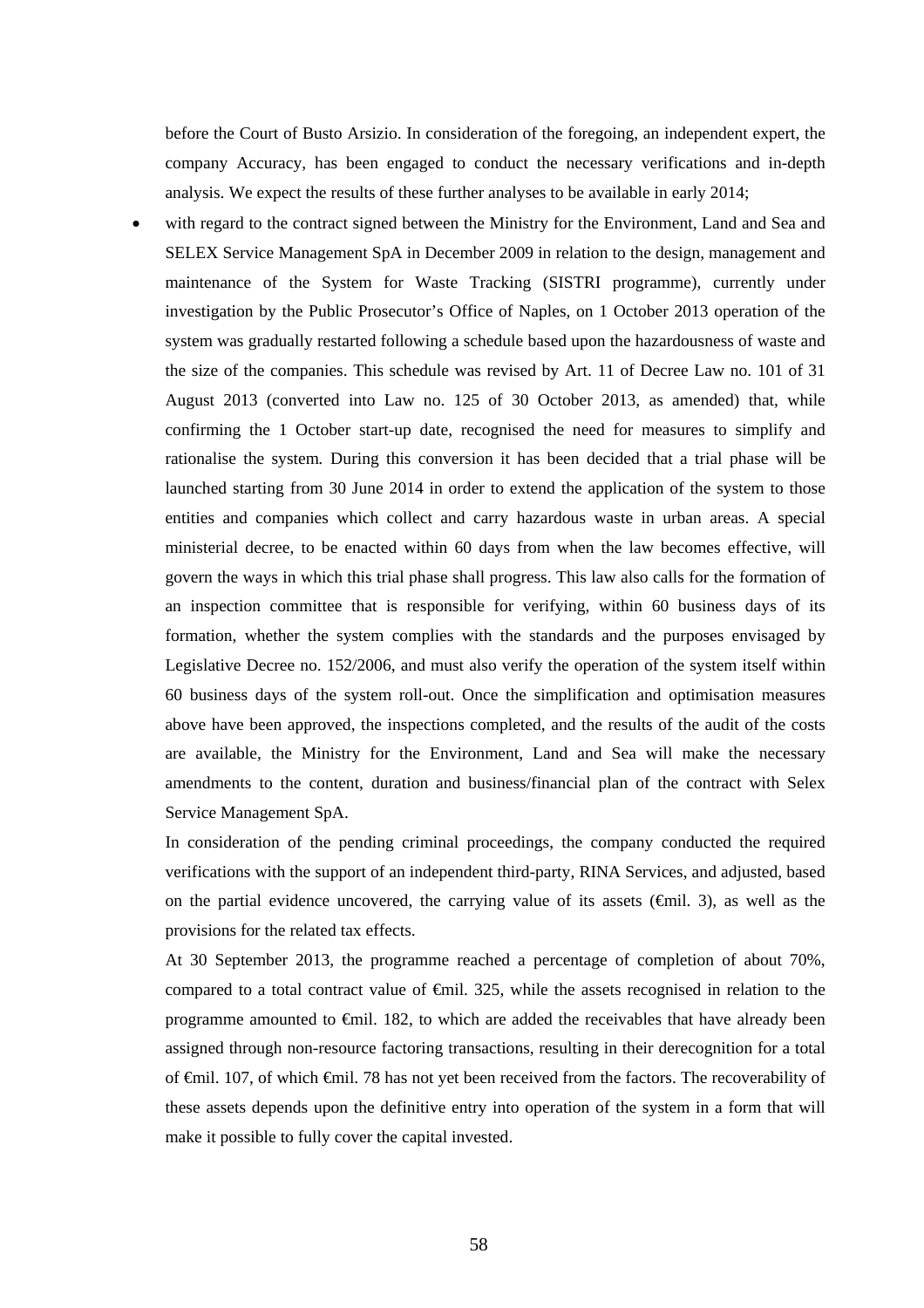# **15. EMPLOYEE BENEFITS**

|                                     | 30 September 2013  |        |     | 31 December 2012   |        |            |
|-------------------------------------|--------------------|--------|-----|--------------------|--------|------------|
|                                     | <b>Liabilities</b> | Assets | Net | <b>Liabilities</b> | Assets | <b>Net</b> |
| Severance pay provision             | 466                |        | 466 | 542                |        | 542        |
| Defined-benefit plans               | 411                | 71     | 340 | 400                | 121    | 279        |
| Portion of the MBDA JV pension plan | 109                |        | 109 | 101                |        | 101        |
| Defined contribution plans          | 21                 |        | 21  | 27                 |        | 27         |
|                                     | 1,007              | 71     | 936 | 1,070              | 121    | 949        |

The amount recognised in the income statement for defined-benefit plans was calculated as follows:

|                                                                     | For the nine months ended 30 September |      |  |
|---------------------------------------------------------------------|----------------------------------------|------|--|
|                                                                     | 2013                                   | 2012 |  |
| Costs of current services ("personnel expenses")                    | 55                                     | 50   |  |
| Net interest income on defined-benefit plans ("financial expenses") | 19                                     |      |  |
|                                                                     | 74                                     |      |  |

# **16. OTHER CURRENT AND NON-CURRENT LIABILITIES**

|                                                      | 30 September 2013 |                | 31 December 2012   |         |  |
|------------------------------------------------------|-------------------|----------------|--------------------|---------|--|
|                                                      | Non-current       | <b>Current</b> | <b>Non-current</b> | Current |  |
| Employee obligations                                 | 58                | 436            | 68                 | 412     |  |
| Deferred income                                      | 38                | 90             | 43                 | 89      |  |
| Amounts due to social security institutions          | 5                 | 270            | 6                  | 289     |  |
| Payables to MED (Law no. 808/85)                     | 289               | 41             | 287                | 52      |  |
| Payables to MED for monopoly rights (Law no. 808/85) | 118               | 21             | 103                | 21      |  |
| Other liabilities (Law no. 808/85)                   | 164               |                | 158                |         |  |
| Indirect tax liabilities                             |                   | 137            |                    | 173     |  |
| Derivatives                                          |                   | 50             |                    | 82      |  |
| Other payables to related parties (Note 27)          |                   | 54             |                    | 53      |  |
| Other liabilities                                    | 288               | 658            | 295                | 588     |  |
|                                                      | 960               | 1.757          | 960                | 1.759   |  |

"Other payables" include, in particular, the payable due to Bell Helicopter of €mil. 298 (€mil. 289 at 31 December 2012) deriving from the acquisition of all manufacturing and marketing rights for the AW139 helicopter and from the acquisition of 100% of the AW609 programme. The latter amount also includes the reasonably estimated potential consideration due based on the commercial success of the programme.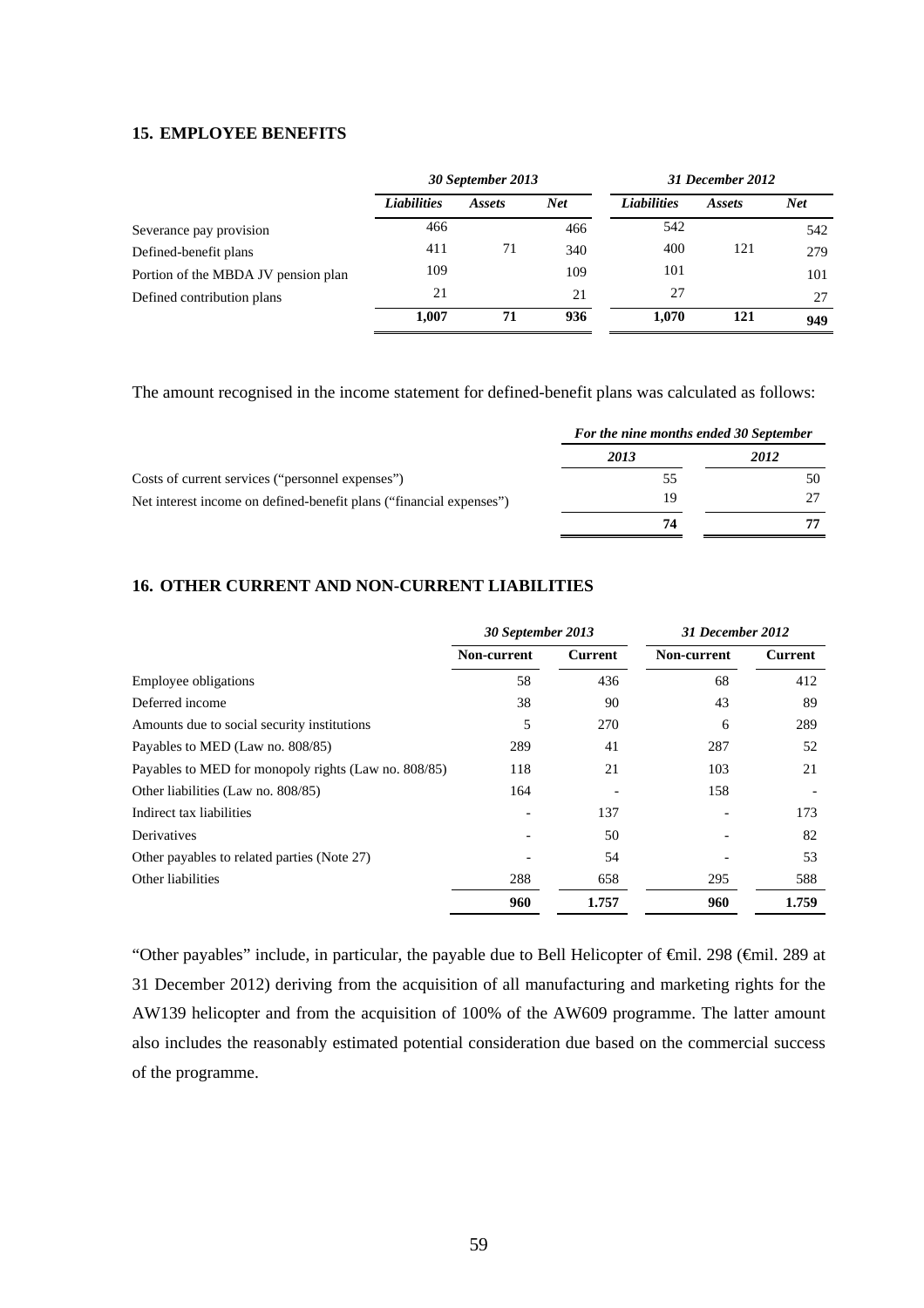# **17. TRADE PAYABLES (INCLUDING PROGRESS PAYMENTS AND ADVANCES FROM CUSTOMERS)**

|                                               | 30 September 2013 | 31 December 2012 |
|-----------------------------------------------|-------------------|------------------|
| Suppliers                                     | 4,202             | 5,002            |
| Trade payables to related parties (Note 27)   | 170               | 193              |
| Trade payables                                | 4.372             | 5,195            |
| Progress payments and advances from customers | 8.293             | 8.707            |
| <b>Total trade payables</b>                   | 12,665            | 13,902           |

The main types of credit risk that characterize the activities of the Group are disclosed in Note 40 of the consolidated financial statements at 31 December 2012.

### **18. REVENUE**

|                                        | For the nine months ended 30 September |        |  |
|----------------------------------------|----------------------------------------|--------|--|
|                                        | 2013                                   | 2012   |  |
| Revenue from sales                     | 7,364                                  | 6,803  |  |
| Revenue from services                  | 1,669                                  | 2,405  |  |
|                                        | 9,033                                  | 9,208  |  |
| Change in work in progress             | 696                                    | 1,000  |  |
| Revenue from related parties (Note 27) | 1,614                                  | 1,483  |  |
| <b>Total revenue</b>                   | 11,343                                 | 11,691 |  |

The trends in revenue by business segment are described more fully in Report on Operations.

# **19. OTHER OPERATING INCOME (EXPENSES)**

|                                              | For the nine months ended 30 September |                 |            |                          |                 |            |
|----------------------------------------------|----------------------------------------|-----------------|------------|--------------------------|-----------------|------------|
|                                              |                                        | 2013            |            | 2012                     |                 |            |
|                                              | Income                                 | <b>Expenses</b> | <b>Net</b> | Income                   | <b>Expenses</b> | <b>Net</b> |
| Grants for research and development costs    | 40                                     |                 | 40         | 57                       |                 | 57         |
| Exchange rate differences on operating items | 50                                     | (50)            |            | 122                      | (131)           | (9)        |
| Indirect taxes                               |                                        | (42)            | (42)       | $\overline{\phantom{a}}$ | (36)            | (36)       |
| Restructuring costs                          |                                        | (19)            | (19)       |                          | (8)             | (8)        |
| Reversal of / Accruals to provisions         | 209                                    | (348)           | (139)      | 96                       | (122)           | (26)       |
| Other operating income (expenses)            | 240                                    | (190)           | 50         | 70                       | (67)            | 3          |
| Other from/to related parties (Note 27)      | 3                                      | (2)             |            | 3                        | (5)             | (2)        |
| <b>Total</b>                                 | 542                                    | (651)           | (109)      | 348                      | (369)           | (21)       |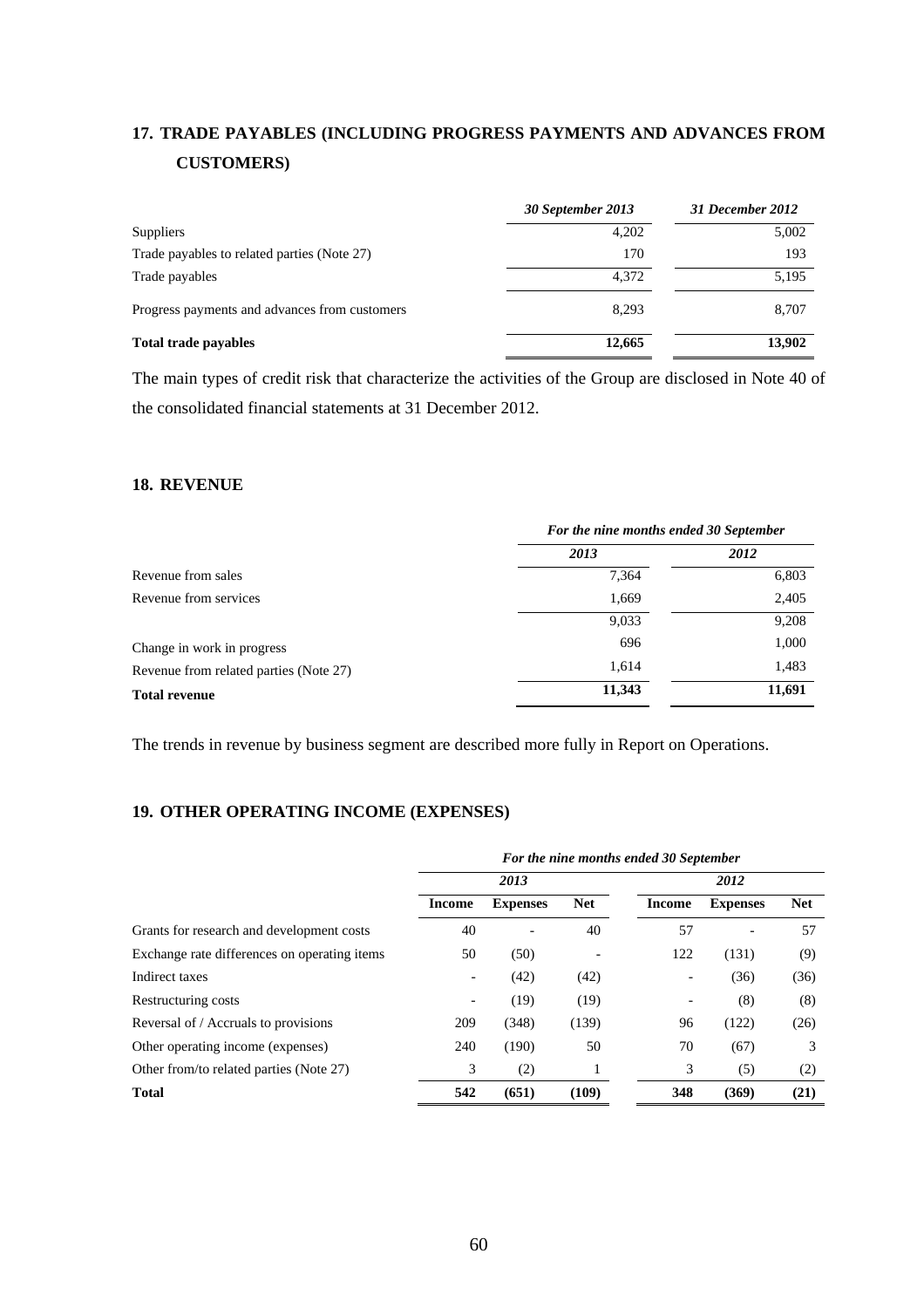## **20. PURCHASES AND PERSONNEL EXPENSE**

|                                                                       | For the nine months ended 30 September |        |       |        |
|-----------------------------------------------------------------------|----------------------------------------|--------|-------|--------|
|                                                                       |                                        | 2013   |       | 2012   |
| Purchases                                                             |                                        | 3,973  |       | 3,847  |
| <b>Services</b>                                                       |                                        | 3,590  |       | 3,729  |
| Costs to related parties (Note 27)                                    |                                        | 116    |       | 151    |
| Personnel expense                                                     |                                        | 3,311  |       | 3,350  |
| Wages, salaries and contributions                                     | 2,995                                  |        | 3,058 |        |
| Defined-benefit plans costs (Note 14)                                 | 55                                     |        | 50    |        |
| Defined contribution plans costs                                      | 101                                    |        | 96    |        |
| Restructuring costs                                                   | 80                                     |        | 43    |        |
| Other personnel expenses                                              | 80                                     |        | 103   |        |
| Change in finished goods, work in progress and semi-finished products |                                        | (285)  |       | (163)  |
| Work performed by the Group and capitalised                           |                                        | (343)  |       | (330)  |
| Total purchases and personnel expense                                 |                                        | 10,362 |       | 10,584 |

Personnel expense fell by a net amount of €mil. 39, despite higher restructuring costs (mainly relating to the business reorganisations underway in the Defence and Security Electronics segment in particular) due to the reduction in the workforce. The average workforce at 30 September 2013, without the Ansaldo Energia component, numbered 63,679 as compared with 65,799 for the same period of 2012, a reduction of 2,120 employees. The workforce at 30 September 2013 numbered 64,482, a net decrease of 1,096 employees from 31 December 2012 (65,578 employees), of which 271 in Italy and 825 abroad. These reductions were mainly in the Defence and Security Electronics business segment (specifically in DRS, where the average workforce and the year-end workforce fell by 1,339 as compared with the nine months of 2012 and 956 as compared with the figure at 31 December 2012) due to the mentioned rationalisation and efficiency-improvement processes underway, and to further reductions in the Aeronautics, Defence Systems and Space segments, partly offset by an increase in the Helicopters (consolidation of the Russian Closed Joint Stock Company Helivert at 50%) and Transportation business segments.

### **21. AMORTISATION, DEPRECIATION AND IMPAIRMENT LOSSES**

|                                                        | For the nine months ended 30 September |      |  |  |
|--------------------------------------------------------|----------------------------------------|------|--|--|
|                                                        | 2013                                   | 2012 |  |  |
| Amortisation of intangible assets                      | 233                                    | 204  |  |  |
| - development expenses                                 | 64                                     | 49   |  |  |
| - non-recurring expenses                               | 32                                     | 18   |  |  |
| - acquired as part of business combinations            | 66                                     | 67   |  |  |
| - other                                                | 71                                     | 70   |  |  |
| Depreciation of property, plant and equipment          | 281                                    | 274  |  |  |
| Impairment of operating receivables                    | 21                                     | 14   |  |  |
| Impairment of other assets                             | 44                                     | 5    |  |  |
| Total amortisation, depreciation and impairment losses | 579                                    | 497  |  |  |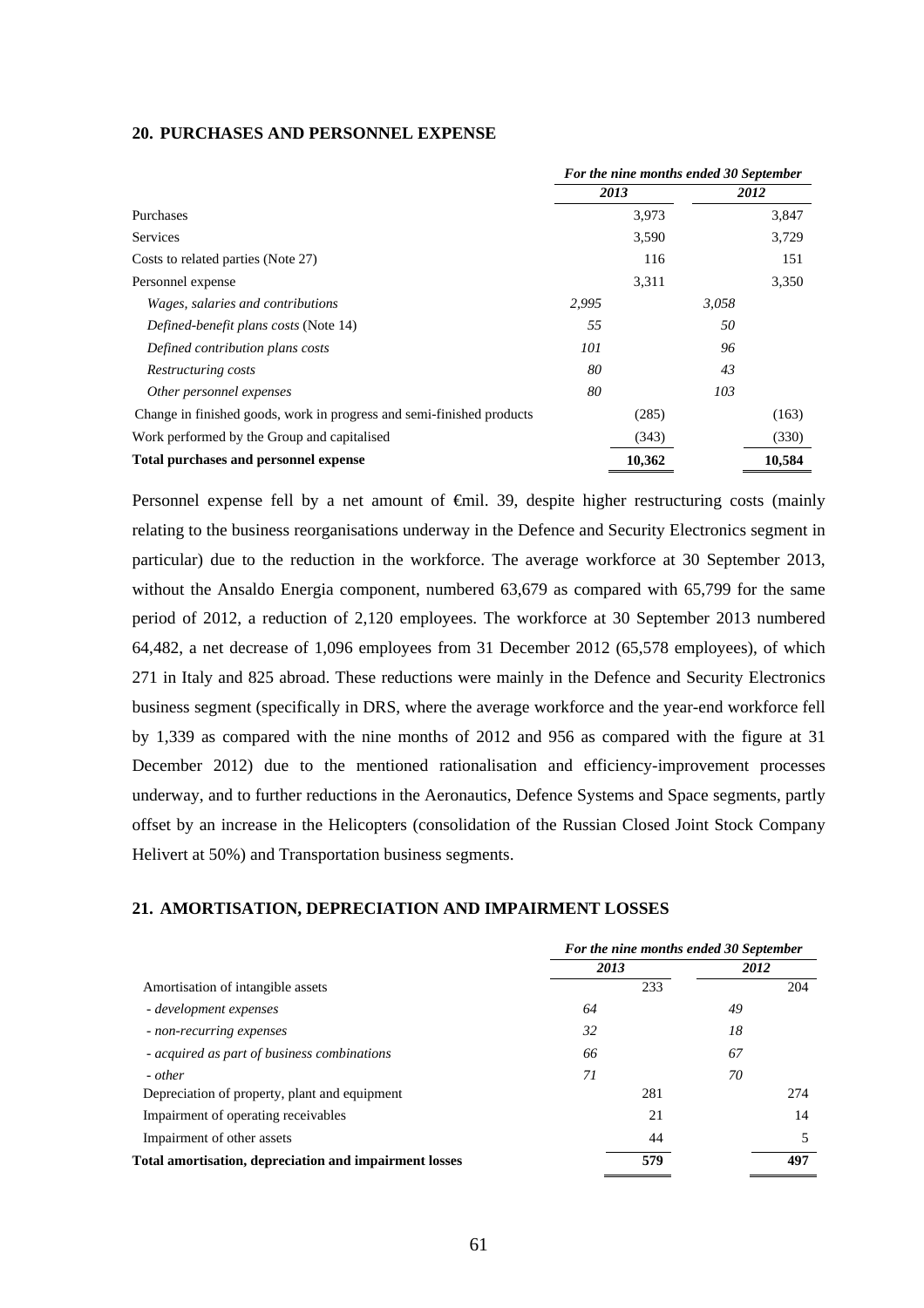# **22. FINANCIAL INCOME AND EXPENSE**

|                                                        | For the nine months ended 30 September |                |            |        |                |            |  |
|--------------------------------------------------------|----------------------------------------|----------------|------------|--------|----------------|------------|--|
|                                                        | 2013                                   |                |            | 2012   |                |            |  |
|                                                        | <b>Income</b>                          | <b>Expense</b> | <b>Net</b> | Income | <b>Expense</b> | <b>Net</b> |  |
| Income from equity investments and securities          | 93                                     | ۰              | 93         |        |                |            |  |
| Interest                                               | 22                                     | (260)          | (238)      | 19     | (251)          | (232)      |  |
| Commissions (including commissions on non-recourse)    |                                        |                |            |        |                |            |  |
| items)                                                 |                                        | (47)           | (47)       | 1      | (50)           | (49)       |  |
| Fair value gains (losses) through profit or loss       | 33                                     | (14)           | 19         | 62     | (43)           | 19         |  |
| Premiums (paid) received on forwards                   | 7                                      | (9)            | (2)        | 11     | (9)            | 2          |  |
| Exchange rate differences                              | 136                                    | (149)          | (13)       | 271    | (281)          | (10)       |  |
| Net interest cost on defined-benefit plans             | $\overline{\phantom{a}}$               | (19)           | (19)       |        | (27)           | (27)       |  |
| Financial income (expense) - related parties (Note 27) | 2                                      | (4)            | (2)        | 5      | (8)            | (3)        |  |
| Other financial income and expense                     | 9                                      | (45)           | (36)       | 17     | (28)           | (11)       |  |
|                                                        | 302                                    | (547)          | (245)      | 386    | (697)          | (311)      |  |

Income from equity investments and securities mainly refers to the capital gain related to the sale of the aviation engines division of Avio SpA, indirectly held by Finmeccanica at 14.3%, which was completed in August.

# **23. INCOME TAXES**

|                                          |       | For the nine months ended 30 September |  |  |
|------------------------------------------|-------|----------------------------------------|--|--|
|                                          | 2013  | 2012                                   |  |  |
| IRES (corporate income tax)              | (75)  | (70)                                   |  |  |
| IRAP (reg. tax on production)            | (61)  | (62)                                   |  |  |
| Benefit under consolidated tax mechanism | 74    | 83                                     |  |  |
| Other income taxes                       | (98)  | (96)                                   |  |  |
| Tax related to previous periods          | (2)   | 4                                      |  |  |
| Provisions for tax disputes              | (11)  | (7)                                    |  |  |
| Deferred tax - net                       | 12    | 18                                     |  |  |
|                                          | (161) | (130)                                  |  |  |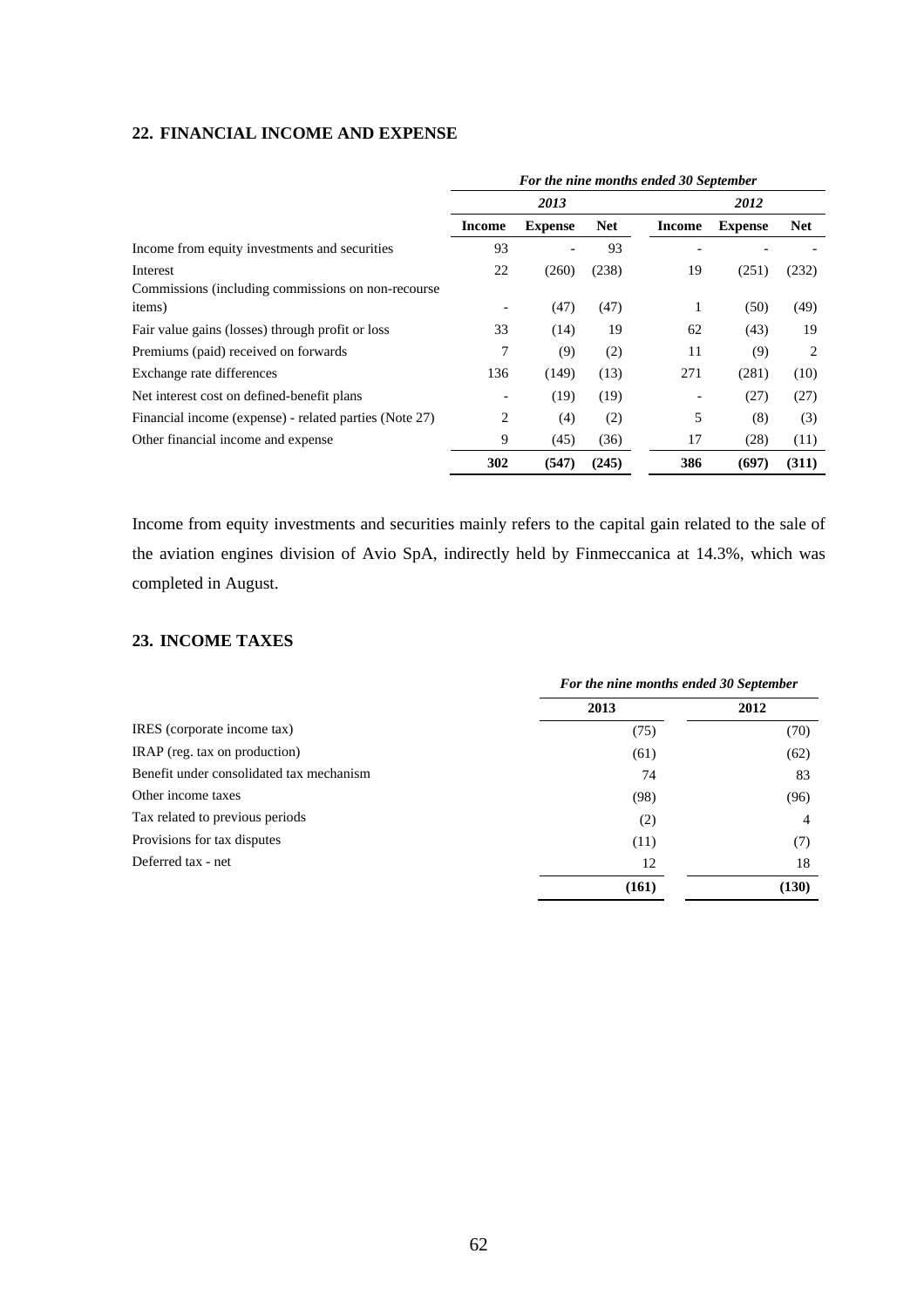# **24. DISCONTINUED OPERATIONS AND ASSETS AND LIABILITIES HELD FOR SALE**

As described in Note 5, the items include the values related to the Energy Group:

| Statement of comprehensive income      | For the nine months ended 30 September |                   |  |  |
|----------------------------------------|----------------------------------------|-------------------|--|--|
|                                        | 2013                                   | 2012              |  |  |
| Operating income                       | 432                                    | 500               |  |  |
| Operating expenses                     | (401)                                  | (465)             |  |  |
| Financial income (expense)             | (9)                                    | (11)              |  |  |
| Income taxes                           | (13)                                   | (15)              |  |  |
| <i>Net profit (loss)</i>               | 9                                      | 9                 |  |  |
| - Measurement of defined-benefit plans |                                        | (3)               |  |  |
| - Changes in cash flow hedges          | 4                                      | (3)               |  |  |
| - Translation differences              | $\left( l\right)$                      | $\prime$          |  |  |
| other comprehensive income (expense)   | 3                                      | (5)               |  |  |
| Total comprehensive income (expense)   | 12                                     | 4                 |  |  |
| Assets and liabilities held for sale   |                                        | 30 September 2013 |  |  |
| Non-current assets                     |                                        | 155               |  |  |
| Current assets                         |                                        | 574               |  |  |
| <b>Total assets</b>                    |                                        | 729               |  |  |
| Non-current liabilities                |                                        | 342               |  |  |
| <b>Current liabilities</b>             |                                        | 734               |  |  |
| <b>Total liabilities</b>               |                                        | 1,076             |  |  |

New orders in the period amount to  $\oplus$ mil. 431. The net debt from discontinued operations is  $\oplus$ mil. 259.

#### **25. EARNINGS PER SHARE**

|                                                                                                   | For the nine months ended<br>30 September |         |
|---------------------------------------------------------------------------------------------------|-------------------------------------------|---------|
|                                                                                                   | 2013                                      | 2012    |
| Average shares outstanding during the reporting period (in thousands)                             | 578,118                                   | 578,118 |
| Earnings for the period (excluding non-controlling interests) ( $\epsilon$ million)               | (165)                                     | 113     |
| Earnings from continuing operations (excluding non-controlling interests) ( $\epsilon$ million)   | (174)                                     | 104     |
| Earnings from discontinued operations (excluding non-controlling interests) ( $\epsilon$ million) | 9                                         | 9       |
| Basic and Diluted EPS $(\bigoplus$                                                                | (0.285)                                   | 0.195   |
| Basic and Diluted EPS from continuing operations $(\Theta)$                                       | (0.301)                                   | 0.180   |
| Basic and Diluted EPS from discontinued operations $(\Theta)$                                     | 0.016                                     | 0.015   |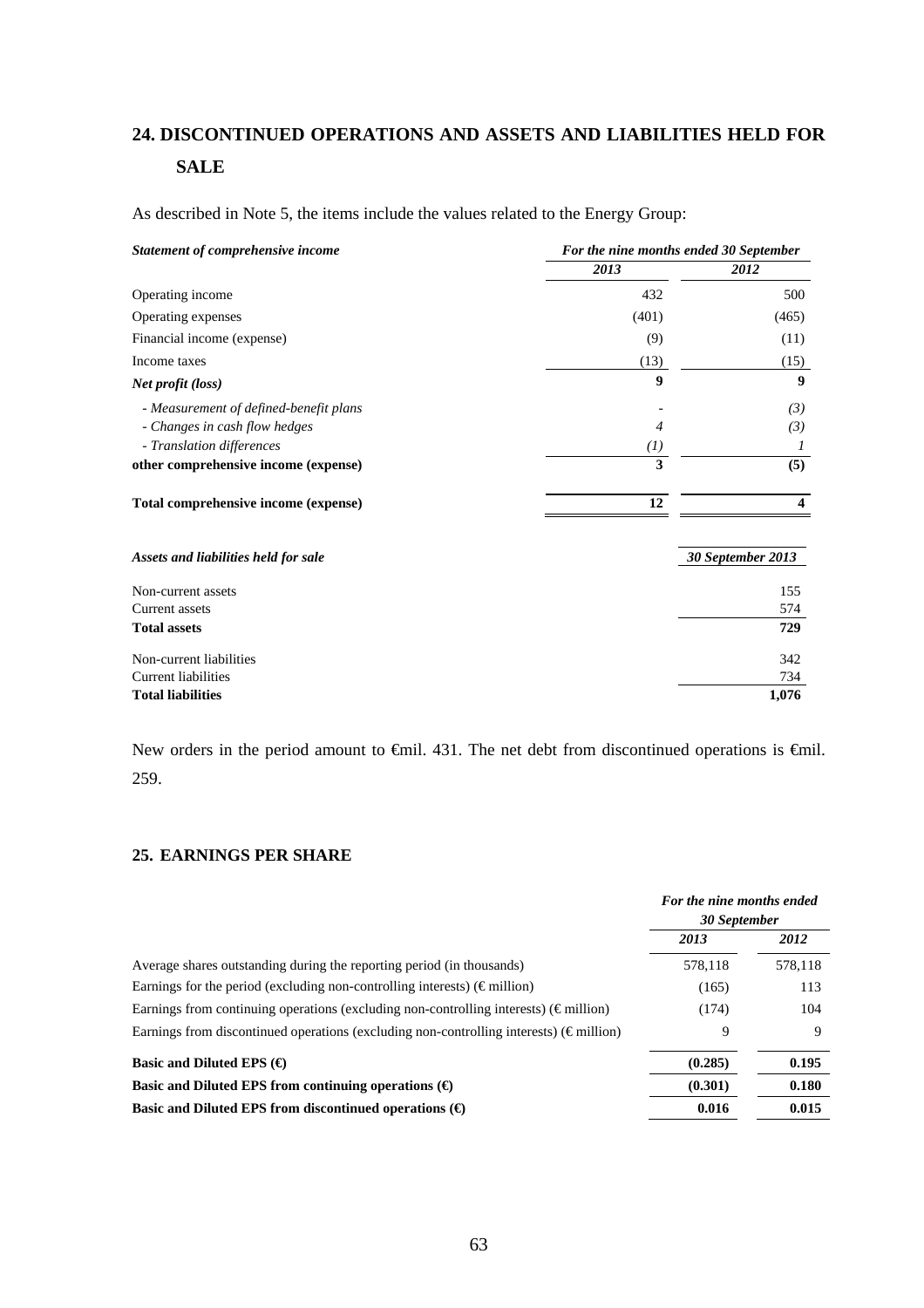Earnings per share at 30 September 2013, as well as at 30 September 2012, equals the diluted EPS since no reasons exist to dilute the earnings.

# **26. CASH FLOWS FROM OPERATING ACTIVITIES**

|                                                                  | For the nine months ended 30<br><i>September</i> |       |  |
|------------------------------------------------------------------|--------------------------------------------------|-------|--|
|                                                                  | 2013                                             | 2012  |  |
|                                                                  |                                                  |       |  |
| Net result                                                       | (136)                                            | 141   |  |
| Amortisation, depreciation and impairment losses                 | 579                                              | 497   |  |
| Share of profits/(losses) of equity-accounted investees          | 32                                               | 16    |  |
| Income taxes                                                     | 161                                              | 130   |  |
| Costs for defined-benefit plans                                  | 55                                               | 50    |  |
| Net financial expense /(income)                                  | 245                                              | 311   |  |
| Net allocations to the provisions for risks and inventory write- |                                                  |       |  |
| downs                                                            | 329                                              | 80    |  |
| <b>Profit from Discontinued Operations</b>                       | (9)                                              | (9)   |  |
| Other non-monetary items                                         | (8)                                              | (2)   |  |
| Gross cash flows from operating activities                       | 1,248                                            | 1,214 |  |

The changes in working capital, net of the effects of the acquisition and sale of consolidated companies and foreign currency translation differences, are as follows:

|                                                              |         | For the nine months ended 30<br><i>September</i> |  |  |
|--------------------------------------------------------------|---------|--------------------------------------------------|--|--|
|                                                              | 2013    | 2012                                             |  |  |
| Inventories                                                  | (439)   | (390)                                            |  |  |
| Contract work in progress and progress payments and advances | (1,075) | (817)                                            |  |  |
| from customers                                               |         |                                                  |  |  |
| Trade receivables and payables                               | (280)   | (184)                                            |  |  |
| Change in working capital                                    | (1,794) | (1, 391)                                         |  |  |

# **27. RELATED PARTY TRANSACTIONS**

Related party transactions are carried out at arm's length, as is settlement of the interest-bearing receivables and payables when not governed by specific contractual conditions. The relevant financial statements amounts are shown below. The statement of cash flows presents the impact of related party transactions on cash flows.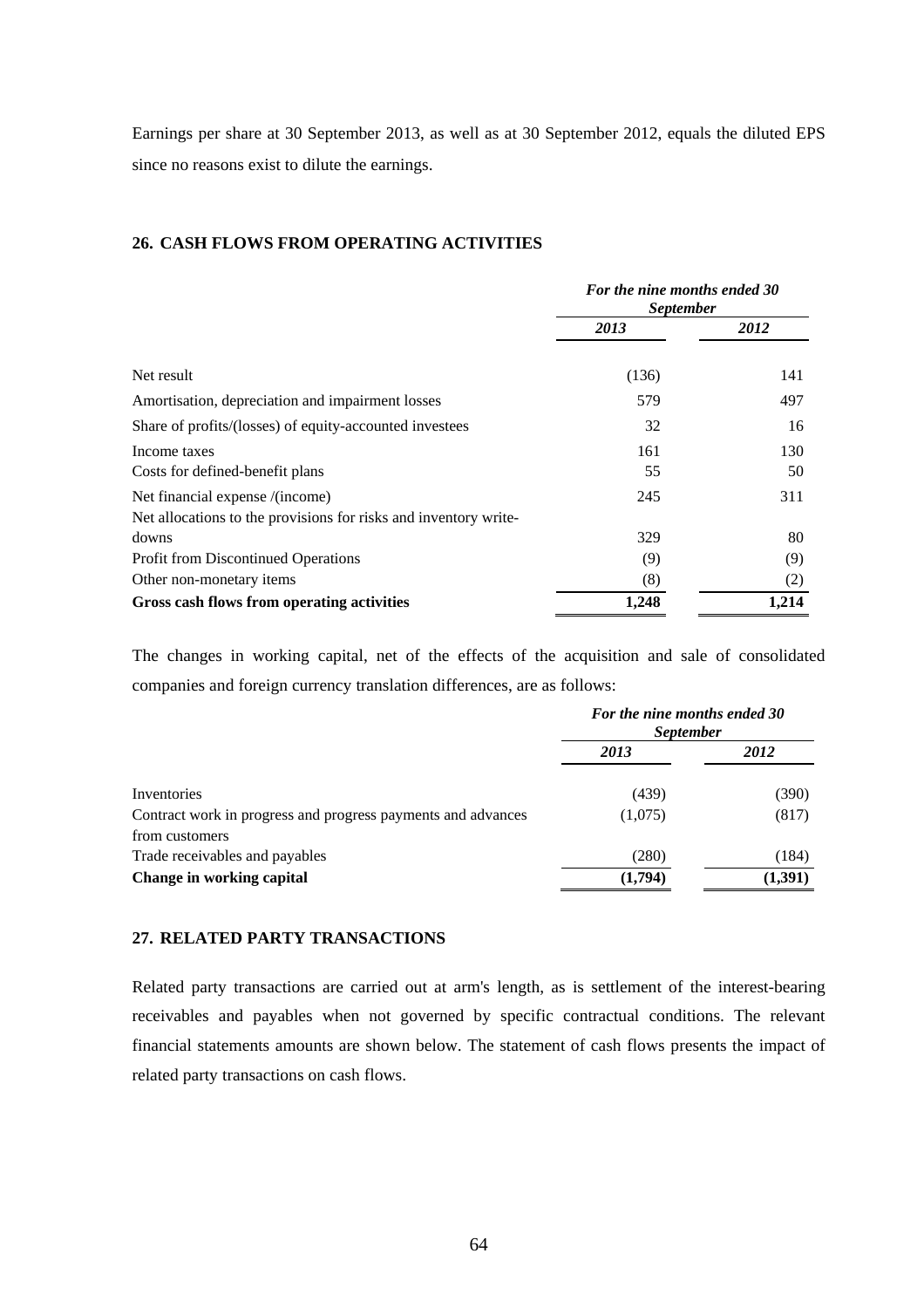| <b>RECEIVABLES AT 30 September 2013</b>                                                                                                                                                                                         | Non-current<br>loans and<br>receivables | Other non-<br>current<br>receivables | <b>Current</b><br>loans and<br>receivables | <b>Trade</b><br>receivables     | Other<br>current<br>receivables | <b>Total</b>                     |
|---------------------------------------------------------------------------------------------------------------------------------------------------------------------------------------------------------------------------------|-----------------------------------------|--------------------------------------|--------------------------------------------|---------------------------------|---------------------------------|----------------------------------|
| <b>Unconsolidated subsidiaries</b><br>Companies with unit amount lower than $\oplus$ nil. 10                                                                                                                                    |                                         |                                      | 12                                         | 4                               | 1                               | 17                               |
| <b>Associates</b><br>Eurofighter Jagdflugzeug GmbH<br><b>NHIndustries SAS</b><br><b>BCV</b> Investments SCA                                                                                                                     | 272                                     |                                      |                                            | 254<br>117                      |                                 | 254<br>117<br>272                |
| Iveco - Oto Melara Scarl<br>Metro 5 SpA                                                                                                                                                                                         |                                         | 3                                    | 1                                          | 42<br>32                        |                                 | 42<br>36                         |
| Abruzzo Engineering Scpa (in liq.)<br>Other entities with unit amount lower than $\bigoplus$ il. 10                                                                                                                             |                                         | 2                                    | 5                                          | 22<br>58                        |                                 | 22<br>65                         |
| <i>Joint ventures</i> (*)<br><b>MBDA SAS</b><br><b>GIE ATR</b><br>Thales Alenia Space SAS<br>Superjet International SpA<br>Closed Joint Stock Company Helivert<br>Other entities with unit amount lower than $\bigoplus$ il. 10 | 3                                       | $\mathbf{1}$                         | 5<br>32<br>13                              | 30<br>32<br>15<br>5<br>26<br>19 | 1<br>$\mathbf{1}$               | 30<br>32<br>21<br>38<br>26<br>36 |
| Consortiums (**)<br>Ferroviario Vesuviano<br>Other consortiums with unit amount lower than $\bigoplus$ il. 10                                                                                                                   |                                         |                                      | $\mathfrak{2}$                             | 14<br>22                        | $\overline{c}$                  | 14<br>26                         |
| Companies subject to the control<br>or considerable influence of the MEF<br>Ferrovie dello Stato Italiane<br>Other                                                                                                              |                                         |                                      |                                            | 86<br>101                       |                                 | 86<br>101                        |
| <b>Total</b>                                                                                                                                                                                                                    | 275                                     | 6                                    | 70                                         | 879                             | 5                               | 1,235                            |
| % against total for the period                                                                                                                                                                                                  | 68.8                                    | 13.9                                 | 13.9                                       | 23.6                            | 0.5                             |                                  |

| <b>RECEIVABLES AT 31 December 2012</b>                                                       | Non-current<br>loans and | Other non-<br>current | <b>Current</b><br>loans and | <b>Trade</b><br>receivables | Other<br>current | <b>Total</b> |
|----------------------------------------------------------------------------------------------|--------------------------|-----------------------|-----------------------------|-----------------------------|------------------|--------------|
|                                                                                              | receivables              | receivables           | receivables                 |                             | receivables      |              |
| <b>Unconsolidated subsidiaries</b><br>Companies with unit amount lower than $\oplus$ nil. 10 |                          |                       | 16                          | $\boldsymbol{2}$            | 1                | 19           |
| <b>Associates</b>                                                                            |                          |                       |                             |                             |                  |              |
| Eurofighter Jagdflugzeug GmbH<br><b>NHIndustries SAS</b>                                     |                          |                       |                             | 261<br>138                  |                  | 261<br>138   |
| <b>BCV</b> Investments SCA                                                                   | 181                      |                       |                             |                             |                  | 181          |
| Metro 5 SpA                                                                                  |                          | 4                     | $\mathbf{1}$                | 48                          |                  | 53           |
| Iveco - Oto Melara Scarl                                                                     |                          |                       |                             | 39                          |                  | 39           |
| Abruzzo Engineering Scpa (in liq.)<br>Joint Stock Company Sukhoi Civil Aircraft              |                          |                       |                             | 22<br>14                    |                  | 22<br>14     |
| Other entities with unit amount lower than <del>C</del> inil. 10                             |                          | $\overline{c}$        | 1                           | 46                          |                  | 49           |
|                                                                                              |                          |                       |                             |                             |                  |              |
| <i>Joint ventures</i> (*)<br>Ansaldo Energia SpA                                             |                          |                       | 8                           | 10                          | 1                | 19           |
| Yeni Elektrik Uretim Anonim Sirket                                                           |                          |                       |                             | 21                          |                  | 21           |
| <b>MBDA SAS</b>                                                                              |                          |                       |                             | 29                          |                  | 29           |
| <b>GIE ATR</b>                                                                               |                          |                       |                             | 27                          |                  | 27           |
| Thales Alenia Space SAS<br>Superjet International SpA                                        |                          |                       | 3<br>35                     | 21<br>$\mathfrak{2}$        | 1                | 25<br>37     |
| Other entities with unit amount lower than $\bigoplus$ il. 10                                | $\overline{4}$           | 1                     | 7                           | 10                          | 1                | 23           |
| Consortiums $(**)$                                                                           |                          |                       |                             |                             |                  |              |
| Ferroviario Vesuviano                                                                        |                          |                       |                             | 14                          |                  | 14           |
| Other consortiums with unit amount lower than $\oplus$ finil. 10                             |                          |                       | $\overline{2}$              | 26                          | $\overline{2}$   | 30           |
| <b>Companies subject to the control</b><br>or considerable influence of the MEF              |                          |                       |                             |                             |                  |              |
| Ferrovie dello Stato Italiane                                                                |                          |                       |                             | 120                         |                  | 120          |
| Other                                                                                        |                          |                       |                             | 105                         |                  | 105          |
| <b>Total</b>                                                                                 | 185                      | 7                     | 73                          | 955                         | 6                | 1,226        |
| % against total for the period                                                               | 70.9                     | 14.1                  | 9.6                         | 19.0                        | 2.0              |              |

*(\*) Amounts refer to the portion not eliminated for proportionate consolidation* 

*(\*\*) Consortiums over which the Group exercises considerable influence or which are subject to joint control* 

| Other<br>Non- | <b>Aurrent</b> | Trade | Other | Total | Guarantees |
|---------------|----------------|-------|-------|-------|------------|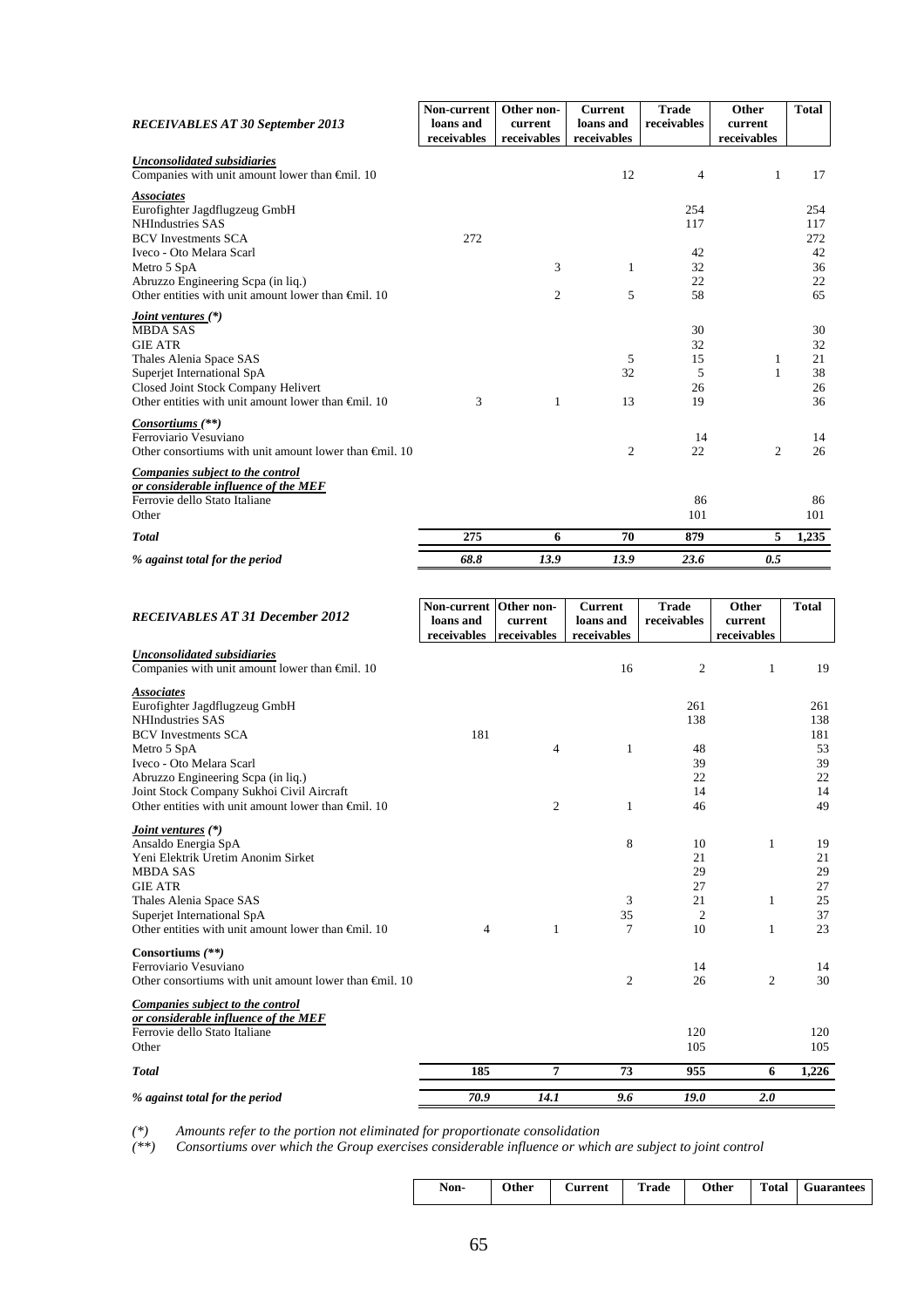| <b>PAYABLES AT 30 September 2013</b>                                                                                                                                                                                                                   | current<br>loans and<br>borrowings         | non-<br>current<br>payables          | loans and<br>borrowings                   | payables                                           | current<br>payables          |                                         |                   |
|--------------------------------------------------------------------------------------------------------------------------------------------------------------------------------------------------------------------------------------------------------|--------------------------------------------|--------------------------------------|-------------------------------------------|----------------------------------------------------|------------------------------|-----------------------------------------|-------------------|
| <b>Unconsolidated subsidiaries</b><br>Companies with unit amount lower than €mil. 10                                                                                                                                                                   |                                            |                                      | 4                                         | 13                                                 | 1                            | 18                                      |                   |
| <b>Associates</b><br>Eurofighter Jagdflugzeug GmbH<br>Consorzio Start SpA<br>Joint Stock Company Sukhoi Civil Aircraft (***)<br>Companies with unit amount lower than €mil. 10                                                                         | 14                                         |                                      | 57<br>3<br>$\overline{2}$                 | 16<br>27<br>10<br>27                               | 5                            | 73<br>27<br>27<br>34                    |                   |
| Joint ventures (*)<br><b>MBDA SAS</b><br>Thales Alenia Space SAS<br>Ansaldo Energia SpA<br>Telespazio SpA<br>Superjet International SpA<br>Other entities with unit amount lower than €mil. 10                                                         |                                            |                                      | 242<br>119<br>1                           | 8<br>17<br>1<br>$\mathbf{1}$<br>9                  | 19<br>6<br>12<br>10          | 250<br>136<br>19<br>7<br>13<br>20       | 62<br>-1<br>216   |
| Consortiums (**)<br>Consortiums with unit amount lower than $\bigoplus$ nil. 10                                                                                                                                                                        |                                            |                                      |                                           | 7                                                  |                              | 7                                       |                   |
| Companies subject to the control<br>or considerable influence of the MEF<br>Ferrovie dello Stato<br>Companies with unit amount lower than $\oplus$ nil. 10                                                                                             | 16                                         |                                      | 7                                         | 24<br>10                                           | 1                            | 24<br>34                                |                   |
| <b>Total</b>                                                                                                                                                                                                                                           | 30                                         |                                      | 435                                       | 170                                                | 54                           | 689                                     | 279               |
| % against total for the period                                                                                                                                                                                                                         | 0.74                                       |                                      | 16.78                                     | 3.90                                               | <b>3.01</b>                  |                                         |                   |
| <b>PAYABLES AT 31 December 2012</b>                                                                                                                                                                                                                    | Non-<br>current<br>loans and<br>borrowings | Other<br>non-<br>current<br>payables | <b>Current</b><br>loans and<br>borrowings | <b>Trade</b><br>payables                           | Other<br>current<br>payables | <b>Total</b>                            | <b>Guarantees</b> |
| <b>Unconsolidated subsidiaries</b><br>Companies with unit amount lower than €mil. 10                                                                                                                                                                   |                                            |                                      | 4                                         | 17                                                 | $\mathbf{1}$                 | 22                                      |                   |
| <b>Associates</b><br>Eurofighter Jagdflugzeug GmbH<br>Consorzio Start SpA<br>Avio SpA<br>Elettronica SpA<br>Joint Stock Company Sukhoi Civil Aircraft (***)<br>Iveco - Oto Melara Scarl<br>Other entities with unit amount lower than $\oplus$ nil. 10 | 10                                         |                                      | 124<br>1<br>2                             | 11<br>44<br>21<br>10<br>10<br>$\overline{4}$<br>10 | 7                            | 135<br>44<br>21<br>10<br>21<br>11<br>12 |                   |
| Joint ventures.(*)<br><b>MBDA SAS</b><br>Thales Alenia Space SAS<br><b>GIE ATR</b><br>Ansaldo Energia SpA<br>Telespazio SpA<br>Superjet International SpA<br>Other entities with unit amount lower than €mil. 10                                       |                                            |                                      | 299<br>151<br>17                          | $\tau$<br>20<br>5<br>1<br>$\mathbf{1}$<br>4        | 12<br>13<br>5<br>11<br>2     | 306<br>171<br>34<br>13<br>6<br>12<br>6  | 87<br>2<br>219    |
| Consortiums (**)<br>Consortiums with unit amount lower than $\bigoplus$ nil. 10                                                                                                                                                                        |                                            |                                      |                                           | $\boldsymbol{7}$                                   | $\mathbf{1}$                 | 8                                       |                   |
| Companies subject to the control<br>or considerable influence of the MEF<br>Companies with unit amount lower than $\oplus$ nil. 10                                                                                                                     | 19                                         |                                      | $\tau$                                    | 21                                                 | $\mathbf{1}$                 | 48                                      |                   |
| <b>Total</b>                                                                                                                                                                                                                                           | 29                                         | $\blacksquare$                       | 605                                       | 193                                                | 53                           | 880                                     | 308               |
| % against total for the period                                                                                                                                                                                                                         | $0.7\,$                                    | $\blacksquare$                       | 30.7                                      | 3.7                                                | 3.4                          |                                         |                   |

*(\*\*\*) Loans and borrowings refer to finance lease payables* 

Trade receivables are commented on later, along with revenue from related parties.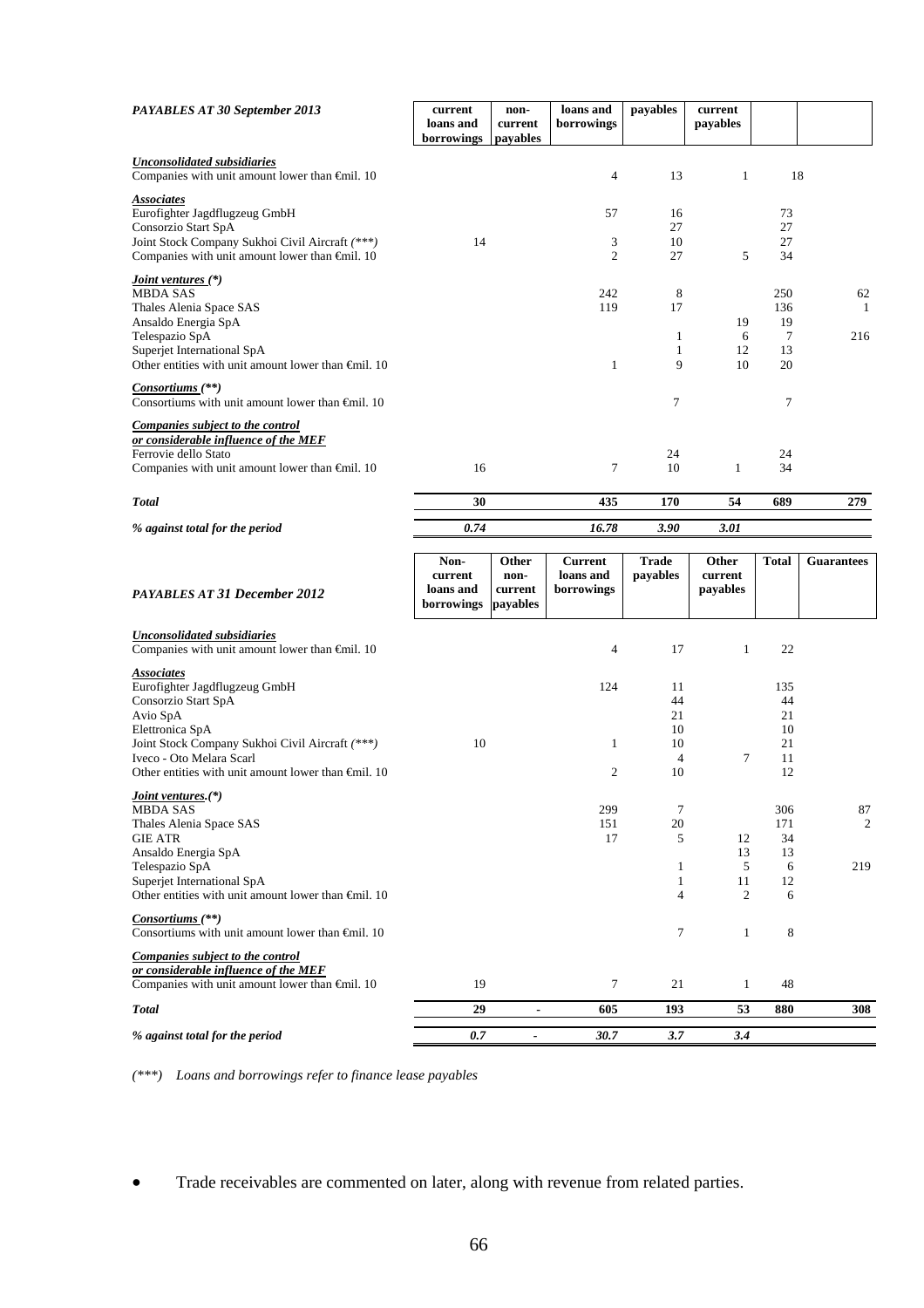- Current loans and receivables from related parties mainly refer to the non-eliminated portion of receivables from joint ventures.
- Non-current loans and receivables from related parties chiefly consist of financial instruments issued by the investee BCV Investments S.A. measured at fair value as a result of the early repayment clauses and the forced conversion to which these securities are subject.
- Trade payables mainly refer to the non-eliminated portion of payables to joint ventures and to the Start Consortium for the supply of software for the Defence Systems and Space segments.
- Borrowings from related parties include in particular the amount of  $\theta$ mil. 361 ( $\theta$ mil. 450 at 31 December 2012) due by Group companies to the joint ventures MBDA and Thales Alenia Space, for the unconsolidated portion, and payables of <del>€</del>mil. 57 (€mil. 124 at 31 December 12), to Eurofighter, of which Alenia Aeronautica owns 21%. As regards the latter, under a cash pooling agreement its surplus cash and cash equivalents at 30 September 2013 were distributed among the partners.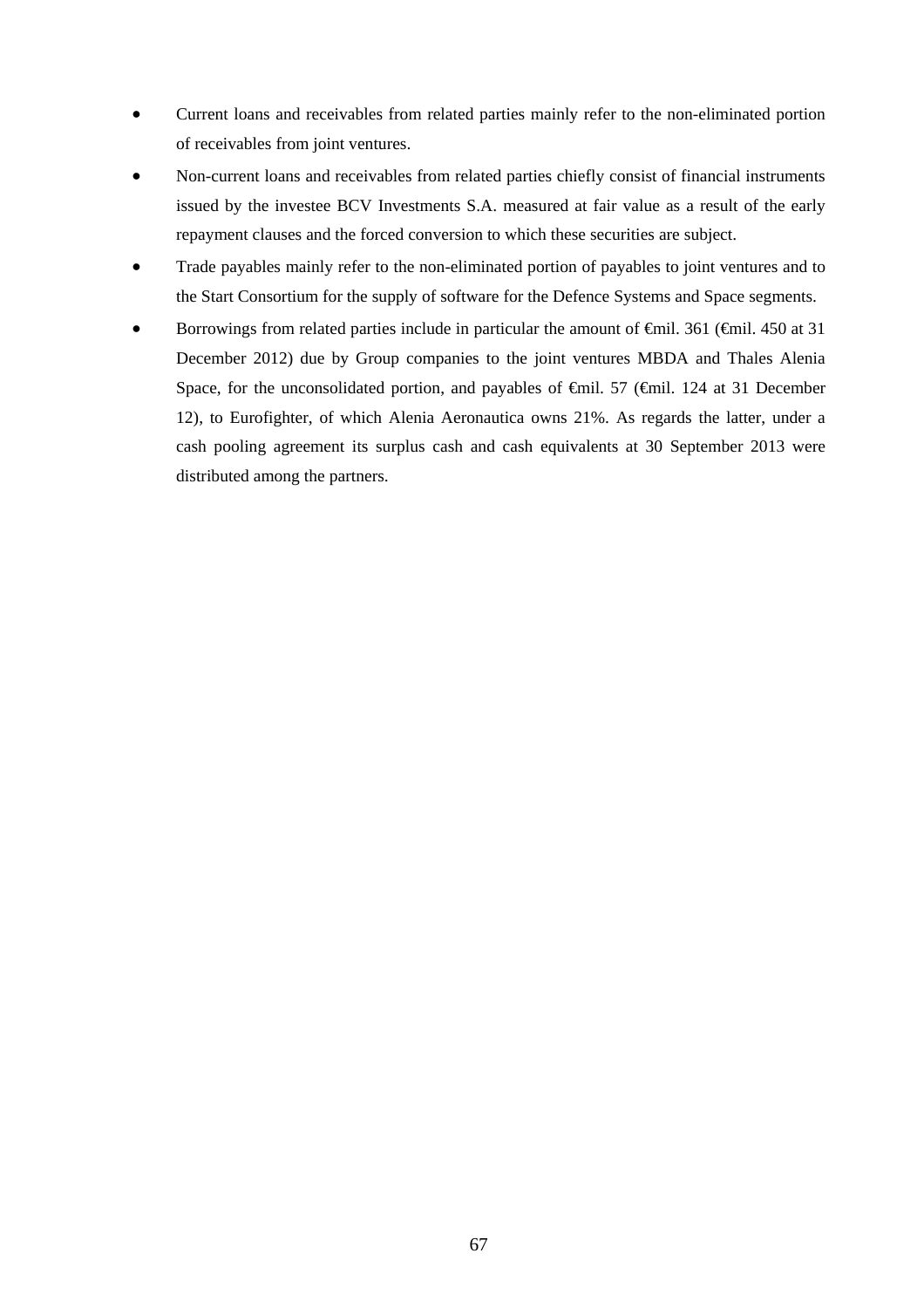| For the nine months ended 30 September 2013                                                            | <b>Revenue</b> | Other<br>operating | <b>Costs</b>       | Other<br>operating | <b>Financial</b><br>income | Financial<br>expense        |
|--------------------------------------------------------------------------------------------------------|----------------|--------------------|--------------------|--------------------|----------------------------|-----------------------------|
| (values in $\epsilon$ million)                                                                         |                | income             |                    | expenses           |                            |                             |
| <b>Unconsolidated subsidiaries</b>                                                                     |                |                    |                    |                    |                            |                             |
| Companies with unit amount lower than €mil. 10                                                         |                | $\mathbf{1}$       | 15                 |                    |                            |                             |
| <b>Associates</b><br>Eurofighter Jagdflugzeug Gmbh                                                     | 578            |                    |                    |                    |                            |                             |
| <b>NHIndustries SAS</b>                                                                                | 166            |                    |                    |                    |                            |                             |
| Orizzonte - Sistemi Navali SpA                                                                         | 141            |                    |                    | 1                  |                            |                             |
| Iveco - Oto Melara Scarl.<br>Macchi Hurel Dubois SAS                                                   | 76<br>21       |                    | 2                  | $\mathbf{1}$       |                            | $\mathbf{1}$                |
| Metro 5 SpA                                                                                            | 19             |                    |                    |                    |                            |                             |
| Consorzio Start SpA                                                                                    | 1              |                    | 11                 |                    |                            |                             |
| Advanced Air Traffic Syst.SDH BHD                                                                      | 10             |                    |                    |                    |                            |                             |
| Companies with unit amount lower than €mil. 10                                                         | 20             |                    | 25                 |                    |                            | $\mathbf{1}$                |
| <i>Joint ventures.</i> /(*)<br><b>GIE ATR</b>                                                          | 84             |                    | 22                 |                    |                            |                             |
| <b>MBDA SAS</b>                                                                                        | 44             |                    |                    |                    |                            | 2                           |
| Thales Alenia Space SAS                                                                                | 21             |                    | 5                  |                    |                            |                             |
| Closed Joint Stock Company Helivert<br>Other entities with unit amount lower than $\bigoplus$ fill. 10 | 11             |                    |                    |                    |                            |                             |
|                                                                                                        | 21             | $\overline{c}$     | 17                 |                    | 2                          |                             |
| Consortiums (**) and other<br>Other consortiums with unit amount lower than $\oplus$ mil. 10           | 10             |                    | 3                  |                    |                            |                             |
| Companies subject to the control or considerable influence of                                          |                |                    |                    |                    |                            |                             |
| the MEF<br>Ferrovie dello Stato Italiane                                                               | 295            |                    | 2                  |                    |                            |                             |
| Other                                                                                                  | 96             |                    | 14                 |                    |                            |                             |
| <b>Total</b>                                                                                           | 1,614          | $\mathbf{3}$       | 116                | $\boldsymbol{2}$   | $\overline{\mathbf{2}}$    | 4                           |
| % against total for the period                                                                         | 12.5           | 0.6                | 1.6                | 0.4                | 0.7                        | 0.7                         |
|                                                                                                        |                |                    |                    |                    |                            |                             |
|                                                                                                        |                |                    |                    |                    |                            |                             |
| For the nine months ended 30 September 2012<br>(values in $\epsilon$ million)                          | <b>Revenue</b> | Other<br>operating | Costs              | Other<br>operating | <b>Financial</b><br>income | <b>Financial</b><br>expense |
|                                                                                                        |                | income             |                    | expenses           |                            |                             |
| <b>Unconsolidated subsidiaries</b><br>Companies with unit amount lower than Gnil. 10                   | 1              |                    | 23                 |                    |                            |                             |
|                                                                                                        |                |                    |                    |                    |                            |                             |
| <b>Associates</b><br>Eurofighter Jagdflugzeug Gmbh                                                     | 521            |                    |                    |                    |                            |                             |
| NHIndustries SAS                                                                                       | 147            |                    |                    |                    |                            |                             |
| Orizzonte - Sistemi Navali SpA                                                                         | 106            |                    |                    |                    |                            |                             |
| Iveco - Oto Melara Scarl.                                                                              | 72<br>1        |                    | $\mathbf{1}$<br>20 | $\mathbf{1}$       |                            | $\boldsymbol{2}$            |
| Consorzio Start SpA<br>Macchi Hurel Dubois SAS                                                         | 22             |                    |                    |                    |                            |                             |
| Fata Gulf CO. W.L.L.                                                                                   |                |                    | 15                 |                    |                            |                             |
| Avio SpA                                                                                               | 1              |                    | 14                 | 1                  |                            |                             |
| Other entities with unit amount lower than $\oplus$ mil. 10                                            | 37             |                    | 16                 |                    |                            | 1                           |
| Joint ventures (*).<br><b>GIE ATR</b>                                                                  | 80             |                    | 14                 |                    |                            |                             |
| <b>MBDA SAS</b>                                                                                        | 46             |                    |                    |                    |                            |                             |
| Thales Alenia Space SAS                                                                                | 22             |                    | $\overline{4}$     |                    |                            | $\mathbf{1}$                |
| Other entities with unit amount lower than $\oplus$ mil. 10                                            | 29             | 3                  | 16                 |                    | 5                          |                             |
| Consortiums (**)<br>Other consortiums with unit amount lower than $\bigoplus$ nil. 10                  | 11             |                    | 3                  |                    |                            |                             |
| Companies subject to the control or considerable influence of                                          |                |                    |                    |                    |                            |                             |
| the MEF<br>Ferrovie dello Stato Italiane                                                               | 276            |                    | 6                  | 3                  |                            |                             |
| Other                                                                                                  | 111            |                    | 19                 |                    |                            |                             |
| Total                                                                                                  | 1,483          | 3                  | 151                | 5                  | 5                          | 8                           |

*(\*) Amounts refer to the portion not eliminated for proportionate consolidation*

*(\*\*) Consortiums over which the Group exercises considerable influence or which are subject to joint control*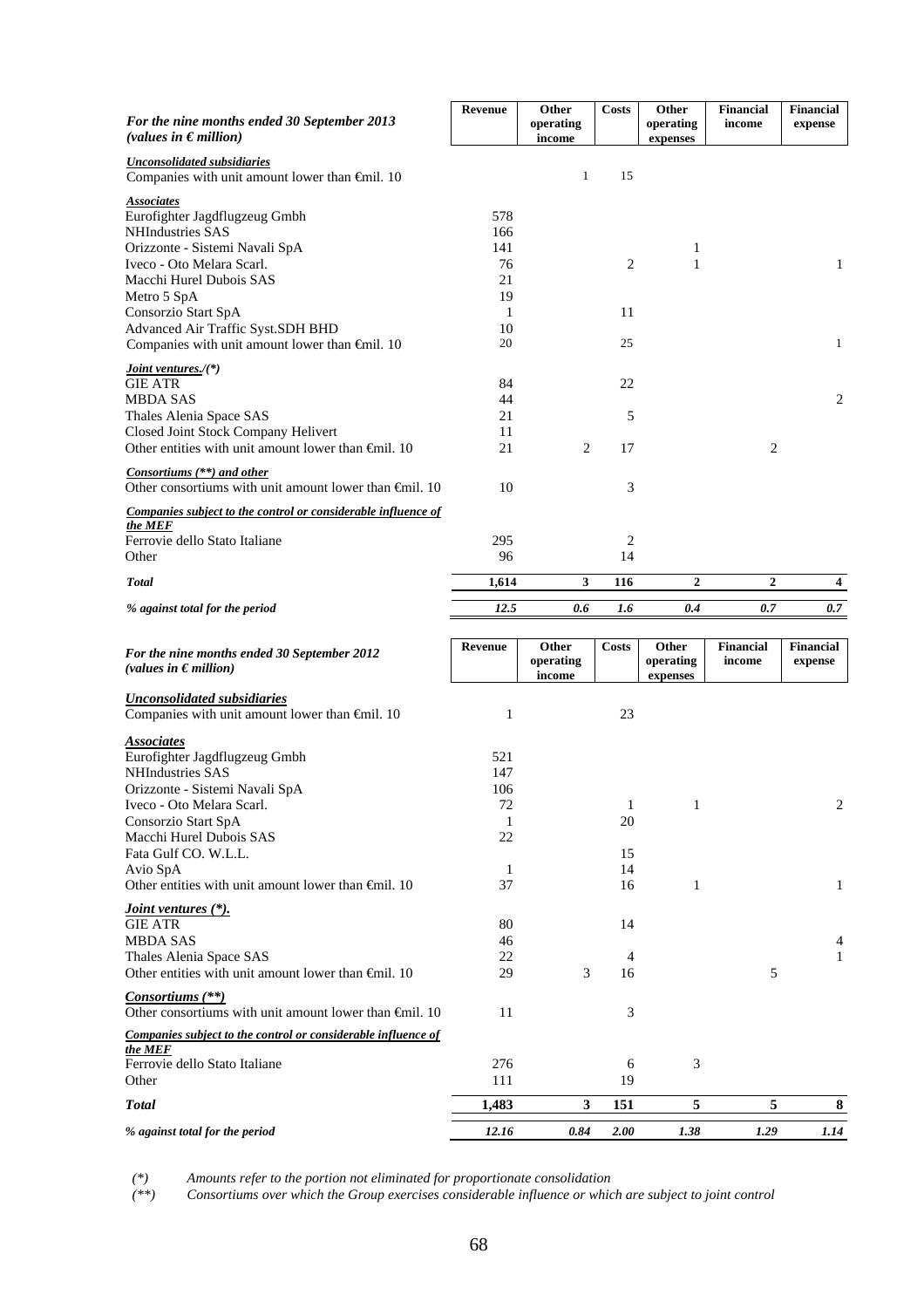The most significant trade receivables and revenues, in addition to the non-eliminated portion of receivables from joint ventures are related to:

- Eurofighter in the scope of the EFA aeronautical programme;
- the Iveco Oto Melara consortium for production and post-sales assistance on defence and security ground vehicles (VBM Freccia and PZH2000 self-propelled vehicle for the Italian Army);
- NHIndustries in the scope of the NH90 helicopter programme;
- Metro 5 for the activities connected with the new line 5 of the Milan metro;
- Orizzonte Sistemi Navali for the FREMM programme;
- the Ferrovie dello Stato Italiane group for the supply of trains and systems.

 For the Board of Directors The Chief Executive Officer and Chief Operating Officer (Alessandro Pansa)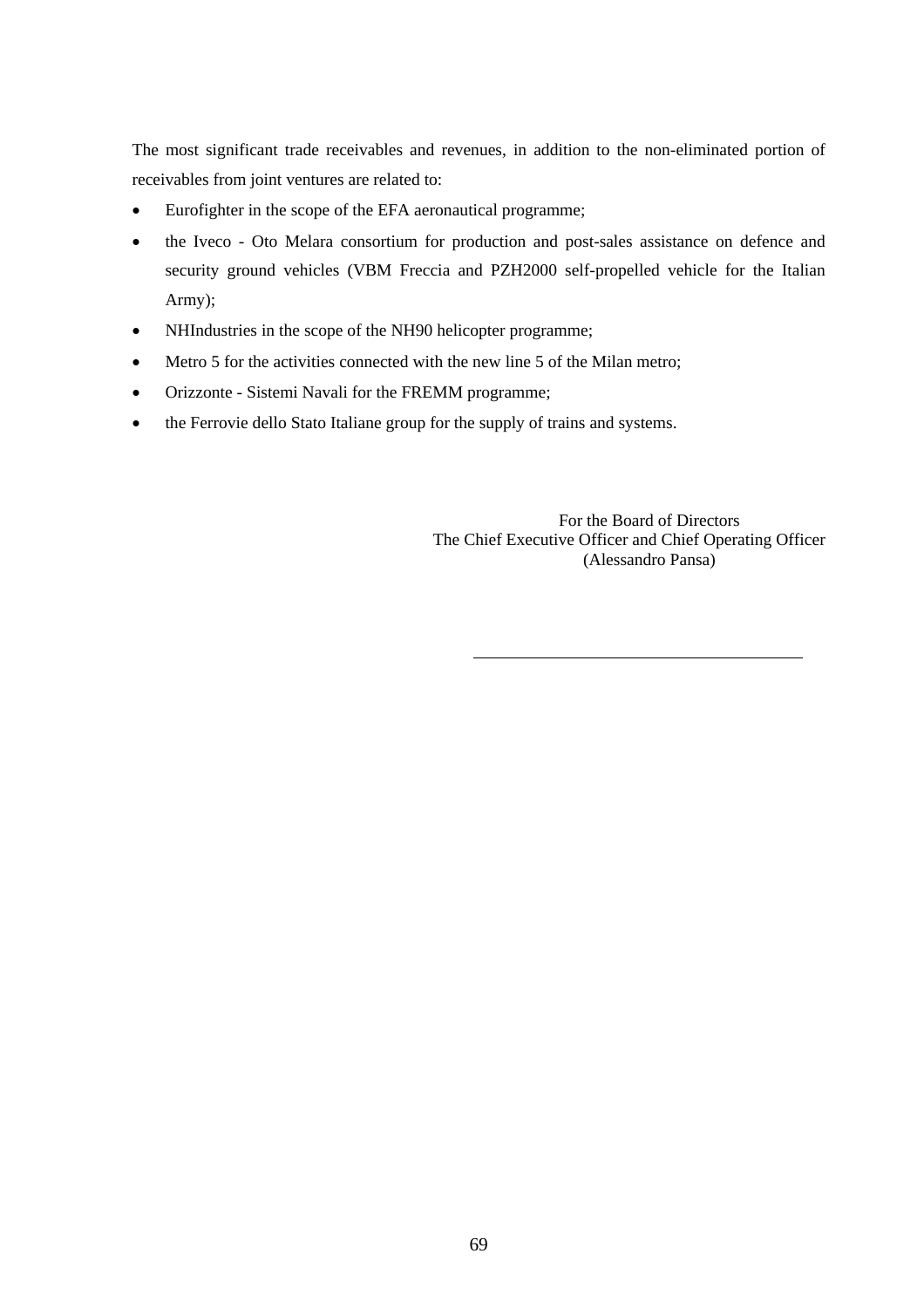**Appendix: Scope of consolidation**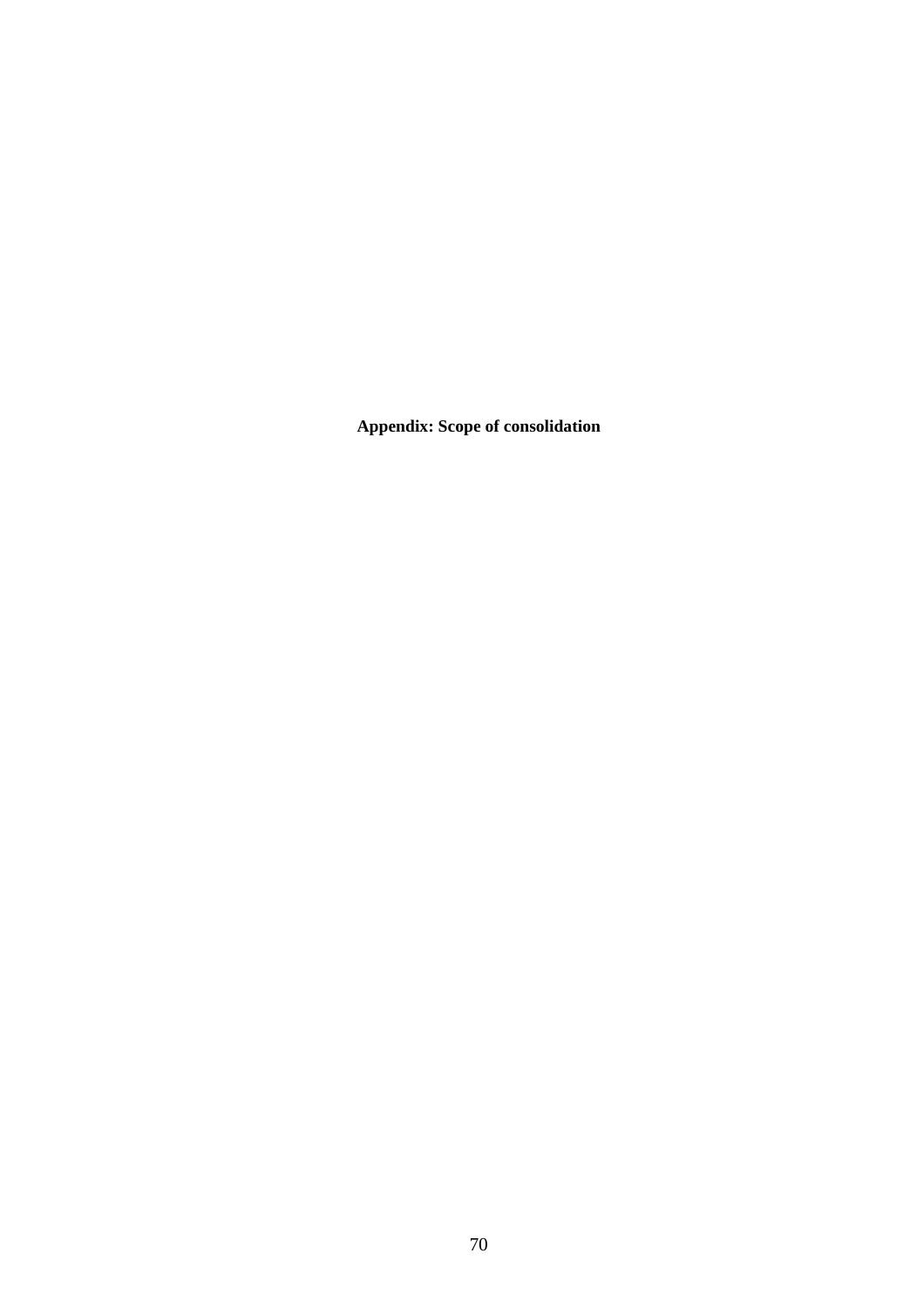#### **List of companies consolidated on a line-by-line basis (amounts in foreign currency)**

| List of companies consolidated on a line-by-line basis (amounts in foreign currency) |                                                          |                          |                          |                                         | % Group      |
|--------------------------------------------------------------------------------------|----------------------------------------------------------|--------------------------|--------------------------|-----------------------------------------|--------------|
| Company name                                                                         | <b>Registered office</b>                                 | Currency                 | Share capital            | % Group ownership                       | shareholding |
| 3083683 NOVA SCOTIA LIMITED                                                          | Halifax, Nova Scotia (Canada)                            | CAD                      |                          | <b>Direct</b><br><b>Indirect</b><br>100 | 100          |
| ADVANCED ACOUSTIC CONCEPTS LLC                                                       | Wilmington, Delaware (USA)                               | <b>USD</b>               | 500,000                  | 51                                      | 51           |
| AGUSTA AEROSPACE SERVICES AAS SA                                                     | Grace Hollogne (Belgium)                                 | <b>EUR</b>               |                          | 100                                     | 100          |
| AGUSTAWESTLAND TILT-ROTOR COMPANY INC.                                               | Wilmington, Delaware (USA)<br>Wilmington, Delaware (USA) | USD<br><b>USD</b>        | 10,000                   | 100<br>100                              | 100<br>100   |
| AGUSTAWESTLAND AMERICA LLC<br>AGUSTAWESTLAND AUSTRALIA PTY LTD                       | Melbourne (Australia)                                    | AUD                      | 400,000                  | 100                                     | 100          |
| AGUSTAWESTLAND DO BRASIL LTDA                                                        | Sao Paulo (Brazil)                                       | <b>BRL</b>               | 11,817,172               | 100                                     | 100          |
| AGUSTAWESTLAND ESPANA SL                                                             | Madrid (Spain)                                           | <b>EUR</b>               | 3,300                    | 100                                     | 100          |
| AGUSTAWESTLAND HOLDINGS LTD                                                          | Yeovil, Somerset (U.K.)                                  | GBP                      | 40,000                   | 100                                     | 100          |
| AGUSTAWESTLAND INC                                                                   | New Castle, Wilmington, Delaware (USA)                   | USD                      | 1,000                    | 100                                     | 100          |
| AGUSTAWESTLAND INDIA PRIVATE LTD                                                     | New Delhi (India)                                        | INR                      | 11,519,450               | 100                                     | 100          |
| AGUSTAWESTLAND INTERNATIONAL LTD                                                     | Yeovil, Somerset (U.K.)                                  | <b>GBP</b>               | 511,000                  | 100                                     | 100          |
| AGUSTAWESTLAND LTD                                                                   | Yeovil, Somerset (UK)                                    | GBP                      | 1,520,304                | 100                                     | 100          |
| AGUSTAWESTLAND MALAYSIA SDN BHD                                                      | Kuala Lumpur (Malaysia)                                  | <b>MYR</b>               | 2,500,000                | 100                                     | 100          |
| AGUSTAWESTLAND NORTH AMERICA INC                                                     | Wilmington, Delaware (USA)                               | USD                      |                          | 100                                     | 100          |
| AGUSTAWESTLAND NV                                                                    | Amsterdam (the Netherlands)                              | <b>EUR</b>               | 80,000                   | 100                                     | 100          |
| AGUSTAWESTLAND PHILADELPHIA CO                                                       | Wilmington Delaware (USA)                                | USD                      | 20,000,000               | 100                                     | 100          |
| AGUSTAWESTLAND POLITECNICO ADVANCED ROTORCRAFT CENTER SC A RL                        | Milan                                                    | <b>EUR</b>               | 400,000                  | 80                                      | 80           |
| AGUSTAWESTLAND PORTUGAL SA                                                           | Lisbon (Portugal)                                        | <b>EUR</b>               | 100,000                  | 100                                     | 100          |
| AGUSTAWESTLAND PROPERTIES LTD                                                        | Yeovil, Somerset (U.K.)                                  | GBP                      | 100                      | 100                                     | 100          |
| AGUSTAWESTLAND SPA                                                                   | Cascina Costa (Varese)                                   | <b>EUR</b>               | 702,537,000              | 100                                     | 100          |
| ALENIA AERMACCHI SPA                                                                 | Venegono Superiore (Varese)                              | <b>EUR</b>               | 250,000,000              | 100                                     | 100          |
| ALENIA AERMACCHI NORTH AMERICA INC                                                   | New Castle, Wilmington, Delaware (USA)                   | USD                      | 44                       | 100                                     | 100          |
| ANSALDO RAILWAY SYSTEM TRADING (BEIJING) LTD                                         | Beijing (China)                                          | USD                      | 1,500,000                | 100                                     | 40.0656      |
| ANSALDO STS AUSTRALIA PTY LTD                                                        | Birsbane (Australia)                                     | <b>AUD</b>               | 5,025,885                | 100                                     | 40.0656      |
| ANSALDO STS BEIJING LTD                                                              | Beijing (China)                                          | <b>EUR</b>               | 836,945                  | 80                                      | 32.0528      |
| ANSALDO STS CANADA INC                                                               | Kingstone, Ontario (Canada)                              | CAD                      | 26,000                   | 100                                     | 40.0656      |
| ANSALDO STS DEUTSCHLAND GMBH                                                         | Munich (Germany)                                         | <b>EUR</b>               |                          | 100                                     | 40.0656      |
| ANSALDO STS ESPANA SAU                                                               | Madrid (Spain)                                           | <b>EUR</b>               | 1,500,000                | 100                                     | 40.0656      |
| ANSALDO STS FINLAND OY (IN LIQ)                                                      | Helsinki (Finland)                                       | <b>EUR</b>               | 10,000                   | 100                                     | 40.0656      |
| ANSALDO STS FRANCE SAS                                                               | Les Ulis (France)                                        | EUR                      | 5,000,000                | 100                                     | 40.0656      |
| ANSALDO STS HONG KONG LTD                                                            | Kowloon Bay (China)                                      | HKD                      | 100,000                  | 100                                     | 40.0656      |
| ANSALDO STS IRELAND LTD                                                              | Co Kerry (Ireland)                                       | <b>EUR</b>               | 100,309                  | 100                                     | 40.0656      |
| ANSALDO STS MALAYSIA SDN BHD                                                         | Kuala Lumpur (Malaysia)                                  | <b>MYR</b>               | 3,000,000                | 100                                     | 40.0656      |
| ANSALDO STS-SINOSA RAIL SOLUT. SOUTH AFR. (PTY) LTD                                  | Sandton (ZA- South Africa)                               | ZAR                      | 2,000                    | 51                                      | 20.4335      |
| ANSALDO STS SOUTHERN AFRICA (PTY) LTD                                                | Gaborone (Botswana)                                      | <b>BWP</b>               | 100                      | 100                                     | 40.0656      |
| ANSALDO STS SWEDEN AB                                                                | Solna (Sweden)                                           | <b>SEK</b>               | 4,000,000                | 100                                     | 40.0656      |
| ANSALDO STS TRANSPORTATION SYSTEMS INDIA PRIVATE LTD                                 | Bangalore (India)                                        | <b>INR</b>               | 3,012,915,050            | 100                                     | 40.0656      |
| ANSALDO STS UK LTD                                                                   | Barbican (U.K.)                                          | GBP                      | 1,000,000                | 100                                     | 40.0656      |
| <b>ANSALDO STS SPA</b>                                                               | Genoa                                                    | <b>EUR</b>               | 80,000,000               | 40.0656                                 | 40.0656      |
| ANSALDO STS USA INC                                                                  | Wilmington, Delaware (USA)                               | <b>USD</b>               |                          | 100                                     | 40.0656      |
| ANSALDO STS USA INTERNATIONAL CO                                                     | Wilmington, Delaware (USA)                               | <b>USD</b>               | 1,000                    | 100                                     | 40.0656      |
| ANSALDO STS USA INTERNATIONAL PROJECTS CO                                            | Wilmington, Delaware (USA)                               | <b>USD</b>               | 25,000                   | 100                                     | 40.0656      |
| ANSALDOBREDA ESPANA SLU                                                              | Madrid (Spain)                                           | <b>EUR</b>               | 3,010                    | 100                                     | 100          |
| ANSALDOBREDA INC                                                                     | Pittsburg, California (USA)                              | <b>USD</b>               | 5                        | 100                                     | 100          |
| ANSALDOBREDA SPA                                                                     | Naples                                                   | <b>EUR</b>               | 55,839,139               | 100                                     | 100          |
| AUTOMATISMES CONTROLES ET ETUDES ELECTRONIQUES SAS (ACELEC)                          | Les Ulis (France)                                        | <b>EUR</b>               | 167,694                  | 100                                     | 40.0656      |
| BREDAMENARINIBUS SPA                                                                 | Bologna                                                  | <b>EUR</b>               | 1,300,000                | 100                                     | 100          |
| <b>CISDEG SPA</b>                                                                    | Rome                                                     | <b>EUR</b>               | 120,000                  | 87.5                                    | 87.5         |
| <b>CYBERLABS SRL</b>                                                                 | Milan                                                    | <b>EUR</b>               | 20,000                   | 100                                     | 100          |
| DRS C3 & AVIATION COMPANY                                                            | Wilmington, Delaware (USA)                               | <b>USD</b>               | 1                        | 100                                     | 100          |
| DRS CENGEN LLC                                                                       | Wilmington, Delaware (USA)                               | <b>USD</b>               | ä,                       | 100                                     | 100          |
| DRS CONSOLIDATED CONTROLS INC                                                        | Wilmington, Delaware (USA)                               | <b>USD</b>               | 1                        | 100                                     | 100          |
| DRS DEFENSE SOLUTIONS LLC                                                            | Wilmington, Delaware (USA)                               | <b>USD</b>               | $\overline{\mathcal{L}}$ | 100                                     | 100          |
| DRS ENVIRONMENTAL SYSTEMS INC                                                        | Wilmington, Delaware (USA)                               | <b>USD</b>               | $\mathbf{1}$             | 100                                     | 100          |
| DRS HOMELAND SECURITY SOLUTIONS INC                                                  | Wilmington, Delaware (USA)                               | <b>USD</b>               |                          | 100                                     | 100          |
| DRS ICAS LLC                                                                         | Wilmington, Delaware (USA)                               | <b>USD</b>               | $\mathbf{1}$             | 100                                     | 100          |
| DRS INTERNATIONAL INC                                                                | Wilmington, Delaware (USA)                               | <b>USD</b>               |                          | 100                                     | 100          |
| DRS POWER & CONTROL TECHNOLOGIES INC                                                 | Wilmington, Delaware (USA)                               | <b>USD</b>               | 1                        | 100                                     | 100          |
| DRS POWER TECHNOLOGY INC                                                             | Wilmington, Delaware (USA)                               | <b>USD</b>               | 1                        | 100                                     | 100          |
| DRS RADAR SYSTEMS LLC                                                                | Wilmington, Delaware (USA)                               | <b>USD</b>               |                          | 100                                     | 100          |
| DRS RSTA INC                                                                         | Wilmington, Delaware (USA)                               | <b>USD</b>               | $\mathbf{1}$             | 100                                     | 100          |
| DRS SENSORS & TARGETING SYSTEMS INC                                                  | Wilmington, Delaware (USA)                               | <b>USD</b>               |                          | 100                                     | 100          |
| DRS SIGNAL SOLUTIONS INC                                                             | Wilmington, Delaware (USA)                               | <b>USD</b>               | 10                       | 100                                     | 100          |
| DRS SURVEILLANCE SUPPORT SYSTEMS INC                                                 | Wilmington, Delaware (USA)                               | <b>USD</b>               | $\mathbf{1}$             | 100                                     | 100          |
| DRS SUSTAINMENT SYSTEMS INC                                                          | Wilmington, Delaware (USA)                               | <b>USD</b>               | 1,000                    | 100                                     | 100          |
| DRS SYSTEMS MANAGEMENT LLC                                                           | Wilmington, Delaware (USA)                               | <b>USD</b>               | 10                       | 100                                     | 100          |
| DRS TACTICAL SYSTEMS GLOBAL SERVICES INC                                             | Plantation, Florida (USA)                                | <b>USD</b>               |                          | 100                                     | 100          |
| DRS TACTICAL SYSTEMS INC                                                             | Plantation, Florida (USA)                                | <b>USD</b>               | 200                      | 100                                     | 100          |
| DRS TACTICAL SYSTEMS LIMITED                                                         | Farnham, Surrey (UK)                                     | GBP                      | 1,000                    | 100                                     | 100          |
| DRS TECHNICAL SERVICES GMBH & CO KG                                                  | Baden-Wurttemberg (Germany)                              | EUR                      |                          | 100                                     | 100          |
| DRS TECHNICAL SERVICES INC                                                           | Baltimora, Maryland (USA)                                | <b>USD</b>               | 50                       | 100                                     | 100          |
| DRS TECHNOLOGIES CANADA INC                                                          | Wilmington, Delaware (USA)                               | <b>USD</b>               | $\overline{1}$           | 100                                     | 100          |
| DRS TECHNOLOGIES CANADA LTD                                                          | Kanata, Ontario (Canada)                                 | CAD                      | 100                      | 100                                     | 100          |
| DRS TECHNOLOGIES SAUDI ARABIA LLC                                                    | Riyadh (Saudi Arabia)                                    | SAR                      | 2,000,000                | 49                                      | 49           |
| DRS TECHNOLOGIES UK LIMITED                                                          | Farnham, Surrey (UK)                                     | GBP                      | 14,676,000               | 100                                     | 100          |
| DRS TECHNOLOGIES VERWALTUNGS GMBH                                                    | Baden-Wurttemberg (Germany)                              | <b>EUR</b>               | 25,000                   | 100                                     | 100          |
| DRS TECHNOLOGIES INC                                                                 | Wilmington, Delaware (USA)                               | <b>USD</b>               | $\mathbf{1}$             | 100                                     | 100          |
| DRS TEST & ENERGY MANAGEMENT LLC                                                     | Wilmington, Delaware (USA)                               | <b>USD</b>               | 510                      | 100                                     | 100          |
| DRS TRAINING & CONTROL SYSTEMS LLC                                                   | Plantation, Florida (USA)                                | <b>USD</b>               |                          | 100                                     | 100          |
| DRS TSI INTERNATIONAL LLC                                                            | Wilmington, Delaware (USA)                               | <b>USD</b>               |                          | 100                                     | 100          |
| DRS UNMANNED TECHNOLOGIES INC                                                        | Wilmington, Delaware (USA)                               | <b>USD</b>               | 600,000                  | 100                                     | 100          |
| ED CONTACT SRL                                                                       | Rome                                                     | <b>EUR</b>               |                          | 100                                     | 100          |
| ELECTRON ITALIA SRL<br>ELSAG NORTH AMERICA LLC                                       | Rome<br>Madison, North Carolina (USA)                    | <b>EUR</b><br><b>USD</b> | 206,582<br>3,000,000     | 100                                     | 100          |
| ENGINEERED COIL COMPANY                                                              | Clayton, Missouri (USA)                                  | <b>USD</b>               | 1,000                    | 100<br>100                              | 100<br>100   |
| ENGINEERED ELECTRIC COMPANY                                                          | Clayton, Missouri (USA)                                  | <b>USD</b>               | 1,000                    | 100                                     | 100          |
| ENGINEERED SUPPORT SYSTEMS INC                                                       | Clayton, Missouri (USA)                                  | <b>USD</b>               |                          | 100                                     | 100          |
| <b>E-SECURITY SRL</b>                                                                | Montesilvano (Pescara)                                   | <b>EUR</b>               | 128,000                  | 100                                     | 100          |
| <b>ESSI RESOURCES LLC</b>                                                            | Louisville, Kentucky (USA)                               | <b>USD</b>               |                          | 100                                     | 100          |
| <b>FATA ENGINEERING SPA</b>                                                          | Pianezza (Turin)                                         | <b>EUR</b>               | 1,092,000                | 100                                     | 100          |
| FATA GULF CO WLL                                                                     | Doha (Qatar)                                             | QAR                      | 200,000                  | 49                                      | 97           |
| <b>FATA HUNTER INC</b>                                                               | Riverside, California (USA)                              | <b>USD</b>               | 5,800,000                | 100                                     | 100          |
| FATA LOGISTIC SYSTEMS SPA                                                            | Pianezza (Turin)                                         | <b>EUR</b>               | 100,000                  | 100<br>100                              | 100          |
| <b>FATA SPA</b>                                                                      | Pianezza (Turin)                                         | <b>EUR</b>               | 20,000,000               | 100                                     | 100          |
| FINMECCANICA FINANCE SA                                                              | Luxembourg (Luxembourg)                                  | <b>EUR</b>               | 12,371,940               |                                         | 100          |
| FINMECCANICA GROUP REAL ESTATE SPA                                                   | Rome                                                     | <b>EUR</b>               | 49,945,983               | 100                                     | 100          |
| FINMECCANICA GROUP SERVICES SPA                                                      | Rome                                                     | <b>EUR</b>               | 21,000,000               | 100                                     | 100          |
| <b>LARIMART SPA</b>                                                                  | Rome                                                     | EUR                      | 2,500,000                | 60                                      | 60           |
| <b>LASERTEL INC</b>                                                                  | Tucson, Arizona (USA)                                    | <b>USD</b>               | 10                       | 100                                     | 100          |
| LAUREL TECHNOLOGIES PARTNERSHIP                                                      | Wilmington, Delaware (USA)                               | <b>USD</b>               | ×                        | 100                                     | 100          |
| MECCANICA HOLDINGS USA INC                                                           | Wilmington, Delaware (USA)                               | <b>USD</b>               | 10                       | 100                                     | 100          |
| MECCANICA REINSURANCE SA                                                             | Luxembourg (Luxembourg)                                  | EUR                      | 4,000,000                | 100                                     | 100          |
| NET SERVICE SRL                                                                      | Bologna                                                  | <b>EUR</b>               | 110,000                  | 70                                      | 70           |
| ORANGEE SRL                                                                          | Rome                                                     | <b>EUR</b>               | 99,000                   | 100                                     | 100          |
| OTO MELARA IBERICA SAU                                                               | Loriguilla, Valencia (Spain)                             | <b>EUR</b>               | 120,000                  | 100                                     | 100          |
| OTO MELARA NORTH AMERICA INC                                                         | Dover, Delaware (USA)                                    | <b>USD</b>               | 10,000                   | 100                                     | 100          |
| OTO MELARA SPA                                                                       | La Spezia                                                | <b>EUR</b>               | 92,307,722               | 100                                     | 100          |
| PCA ELECTRONIC TEST LTD                                                              | Grantham, Lincolnshire (UK)                              | GBP                      |                          | 100                                     | 100          |
| PIVOTAL POWER INC                                                                    | Halifax, Nova Scotia (Canada)                            | CAD                      |                          | 100                                     | 100          |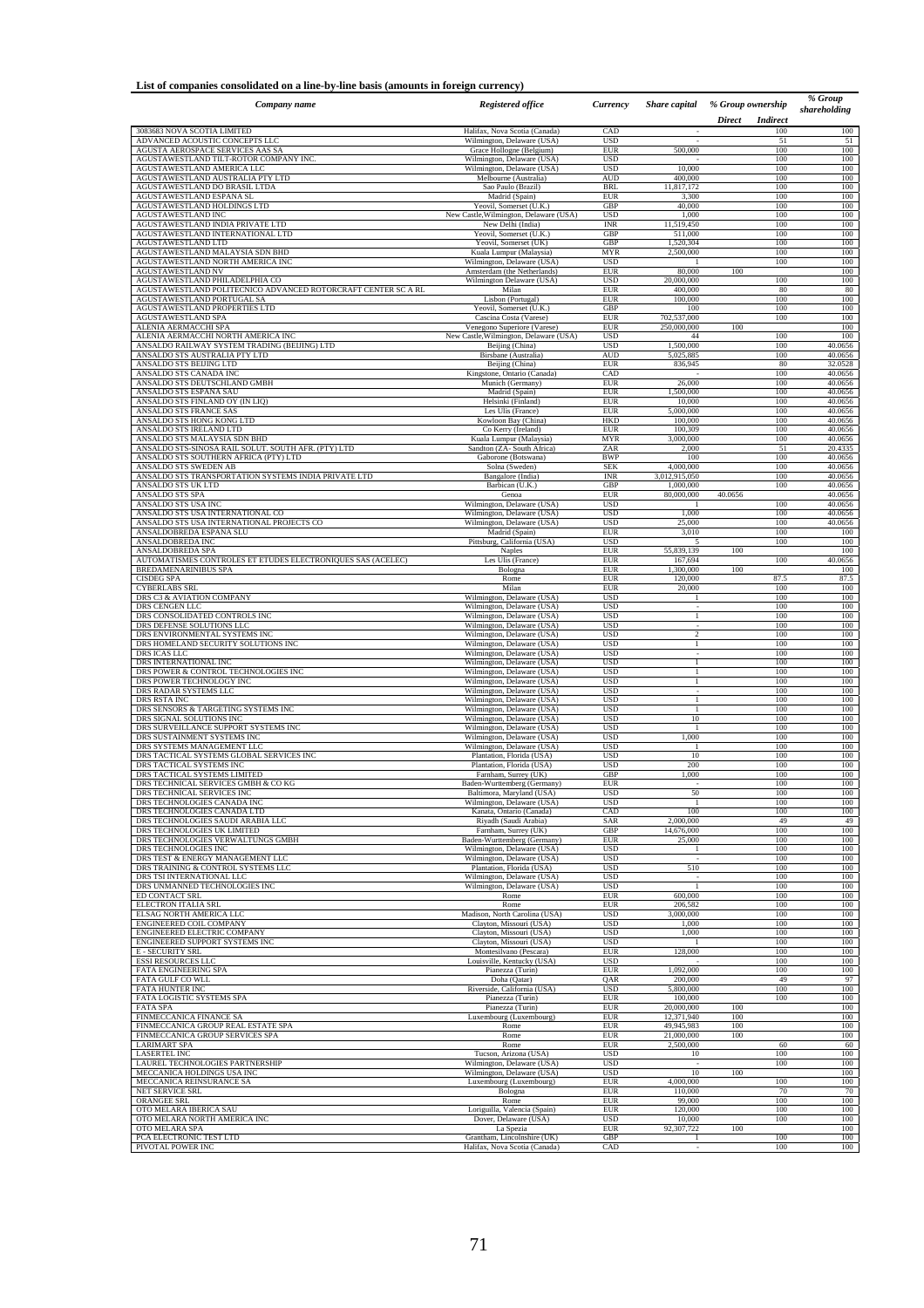#### **List of companies consolidated on a line-by-line basis (amounts in foreign currency) (cont'd)**

| Company name                                                         | <b>Registered office</b>              | Currency   | Share capital | % Group ownership |                 | % Group<br>shareholding |
|----------------------------------------------------------------------|---------------------------------------|------------|---------------|-------------------|-----------------|-------------------------|
|                                                                      |                                       |            |               | <b>Direct</b>     | <b>Indirect</b> |                         |
| REGIONALNY PARK PRZEMYSLOWY SWIDNIK SP Z OO                          | Mechaniczna 13 - U1. Swidnik (Poland) | PLN        | 7.072.000     |                   | 72.0588         | 70.5318                 |
| SELEX COMMUNICATIONS GMBH                                            | Backnang (Germany)                    | <b>EUR</b> | 2.500,000     |                   | 100             | 100                     |
| SELEX COMMUNICATIONS INC                                             | San Francisco, California (USA)       | <b>USD</b> | 650,000       |                   | 100             | 100                     |
| <b>SELEX ELSAG LTD</b>                                               | Chelmsford, Essex (UK)                | <b>GBP</b> | 25,800,100    |                   | 100             | 100                     |
| SELEX ES DO BRASIL LTDA formerly SELEX COMMUNICATIONS DO BRASIL LTDA | Rio de Janeiro (Brazil)               | <b>BRL</b> | 3.621.000     |                   | 100             | 100                     |
| SELEX ES INTERNATIONAL LTD formerly SELEX ELSAG HOLDINGS LTD         | Chelmsford (UK)                       | <b>GBP</b> | 60,000,000    |                   | 100             | 100                     |
| SELEX ES LTD formerly SELEX GALILEO LTD                              | Essex (UK)                            | GBP        | 270,000,100   |                   | 100             | 100                     |
| SELEX ES MUAS SPA formerly SELEX GALILEO MUAS SPA                    | Rome                                  | <b>EUR</b> | 150,000       |                   | 100             | 100                     |
| <b>SELEX GALILEO INC</b>                                             | Wilmington, Delaware (USA)            | <b>USD</b> | 17,750,000    |                   | 100             | 100                     |
| SELEX ES ELKTRONIK TURKEY AS formerly SELEX KOMUNIKASYON AS          | Golbasi (Turkev)                      | TRY        | 56,501,808    |                   | 99,999          | 99.999                  |
| SELEX ES ROMANIA SRL formerly SELEX COMMUNICATIONS ROMANIA SRL       | <b>Bucharest</b> (Romania)            | <b>RON</b> | 42.370        |                   | 100             | 100                     |
| SELEX ES SPA formerly SELEX ELECTRONIC SYSTEMS SPA                   | Rome                                  | <b>EUR</b> | 1,000,000     | 100               |                 | 100                     |
| SELEX SERVICE MANAGEMENT SPA                                         | Rome                                  | <b>EUR</b> | 3,600,000     | 100               |                 | 100                     |
| SELEX SISTEMI INTEGRATI SPA                                          | Rome                                  | <b>EUR</b> | 143.110.986   |                   | 100             | 100                     |
| SELEX SYSTEMS INTEGRATION GMBH                                       | Neuss (Germany)                       | <b>EUR</b> | 1.891.900     |                   | 100             | 100                     |
| SELEX SYSTEMS INTEGRATION INC                                        | Delaware (USA)                        | <b>USD</b> |               |                   | 100             | 100                     |
| SELEX SYSTEMS INTEGRATION LTD                                        | Portsmouth, Hampshire (UK)            | GBP        | 71,500,001    |                   | 100             | 100                     |
| SC ELETTRA COMMUNICATIONS SA                                         | Ploiesti (Romania)                    | <b>RON</b> | 10,847,960    |                   | 50.5            | 50.5                    |
| <b>SIRIO PANEL SPA</b>                                               | Montevarchi (Arezzo)                  | <b>EUR</b> | 447.228       |                   | 100             | 100                     |
| SO.GE.PA. - SOCIETA` GENERALE DI PARTECIPAZIONI SPA                  | Genoa                                 | <b>EUR</b> | 1,000,000     | 100               |                 | 100                     |
| SISTEMI SOFTWARE INTEGRATI SPA                                       | Taranto                               | <b>EUR</b> | 1,664,000     |                   | 100             | 100                     |
| <b>T-S HOLDING CORPORATION</b>                                       | Dallas, Texas (USA)                   | <b>USD</b> | 280,000       |                   | 100             | 100                     |
| TECH-SYM LLC                                                         | Reno, Nevada (USA)                    | <b>USD</b> | 10            |                   | 100             | 100                     |
| UNION SWITCH & SIGNAL INC                                            | Wilmington, Delaware (USA)            | <b>USD</b> | 1.000         |                   | 100             | 40.0656                 |
| VEGA CONSULTING SERVICES LTD                                         | Hertfordshire (UK)                    | <b>GBP</b> | 1.098.839     |                   | 100             | 100                     |
| VEGA DEUTSCHLAND GMBH                                                | Cologne (Germany)                     | <b>EUR</b> | 25,700        |                   | 100             | 100                     |
| WESTLAND SUPPORT SERVICES LTD                                        | Yeovil, Somerset (UK)                 | <b>GBP</b> | 5.000         |                   | 100             | 100                     |
| WESTLAND TRANSMISSIONS LTD                                           | Yeovil, Somerset (UK)                 | <b>GBP</b> | 1.000.100     |                   | 100             | 100                     |
| WHITEHEAD SISTEMI SUBACQUEI SPA                                      | Livorno                               | <b>EUR</b> | 21,346,000    | 100               |                 | 100                     |
| WING NED BV                                                          | Rotterdam (the Netherlands)           | <b>EUR</b> | 18,000        |                   | 100             | 100                     |
| <b>WORLD'S WING SA</b>                                               | Geneva (Switzerland)                  | <b>CHF</b> | 120,100,000   |                   | 94.944          | 94.944                  |
| WYTWORNIA SPRZETU KOMUNIKACYJNEGO "PZL-SWIDNIK" SPOLKA AKCYJNA       | Aleja Lotnikow, Swidnik (Poland)      | PLN        | 86,006,050    |                   | 97.88096        | 97.88096                |
| ZAKLAD OBROBKI PLASTYCZNEJ SP Z OO                                   | Kuznicza 13 - U1, Swidnik (Poland)    | PLN        | 3,800,000     |                   | 100             | 97.88096                |

### **List of companies consolidated using the proportionate method (amounts in foreign currency)**

| Company name                                        | <b>Registered office</b>       | Currency   | Share capital | % Group ownership |                 | % Group<br>shareholding |
|-----------------------------------------------------|--------------------------------|------------|---------------|-------------------|-----------------|-------------------------|
|                                                     |                                |            |               | Direct            | <b>Indirect</b> |                         |
| THALES ALENIA SPACE SAS                             | Cannes La Bocca (France)       | <b>EUR</b> | 979.240.000   | 33                |                 | 33                      |
| THALES ALENIA SPACE FRANCE SAS                      | Paris (France)                 | <b>EUR</b> | 905,746,395   |                   | 100             | 33                      |
| THALES ALENIA SPACE ITALIA SPA                      | Rome                           | <b>EUR</b> | 204.007.999   |                   | 100             | 33                      |
| THALES ALENIA SPACE ESPANA SA                       | Madrid (Spain)                 | <b>EUR</b> | 4,507,500     |                   | 100             | 33                      |
| THALES ALENIA SPACE ETCA SA                         | Charleroi (Belgium)            | <b>EUR</b> | 24,000,000    |                   | 100             | 33                      |
| THALES ALENIA SPACE NORTH AMERICA INC               | Wilmington (USA)               | <b>USD</b> | 200,000       |                   | 100             | 33                      |
| THALES ALENIA SPACE DEUTHCHLAND SAS                 | Germany                        | <b>EUR</b> | 25,000        |                   | 100             | 33                      |
| <b>FORMALEC SA</b>                                  | Paris (France)                 | <b>EUR</b> | n.a.          |                   | 100             | 33                      |
| <b>TELESPAZIO FRANCE SAS</b>                        | Toulouse (France)              | <b>EUR</b> | 33,670,000    |                   | 100             | 67                      |
| <b>TELESPAZIO SPA</b>                               | Rome                           | <b>EUR</b> | 50,000,000    |                   | 100             | 67                      |
| SPACEOPAL GMBH                                      | Munich (Germany)               | <b>EUR</b> | 500,000       |                   | 50              | 33,5                    |
| TELESPAZIO VEGA UK LTD                              | Welwyn Garden City, Herts (UK) | <b>GBP</b> | 30,000,100    |                   | 100             | 67                      |
| TELESPAZIO VEGA UK SL                               | Madrid (Spain)                 | <b>EUR</b> | 3,100         |                   | 100             | 67                      |
| TELESPAZIO VEGA DEUTSCHLAND GMBH                    | Darmstadt (Germany)            | <b>EUR</b> | 44.150        |                   | 100             | 67                      |
| E - GEOS SPA                                        | Matera                         | <b>EUR</b> | 5,000,000     |                   | 80              | 53,6                    |
| <b>GAF AG</b>                                       | Munich (Germany)               | <b>EUR</b> | 256,000       |                   | 100             | 53,6                    |
| EUROMAP SATELLITENDATEN-VERTRIEBSGESELLSCHAFT MBH   | Neustrelitz (Germany)          | <b>EUR</b> | 127,823       |                   | 100             | 53,6                    |
| TELESPAZIO ARGENTINA SA                             | Buenos Aires (Argentina)       | <b>ARS</b> | 9,900,000     |                   | 100             | 66.958                  |
| TELESPAZIO BRASIL SA                                | Rio de Janeiro (Brazil)        | <b>BRL</b> | 58,724,000    |                   | 98.774          | 66.1786                 |
| TELESPAZIO NORTH AMERICA INC                        | Doover, Delaware (USA)         | <b>USD</b> | 10            |                   | 100             | 67                      |
| TELESPAZIO HUNGARY SATELLITE TELECOMMUNICATIONS LTD | Budapest (Hungary)             | <b>EUR</b> | 100,000       |                   | 100             | 67                      |
| <b>RARTEL SA</b>                                    | Bucharest (Romania)            | <b>RON</b> | 468,500       |                   | 61.061          | 40.911                  |
| TELESPAZIO IBERICA SL                               | Barcelona (Spain)              | <b>EUR</b> | 2.230.262     |                   | 100             | 67                      |
| <b>AMSH BV</b>                                      | Amsterdam (the Netherlands)    | <b>EUR</b> | 36,296,316    | 50                |                 | 50                      |
| <b>MBDA SAS</b>                                     | Paris (France)                 | <b>EUR</b> | 53,824,000    |                   | 50              | 25                      |
| MBDA TREASURE COMPANY LTD                           | Jersey (U.K.)                  | <b>EUR</b> | 290,000       |                   | 100             | 25                      |
| <b>MBDA FRANCE SAS</b>                              | Paris (France)                 | <b>EUR</b> | 36,836,000    |                   | 99.99           | 25                      |
| <b>MBDA INCORPORATED</b>                            | Wilmington, Delaware (USA)     | <b>USD</b> | 1.000         |                   | 100             | 25                      |
| MBDA INTERNATIONAL LTD                              | UK                             | GBP        | 1,000,000     |                   | 100             | 25                      |
| <b>MBDA ITALIA SPA</b>                              | Roma                           | <b>EUR</b> | 120,000,000   |                   | 100             | 25                      |
| <b>MBDA UK LTD</b>                                  | Stevenage (U.K.)               | GBP        | 5.345.292     |                   | 99.99           | 25                      |
| <b>MBDA UAE LTD</b>                                 | London (U.K.)                  | GBP        | 100           |                   | 100             | 25                      |
| <b>MATRA ELECTRONIOUE SA</b>                        | Paris (France)                 | <b>EUR</b> | 1,525,000     |                   | 99.99           | 25                      |
| <b>MBDA INSURANCE LTD</b>                           | Dublin (Ireland)               | <b>EUR</b> | 3,500,000     |                   | 100             | 25                      |
| <b>MBDA SERVICES SA</b>                             | Paris (France)                 | <b>EUR</b> | 38,000        |                   | 99.68           | 24.92                   |
| MBDA DEUTSCHLAND GMBH                               | Unterschleißheim(Germany)      | <b>EUR</b> | 1,001,000     |                   | 100             | 25                      |
| <b>BAYERN-CHEMIE GMBH</b>                           | Germany                        | <b>EUR</b> | 511.292       |                   | 100             | 25                      |
| <b>TAURUS SYSTEMS GMBH</b>                          | Germany                        | <b>EUR</b> | 511.292       |                   | 67              | 16.75                   |
| <b>TDW GMBH</b>                                     | Germany                        | <b>EUR</b> | 2,556,459     |                   | 100             | 25                      |
| <b>MBDA SPAIN</b>                                   | Madrid (Spain)                 | <b>EUR</b> | 6.300         |                   | 100             | 25                      |
| AVIATION TRAINING INTERNATIONAL LTD                 | Dorset (U.K.)                  | <b>GBP</b> | 550,000       |                   | 50              | 50                      |
| <b>ROTORSIM SRL</b>                                 | Sesto Calende (Varese)         | <b>EUR</b> | 9,800,000     |                   | 50              | 50                      |
| ROTORSIM USA LLC                                    | Wilmington, Delaware (USA)     | <b>USD</b> | 12,607,452    |                   | 50              | 50                      |
| CLOSED JOINT STOCK COMPANY HELIVERT                 | Moscow (Russia)                | <b>RUR</b> | 10,000        |                   | 50              | 50                      |
| <b>CONSORZIO ATR GIE e SPE</b>                      | Toulouse (France)              | <b>USD</b> |               |                   | 50              | 50                      |
| SUPERJET INTERNATIONAL SPA                          | Tessera (Venice)               | <b>EUR</b> | 6,424,411     |                   | 51              | 51                      |
| BALFOUR BEATTY ANSALDO SYSTEMS JV SDN BHD           | Ampang (Malaysia)              | <b>MYR</b> | 6,000,000     |                   | 40              | 16.0262                 |
| KAZAKHSTAN TZ-ANSALDOSTS ITALY LLP                  | Astana (Kazakhstan)            | <b>KZT</b> | 22,000,000    |                   | 49              | 19.6321                 |

#### **List of subsidiaries and associates valued at cost (amounts in foreign currency)**

| Company name                                                       | Registered office                      | Currency   | Share capital | % Group ownership |               | % Group<br>shareholding |
|--------------------------------------------------------------------|----------------------------------------|------------|---------------|-------------------|---------------|-------------------------|
|                                                                    |                                        |            |               | <b>Direct</b>     | <b>Direct</b> |                         |
| ADVANCED MALE AIRCRAFT LLC                                         | Al Ain, Muwaiji (United Arab Emirates) | <b>AED</b> | 200,000       |                   | 49            | 49                      |
| AGUSTAWESTLAND UK PENSION SCHEME (TRUSTEE) LTD                     | Yeovil (U.K.)                          | <b>GBP</b> |               |                   | 100           | 100                     |
| ANSALDOBREDA FRANCE SAS (IN LIO)                                   | Marseilles (France)                    | <b>EUR</b> | 200,000       |                   | 100           | 100                     |
| CCRT SISTEMI SPA (IN BANKRUPTCY)                                   | Milan                                  | <b>EUR</b> | 697.217       |                   | 30.34         | 30.34                   |
| EUROPEAN SATELLITE NAVIGATION INDUSTRIES GMBH (IN LIO)             | Ottobrunn (Germany)                    | <b>EUR</b> | 264,000       | 18.94             | 18.94         | 25.19                   |
| EUROPEAN SATELLITE NAVIGATION INDUSTRIES SA (IN LIO)               | Brussels (Belgium)                     | <b>EUR</b> | 264,000       | 18.94             | 18.94         | 25.19                   |
| INDUSTRIE AERONAUTICHE E MECCANICHE RINALDO PIAGGIO SPA            |                                        |            |               |                   |               |                         |
| (EXTRAORD, ADMIN.)                                                 | Genoa                                  | <b>EUR</b> | 103,567       | 30.982            |               | 30.982                  |
| SAITECH SPA (IN BANKRUPTCY)                                        | Passignano sul Trasimeno (Perugia)     | <b>EUR</b> | 2.582.284     |                   | 40            | 40                      |
| SEL PROC SRL formerly SEL PROC SCRL                                | Rome                                   | <b>EUR</b> | 300,000       |                   | 100           | 100                     |
| SESM - SOLUZIONI EVOLUTE PER LA SISTEMISTICA E I MODELLI - SC A RL | <b>Naples</b>                          | <b>EUR</b> | 323,440       |                   | 100           | 100                     |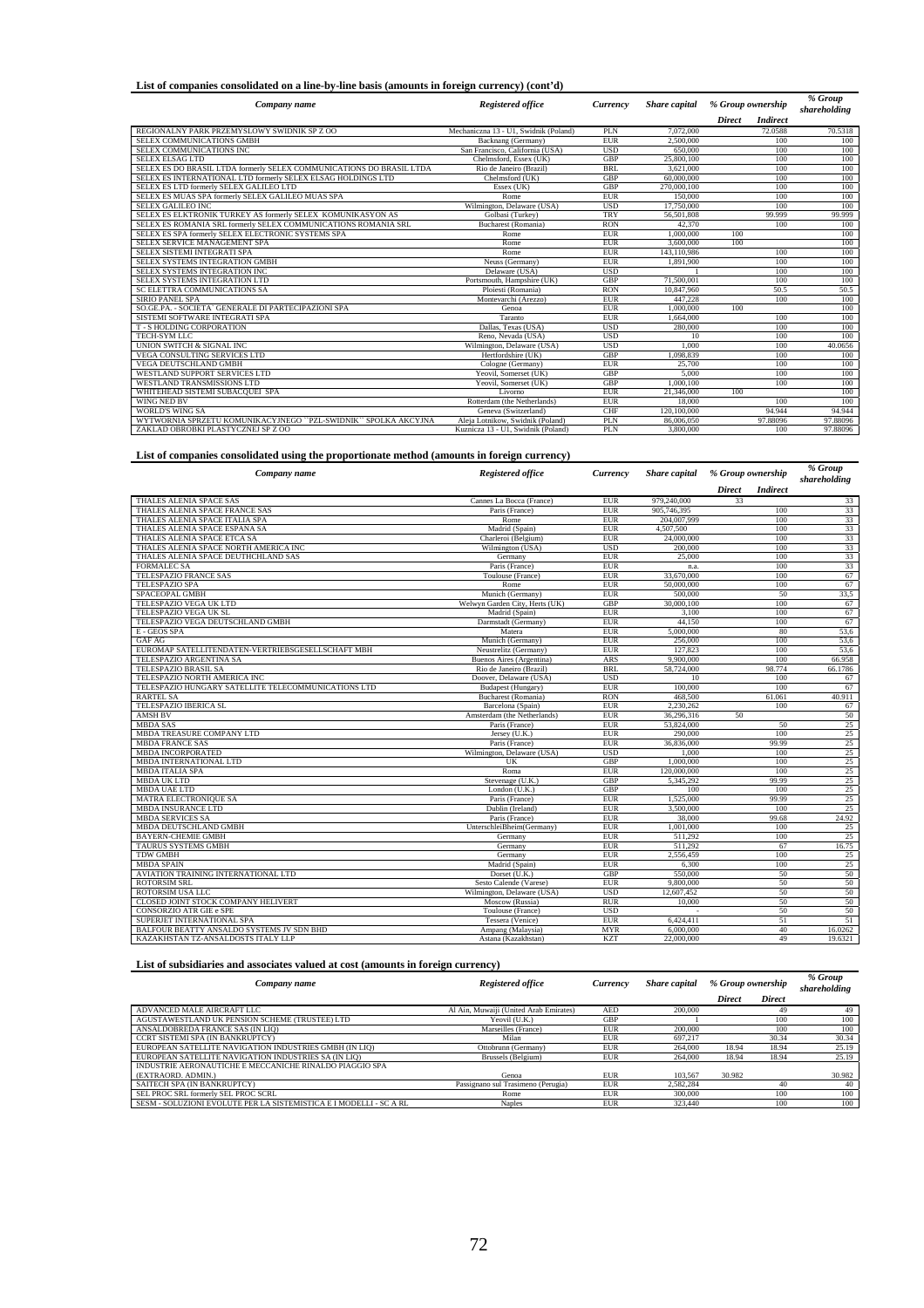#### **List of companies consolidated using the equity method (amounts in foreign currency)**

| Company name                                                                                             | <b>Registered office</b>                                          | Currency                  | <b>Share</b> capital         | % Group ownership |               | % Group         |
|----------------------------------------------------------------------------------------------------------|-------------------------------------------------------------------|---------------------------|------------------------------|-------------------|---------------|-----------------|
|                                                                                                          |                                                                   |                           |                              | <b>Direct</b>     | <b>Direct</b> | shareholding    |
|                                                                                                          |                                                                   |                           |                              |                   |               |                 |
| <b>A4ESSOR SAS</b><br>ABRUZZO ENGINEERING SCPA (IN LIQ)                                                  | Neuilly Sur Seine (France)<br>L'Aquila                            | <b>EUR</b><br><b>EUR</b>  | 100,000<br>1,100,000         |                   | 21<br>30      | 21<br>30        |
| ABU DHABI SYSTEMS INTEGRATION LLC                                                                        | Abu Dhabi (United Arab Emirates)                                  | <b>AED</b>                | 1,150,000                    |                   | 43.043        | 43.043          |
| ADVANCED AIR TRAFFIC SYSTEMS SDN BHD                                                                     | Darul Ehsan (Malaysia)                                            | <b>MYR</b>                | 5,000,000                    |                   | 30            | 30              |
| ADVANCED LOGISTICS TECHNOLOGY ENGINEERING CENTER SPA                                                     | Turin                                                             | <b>EUR</b>                | 552,223                      |                   | 51            | 16.83           |
| AGUSTAWESTLAND AVIATION SERVICES LLC<br>ALENIA NORTH AMERICA-CANADA CO                                   | Abu Dhabi (United Arab Emirates)<br>Halifax, Nova Scotia (Canada) | <b>AED</b><br>CAD         | 10,000                       |                   | 30<br>100     | 30<br>100       |
| ALIFANA DUE SCRL                                                                                         | Naples                                                            | <b>EUR</b>                | 25,500                       |                   | 53.34         | 21.371          |
| <b>ALIFANA SCRL</b>                                                                                      | <b>Naples</b>                                                     | <b>EUR</b>                | 25,500                       |                   | 65.85         | 26.3832         |
| ANSALDO-EMIT SCRL (IN LIQ)                                                                               | Genoa                                                             | <b>EUR</b>                | 10,200                       |                   | 50            | 50              |
| AUTOMATION INTEGRATED SOLUTIONS SPA<br><b>BCV INVESTMENTS SCA</b>                                        | Pianezza (Turin)<br>Luxembourg (Luxembourg)                       | <b>EUR</b><br><b>EUR</b>  | 100,000<br>5,446,513         | 14.32             | 40            | 40<br>14.32     |
| <b>BRITISH HELICOPTERS LTD</b>                                                                           | Yeovil, Somerset (U.K.)                                           | GBP                       | 6                            |                   | 100           | 100             |
| CARDPRIZE TWO LIMITED                                                                                    | Basildon, Essex (U.K.)                                            | GBP                       |                              |                   | 100           | 100             |
| COMLENIA SENDIRIAN BERHAD                                                                                | Selangor Darul Ehsan (Malaysia)                                   | MYR                       | 1,500,000                    |                   | 30            | 30              |
| CONSORZIO STABILE ANSALDO NUCLEARE CLEAR<br>CONSORZIO START SPA                                          | Genoa                                                             | <b>EUR</b><br><b>EUR</b>  | 50,000<br>100,000            |                   | 100<br>43.96  | 59.095<br>43.96 |
| DATTILO - DISTRETTO ALTA TECNOLOGIA TRASPORTI E LOGISTICA S.C. A R.L.                                    | Rome<br>Naples                                                    | EUR                       | 100,000                      |                   | 24            | 15.6092         |
| DEVELOPMENT & INNOVATION IN TRANSPORT SYSTEMS SRL                                                        | Rome                                                              | <b>EUR</b>                | 40,000                       |                   | 24            | 16.8079         |
| DISTRETTO TECNOLOGICO AEROSPAZIALE SC A RL                                                               | <b>Brindisi</b>                                                   | <b>EUR</b>                | 150,000                      |                   | 24            | 24              |
| DOGMATIX LEASING LIMITED (IN LIQ.)                                                                       | Mauritius Islands                                                 | <b>USD</b>                |                              |                   | 100           | 50              |
| <b>ECOSEN CA</b><br>ELETTRONICA SPA                                                                      | Caracas (Venezuela)<br>Rome                                       | <b>VEF</b><br><b>EUR</b>  | 1,310,000<br>9,000,000       | 31.333            | 50.5          | 20.23<br>31.333 |
| ELSACOM HUNGARIA KFT (IN LIQ)                                                                            | Budapest (Hungary)                                                | HUF                       | 3,000,000                    |                   | 100           | 100             |
| <b>ELSACOM NV</b>                                                                                        | Amsterdam (the Netherlands)                                       | <b>EUR</b>                | 4,537,802                    |                   | 100           | 100             |
| ELSACOM SPA (IN LIQ)                                                                                     | Rome                                                              | <b>EUR</b>                | 3,731,644                    |                   | 100           | 100             |
| ELSACOM - UKRAINE JOINT STOCK COMPANY                                                                    | Kiev (Ukraine)                                                    | <b>UAH</b>                | 7,945,000                    |                   | 49            | 49              |
| <b>EURISS NV</b><br>EUROFIGHTER AIRCRAFT MANAGEMENT GMBH                                                 | Leiden (the Netherlands)<br>Hallbergmoos (Germany)                | EUR<br><b>EUR</b>         | 500,000<br>127,823           |                   | 25<br>21      | 8.25<br>21      |
| EUROFIGHTER INTERNATIONAL LTD                                                                            | London $(U.K.)$                                                   | GBP                       | 2,000,000                    |                   | 21            | 21              |
| EUROFIGHTER JAGDFLUGZEUG GMBH                                                                            | Hallbergmoos (Germany)                                            | <b>EUR</b>                | 2,556,459                    |                   | 21            | 21              |
| EUROFIGHTER SIMULATION SYSTEMS GMBH                                                                      | Unterhaching (Germany)                                            | <b>EUR</b>                | 260,000                      |                   | 24            | 24              |
| <b>EUROMIDS SAS</b>                                                                                      | Paris (France)                                                    | <b>EUR</b>                | 40,500                       |                   | 25            | 25              |
| EUROSATELLITE FRANCE SA<br><b>EUROSYSNAV SAS</b>                                                         | France<br>Paris (France)                                          | <b>EUR</b><br><b>EUR</b>  | 40,000<br>40,000             | 50                | 100           | 33<br>50        |
| <b>EUROTECH SPA</b>                                                                                      | Amaro (Udine)                                                     | <b>EUR</b>                | 8,878,946                    | 11.08             |               | 11.08           |
| FATA HUNTER INDIA PVT LTD                                                                                | New Dehli (India)                                                 | $\ensuremath{\text{INR}}$ | 500,000                      |                   | 100           | 100             |
| FATA (SHANGHAI) ENGINEERING EQUIPMENT CO. LTD                                                            | Shanghai (China)                                                  | <b>CNY</b>                | 100,000                      |                   | 100           | 100             |
| FINMECCANICA DO BRASIL LTDA                                                                              | Brasilia (Brazil)                                                 | <b>BRL</b>                | 1,203,200                    | 99,999            |               | 99.999          |
| FINMECCANICA NORTH AMERICA INC<br>FINMECCANICA UK LTD                                                    | Dover, Delaware (USA)<br>London (U.K.)                            | <b>USD</b><br>GBP         | 1,000<br>1,000               | 100<br>100        |               | 100<br>100      |
| GRUPO AURENSIS SA DE CV                                                                                  | Bosque de Duraznos (Mexico)                                       | <b>MXN</b>                | 50,000                       |                   | 100           | 67              |
| IAMCO - INTERNATIONAL AEROSPACE MANAGEMENT COMPANY SCRL                                                  | Venice                                                            | <b>EUR</b>                | 208,000                      |                   | 25            | 25              |
| <b>ICARUS SCPA</b>                                                                                       | Turin                                                             | <b>EUR</b>                | 10,268,400                   |                   | 49            | 49              |
| <b>IMMOBILIARE CASCINA SRL</b>                                                                           | Gallarate (Varese)                                                | <b>EUR</b>                | 46,800                       |                   | 100           | 100             |
| IMMOBILIARE FONTEVERDE SRL (IN LIQ)<br>INTERNATIONAL METRO SERVICE SRL                                   | Rome<br>Milan                                                     | <b>EUR</b><br><b>EUR</b>  | 10,200<br>700,000            |                   | 60<br>49      | 48<br>19.63     |
| IM INTERMETRO SPA (IN LIQ)                                                                               | Rome                                                              | <b>EUR</b>                | 2,461,320                    |                   | 33.332        | 23.343          |
| IVECO - OTO MELARA SC A RL                                                                               | Rome                                                              | <b>EUR</b>                | 40,000                       |                   | 50            | 50              |
| JIANGXI CHANGHE AGUSTA HELICOPTER CO LTD                                                                 | Zone Jiangxi Province (China)                                     | <b>USD</b>                | 6,000,000                    |                   | 40            | 40              |
| JOINT STOCK COMPANY SUKHOI CIVIL AIRCRAFT                                                                | Moscow (Russia)                                                   | RUB                       | 3,065,725,000                |                   | 25.0001       | 25.0001         |
| LIBYAN ITALIAN ADVANCED TECHNOLOGY CO<br><b>LMATTS LLC</b>                                               | Tripoli (Libya)<br>Georgia (USA)                                  | <b>EUR</b><br><b>USD</b>  | 8,000,000<br>100             | 25                | 25<br>100     | 50<br>100       |
| MACCHI HUREL DUBOIS SAS                                                                                  | Plaisir (France)                                                  | <b>EUR</b>                | 100,000                      |                   | 50            | 49.99           |
| <b>METRO 5 SPA</b>                                                                                       | Milan                                                             | <b>EUR</b>                | 50,000,000                   |                   | 31.9          | 17.16           |
| <b>METRO BRESCIA SRL</b>                                                                                 | Brescia                                                           | <b>EUR</b>                | 1,020,408                    |                   | 24.5          | 12.636          |
| MUSINET ENGINEERING SPA                                                                                  | Turin                                                             | <b>EUR</b>                | 520,000                      |                   | 49            | 49              |
| N2 IMAGING SYSTEMS LLC<br><b>NGL PRIME SPA</b>                                                           | Wilmington, Delaware (USA)<br>Turin                               | <b>USD</b><br><b>EUR</b>  | 120,000                      | 30                | 30            | 30<br>30        |
| NOVACOM SERVICES SA                                                                                      | Toulouse (France)                                                 | <b>EUR</b>                | 5,217,200                    |                   | 39.73         | 26.62           |
| ORIZZONTE - SISTEMI NAVALI SPA                                                                           | Genoa                                                             | <b>EUR</b>                | 20,000,000                   |                   | 49            | 49              |
| PEGASO SCRL (IN LIQ.)                                                                                    | Rome                                                              | <b>EUR</b>                | 260,000                      |                   | 46.87         | 18.778          |
| QUADRICS LTD (IN LIQ)<br><b>ROXEL SAS</b>                                                                | Bristol (U.K.)<br>Le Plessis Robinson (France)                    | GBP<br><b>EUR</b>         | 3,250,000<br>52,595,100      |                   | 100<br>50     | 100<br>12.5     |
| SAPHIRE INTERNATIONAL AVIATION & ATC ENGINEERING CO LTD                                                  | Beijing (China)                                                   | <b>USD</b>                | 800,000                      |                   | 65            | 65              |
| SELEX ES AUSTRALIA PTY LTD                                                                               | Canberra (Australia)                                              | <b>AUD</b>                | $\mathfrak{D}$               |                   | 100           | 100             |
| SELEX ES ELECTRO OPTICS (OVERSEAS) LTD formerly SELEX GAL. ELEC. OPTICS                                  |                                                                   |                           |                              |                   |               |                 |
| (OVERSEAS) LTD<br>SELEX ES INDIA PRIVATE LTD formerly SELEX GALILEO INDIA PRIVATE LTD                    | Basildon, Essex (U.K.)                                            | GBP                       | 15,000                       |                   | 100           | 100             |
| SELEX ES INFRARED LTD formerly SELEX GALILEO INFRARED LTD                                                | New Delhi (India)<br>Basildon, Essex (U.K.)                       | <b>INR</b><br>GBP         | 30,100,000<br>$\overline{2}$ |                   | 100<br>100    | 100<br>100      |
| SELEY ES (PROJECTS) I TD formerly SELEY GALILEO (PROJECTS) I TD                                          | Basildon Fesex (IIK)                                              | GRP                       | 100                          |                   | 100           | 100             |
| SELEX GALILEO SAUDI ARABIA COMPANY LTD                                                                   | Riyadh (Saudi Arabia)                                             | SAR                       | 500.000                      |                   | 100           | 100             |
| SELEX PENSION SCHEME (TRUSTEE) LTD                                                                       | Basildon, Essex (U.K.)                                            | GBP                       | 100                          |                   | 100           | 100             |
| SELEX SISTEMI INTEGRATI DE VENEZUELA SA<br>SERVICIOS TECNICOS Y ESPECIALIZADOS Y DE INFORMACION SA DE CV | Caracas (Venezuela)<br>Bosque de Duraznos (Mexico)                | <b>VEF</b>                | 321,000<br>50,000            |                   | 100<br>100    | 100             |
| SEVERNYJ AVTOBUS ZAO                                                                                     | Saint Petersburg (Russia)                                         | MXN<br><b>RUB</b>         | 84,000                       |                   | 35            | 67<br>35        |
| SIRIO PANEL INC                                                                                          | Dover, Delaware (USA)                                             | <b>USD</b>                | 10,000                       |                   | 100           | 100             |
| SISTEMI DINAMICI SPA                                                                                     | S. Piero a Grado (Pisa)                                           | <b>EUR</b>                | 200,000                      |                   | 40            | 40              |
| SOCIETA' DI PROGETTO CONSORTILE PER AZIONI M4                                                            | Milan                                                             | <b>EUR</b>                | 120,000                      |                   | 32            | 22.4106         |
| <b>CONSORZIO TELAER</b><br>CONSORZIO TELAER - SISTEMI DI TELERILEVAMENTO AEREO                           | Rome                                                              | <b>EUR</b>                | 103,291                      |                   | 100           | 67.52           |
| TELESPAZIO NEDERLAND BV (IN LIQ.)                                                                        | Rome<br>Enschede (the Netherlands)                                | <b>EUR</b><br><b>EUR</b>  | 120,000<br>45,378            |                   | 62<br>100     | 47.152<br>67    |
| WIN BLUEWATER SERVICES PRIVATE LIMITED                                                                   | New Delhi (India)                                                 | <b>INR</b>                | 12,000,000                   |                   | 99.99         | 99.99           |
| XAIT SRL                                                                                                 | Ariccia (Rome)                                                    | <b>EUR</b>                | 50,000                       |                   | 100           | 100             |
| ZAO ARTETRA                                                                                              | Moscow (Russia)                                                   | <b>RUB</b>                | 353,000                      |                   | 51            | 51              |
| NHINDUSTRIES (SAS)                                                                                       | Aix en Provence (France)                                          | <b>EUR</b>                | 306,000                      |                   | 32            | 32              |

**List of discontinued operations consolidated using the proportionate method (amounts in foreign currency)** 

| Company name                    | Registered office                | Currency   | Share capital | % Group ownership |               | % Group<br>shareholding |
|---------------------------------|----------------------------------|------------|---------------|-------------------|---------------|-------------------------|
|                                 |                                  |            |               | <b>Direct</b>     | <b>Direct</b> |                         |
| ANSALDO ENERGIA SPA             | Genoa                            | <b>EUR</b> | 100,000,000   | 54.55             |               | 54.55                   |
| ANSALDO SWISS AG                | Wurenlingen (Switzerland)        | <b>CHF</b> | 400,000       |                   | 100           | 54.55                   |
| ANSALDO NUCLEARE SPA            | Genoa                            | <b>EUR</b> | 500,000       |                   | 100           | 54.55                   |
| ANSALDO THOMASSEN BV            | Rheden (the Netherlands)         | <b>EUR</b> | 90.800        |                   | 100           | 54.55                   |
| ANSALDO THOMASSEN GULF LLC      | Abu Dhabi (United Arab Emirates) | <b>AED</b> | 150,000       |                   | 48.667        | 26.548                  |
| ASIA POWER PROJECTS PRIVATE LTD | Bangalore (India)                | INR        | 3.140.300     |                   | 100           | 54.55                   |
| YENI AEN INSAAT ANONIM SIRKETI  | Istanbul (Turkey)                | <b>TRY</b> | 5,000,000     |                   | 100           | 54.55                   |

### **List of discontinued operations consolidated using the equity method (amounts in foreign currency)**

| Company name                                       | Registered office         | Currency   | Share capital | % Group ownership | % Group<br>shareholding |
|----------------------------------------------------|---------------------------|------------|---------------|-------------------|-------------------------|
|                                                    |                           |            |               | Direct            |                         |
| ANSALDO AMERICA LATINA SA                          | Buenos Aires (Argentina)  | ARS        | 150,000       | 99.993            | 54.546                  |
| ANSALDO ENERGY INC                                 | Wilmington, Delaware(USA) | USD        | 1.000         | 100               | 54.55                   |
| NNS - SOCIETE DE SERVICE POUR REACTEUR RAPIDE SNC. | Lyons (France)            | <b>EUR</b> | 76.200        | 40                | 21.82                   |
| POLARIS SRL                                        | Genoa                     | <b>EUR</b> | 100,000       |                   | 26.73                   |
| <b>SC POLARIS - ANSERV SRL</b>                     | Bucharest (Romania)       | USD        | 50,000        | 20                | 10.91                   |
| YENI ELEKTRIK URETIM ANONIM SIRKETI                | Istanbul (Turkey)         | <b>TRY</b> | 145,000,000   | 40                | 21.82                   |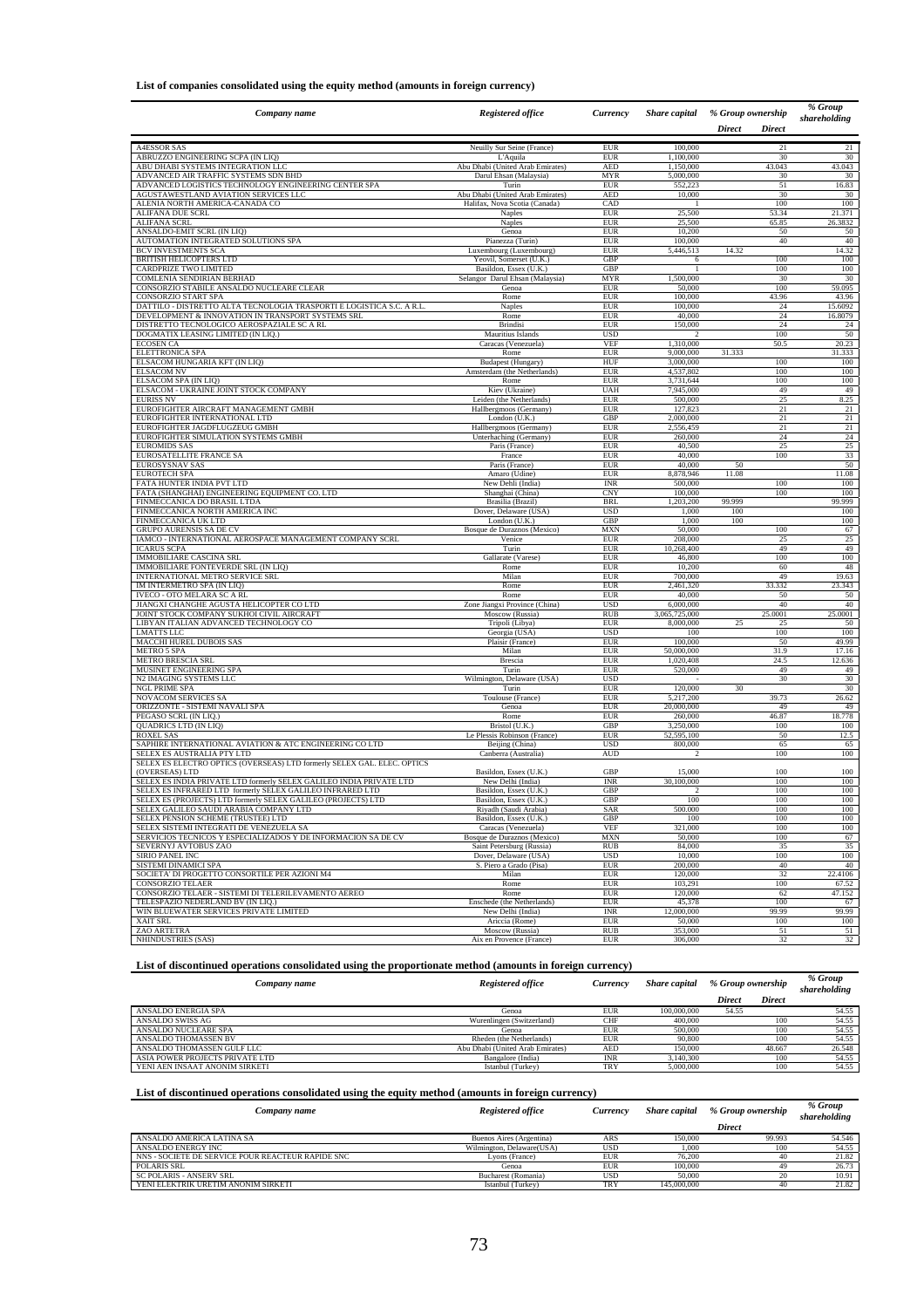Below are the main changes in the scope of consolidation at 30 September 2013 in comparison with 30 September 2012:

# Companies which entered the scope of consolidation:

| Company                                                   |                | Month         |
|-----------------------------------------------------------|----------------|---------------|
| SELEX ES Australia PTY Ltd                                | newly set up   | December 2012 |
| Rotorsim USA LLC                                          | newly acquired | January 2013  |
| Closed Joint Stock Company Helivert                       | newly acquired | May 2013      |
| Dattilo – Distretto alta tecnologia per l'industria SCaRL | newly acquired | July 2013     |
| Fata (Shanghai) Engineering Equipment Co. LTD             | newly set up   | August 2013   |

## Companies which left the scope of consolidation:

| Company                                        |                                 | Month        |
|------------------------------------------------|---------------------------------|--------------|
|                                                |                                 |              |
| Canopy Technologies Inc.                       | deconsolidated                  | January 2013 |
| Nicco Communications SAS (in lig.)             | deconsolidated                  | January 2013 |
| Global Military Aircraft Systems LLC (in liq.) | deconsolidated                  | March 2013   |
| Trimprobe SpA (in liq.)                        | deconsolidated                  | May 2013     |
| Turboenergy Srl                                | left the shareholding structure | August 2013  |
| Western Investors Technology Group, Inc.       | deconsolidated                  | August 2013  |
| Western Investors Technology Group, L.P.       | deconsolidated                  | August 2013  |

### Merged companies:

| Company                                  |                                     | Month          |
|------------------------------------------|-------------------------------------|----------------|
| Zaklad Narzedziowy w Swidniku SP. Z O.O. | merged into PZL Swidnik             | December 2012  |
|                                          |                                     |                |
| <b>SELEX Galileo SpA</b>                 | merged into SELEX ES SpA            | January 2013   |
| <b>SELEX Elsag SpA</b>                   | merged into SELEX ES SpA            | January 2013   |
| SELEX Sistemi Integrati Do Brasil Ltda   | merged into SELEX ES Do Brasil Ltda | March 2013     |
| <b>Agusta Holding BV</b>                 | merged into AgustaWestland NV       | September 2013 |